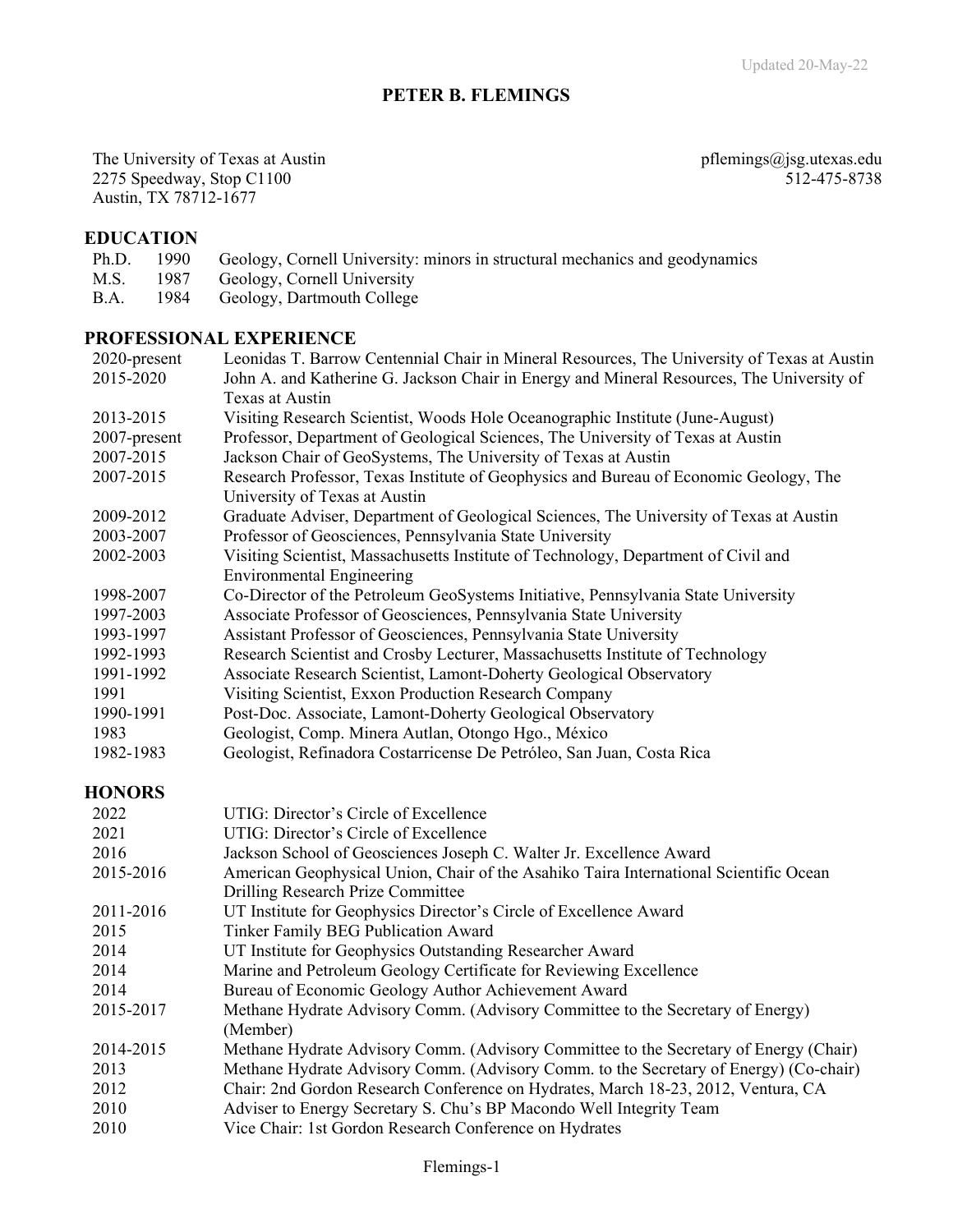| 2008         | Bureau of Economic Geology Author Achievement Award                                         |
|--------------|---------------------------------------------------------------------------------------------|
| 2007-2008    | JOI-USSAC Distinguished Lecturer                                                            |
| 2006         | National Academy of Sciences Kavli Frontiers of Science Fellow and Speaker                  |
| 2006         | <b>AAPG</b> Distinguished Lecturer                                                          |
| 2005         | Co-Chief Scientist, IODP Expedition 308 - Gulf of Mexico, Hydrogeology                      |
| 2003         | Penn State EMS College Mitchell Award for Innovation in Teaching                            |
| 2001         | Best Paper Award, Cookman and Flemings, STORMSED. Computers and Geosciences 27 (6):         |
|              | 647-674.                                                                                    |
| 1997-present | Geological Society of America Fellow                                                        |
| 1996         | Penn State EMS College Wilson Teaching Award                                                |
| 1995         | Best Paper, J.C. Cam Sproule Memorial Award, Alexander and Flemings, 1995, Geologic         |
|              | Evolution of a Plio-Pleistocene Salt Withdrawal Mini-basin: Block 330, Eugene Island, South |
|              | Addition, offshore Louisiana, AAPG Bulletin 79 (12): 1737-1756.                             |
| 1994-1997    | <b>Shell Faculty Fellow</b>                                                                 |
| 1992         | Crosby Distinguished Lecturer at MIT                                                        |
| 1991         | Best Paper Award, Mountain Geologist – Flemings, P.B., Nelson, S. N., 1991, Paleogeography  |
|              | of the Paleocene Wind River Basin                                                           |
| 1986         | John McMullen Graduate Fellowship for academic record                                       |
| 1983-1984    | Member Casque and Gauntlet Honor Society, Dartmouth College                                 |

# **PUBLICATIONS**

h-index: 42 (Google Scholar) i10-index: 146, since 2017: 102 (Google Scholar)

\* indicates graduate student advisee

+ indicates post-doc advisee or supervised staff

° indicates undergrad advisee

<sup>3</sup> indicates graduate student co-advisee

### **Books**

**Flemings, Peter B.,** 2021, A Concise Guide to Geopressure: Origin, Prediction, and Applications, Cambridge University Press. University Printing House, Cambridge CB2 8BS, United Kingdom, DOI: 10.1017/9781107326309.

### **Papers in Refereed Journals**

- $1<sub>1</sub>$ You, K., **Flemings, P.B**., Bhandari, A.R., Heidari, M., Germaine, J., 2022, The role of creep in geopressure development. Petroleum Geoscience, 28, petgeo 2021-064, https://doi.org/10.1144/petgeo2021-064
- 2. Zablocki, M., Germaine, J. T., Plumb, R., & **Flemings, P. B.** (2022). The impact of clay fraction on the strength and stress ratio (K0) in Gulf of Mexico mudrocks and quartz silt mixtures: implications for borehole stability and fracture gradient. Petroleum Geoscience, 28(2), petgeo2021-056.
- 3. Daigle, H., Fang, Y., Phillips, S.C., **Flemings, P. B.,** 2022, Pore structure of sediments from Green Canyon 955 determined by mercury intrusion. AAPG Bulletin, 106 (5), 1051-1069. https://doi.org/10.1306/02262120123
- $4.$ Fang, Y., **Flemings, P. B**., Daigle, H., Phillips, S.C., O'Connell, J., 2022, Permeability of methane hydratebearing sandy silts in the deepwater Gulf of Mexico (Green Canyon Block 955). AAPG Bulletin, 106 (5), 1071-1100. https://doi.org/10.1306/08102121001
- 5. <sup>+</sup> Fang, Y., **Flemings, P. B**., Germaine, J.T, Daigle, H., Phillips, S.C., O'Connell, J., 2022, Compression behavior of hydrate-bearing sediments. AAPG Bulletin, 106 (5), 1101-1126. https://doi.org/10.1306/01132221002
- 6. Phillips, S.C., **Flemings, P. B.,** You, K., Waite, W., 2022, Thermodynamic insights into the production of methane hydrate reservoirs from depressurization of pressure cores. AAPG Bulletin, 106 (5), 1025-1049. https://doi.org/10.1306/08182120216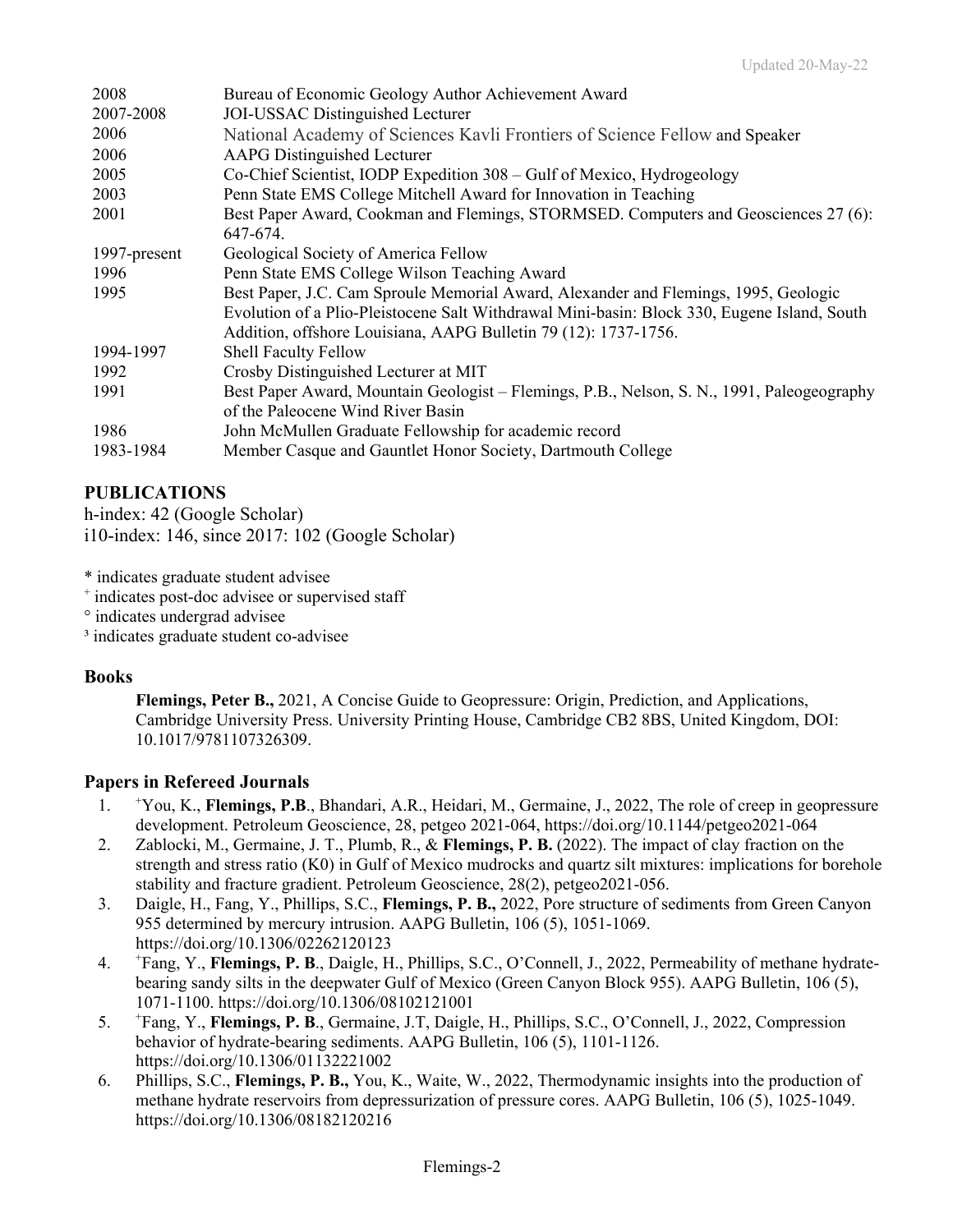- 7. <sup>+</sup> <sup>+</sup>Santra, S., **Flemings, P. B**., Heidari, M., You, K., 2022, Occurrence of high-saturation gas hydrate in a fault-compartmentalized anticline and the role of seal, Green Canyon, abyssal northern Gulf of Mexico. AAPG Bulletin, 106 (5), 981-1003. https://doi.org/10.1306/08182120149
- 8. Yoneda, J., Jin, Y., Muraoka, M., Oshima, M., Suzuki, K., Waite, W., **Flemings, P. B**., 2022, Comprehensive pressure core analysis for hydrate-bearing sediments from Gulf of Mexico Green Canyon Block 955, including assessments of geomechanical viscous behavior and nuclear magnetic resonance permeability. AAPG Bulletin, 106 (5), 1143-1177. https://doi.org/10.1306/04272120204
- 9. \*Meazell, K., **Flemings, P. B**., 2022, The evolution of seafloor venting from hydrate-sealed gas reservoirs. Earth and Planetary Science Letters. Volume 579, 2022, 117336, ISSN 0012-821X https://doi.org/10.1016/j.epsl.2021.117336.
- 10. Crutchley, G. J., Mountjoy, J. J., Hillman, J. I. T., Turco, F., Watson, S., **Flemings, P. B**., et al., 2021, Upward-doming zones of gas hydrate and free gas at the bases of gas chimneys, New Zealand's Hikurangi margin. Journal of Geophysical Research: Solid Earth, 126, e2020JB021489. https://doi.org/10.1029/2020JB021489
- 11. <sup>+</sup> You, K., Summa, L., **Flemings, P. B**., Santra, M., & Fang, Y., 2021, Three-dimensional free gas flow focuses basin-wide microbial methane to concentrated methane hydrate reservoirs in geological system. Journal of Geophysical Research: Solid Earth, 126, e2021JB022793. https://doi.org/10.1029/2021JB022793
- 12. <sup>+</sup> You, K., **Flemings, P. B.,** 2021, Methane hydrate formation and evolution during sedimentation. Journal of Geophysical Research: Solid Earth, 126, e2020JB021235. https://doi.org/10.1029/2020JB021235
- 13. \*Hooghvorst, JJ, Nikolinakou, MA, Harrold, TWD, Fernandez, O, **Flemings, P.B.,** Marcuello, A., 2021, Geologically constrained evolutionary geomechanical modelling of diapir and basin evolution: A case study from the Tarfaya basin, West African coast. Basin Res.; 33: 2049– 2068. https://doi.org/10.1111/bre.12547
- 14. +Heidari, M., Nikolinakou, M. A., Hudec, M.R, **Flemings, P.B.**, 2021, Impacts of vertical salt welding on pore pressure, stresses, and deformation near the weld. Marine and Petroleum Geology, 133: 105259. https://doi.org/10.1016/j.marpetgeo.2021.105259
- 15. +Bhandari, A., **Flemings, P.B**., Hofmann, R., 2021, The dependence of shale permeability on confining stress and pore pressure. Journal of Natural Gas Science and Engineering, 92: 104008. https://doi.org/10.1016/j.jngse.2021.104008
- 16. Daigle, H., Cook, A., Fang, Y., Bihani, A., Song, W., **Flemings, P. B.**, 2020, Gas-driven tensile fracturing in shallow marine sediments. Journal of Geophysical Research: Solid Earth, 125, e2020JB020835. https://doi.org/10.1029/2020JB020835
- 17. +Heidari, M., Nikolinakou, M. A., & **Flemings, P. B.** ,2020, Modified Cam‐Clay Model for Large Stress Ranges and Its Predictions for Geological and Drilling Processes. Journal of Geophysical Research: Solid Earth, 125, e2020JB019500. https://doi.org/10.1029/2020JB019500
- 18. \*Meazell, K.P., **Flemings, P.B.**, Santra, M., Johnson, J.E., 2020, Sedimentology and stratigraphy of a deepwater gas hydrate reservoir in the northern Gulf of Mexico. AAPG Bulletin ; 104 (9): 1945–1969. doi: https://doi.org/10.1306/05212019027
- 19. <sup>+</sup> Santra, M., **Flemings, P.B.**, Scott, E., Meazell, K.P., 2020, Evolution of gas hydrate–bearing deep-water channel-levee system in abyssal Gulf of Mexico: Levee growth and deformation. AAPG Bulletin ; 104 (9): 1921–1944.

https://doi.org/10.1306/04251918177

- 20. +Thomas, C., Phillips, S.C, **Flemings, P.B.,** Santra, M., Hammon, H., et al., 2020, Pressure coring operations during The University of Texas-Gulf of Mexico 2-1 (UT-GOM2-1) Hydrate Pressure Coring Expedition in Green Canyon Block 955, northern Gulf of Mexico. AAPG Bulletin ; 104 (9): 1877–1901. https://doi.org/10.1306/02262019036
- 21. Boswell, R., Collett, T.S., Cook, A., **Flemings, P.B.,** 2020, Introduction to Special Issue: Gas Hydrates in Green Canyon Block 955, deep-water Gulf of Mexico: Part I. AAPG Bulletin ; 104 (9): 1843–1846. https://doi.org/10.1306/bltnintro062320
- $22.$ Fang, Y., **Flemings, P. B**., Daigle, H., Phillips, S.C, Meazell, K.P., You, K., 2020, Petrophysical properties of the Green Canyon Block 955 hydrate reservoir inferred from reconstituted sediments: Implications for hydrate formation and production. AAPG Bulletin ; 104 (9): 1997-2028. https://doi.org/10.1306/01062019165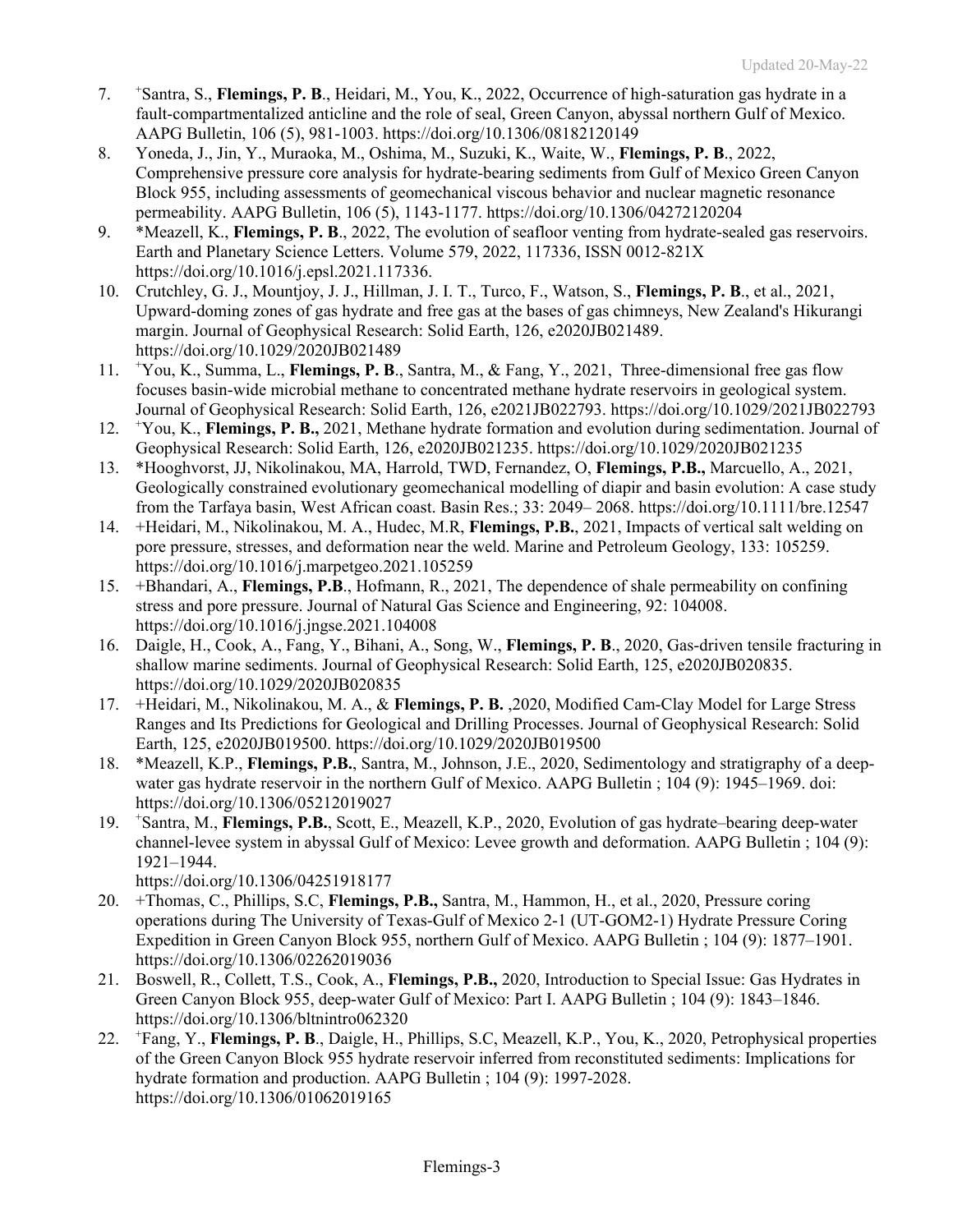- 23. **Flemings, P. B**., Phillips, S.C., Boswell, R., Collett, T.S., Cook, A., et al., 2020, Pressure coring a Gulf of Mexico deep-water turbidite gas hydrate reservoir: Initial results from The University of Texas–Gulf of Mexico 2-1 (UT-GOM2-1) Hydrate Pressure Coring Expedition. AAPG Bulletin ; 104 (9): 1847–1876. https://doi.org/10.1306/05212019052
- 24. \*Murphy, Z. W., DiCarlo, D. A., **Flemings, P. B**., & Daigle, H., 2020, Hydrate is a nonwetting phase in porous media. Geophysical Research Letters, 47, e2020GL089289. https://doi.org/10.1029/2020GL089289
- 25. Chen, X.J., Espinoza, D.N., **Flemings, P.B**., Luo, J., Tisato, N., 2020, Pore-Scale Evidence of Ion Exclusion during Methane Hydrate Growth and Evolution of Hydrate Pore-Habit in Sandy Sediments, Marine and Petroleum Geology., Volume.117, 104340 https://doi.org/10.1016/j.marpetgeo.2020.104340
- 26. Daigle, H., Reece, J. S, **Flemings, P.B.**, 2020, A modified Swanson method to determine permeability from mercury intrusion data in marine muds, Marine and Petroleum Geology, Volume 113, article no. 104155, https://www.sciencedirect.com/science/article/pii/S0264817219306075
- 27. \*Meyer, D.W., **Flemings, P.B.,** You, K., DiCarlo, D., 2020, Gas flow by invasion percolation through the hydrate stability zone, Geophysical Research Letters. https://doi.org/10.1029/2019GL084380
- 28. +Phillips, S.C., **Flemings, P.B.**, Holland, M.E., Schultheiss, P.J., Waite, W.F., Jang, J., Petrou, E.G., and Hammon, H., 2020. High concentration methane hydrate in a silt reservoir from the deepwater Gulf of Mexico, AAPG Bulletin, doi:10.1306/01062018280
- 29. \*Darnell, K.N., **Flemings, P.B.**, DiCarlo, D., 2019, Nitrogen‐Driven Chromatographic Separation During Gas Injection Into Hydrate‐Bearing Sediments, Water Resources Research, online. doi:10.1029/2018WR023414
- 30. Ruarri, J., Day-Stirrat R.J., Bryndzia, L.T., Schleicher, A.M., Adriaens R., Hofmann, R., **Flemings P.B.** 2019, Hydration behavior by X-ray diffraction profile fitting of smectite-bearing minerals in a Plio-Pleistocene mudrock from Eugene Island, Gulf of Mexico; Marine and Petroleum Geology, Volume 102, pages 86-100, https://dx.doi.org/10.1016/j.marpetgeo.2018.12.008.
- 31. Daigle, H., Reece, J. S., **Flemings, P.B**., 2019, Evolution of the percolation threshold in muds and mudrocks during burial, Geophysical Research Letters., Volume 46, 8064-8073, doi:10.1029/2019GL083723.
- 32. +You, K., **Flemings, P.B**., Malinverno, A., Collett, T.S., Darnell, K., 2019, Mechanisms of methane hydrate formation in geological systems, Reviews of Geophysics, https://doi.org/10.1029/2018rg000638.
- 33. +Nikolinakou, M.A., **Flemings, P.B.**, Heidari, M., Hudec, M.R, 2019, Stress and deformation in plastic mudrocks overturning in front of advancing salt sheets; Implications for system kinematics and drilling, Rock Mechanics Rock Engineering. https://doi.org/10.1007/s00603-019-11852-2.
- 34. +Heidari, M., Nikolinakou, M. A., Hudec, M. R., **Flemings, P. B**., 2019, Influence of a reservoir bed on diapirism and drilling hazards near a salt diapir: a geomechanical approach. Petroleum Geoscience, *25*(3), 282–297. doi: https://doi.org/10.1144/petgeo2018-113.
- 35. +Phillips, S.C., **Flemings, P.B.**, You, K., Meyer, D.W., Dong, T., 2019, Investigation of in situ salinity and methane hydrate dissociation in coarse-grained sediments by slow, stepwise depressurization, Marine and Petroleum Geology, Volume 109, 2019, Pages 128-144, ISSN 0264-8172, https://doi.org/10.1016/j.marpetgeo.2019.06.015.
- 36. \*Pinkston, F.W., **Flemings, P.B**., 2019, Overpressure at the macondo well and its impact on the deepwater horizon blowout. Scientific Reports (Nature Publisher Group), 9, 1-11. doi:http://dx.doi.org/10.1038/s41598-019-42496-0.
- $37.$ Bhandari, A.R., **Flemings, P.B**., Ramiro-Ramirez, S., Hofmann, R., Polito, P.J., 2019, Gas and liquid permeability measurements in Wolfcamp samples, Fuel, Volume 236, Pages 1026-1036, ISSN 0016-2361, https://doi.org/10.1016/j.fuel.2018.09.038.
- 38. Day-Stirrat R.J., Bryndzia L.T., Schleicher A.M., Adriaens R., Hofmann R., **Flemings P.B.** 2019: Hydration behavior by X-ray diffraction profile fitting of smectite-bearing minerals in a Plio-Pleistocene mudrock from Eugene Island, Gulf of Mexico; Marine and Petroleum Geology; https://dx.doi.org/10.1016/j.marpetgeo.2018.12.008.
- 39. \*Meyer, D.W., **Flemings, P.B**., DiCarlo, D., 2018, Effect of gas flow rate on hydrate formation within the hydrate stability zone, Journal of Geophysical Research: Solid Earth, 123, 6263–6276. https://doi.org/10.1029/2018JB015878.
- 40. Nole, M., Daigle, H., Cook, A.E., Malinverno, A., and **Flemings, P.B**., Burial-driven methane recycling in marine gas hydrate systems, Earth and Planetary Science Letters, Volume 499, pp. 197-204, October 2018.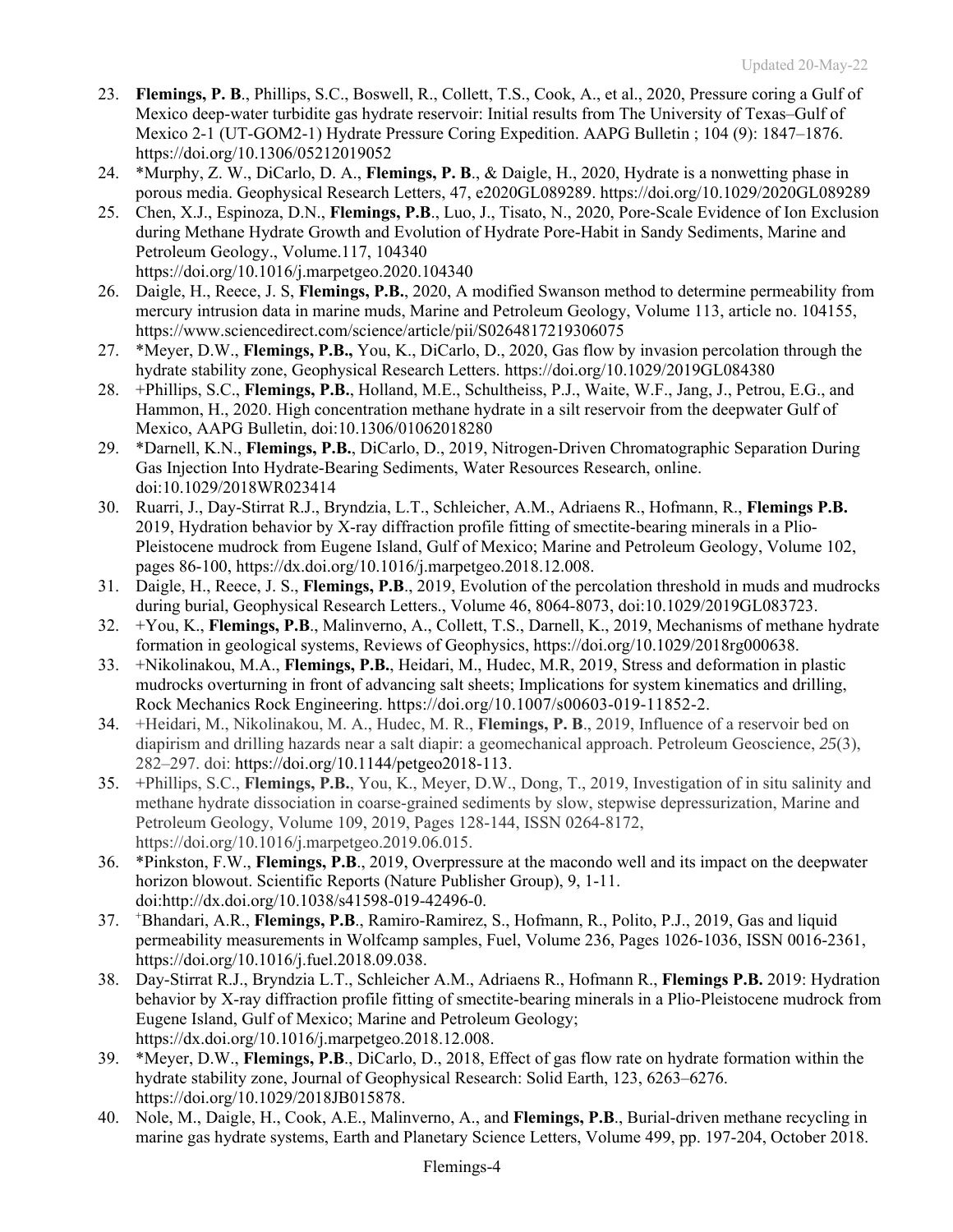- 41. <sup>+</sup> You, K., **Flemings, P.B**., 2018. Methane hydrate formation in thick sandstones by free gas flow, Journal of Geophysical Research: Solid Earth, 123, 4582–4600. https://doi.org/10.1029/2018JB015683.
- 42. <sup>+</sup> Nikolinakou, M.A., **Flemings, P.B.**, Heidari, M., Hudec, M.R, 2018, Stress and Pore Pressure in Mudrocks Bounding Salt Systems, Rock Mechanics Rock Engineering. https://doi.org/10.1007/s00603-018-1540-z.
- 43. \*Gao, B., **Flemings, P.B.**, Nikolinakou, M.A., Saffer, D.M., Heidari, M., 2018, Mechanics of fold-andthrust belts based on geomechanical modeling, Journal of Geophysical Research: Solid Earth, 123, 4454– 4474. https://doi.org/10.1029/2018JB015434.
- 44. \*Meyer, D.W., **Flemings, P.B.**, DiCarlo, D., You, K., Phillips, S.C., Kneafsey, T.J., 2018, Experimental investigation of gas flow and hydrate formation within the hydrate stability zone, Journal of Geophysical Research: Solid Earth, https://doi.org/10.1029/2018JB015748.
- 45. +Heidari, M., Nikolinakou, M.A., **Flemings, P.B.**, 2018 , Coupling geomechanical modeling with seismic pressure prediction, Geophysics, 83(5), B253-B267. https://doi.org/10.1190/geo2017-0359.1.
- 46. +Nikolinakou M.A., Heidari M., **Flemings, P.B**., Hudec M.R., 2018, Geomechanical modeling of pore pressure in evolving salt systems, Marine and Petroleum Geology, 93:272-286, doi:https://doi.org/10.1016/j.marpetgeo.2018.03.013.
- 47. <sup>+</sup> Bhandari, A.R., **Flemings, P.B.**, Hofmann, R., and Polito, P.J., 2018, Stress-dependent In-situ Gas Permeability in the Eagle Ford Shale: Transport in Porous Media. doi: 10.1007/s11242-018-1021-6.
- 48. **Flemings, P.B**., Saffer, D.M., 2018, Pressure and Stress Prediction in the Nankai Accretionary Prism: A Critical State Soil Mechanics Porosity-based approach, Journal of Geophysical Research, doi:10.1002/2017JB015025.
- 49. <sup>+</sup> You, K., **Flemings, P.B.**, 2018, Methane hydrate formation in thick sand reservoirs: 1. Short-range methane diffusion, Marine and Petroleum Geology, 89, 428-442, doi:http://dx.doi.org/10.1016/j.marpetgeo.2017.10.011.
- 50. Deirieh, A., Cook, Chang, I.Y., Whittaker, M.L., Weigand, S., Keane, D., Rix, J., Germaine, J.T., Joester, D., **Flemings, P.B.**, 2018, Particle arrangements in clay slurries: The case against the honeycomb structure, Applied Clay Science, doi:http://dx.doi.org /10.1016/j.clay.2017.11.010.
- 51. Hillman, J.I.T., Cook, A., Daigle, H., Nole, M., Malinverno, A., Meazell, K., **Flemings, P.B.**, 2017, Gas hydrate reservoirs and gas migration mechanisms in the Terrebonne Basin, Gulf of Mexico, Marine and Petroleum Geology, 86, 1357-1373, doi:http://dx.doi.org /10.1016/j.marpetgeo.2017.07.029.
- 52. <sup>+</sup> Luo, G., Hudec, M.R., **Flemings, P.B.**, <sup>+</sup> Nikolinakou, M.A., 2017, Deformation, stress, and pore pressure in an evolving supra-salt basin, Journal of Geophysical Research: Solid Earth, 122, doi:10.1002/2016JB013779.
- 53. \*Darnell, K.N., **Flemings, P.B.**, DiCarlo, D., 2017, Subsurface injection of combustion power plant effluent as a solid-phase carbon dioxide storage strategy, Geophysical Research Letters., Volume 44, 5521-5530, doi:10.1002/2017Gl073663.
- 54. <sup>+</sup> Nikolinakou, M.A., <sup>+</sup>Heidari, M., Hudec, M.R., Flemings, P.B., 2017, Initiation and growth of salt diapirs in tectonically stable settings: upbuilding and megaflaps, American Association of Petroleum Geologists Bulletin, V. 101, No. 6 (June 2017), pp. 887-905, doi:10.1306/09021615245.
- 55. \*Gao, B., **Flemings, P.B.**, 2017, Pore pressure within dipping reservoirs in overpressured basins, Marine and Petroleum Geology, 80, 94-111, doi:http://dx.doi.org/10.1016/j.marpetgeo.2016.11.014.
- 56. Casey, B., Germaine, J.T., **Flemings, P.B.**, Fahy, B.P., 2016, In situ stress state and strength in mudrocks, Journal of Geophysical Research: Solid Earth, 121, doi:10.1002/2016JB012855.
- 57. <sup>+</sup> Heidari, M., + Nikolinakou, M.A., Hudec, M. R., **Flemings, P.B.**, 2016, Geomechanical analysis of a welding salt layer and its effects on adjacent sediments, Tectonophysics, v. 683, p. 172-181, doi:10.1016/j.tecto.2016.06.027.
- 58. Adams, A.L., Nordquist, T.J., Germaine, J.T., and **Flemings, P.B.**, 2016, Permeability Anisotropy and Resistivity Anisotropy of Mechanically Compressed Mudrocks, Canadian Geotechnical Journal, doi:10.1139/cgj-2015-0596.
- 59. \*Cronin, M., **Flemings, P.B.**, <sup>+</sup> Bhandari, A., 2016, Dual-permeability microstratigraphy in the Barnett Shale, Journal of Petroleum Science and Engineering, Vol. 142, pp. 119-128, doi:10.1016/j.petrol.2016.02.003.
- 60. <sup>+</sup> You, K., DiCarlo, D., **Flemings, P.B.**, 2016, Impact of gravity on hydrate saturation in gas-rich environments, Water Resour. Res., Vol. 52, pp. 1265-1285, doi:10.1002/2015WR017975.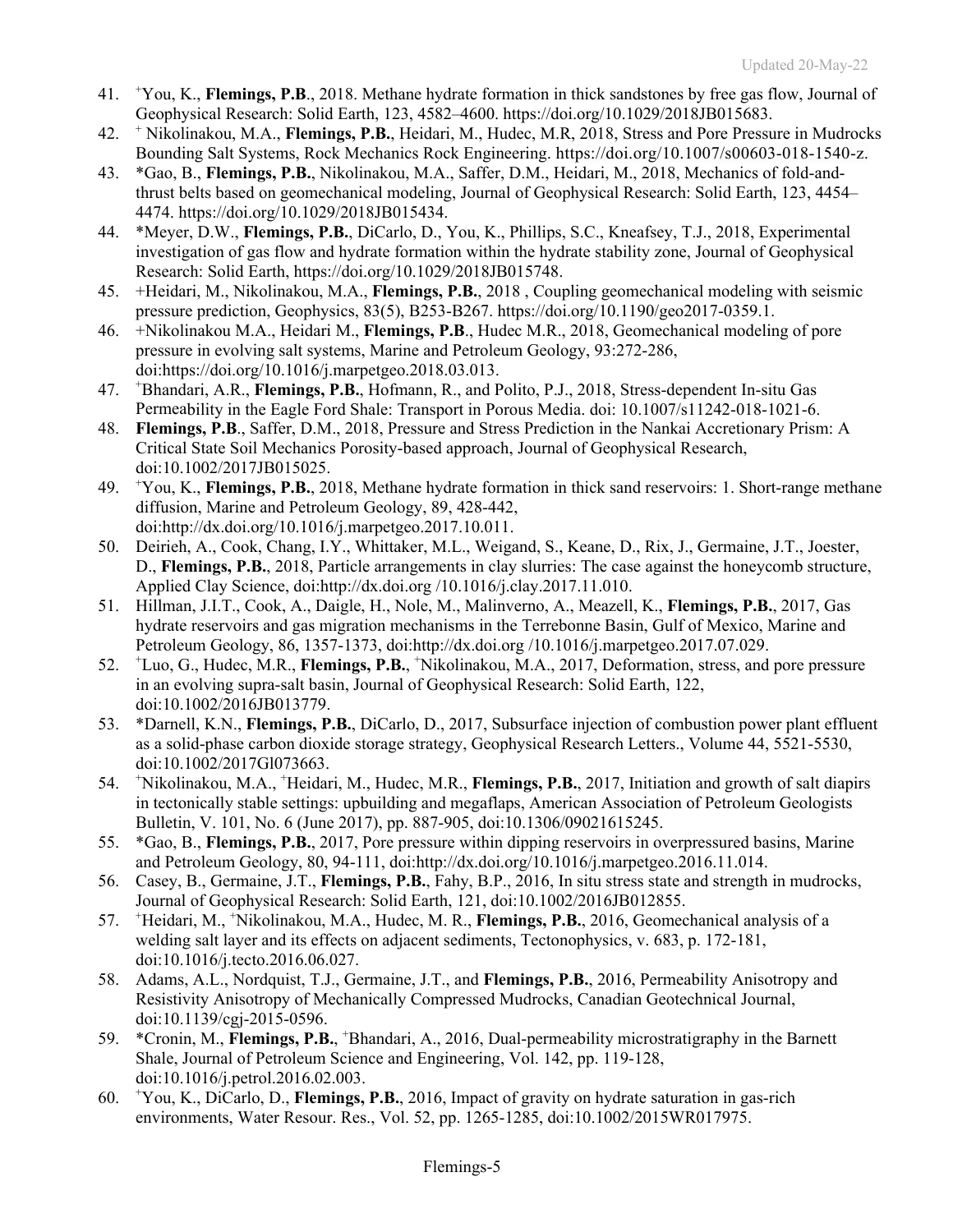- 61. <sup>+</sup> Heidari, M., + Nikolinakou, M.A., **Flemings, P.B.**, Hudec, M.R., 2016, A simplified stress analysis of rising salt domes, Basin Research, doi:10.1111/bre.12181.
- 62. <sup>+</sup> Nikolinakou, M.A., **Flemings, P.B.**, Hudec, M.R, 2016, Modeling of shales in salt-hydrocarbon systems, Rock Mechanics Rock Engineering, v. 49, p. 699–705, doi 10.1007/s00603-015-0863-2.
- 63. \*Darnell, K.N., **Flemings, P.B.**, 2015, Transient seafloor venting on continental slopes from warminginduced methane hydrate dissociation, Geophysical Research Letters, Vol. 42, 10,765–10,772, doi:10.1002/2015GL067012.
- 64. <sup>+</sup> You, K., DiCarlo, D., **Flemings, P.B.**, 2015, Quantifying hydrate solidification front advancing using method of characteristics, Journal of Geophysical Research: Solid Earth, 120, 6681-6697, doi: 10.1002/2015JB011985.
- 65. <sup>+</sup> Bhandari, A., **Flemings, P.B.**, <sup>+</sup> Polito, P.J., \*Cronin, M.B., Bryant, S.L., 2015, Anisotropy and Stress Dependence of Permeability in the Barnett Shale, Transport in Porous Media, Vol. 108, Issue 2, pp 393-411, DOI 10.1007/s11242-015-0482-0.
- 66. Casey, B., Germaine, J.T., **Flemings, P.B.**, Fahy, B.P., 2015, Estimating Horizontal Stresses for Mudrocks under One-dimensional Compression, Marine and Petroleum Geology, 178-186, doi:10.1016/j.marpetgeo.2015.02.001.
- 67. **Flemings, P.B.**, Reece, J.S., Ditkof, J., Atkins, C.C., Sawyer, D., 2015, Data Report: Particle Size Analysis of Sediments in the Nankai Trough, IODP Expedition 319 Site C0009A. In Saffer, D., McNeill, L., Byrne, T., Araki, E., Toczko, S., Eguchi, N., Takahashi, K., and the Expedition 319 Scientists, Proc. IODP, 319: Tokyo (Integrated Ocean Drilling Program Management International, Inc.), doi:10.2204/iodp.proc.319.203.2015.
- 68. <sup>+</sup> You, K., Kneafsey, T.J., **Flemings, P.B.**, <sup>+</sup> Polito, P.J., Bryant, S.L., 2015, Salinity-Buffered Methane Hydrate Formation and Dissociation in Gas-Rich Systems, J. of Geophys. Res. Solid Earth, 120, 643-661, doi: 10.1002/2014JB011190.
- 69. Luo, G., **Flemings, P.B.**, Hudec, M.R., <sup>+</sup> Nikolinakou, M.A., 2015, The role of pore fluid overpressure in the substrates of advancing salt sheets, ice glaciers and critical-state wedges, Journal of Geophysical Research, DOI: 10.1002/2014JB011326.
- 70. \*Merrell, M.P., **Flemings, P.B.**, Bowers, G.L., 2014, Subsalt Pressure Prediction in the Miocene Mad Dog Field, Gulf of Mexico, AAPG Bulletin, v. 98, no. 2, p. 315-340, doi:10.1306/06251312156.
- 71. <sup>+</sup> Nikolinakou, M.A., **Flemings, P.B.**, Hudec, M.R., 2014, Modeling stress evolution around a rising salt diapir, Marine and Petroleum Geology, v. 51, p. 230-238, doi: http://dx.doi.org/10.1016/j.marpetgeo.2013.11.021.
- 72. <sup>+</sup> Nikolinakou, M.A., Hudec, M.R., **Flemings, P.B.**, 2014, Comparison of evolutionary and static modeling of stresses around a salt diapir, Marine and Petroleum Geology, v. 57, no. 0, p. 537-545., 10.1016/j.marpetgeo.2014.07.002.
- 73. \*Smith, A. J., **Flemings, P.B.**, Fulton, P. M., 2014, Hydrocarbon flux from natural deepwater Gulf of Mexico vents: Earth and Planetary Science Letters, v. 395, no. 0, p. 241-253, doi:10.1016/j.epsl.2014.03.055.
- 74. Smith, A. J., **Flemings, P.B.**, Liu, X., and Darnell, K., 2014, The evolution of methane vents that pierce the hydrate stability zone in the world's oceans: Journal of Geophysical Research: Solid Earth, DOI: 10.1002/2013JB010686.
- 75. \*You, Y., **Flemings, P.B.**, and Mohrig, D., 2014, Mechanics of dual-mode dilative failure in subaqueous sediment deposits: Earth and Planetary Science Letters, v. 397, no. 0, p. 10-18, doi: 10.1016/j.epsl.2014.04.024.
- 76. \*You, Y., **Flemings, P.B.**, Mohrig, D. and Germaine, J.T., 2014, How heterogeneity in the shear dilation of a deposit controls the mechanics of breaching slope failure, J. Geophys. Res. Earth Surf., 119, 2381–2395, doi:10.1002/2013JF002983.
- 77. Adams, A.L., Germaine, J.T., **Flemings, P.B.**, and Day-Stirrat, R.J., 2013, Stress induced permeability anisotropy of resedimented Boston Blue Clay, Water Resources Research, p. 11, doi: 10.1002/wrcr.20470.
- 78. Casey, B., Germaine, J.T., **Flemings, P.B.**, \*<sup>+</sup> Reece, J.S., \*Gao, B., \*Betts, W., 2013, Liquid limit as a predictor of mudrock permeability, Marine and Petroleum Geology, v. 44, p. 256-263, doi: http://dx.doi.org/10.1016/j.marpetgeo.2013.04.008.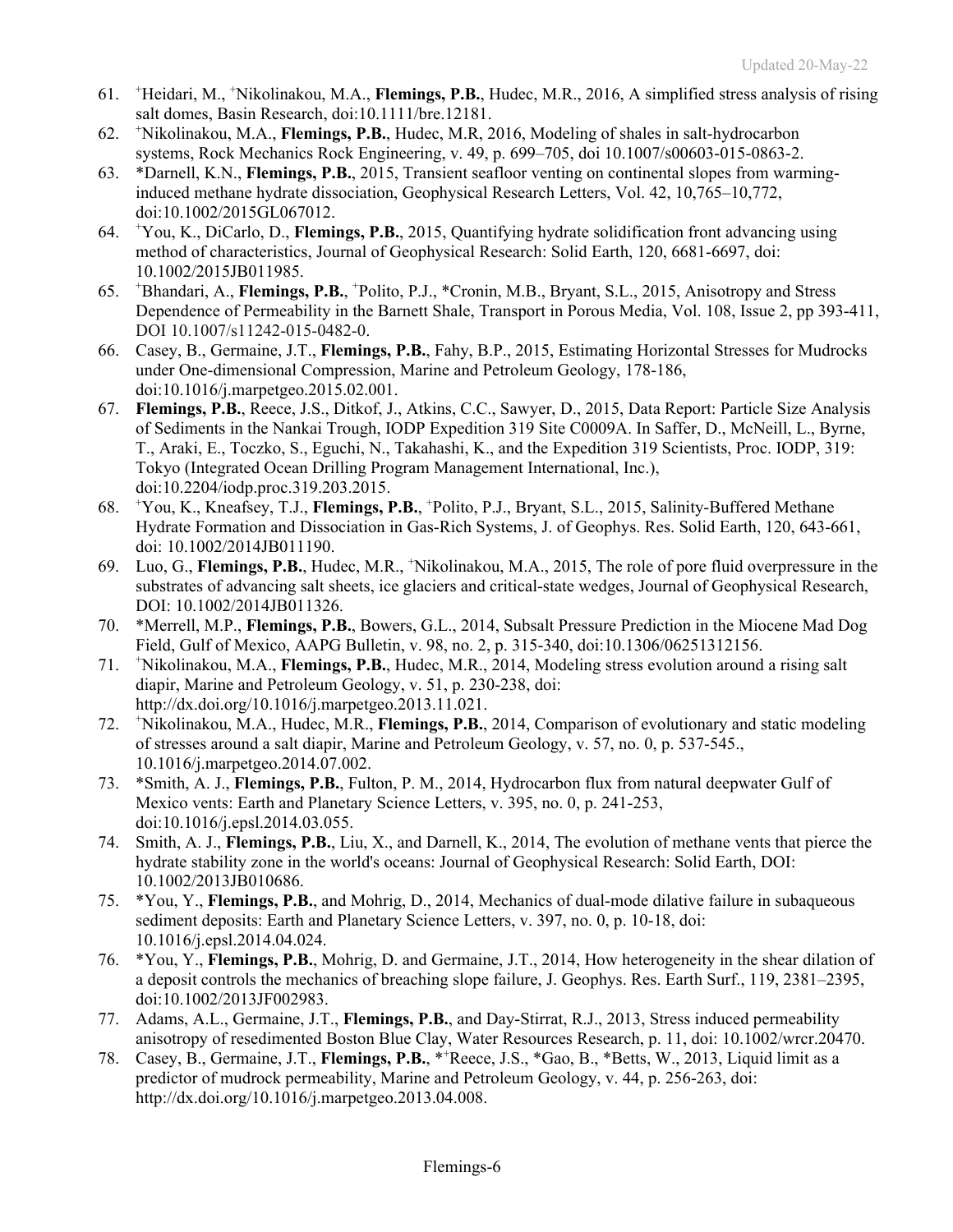- 79. Day-Stirrat, R.J., **Flemings, P.B.**, \*You, Y., and van der Pluijm, B.A., 2013, Modification of mudstone fabric and pore structure as a result of slope failure: Ursa Basin, Gulf of Mexico, Marine Geology, doi: http://dx.doi.org/10.1016/j.margeo.2013.05.003.
- 80. **Flemings, P.B.**, Polito, P.J., Pettigrew, T.L., Iturrino, G.J., Meissner, E., Aduddell, R., Brooks, D., Hetmaniak, C., Huey, D., Germaine, J.T., and IODP Expedition 342 Scientists, 2013, The Motion Decoupled Delivery System: A new deployment system for downhole tools is tested at Site U1402, New Jersey Margin, Scientific Drilling, v. 15, doi:10.2204/iodp.sd.15.07.2013.
- 81. Saffer, D.M., **Flemings, P.B.**, Boutt, D., Doan, M.L., Ito, T., McNeill, L., Byrne, T., Conin, M., Lin, W., Kano, Y., Araki, E., Eguchi, N., and Toczko, S., 2013, In Situ Stress and Pore Pressure in the Kumano Forearc Basin, offshore SW Honshu from Down-hole Measurements During Riser Drilling: Geochemistry, Geophysics, Geosystems, v. 14, p. 1454-1470, published May 2013.
- 82. \* Sawyer, D.E, Flemings, P.B., and <sup>+</sup>Nikolinakou, M., 2013, Continuous deep-seated slope failure recycles sediments and limits levee height in submarine channels, Geology, doi:  $10.1130/g34870.1$ .
- 83. Boutt, D.F., Saffer, D., Doan, M., Lin, W., Ito, T., Kano, Y., **Flemings, P.B.**, McNeill, L.C., Byrne, T., Hayman, N.W., Moe, K.T., 2012, Scale dependence of in-situ permeability measurements in the Nankai accretionary prism: The role of fractures, Geophysical Research Letters, v. 39, p. L07302, doi: 10.1029/2012gl051216.
- 84. Day-Stirrat, R.J., **Flemings, P.B.**, \*You, Y., Aplin, A.C., and van der Pluijm, B.A., 2012, The fabric of cosolidation in Gulf of Mexico mudstones, Marine Geology, v. 295–298, p. 77-85, doi: 10.1016/j.margeo.2011.12.003.
- 85. Foroozan, R., Elsworth, D., **Flemings, P.B.**, Bilotti, F., and Muhuri, S., 2012, The role of permeability evolution in fault zones on the structural and hydro-mechanical characteristics of shortening basins, Marine and Petroleum Geology, v. 29, p. 143-151, doi: 10.1016/j.marpetgeo.2011.08.007.
- 86. Hickman, S.H., Hsieh, P.A., Mooney, W.D., Enomoto, C.B., Nelson, P.H., Mayer, L.A., Weber, T.C., Moran, K, **Flemings, P.B.**, McNutt, M.K., 2012, Scientific basis for safely shutting in the Macondo Well after the April 20, 2010 Deepwater Horizon blowout, Proceedings of the National Academy of Sciences of the United States of America, v. 3, p. 3.
- 87. <sup>+</sup> Luo, G., + Nikolinakou, M.A., **Flemings, P.B.**, and Hudec, M.R., 2012a, Geomechanical modeling of stresses adjacent to salt bodies: Part 1 - Uncoupled models, American Association of Petroleum Geologists Bulletin, v. 96, p. 43-64.
- 88. <sup>+</sup> Luo, G., + Nikolinakou, M.A., **Flemings, P.B.**, and Hudec, M.R., 2012b, Near-salt stress and wellbore stability: A finite-element study and its application, American Rock Mechanics Association, v. 12-309, p. 9.
- 89. <sup>+</sup> Nikolinakou, M.A., <sup>+</sup> Luo, G., Hudec, M.R., and **Flemings, P.B.**, 2012, Geomechanical modeling of stresses adjacent to salt bodies: Part 2 Poroelastoplasticity and coupled overpressures, American Association of Petroleum Geologists Bulletin, v. 96, p. 65-85.
- 90. \*\*Reece, J.S., Flemings, P.B., \*Dugan, B., \*Long, H., and Germaine, J.T., 2012, Permeability-porosity relationships of shallow mudstones in the Ursa Basin, Northern Deepwater Gulf of Mexico, Journal of Geophysical Research, doi: 10.1029/2012JB009438, 2012.
- 91. \*Sawyer, D.E., **Flemings, P.B.**, Buttles, J., and Mohrig, D., 2012, Mudflow transport behavior and deposit morphology: Role of shear stress to yield strength ratio in subaqueous experiments, Marine Geology, v. 307–310, p. 28-39, doi: 10.1016/j.margeo.2012.01.009.
- 92. Thu, M.K., Ito, T., Lin, W., Doan, M.L., Boutt, D., Kawamura, Y., Khong, C.K., McNeill, L., Byrne, T., Saffer, D., Araki, E., Eguchi, N., Sawada, I., **Flemings, P.B.**, Kano, Y., Moore, C., Kinoshita, M., Tobin, H., 2012, Operational Review of the First Wireline In Situ Stress Test in Scientific Ocean Drilling, Scientific Drilling, v. 13, p. 35-39, doi: 10.2204/iodp.sd.13.06.2011.
- 93. \*You, Y., **Flemings, P.B.**, and Mohrig, D., 2012, Dynamics of dilative slope failure, Geology, v. 40, p. 663- 666, doi: 10.1130/g32855.1
- 94. Day-Stirrat, R.J., Schleicher, A., \*Schneider, J., **Flemings, P.B.**, Germaine, J.T., and van der Pluijm, B., 2011, Preferred orientation of phyllosilicates: Effects of composition and stress on resedimented mudstone microfabrics, Journal of Structural Geology, v. 33, p. 1347-1358, doi: doi: 10.1016/j.jsg.2011.06.007.
- 95. \*Liu, X.L., and **Flemings, P.B.**, 2011, Capillary effects on hydrate stability in marine sediments, Journal of Geophysical Research-Solid Earth, v. 116, doi: 10.1029/2010jb008143.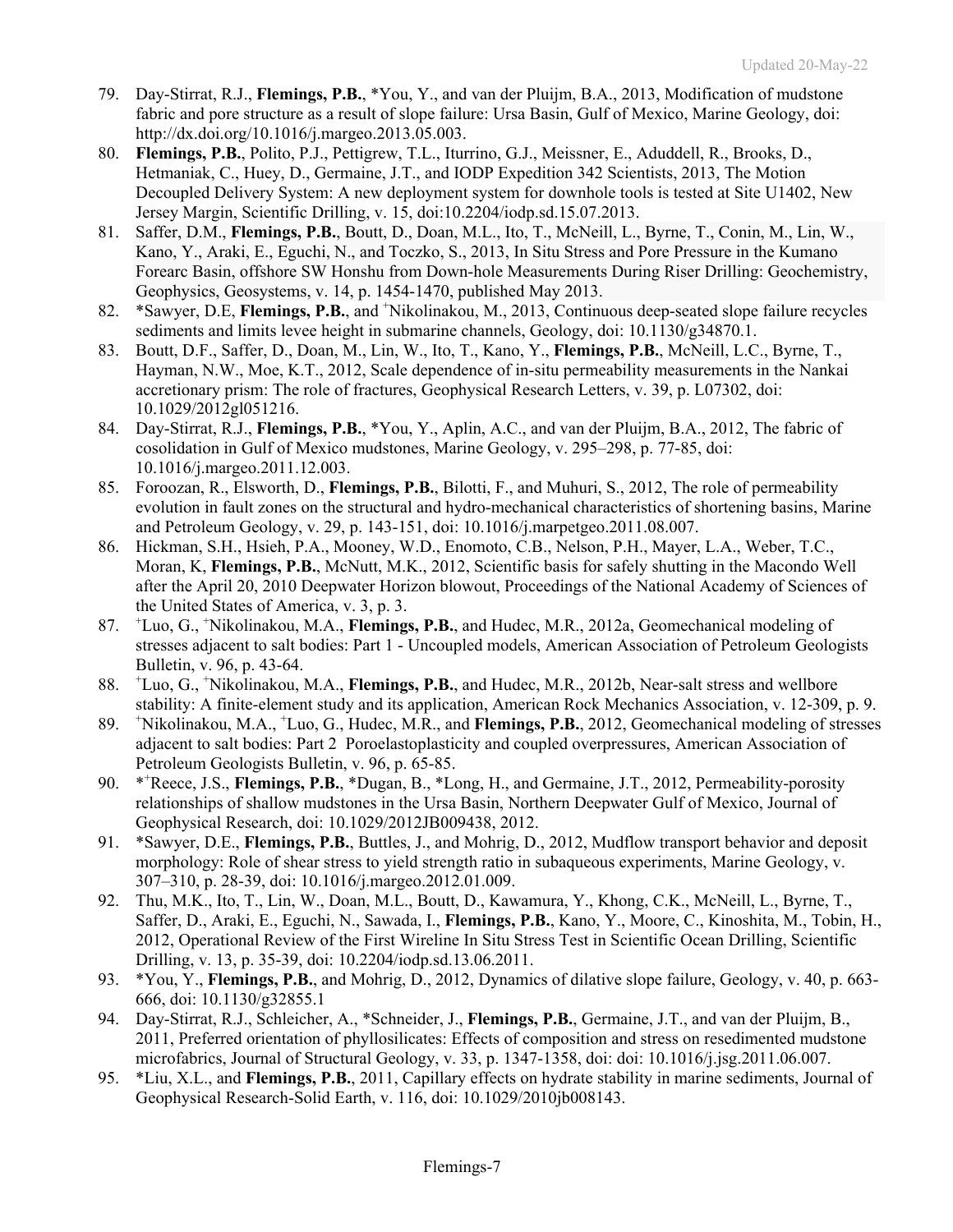- 96. \*Long, H., **Flemings, P.B.**, Germaine, J., and Saffer, D., 2011, Consolidation and overpressure near the seafloor in the Ursa Basin, Deepwater Gulf of Mexico, Earth and Planetary Science Letters, v. 305, p. 11-20, doi: 10.1016/j.epsl.2011.02.007.
- 97. Moore, J., Urgeles, R., Conin, M., **Flemings, P.B.**, and Iturrino, G., 2011, Threshold of borehole failure: Breaking in before breaking out, Mississippi fan, Gulf of Mexico, Geosphere, v. 7, p. 684-693, doi: 10.1130/ges00613.1.
- 98. \*Schneider, J., **Flemings, P.B.**, Day-Stirrat, R.J., and Germaine, J.T., 2011, Insights into pore-scale controls on mudstone permeability through resedimentation experiments, Geology, v. 39, p. 1011-1014, doi: 10.1130/G32475.1.
- 99. <sup>+</sup> Song, I., Saffer, D.M., and **Flemings, P.B.**, 2011, Mechanical characterization of slope sediments: Constraints on in situ stress and pore pressure near the tip of the megasplay fault in the Nankai accretionary complex, Geochemistry Geophysics Geosystems, v. 12, doi: 10.1029/2011gc003556.
- 100. Huuse, M., Jackson, C., Rensbergen, P., Davies, R.J., **Flemings, P.B.**, Dixon, R.J., 2010, Subsurface sediment remobilization and fluid flow in sedimentary basins: an overview, Basin Research, v. 22, p. 342- 360, doi: 10.1111/j.1365-2117.2010.00488.x.
- 101. Huuse, M., Jackson, C., Rensbergen, P., Davies, R.J., **Flemings, P.B.**, Dixon, R.J., 2010, Subsurface sediment remobilization and fluid flow in sedimentary basins: preface, Basin Research, August 2010, V. 22, p. 341, doi:10.1111/j.1365-2117.2010.00487.x.
- 102. Lin, W., Doan, M., Moore, J.C., McNeill, L., Byrne, T.B., Ito, T., Saffer, D., Conin, M., Kinoshita, M., Sanada, Y., Moe, K.T., Araki, E., Tobin, H., Boutt, D., Kano, Y., Hayman, N.W., **Flemings, P.B.**, Huftile, G.J., Cukur, D., Buret, C., Schleicher, A.M., Efimenko, N., Kawabata, K., Buchs, D.M., Jiang, S., Kameo, K., Horiguchi, K., Wiersberg, T., Kopf, A., Kitada, K. Eguchi, N., Toczko, S., Takahashi, K., Kido, Y., 2010, Present-day principal horizontal stress orientations in the Kumano forearc basin of the southwest Japan subduction zone determined from IODP NanTroSEIZE drilling Site C0009, Geophysical Research Letters, v. 37, p. L13303, doi: 10.1029/2010gl043158.
- 103. \*Reilly, M.J., and **Flemings, P.B.**, 2010, Deep pore pressures and seafloor venting in the Auger Basin, Gulf of Mexico, Basin Research, v. 22, p. 380-397, doi: 10.1111/j.1365-2117.2010.00481.x
- 104. \*Liu, X., and **Flemings, P.B.**, 2009, Dynamic response of oceanic hydrates to sea level drop, Geophys. Res. Lett., v. 36, p. L17308, doi: 10.1029/2009gl039821.
- 105. \*Sawyer, D.E., **Flemings, P.B.**, \*Dugan, B., and Germaine, J.T., 2009 Retrogressive failures recorded in mass transport deposits in the Ursa Basin, Northern Gulf of Mexico, Journal of Geophysical Research, v. 114, doi: 10.1029/2008JB006159.
- 106. \*Schneider, J., **Flemings, P.B.**, \*Dugan, B., \*Long, H., and Germaine, J.T., 2009, Overpressure and consolidation near the seafloor of Brazos-Trinity Basin IV, northwest deepwater Gulf of Mexico, Journal of Geophysical Research-Solid Earth, v. 114, doi: 10.1029/2008jb005922.
- 107. **Flemings, P.B.**, et al., 2008a, Erratum to "Pore pressure penetrometers document high overpressure near the seafloor where multiple submarine landslides have occurred on the continental slope, offshore Louisiana, Gulf of Mexico" (vol 269, pg 309, 2008), Earth and Planetary Science Letters, v. 274, p. 269-283, doi: 10.1016/j.epsl.2008.06.027.
- 108. **Flemings, P.B.**, et al., 2008b, Pore pressure penetrometers document high overpressure near the seafloor where multiple submarine landslides have occurred on the continental slope, offshore Louisiana, Gulf of Mexico, Earth and Planetary Science Letters, v. 269, p. 309-325, doi: 10.1016/j.epsl.2007.12.005.
- 109. \*Sawyer, A.H., **Flemings, P.B.**, Elsworth, D., and Kinoshita, M., 2008, Response of submarine hydrologic monitoring instruments to formation pressure changes: Theory and application to Nankai advanced CORKs, J. Geophys. Res., v. 113, p. B01102, doi: 10.1029/2007jb005132.
- 110. \*Liu, X.L., and **Flemings, P.B.**, 2007, Dynamic multiphase flow model of hydrate formation in marine sediments, Journal of Geophysical Research-Solid Earth, v. 112, doi: 10.1029/2005jb004227.
- 111. \*Long, H., **Flemings, P.B.**, and Germaine, J.T., 2007, Interpreting in situ pressure and hydraulic properties with borehole penetrometers in ocean drilling: DVTPP and Piezoprobe deployments at southern Hydrate Ridge, offshore Oregon, J. Geophys. Res., v. 112, p. B04101, doi: 10.1029/2005jb004165.
- 112. \*Sawyer, D.E., **Flemings, P.B.**, Shipp, C., and Winker, C., 2007, Seismic Geomorphology, Lithology, and Evolution of the Late Pleistocene Mars-Ursa Turbidite Region, Mississippi Canyon Area, Northern Gulf of Mexico, American Association of Petroleum Geologists Bulletin, v. 91, p. 215-234.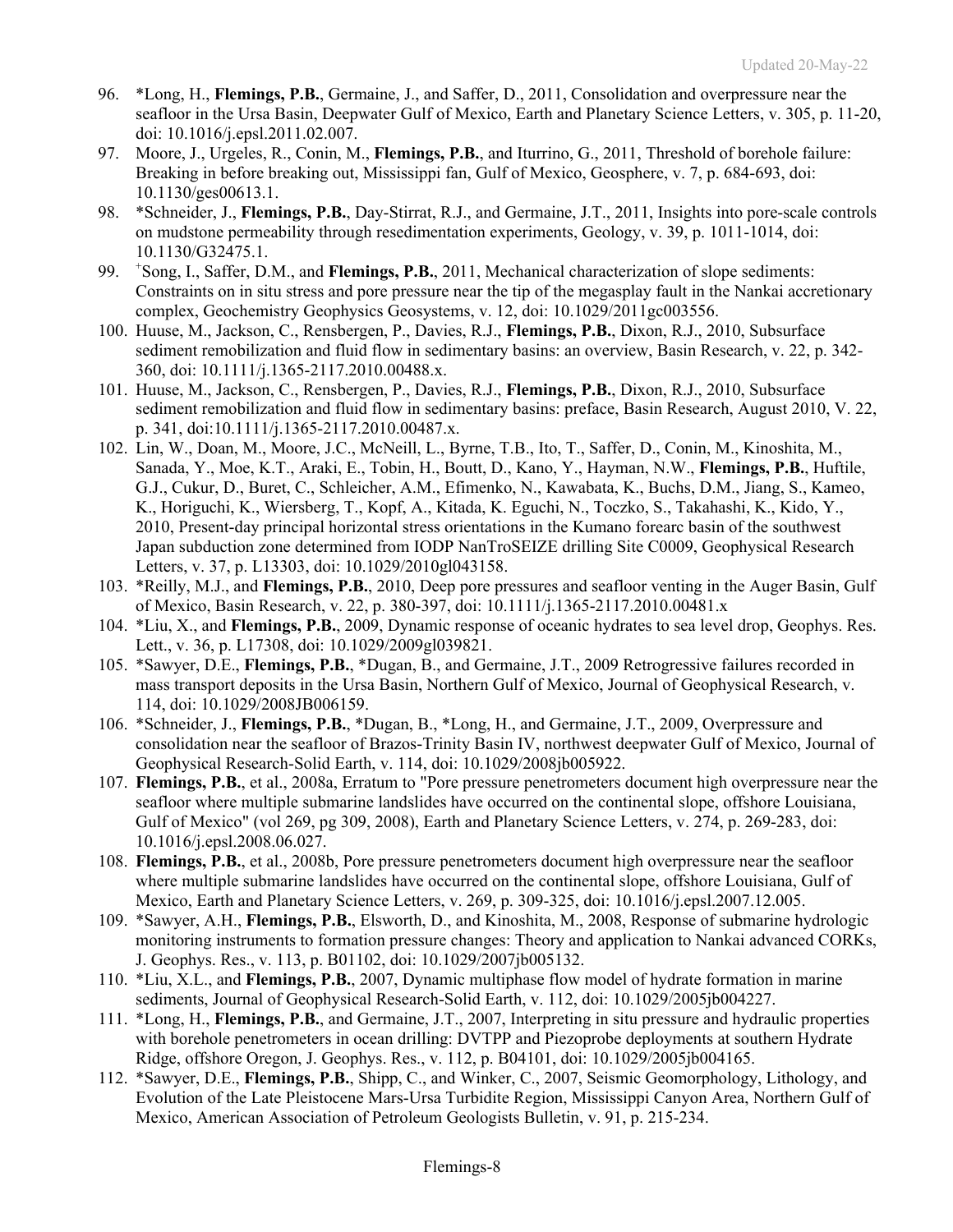- 113. Behrmann, J.H., **Flemings, P.B.**, John, C.M., and Scientists, E., 2006, Rapid Sedimentation, Overpressure and Focused Fluid Flow, Gulf of Mexico continental margin, Scientific Drilling, Scientific Drilling, v. 3, p. 12-17, doi: 10.2204/iodp.sd.3.03.2006.
- 114. \*Liu, X., and **Flemings, P.B.**, 2006, Passing gas through the hydrate stability zone at southern Hydrate Ridge, offshore Oregon, Earth and Planetary Science Letters, v. 241, p. 211-226, doi: 10.1016/j.epsl.2005.10.026.
- 115. Prather, B.E., Pirmez, C., O'Byrne, C. J., Winker, C., Mallarino, G., Droxler, A.W., **Flemings, P.B.**, Behrmann, J., John, C., Shipboard Scientific Party, 2006, Stratigraphic Evolution of Linked Basins within the Brazos-Trinity Slope System: Western Gulf of Mexico, Gulf Coast Association of Geological Societies Transactions, v. 56, p. 699-699.
- 116. \*Enunwa, C.I., Razzano, J.L., III, Ramgulam, A., **Flemings, P.B.**, Ertekin, T., Karpyn, Z.T., 2005, Tahoe Field Case Study—Understanding Reservoir Compartmentalization in a Channel-Levee System: Gulf Coast Association of Geological Societies Transactions, v. 55, p. 152-162
- 117. \*Seldon, B., and **Flemings, P.B.**, 2005, Reservoir pressure and seafloor venting: Predicting trap integrity in a Gulf of Mexico deepwater turbidite minibasin, AAPG Bulletin, v. 89, p. 193-209, doi: 10.1306/09170403122.
- 118. **Flemings, P.B.**, and \*Lupa, J., 2004, Pressure Prediction in the Bullwinkle Basin through Petrophysics and Flow Modeling (Green Canyon 65, Gulf of Mexico), Marine and Petroleum Geology, v. 21, p. 1311-1322.
- 119. Janik, A., Goldberg, D, Moos, D, Sheridan, J, **Flemings, P.B.**, Germaine, J, Tan, B, 2004, Constraints on the strength of the gas hydrate-rich sediments from borehole breakouts–implications for slope stability near Hydrate Ridge on the US continental margin offshore Oregon, AAPG Bulletin, v. 88.
- 120. Trehu, A.M., **Flemings, P.B.**, Bangs, N.L., Chevallier, J., Gràcia, E., Johnson, J.E., Liu, C.S., \*Liu, X., Riedel, M., Torres, M.E., 2004, Feeding methane vents and gas hydrate deposits at south Hydrate Ridge, Geophysical Research Letters, v. 31, doi: 10.1029/2004gl021286.
- 121. \*Dugan, B., **Flemings, P.B.**, Olgaard, D.L., and Gooch, M.J., 2003, Consolidation, effective stress, and fluid pressure of sediments from ODP Site 1073, US mid-Atlantic continental slope, Earth and Planetary Science Letters, v. 215, p. 13-26.
- 122. **Flemings, P.B.**, \*Liu, X.L., and Winters, W.J., 2003, Critical pressure and multiphase flow in Blake Ridge gas hydrates, Geology, v. 31, p. 1057-1060.
- 123. Mikada, H., et al., 2003, Hydrogeological and geothermal studies around Nankai trough ( Nankai trough cruise report), , JAMSTEC J. Deep Sea Res, v. 22, p. 125 - 171.
- 124. \*Swanston, A.M., **Flemings, P.B.**, \*°Comisky, J.T., and \*Best, K.D., 2003, Time-lapse imaging at Bullwinkle Field, Green Canyon 65, offshore Gulf of Mexico, Geophysics, v. 68, p. 1470-1484, doi: 10.1190/1.1620620.
- 125. \*Yuvancic-Strickland, B., et al., 2003, Integration Of Geologic Model And Reservoir Simulation, Popeye Field, Green Canyon 116, Transactions of the Gulf Coast Association of Geological Societies (GCAGS), v. 53, p. 918-932.
- 126. \*Dugan, B., and **Flemings, P.B.**, 2002, Fluid flow and stability of the US continental slope offshore New Jersey from the Pleistocene to the present, Geofluids, v. 2, p. 137-146.
- 127. **Flemings, P.B.**, \*Stump, B.B., ³Finkbeiner, T., and Zoback, M., 2002, Flow focusing in overpressured sandstones: Theory, observations, and applications, American Journal of Science, v. 302, p. 827-855, doi: 10.2475/ajs.302.10.827.
- 128. \*Liu, X., and **Flemings, P.B.**, 2002, Stress-limited gas column height in the gas hydrate system of Blake Ridge, Proceeding of the Fourth International Conference on Gas Hydrate, v. 2, p. 807-812.
- 129. \*Lupa, J., **Flemings, P.B.**, and Tennant, S., 2002, Pressure and trap integrity in the deepwater Gulf of Mexico, The Leading Edge, v. 21, p. 184-187.
- 130. \*Cookman, J.L., and **Flemings, P.B.**, 2001, STORMSED1.0: hydrodynamics and sediment transport in a 2- D, steady-state, wind- and wave-driven coastal circulation model, Computers & Geosciences, v. 27, p. 647- 674.
- 131. ³Finkbeiner, T., Zoback, M., \*Stump, B.B., and **Flemings, P.B.**, 2001, Stress, Pore Pressure, and Dynamically Constrained Hydrocarbon Columns in the South Eugene Island 330 Field, Gulf of Mexico, American Association of Petroleum Geologists Bulletin, v. 85, p. 1007-1031.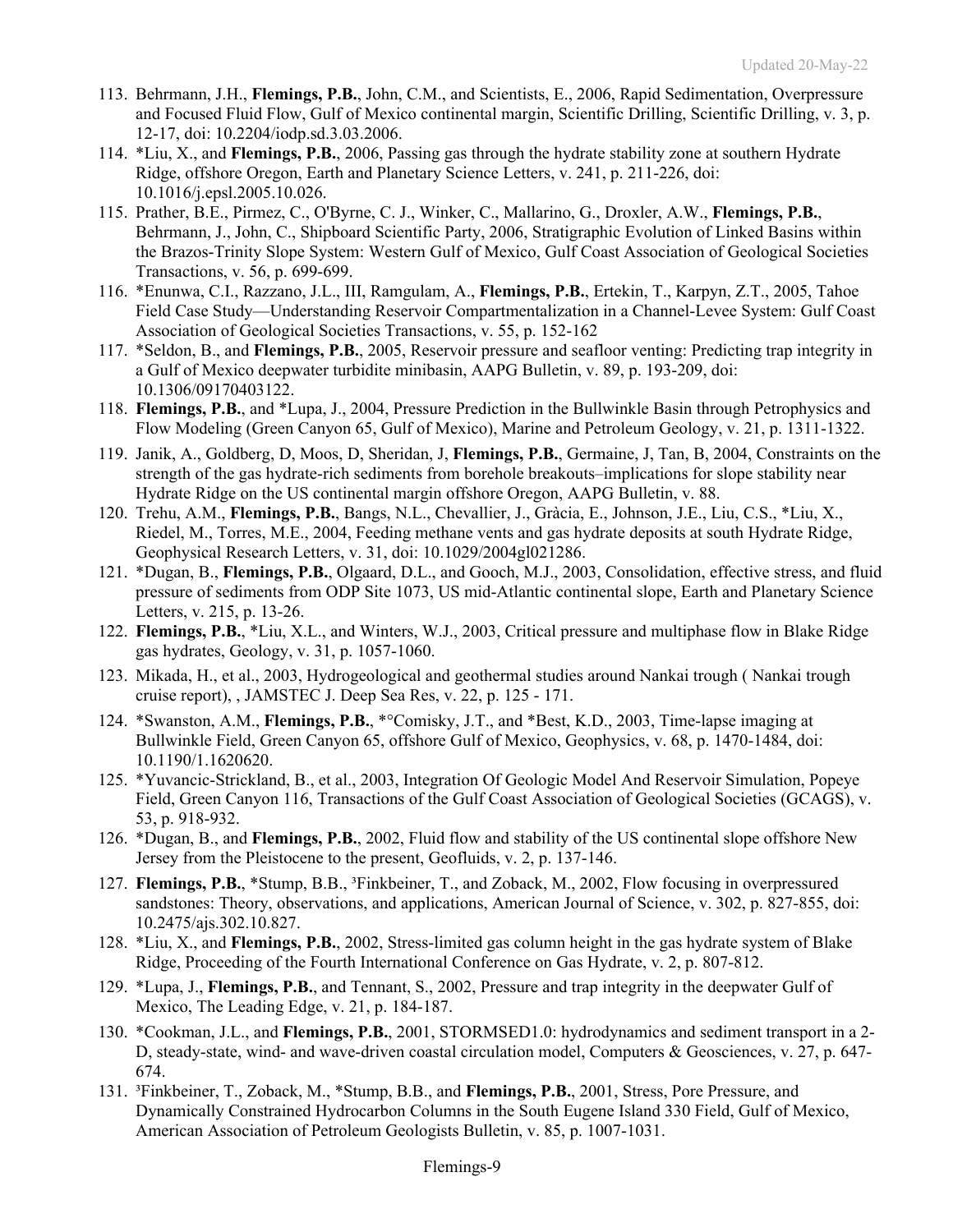- 132. \*Burkhart, T., \*Hoover, A.R., and **Flemings, P.B.**, 2000, Time-lapse (4-D) seismic monitoring of primary production of turbidite reservoirs at South Timbalier Block 295, offshore Louisiana, Gulf of Mexico, Geophysics, v. 65, p. 351-367.
- 133. \*Dugan, B., and **Flemings, P.B.**, 2000a, The New Jersey margin: Compaction and fluid flow, Journal of Geochemical Exploration, v. 69, p. 477-481.
- 134. \*Dugan, B., and **Flemings, P.B.**, 2000b, Overpressure and fluid flow in the New Jersey Continental Slope: implications for slope failure and cold seeps, Science, v. 289, p. 288-291.
- 135. \*Metzger, J.M., et al., 2000, Late Miocene to Pleistocene sequences at the New Jersey outer continental shelf (ODP Leg 174A, Sites 1071 and 1072), Sedimentary Geology, v. 134, p. 149-180.
- 136. \*Stump, B.B., and **Flemings, P.B.**, 2000, Overpressure and fluid flow in dipping structures of the offshore Gulf of Mexico (EI 330 field), Journal of Geochemical Exploration, v. 69, p. 23-28.
- 137. \*Gordon, D.S., and **Flemings, P.B.**, 1999, Two-dimensional Modeling of Groundwater Flow in an Evolving Deltaic Environment, NES/SEPM Special Publication, v. 62, p. 301-312.
- 138. \*Hoover, A.R., \*Burkhart, T., and **Flemings, P.B.**, 1999, Reservoir and production analysis of the K40 sand, South Timbalier 295, offshore Louisiana, with comparison to time-lapse (4-D) seismic results, AAPG Bulletin, v. 83, p. 1624-1641.
- 139. Austin, JA, Christie-Blick, N, Malone, MJ, Berne, S, Borre, Mk, Claypool, G, Damuth, J, Delius, H, Dickens, G, **Flemings, P.B.**, 1998, Continuing the New Jersey Mid-Atlantic sea-level transect: Covering leg 174A of the cruises of the drilling vessel joides resolution, Halifax, Nova Scotia, to New York, New York, sites 1071-1073, 15 June-19 July 1997, Proceedings of the Ocean Drilling Program. Initial reports, v. 174, p. 1-324.
- 140. \*Gordon, D.S., and **Flemings, P.B.**, 1998, Generation of overpressure and compaction-driven fluid flow in a Plio-Pleistocene growth-faulted basin, Eugene Island 330, offshore Louisiana, Basin Research, v. 10, p. 177- 196, doi: 10.1046/j.1365-2117.1998.00052.
- 141. Poulsen, C.J., **Flemings, P.B.**, Robinson, R.A.J., and \*Metzger, J.N., 1998, Three-dimensional stratigraphic evolution of the miocene Baltimore Canyon region: Implications for eustatic interpretations and the systems tract model, Geological Society of America Bulletin, v. 110, p. 1105-1122.
- 142. Rowan, M.G., <sup>+</sup>Hart, B.S., Nelson, S., Flemings, P.B., and Trudgill, B.D., 1998, Three-dimensional geometry and evolution of a salt-related growth-fault array: Eugene Island 330 field, offshore Louisiana, Gulf of Mexico, Marine and Petroleum Geology, v. 15, p. 309-328.
- 143. Deshpande, A., **Flemings, P.B.**, and Huang, J., 1997, Quantifying lateral heterogeneities in fluvio-deltaic sediments using three-dimensional reflection seismic data: Offshore Gulf of Mexico, Journal of Geophysical Research-Solid Earth, v. 102, p. 15,385-15,401.
- 144. <sup>+</sup>Hart, B.S., Sibley, D.M., and **Flemings, P.B.**, 1997, Seismic stratigraphy, facies architecture, and reservoir character of a Pleistocene shelf-margin delta complex, Eugene Island Block 330 field, offshore Louisiana, AAPG Bulletin, v. 81, p. 380-397.
- 145. **Flemings, P.B.**, and Grotzinger, J.P., 1996, STRATA: Freeware for Solving Classic Stratigraphic Problems, GSA Today, v. 6, p. 1-7.
- 146. <sup>+</sup> Hart, B.S., Sibley, D.M., and **Flemings, P.B.**, 1996, Reservoir compartmentalization by depositional features in a Pleistocene shelf margin (lowstand) delta complex, Eugene Island 330 Field, Louisiana Offshore, *in* Weimer, P., Davis, T., and Louisiana, F., eds., AAPG Studies in Geology/SEG Geophysical Development Series Volume 42/5, p. 21-26.
- 147. Jordan, T.E., et al., 1996, Development of the Miocene Manantiales foreland basin, Principal Cordillera, San Juan, Argentina, Revista Geologica De Chile, v. 23, p. 43-79.
- 148. Rowan, M.G., Villamil, T., **Flemings, P.B.**, and Weimer, P., 1996, Use of cross-section restoration to determine paleobathymetry and sea-floor paleotopography in the Gulf of Mexico basin, Geology, v. 24, p. 299-302.
- 149. ³Alexander, L.L., and **Flemings, P.B.**, 1995, Geologic Evolution of a Pliocene-Pleistocene Salt-Withdrawal Minibasin - Eugene-Island Block-330, Offshore Louisiana, AAPG Bulletin, v. 79, p. 1737-1756.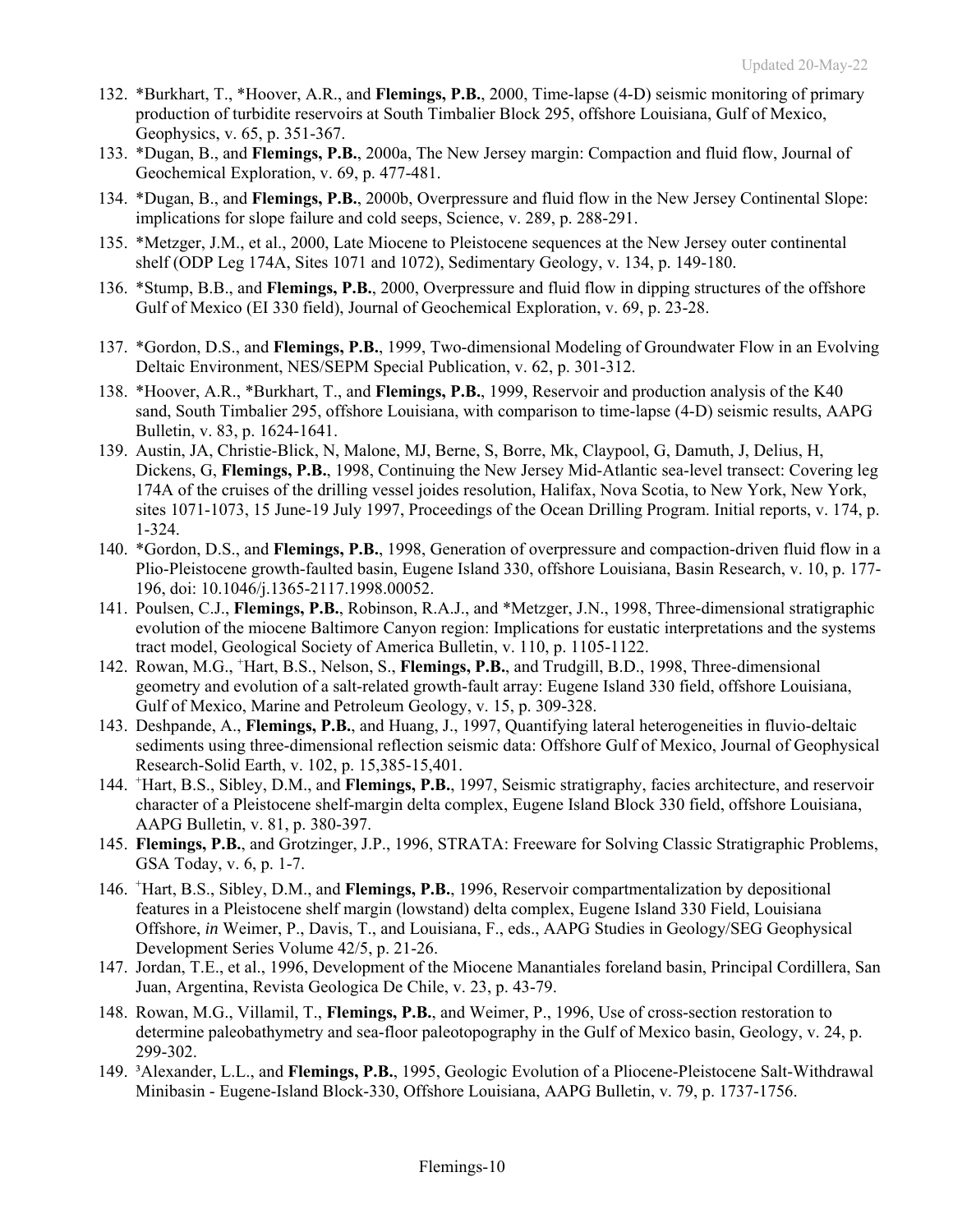- 150. <sup>+</sup> Hart, B.S., **Flemings, P.B.**, and \*Deshpande, A., 1995, Porosity and Pressure Role of Compaction Disequilibrium in the Development of Geopressures in a Gulf-Coast Pleistocene Basin, Geology, v. 23, p. 45-48.
- 151. Anderson, R.N., et al., 1994, In Situ Properties of a Major Gulf of Mexico Growth Fault: Implications for Behavior as a Hydrocarbon Migration Pathway, Oil & Gas Journal, v. 92, p. 97-104.
- 152. Rothman, D.H., Grotzinger, J.P., and **Flemings, P.B.**, 1994, Scaling in Turbidite Deposition Reply, Journal of Sedimentary Research Section a-Sedimentary Petrology and Processes, v. 64, p. 934-934.
- 153. Rowan, M.G., Weimer, P., and **Flemings, P.B.**, 1994, Three-dimensional geometry and evolution of a composite, multi-level salt system, western Eugene Island, offshore Louisiana, Transactions of the Gulf Coast Associations of Geological Societies, v. 44, p. 641-648.
- 154. Greenlee, S.M., Devlin, W.J., Miller, K.G., Mountain, G.S., and **Flemings, P.B.**, 1992, Integrated Sequence Stratigraphy of Neogene Deposits, New-Jersey Continental-Shelf and Slope - Comparison with the Exxon Model, Geological Society of America Bulletin, v. 104, p. 1403-1411.
- 155. **Flemings, P.B.**, and Nelson, S.N., 1991, Paleogeography of the Paleocene Wind River Basin, The Mountain Geologist, v. 28, p. 37-52.
- 156. Jordan, T.E., and **Flemings, P.B.**, 1991, Large-Scale Stratigraphic Architecture, Eustatic Variation, and Unsteady Tectonism - a Theoretical Evaluation, Journal of Geophysical Research-Solid Earth and Planets, v. 96, p. 6681-6699.
- 157. **Flemings, P.B.**, and Jordan, T.E., 1990, Stratigraphic Modeling of Foreland Basins Interpreting Thrust Deformation and Lithosphere Rheology, Geology, v. 18, p. 430-434.
- 158. Jordan, T.E., and **Flemings, P.B.**, 1990, Analisis Teorico de la Estratigrafia de Cuencas de Antepais Durante Deformaciones Episodicas, Tercera Reunion Argentina de Sedimentologia.
- 159. **Flemings, P.B.**, and Jordan, T.E., 1989, A Synthetic Stratigraphic Model of Foreland Basin Development, Journal of Geophysical Research-Solid Earth and Planets, v. 94, p. 3851-3866.

### **Book Chapters**

- 1. \*Bohn, C.W., **Flemings, P.B.,** and Slingerland, R.L., 2012, Accommodation Change During Bypass Across a Late-Stage Fan in the Shallow Auger Basin, *in* Prather, B.E., Deptuck, M.E., Mohrig, D., Hoorn, B.V., and Wynn, R.B., eds., Application of the Principles of Seismic Geomorphology to Continental-Slope and Baseof-Slope Systems: Case Studies from Seafloor and Near-Seafloor Analogues, Volume 99, SEPM (Society for Sedimentary Geology), p. 225-242, doi: 10.2110/pec.12.99.0225.
- 2. Urgeles, R., **Flemings, P.B.**, et al., 2010, History of Pore Pressure Build Up and Slope Instability in Mud-Dominated Sediments of Ursa Basin, Gulf of Mexico Continental Slope, *in* Mosher, D.C., Moscardelli, L., Shipp, R.C., Chaytor, J.D., Baxter, C.D.P., Lee, H.J., and Urgeles, R., eds., Submarine Mass Movements and Their Consequences, Volume 28: Advances in Natural and Technological Hazards Research: Dordrecht (The Netherlands), Spinger, p. 179-190, doi: 10.1007/978-90-481-3071-9\_15.
- 3. \*Dugan, B., and **Flemings, P.B.,** 2003, Measuring pore pressure in marine sediments with penetrometers: comparison of the piezoprobe and DVTP-P tools in ODP Leg 204, *in* Thompson, B.J., ed., Research Papers of the Link Foundation Fellows, Volume 3: Rochester, New York, The University of Rochester Press in Association with The Link Foundation p. 179-199. Research Papers of the Link Foundation Fellows
- 4. \*Stump, B.B., **Flemings, P.B.,** Feinbeiner, T., and Zoback, M.D., 1998, Pressure differences between overpressured sands and bounding shales of the Eugene Island 330 Field (Offshore Louisiana, USA) with implications for fluid flow induced by sediment loading, *in* Mitchell, A., and Grauls, D., eds., Overpressures in Petroleum Exploration, Memoire 22, Elf EP Editions, p. 83-92.
- 5. **Flemings, P.B.**, \*Hoover, A.R., \*Burkhart, T., and Nelson, S.E., 1996, A Case Study of Amplitudes in Drained Pay: The EI-330 LF Sand, *in* Thomas A. Mazza, C., and Richard C. Johnson, C., eds., Stratigraphic Analysis Utilizing Advanced Geophysical, Wireline and Borehole Technology for Petroleum Exploration and Production: 17th Annual, Volume 17, Society of Economic Paleontologists and Mineralogists, p. 99- 109, doi: 10.5724/gcs.96.17.0099.
- 6. Jordan, T.E., and **Flemings, P.B.,** 1990, From Geodynamic Models to Basin Fill -- A Stratigraphic Perspective, *in* Cross, T., ed., Quantitative Dynamic Stratigraphy: New Jersey, Prentice Hall, Inc., p. 149- 163.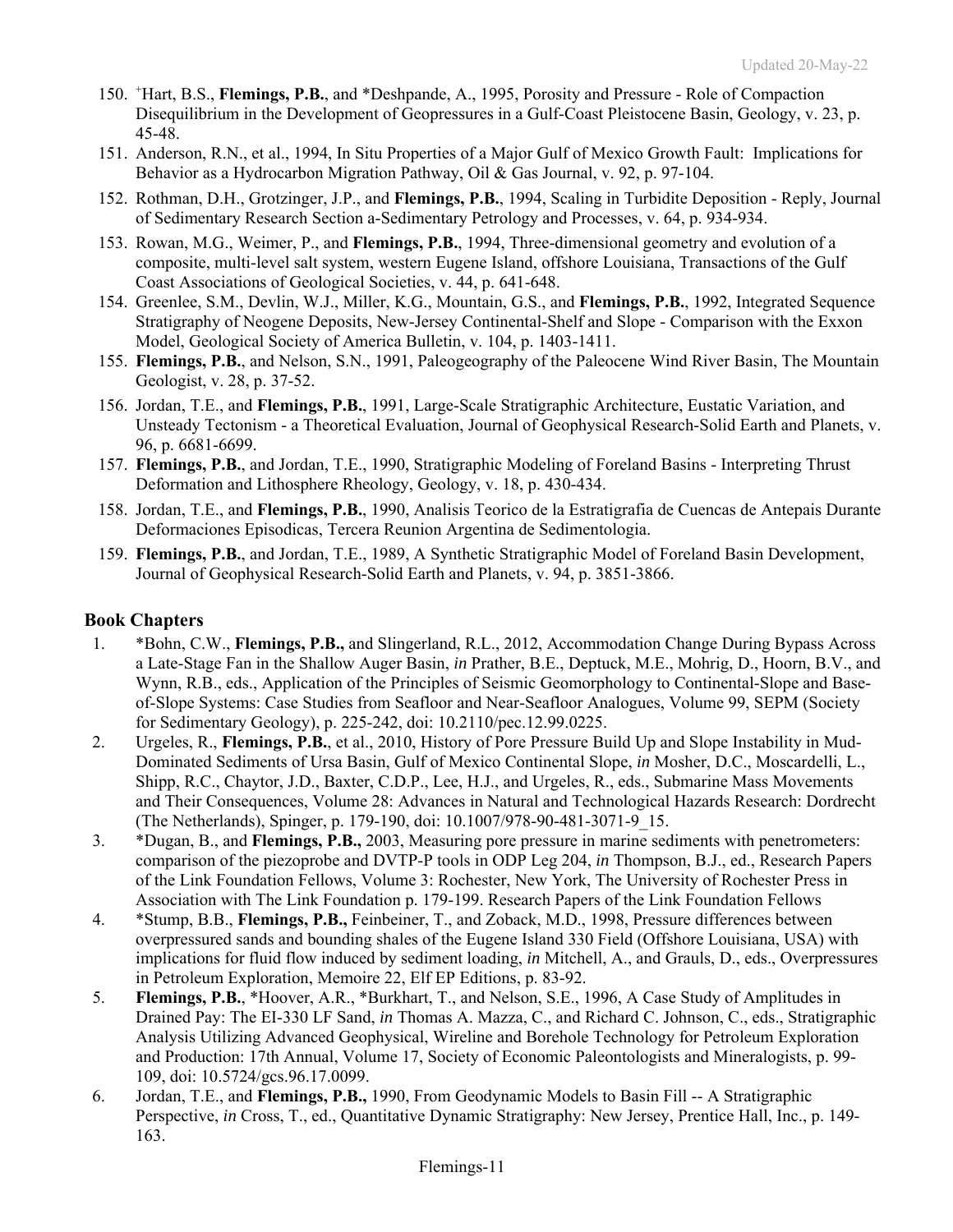7. Jordan, T.E., and **Flemings, P.B.,** 1988, Dating Thrust Fault Activity by Use of Foreland Basin Strata, *in* Kleinspehn, K., and Paola, C., eds., New Perspectives in Basin Analysis: New York, Springer-Verlag, p. 307-330.

### **Non-refereed Publications**

- 1. **Flemings, P.B.**, and the IODP Expedition 308 Scientific Party, 2005, Expedition information: Expedition 308 Gulf of Mexico hydrogeology, JOI News, v. Fall/Winter 2005, p. 8-9.
- 2. **Flemings, P.B.**, Huffman, A.R., Bruce, R., Benoit, J., and Mayne, P., 2000, Geofluids of Passive Margins: At the Interface of the Practical and the Fundamental, JOI/USSAC Newsletter v. 13, p. 10-11.
- 3. Bishop, B., Wolfe, J., and **Flemings, P.B.**, 1994, Landmark Workstation on Offshore Rig Guides Drilling Decisions, UserNet: The Technical Newsletter for Landmark Users, p. 1-5.
- 4. Billeaud, L.B., Anderson, R.N., Flemings, P.B., and Austin, J., 1994, Searching for Evidence of Active Gas and Oil Migration within a Growth Fault Zone in the Gulf of Mexico, Petroleum Engineer International, p. 17-22.
- 5. Flemings, P.B., and Nelson, S.N., 1991, Paleogeographic evolution of the latest Cretaceous and Paleocene Wind River basin, The Mountain Geologist, v. 28, p. 37-52.

### **Conference Papers**

- 1. Smith, L., Savage, A., Flemings, P. B., Colwell, F. S., Mikucki, J., & You, K. , May 16, 2022, Too Much Pressure: Effect of Sediment Compaction on Microbial Viability, 2022 Astrobiology Science Conference. AGU. Atlanta, GA
- 2. Cardona, A, Fang, Y, O'Connell, J, Flemings, P.B., Dec. 13-17, 2021, Validation of hydro-geomechanical properties in high pressure triaxial device for hydrate-bearing core analysis, AGU 2021 Fall Meeting, New Orleans, LA and virtual, 13-17 December 2021
- 3. Ramiro-Ramirez, S., Flemings, P. B., Bhandari, A.R., 2021, Sept. 21-23. Steady-State Liquid Permeability Measurements in Samples from the Bakken Formation, Williston Basin, USA., 2021 SPE Annual Technical Conference and Exhibition, Dubai, UAE, Sept. 21-23
- 4. Heidari, M., Nikolinakou, M. A., Flemings, P. B., & Hudec, M. R., 2021, June 18. Prediction of Pore Pressure and the Full Stress Tensor From Seismic Velocity Around a 3D Salt Dome in the Gulf of Mexico. 55th U.S. Rock Mechanics/Geomechanics Symposium, Virtual, 18-25 June 2021.
- 5. Nikolinakou, M. A., Heidari, M., Flemings, P. B., & Hudec, M. R., 2019, August 28. Geomechanical Modeling of Sediment Stress-Level Dependency With Application to a Salt System. 53<sup>rd</sup> U.S. Rock Mechanics Association/Geomechanics Symposium, New York City, NY, 23-26 June 2019.
- 6. Heidari, M., Nikolinakou, M. A., Flemings, P. B., & Hudec, M. R., 2019, August 28. Impacts of Stress-Level Dependency of Mudrock Mechanical Behavior on the Pore Pressure and Structural Style of Critical Tapers. 53rd U.S. Rock Mechanics Association/Geomechanics Symposium, New York City, NY, 23-26 June 2019.
- 7. Nikolinakou, M.A., Heidari, M., Hudec, M.R., Flemings, P.B., 2018, August 21. Geomechanical Modeling of Stress and Deformation Associated With Salt-Sheet Advance. American Rock Mechanics Association.
- 8. Heidari, M., Nikolinakou, M.A., Flemings, P., Hudec, M., 2018. Enhancing Modified Cam-Clay model for large stress range. ARMA 18–0790, 52nd U.S. Rock Mechanics/Geomechanics Symposium, Seattle, WA, 17-20 June 2018.
- 9. Flemings, P.B., Boswell, R., Collett, T. Cook, A., Divins, D, Frye, M., Guerin, G., Goldberg, D., Malinverno, A., Meazell, K., Morisson, J., Pettigrew, T., Philips, S., Santra, M., Sawyer, D.E., Shedd, W., Thomas, C. You, K., 2017, GOM2: Prospecting, Drilling and Sampling Coarse-Grained Hydrate Reservoirs in the Deepwater Gulf of Mexico, 9th International Conference on Gas Hydrates. Denver.
- 10. Nikolinakou, M.A., Heidari, M., Flemings, P.B., 2017, Pore-Pressure Prediction Beneath Salt Sheets, Presented at *51st US Rock Mechanics / Geomechanics Symposium*: San Francisco, CA, 25-27 June.
- 11. You, K., Flemings, P.B., 2016, Methane Hydrate Formation in Thick Sand Reservoirs: Long-range Gas Transport or Short-range Methane Diffusion?, *AGU Annual Meeting*, San Francisco, Calif., 12-16 Dec.
- 12. You, K., Flemings, P.B., DiCarlo, D., 2016, Quantifying Hydrate Formation in Gas-rich Environments Using the Method of Characteristics, *Gordon Research Conference*, Galveston, TX, Feb 28 – Mar 4.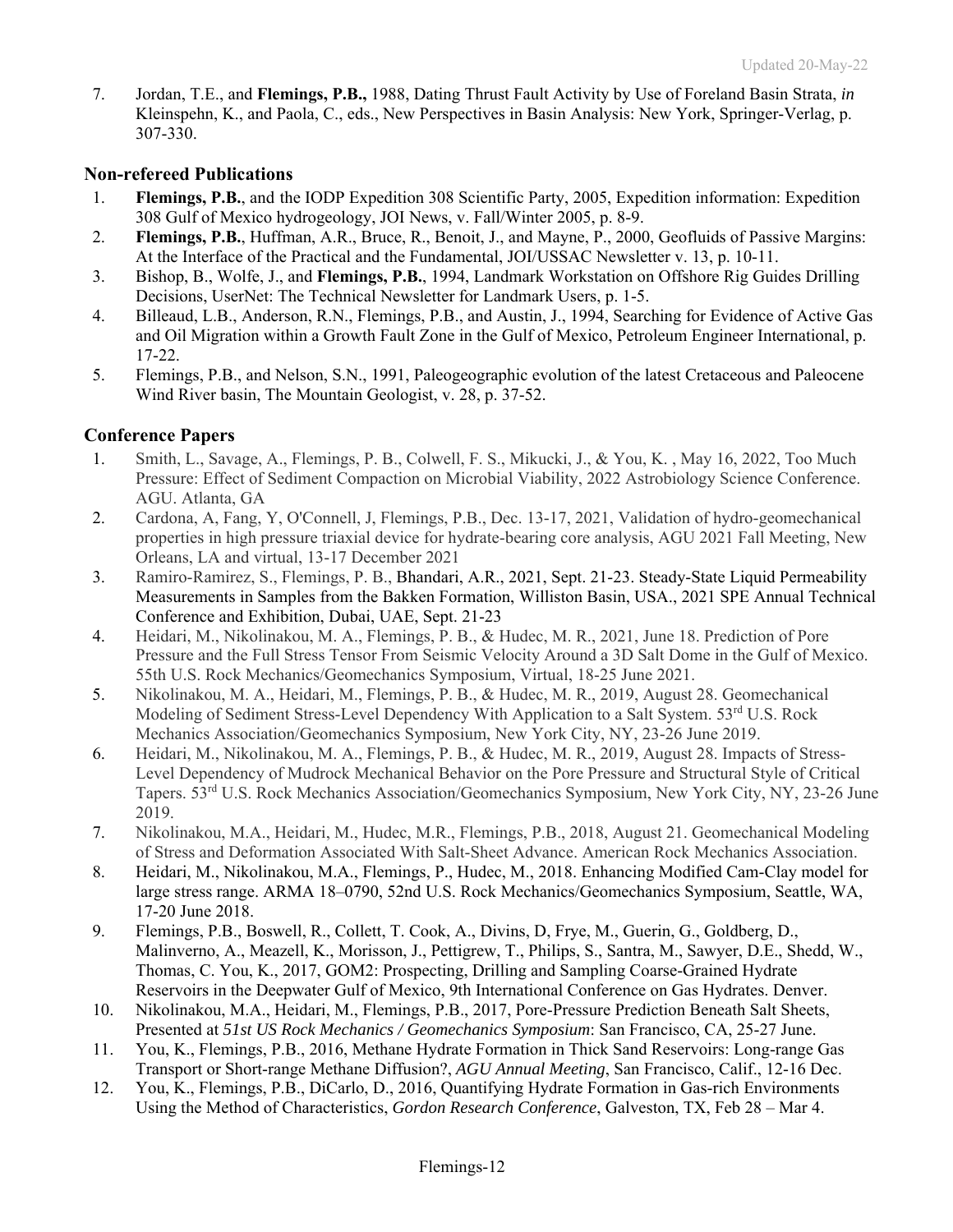- 13. Phillips, S.C., You, K., Borgfeldt, T., Meyer, D.W., Dong, T., Flemings, P.B., 2016, Dissociation of Laboratory-Synthesized Methane Hydrate in Coarse-Grained Sediments by Slow Depressurization, *AGU Annual Meeting*, San Francisco, Calif., 12-16 Dec.
- 14. Nikolinakou, M.A., Heidari, M., Hudec, M.R., Flemings, P.B., 2016, Stress, deformation and failure associated with salt-sheet emplacement, *AGU Annual Meeting*, San Francisco, Calif., 12-16 Dec.
- 15. Nikolinakou, M.A., Heidari, M., Flemings, P.B., Hudec, M.R., 2016, Coupling flow and deformation in evolving salt basins, *AGU Annual Meeting*, San Francisco, Calif., 12-16 Dec.
- 16. Nikolinakou, M.A., Heidari, M., Flemings, P.B., 2016, Pore-pressure prediction based on seismic velocities coupled with geomechanical modeling, *50th US Rock Mechanics/Geomechanics Symposium*, Houston, Texas, USA, 26-29 June.
- 17. Meyer, D.W., You, K., Phillips, S., Flemings, P.B., DiCarlo, D., and Kneafsey, T., 2016, Methane hydrate formation in a saturated, coarse-grained sample through the induction of a propagating gas front, *Gordon Research Conference*, Feb 28 – Mar 4, Galveston, TX, United States.
- 18. Meazell, K., Flemings, P.B., 2016, Heat Flux and Fluid Flow in the Terrebonne Basin, Northern Gulf of Mexico, *AGU Annual Meeting*, San Francisco, Calif., 12-16 Dec.
- 19. Meazell, K., Flemings, P.B., 2016, New insights into hydrate-bearing clastic sediments in the Terrebonne basin, northern Gulf of Mexico, *Gordon Research Conference*, Feb 28 – Mar 4, Galveston, TX, United States.
- 20. Lockhart, L.P., Flemings, P.B., Nikolinakou, M.A., Heidari, M., 2016, Pressure prediction in non-uniaxial settings based on field data and geomechanical modeling: a well example, *AGU Annual Meeting*, San Francisco, Calif., 12-16 Dec.
- 21. Heidari, M., Peel, F., Nikolinakou, M.A., Hudec, M. R., Flemings, P.B., 2016, Sealing capacity of salt beneath a translating minibasin: the effect of base-salt geometry, *Applied Geodynamics Laboratory Industrial Associates Annual Review Meeting*, Austin, Texas, 10-11 Nov.
- 22. Heidari, M., Nikolinakou, M.A., Hudec, M. R., Flemings, P.B., 2016, Subsalt overpressure evolution during shortening: deformation, failure and rubble zones, *Applied Geodynamics Laboratory Industrial Associates Annual Review Meeting*, Austin, Texas, 10-11 Nov.
- 23. Heidari, M., Nikolinakou, M.A., Hudec, M. R., Flemings, P.B., 2016, Pore pressure and stresses around a salt diapir during its vertical welding, *Applied Geodynamics Laboratory Industrial Associates Annual Review Meeting*, Austin, Texas, 10-11 Nov.
- 24. Heidari, M., Nikolinakou, M.A., Flemings, P.B., 2016, A critical state model for mudrock behavior at high stress levels, *AGU Annual Meeting*, San Francisco, Calif., 12-16 Dec.
- 25. Heidari, M., Nikolinakou M.A., Hudec, M. R., and Flemings, P.B., 2016, Geomechanical impacts of a welding salt layer on adjacent sediments, *50th US Rock Mechanics/Geomechanics Symposium*, Houston, Texas, USA, 26-29 June.
- 26. Gao, B., Flemings, P.B., Saffer, D., Nikolinakou, M.A., Heidari, M., 2016, Mechanics of Fold-and-Thrust Belt Systems Based on Geomechanical Modeling, *Subduction Zone Observatory Workshop*, Boise, Idaho, 29 Sept – 1 Oct.
- 27. Gao, B., Flemings, P.B., Saffer, D., Nikolinakou, M.A., Heidari, M., 2016, Mechanics of Fold-and-Thrust Belt Systems Based on Geomechanical Modeling, *AGU Annual Meeting*, San Francisco, Calif., 12-16 Dec
- 28. Gao, B., Flemings, P.B., Nikolinakou, M.A., 2016, Stress and porosity in fold-and-thrust belt systems, *50th US Rock Mechanics/Geomechanics Symposium*, Houston, Texas, USA, 26-29 June.
- 29. Flemings, P.B., Saffer, D.M., 2016, Critically Tapered Wedges and Critical State Soil Mechanics: Porositybased Pressure Prediction in the Nankai Accretionary Prism, *AGU Annual Meeting*, San Francisco, Calif., 12-16 Dec.
- 30. Flemings, P.B., Ellis, S.M., Saffer, D.M., Ge, S., 2016, Models and Experiments that couple flow and deformation in the shallow crust, *AGU Annual Meeting*, San Francisco, Calif., 12-16 Dec.
- 31. Darnell, K., Flemings, P.B., DiCarlo, D.A., 2016, Nitrogen-assisted Three-phase Equilibrium in Hydrate Systems Composed of Water, Methane, Carbon Dioxide, and Nitrogen, *AGU Annual Meeting*, San Francisco, Calif., 12-16 Dec.
- 32. You, K., Flemings, P.B., DiCarlo, D., 2015, Quantifying Hydrate Formation in Gas-rich Environments Using the Method of Characteristics, *AGU Annual Meeting*, San Francisco, Calif., 14-18 Dec.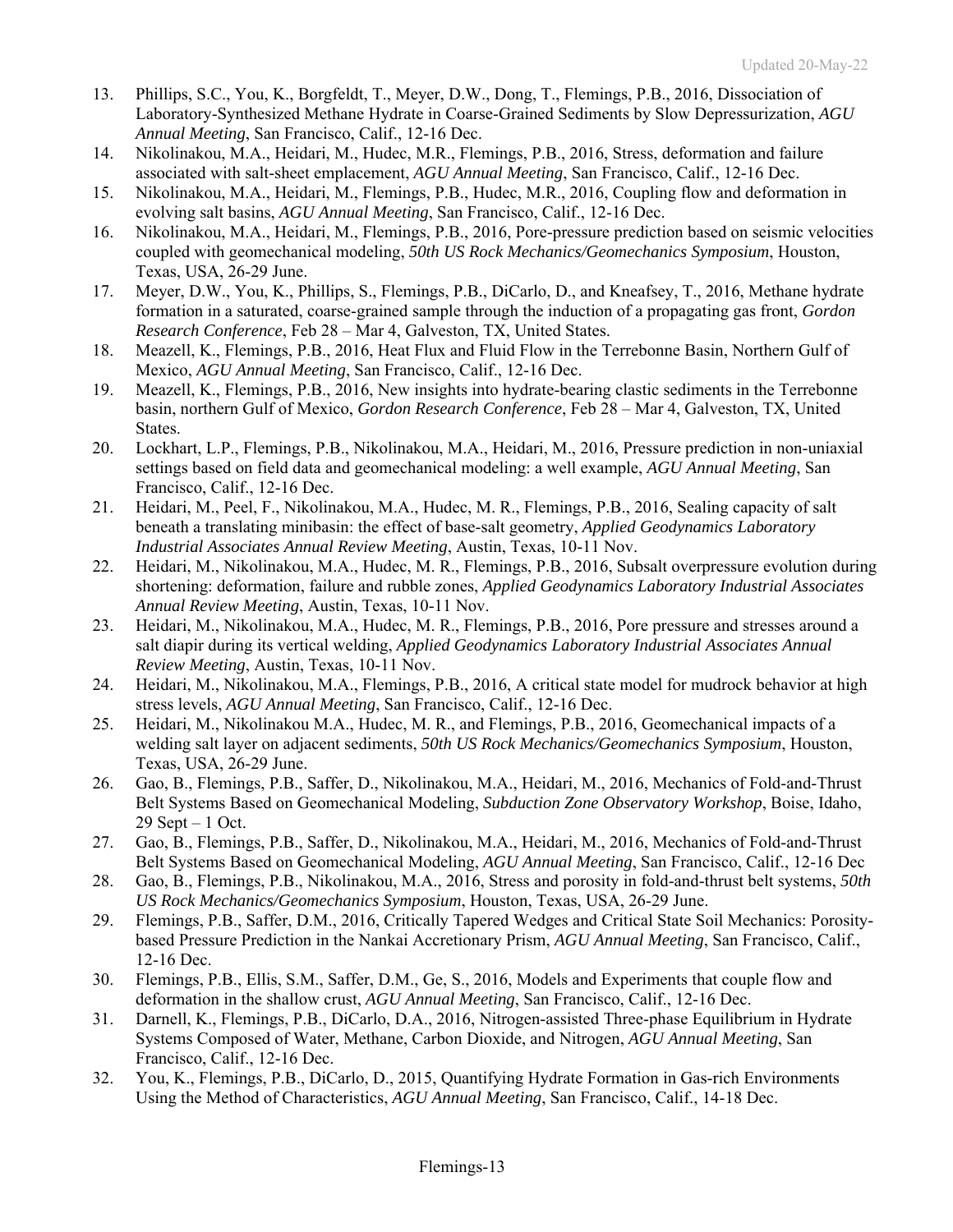- 33. Meyer, D., You, K., Borgfeldt, T., Flemings, P.B., DiCarlo, D., Kneafsey, T., 2015, Methane Hydrate Formation in a Saturated, Coarse-Grained Sample through the Induction of a Propagating Gas Front, *AGU Annual Meeting*, San Francisco, Calif., 14- 18 Dec.
- 34. Meazell, K., Flemings, P.B., 2015, Methane hydrate-bearing sediments in the Terrebonne basin, northern Gulf of Mexico, *AGU Annual Meeting*, San Francisco, Calif., 14-18 Dec.
- 35. Darnell, K., Flemings, P.B., 2015, Simulations of Carbon Dioxide Storage and Methane Production from Guest Molecule Exchange of Hydrates Using Reactive Transport Modeling and Gibbs Energy Minimization, *AGU Annual Meeting*, San Francisco, Calif., 14-18 Dec.
- 36. Borgfeldt, T., Flemings, P.B., Meyer, D., You, K., 2015, Experimental Dissociation of Methane Hydrates Through Depressurization, *AGU Annual Meeting*, San Francisco, Calif., 14-18 Dec.
- 37. \*Meyer, D., **Flemings, P.B.**, 2014, Thermodynamic State of Hydrate-Bearing Sediments on Continental Margins around the World, Presented at *2014 Offshore Technology Conference*, Houston, TX, 5-8 May.
- 38. \*Meyer, D.W. and **Flemings, P.B.**, 2014, Thermodynamic Stability of Gas Hydrates in the Krishna-Godavari Basin Inferred From Well Log Analysis, *2014 Offshore Technology Conference*: Houston, TX, U.S.A., p. 9, May 5-8.
- 39. <sup>+</sup> Nikolinakou, M.A., and **Flemings, P.B.**, 2013, Pore Pressure and Stress around Dipping Structures, *in* Hellmich, C., Pichler, B., and Adam, D., eds., *Poromechanics V: Proceedings of the Fifth Biot Conference on Poromechanics*: Vienna, Austria, American Society of Civil Engineers, p. 452-461, July 10-12, 2013, doi: doi:10.1061/9780784412992.054.
- 40. <sup>+</sup> Nikolinakou, M.A., Merrell, M., Luo, G., **Flemings, P.B.**, and Hudec, M.R., 2013, Geomechanical modeling of the Mad Dog salt, Gulf of Mexico, *47th US Rock Mechanics / Geomechanics Symposium*: San Francisco, CA, 23-26 June.
- 41. <sup>+</sup> Nikolinakou, M.A., and **Flemings, P.B.**, 2012, Stress changes at the crest of dipping structures, *46th US Rock Mechanics/Geomechanics Symposium*: Chicago, Paper # 254, June 24-27.
- 42. <sup>+</sup> Luo, G., + Nikolinakou, M.A., Hudec, M., and **Flemings, P.B.**, 2012, Near-salt stress and wellbore stability: A finite-element study and its application, *46th U.S. Rock Mechanics/Geomechanics Symposium*: Chicago, Paper # 309, June 24-27.
- 43. <sup>+</sup> Nikolinakou, M.A., <sup>+</sup> Luo, G., Hudec, M.R., and **Flemings, P.B.**, 2011 Geomechanical modeling of stresses and pore pressures in mudstones adjacent to salt bodies, *Proceedings of the 45th US Rock Mechanics/Geomechanics Symposium*: San Francisco, CA, p. 8, June 26 - 29.
- 44. \*Smith, A.J., **Flemings, P.B.**, and Fulton, P.M., 2011, Observations and Models of Heat and Salt Generation in Deepwater Gulf of Mexico Vents, *Proceedings of the 7th International Conference on Gas Hydrates*: Edinburgh, Scotland, United Kingdom, p. 639 - 651, July 17 - 21.
- 45. Foroozan, R., Elsworth, D., **Flemings, P.B.**, Bilotti, F., and Muhuri, S., 2010, Controls of Permeability On the Mechanical Evolution of Shortening Basins, *44th US Rock Mechanics Symposium and 5th US-Canada Rock Mechanics Symposium*: Salt Lake City, Utah, June 27 - 30, 2010.
- 46. Urgeles, R., et al., 2009, History of Pore Pressure Build Up and Slope Instability in Mud-Dominated Sediments of Ursa Basin, Gulf of Mexico Continental Slope, presented at: *4th Int. Symposium on Submarine Mass Movements and Their Consequences*, Abstracts Book, pp. 26, Austin (TX), USA.
- 47. \*Dugan, B., et al., 2007, Physical Properties of Mass Transport Complexes in the Ursa Region, Northern Gulf of Mexico (IODP Expedition 308) Determined from Log, Core, and Seismic Data, *2007 Offshore Technology Conference*, Volume OTC 17597: Houston, TX, April 30-May 3, 2007, OTC Paper #18704.
- 48. Iturrino, G.J., \*Dugan, B.E., \*Sawyer, D., **Flemings, P.B.**, and Moore, J.C., 2007, Interpretation of Downhole Measurements, Deformation Analyses, and Lithologic Characterization in the Ursa Basin, Gulf of Mexico, *Offshore Technology Conference*: Houston, Texas, 30 April-3 May 2007, 10.4043/19097-MS.
- 49. \*Long, H., et al., 2007, In Situ Pore Pressure at IODP Site U1324, Ursa Basin, Gulf of Mexico, *Proceedings of the Offshore Technology Conference*: Houston, Texas, April 30-May 3, 2007, OTC Paper #18772.
- 50. Moore, J.C., Iturrino, G.J., **Flemings, P.B.**, Hull, I., and Gay, A., 2007, Fluid Migration and State of Stress Above the Blue Unit, Ursa Basin: Relationship to the Geometry of Injectites, *Offshore Technology Conference* Houston, Texas, 30 April-3 May 2007, DOI: 10.4043/18812-MS.
- 51. \*Ramgulam, A., Ertekin, T., and **Flemings, P.B.**, 2007, Utilization of Artificial Neural Networks in the Optimization of History Matching, , *Latin American & Caribbean Petroleum Engineering Conference*: Buenos Aires, Argentina, Society of Petroleum Engineers April 15-18, 2007, 10.2118/107468-MS.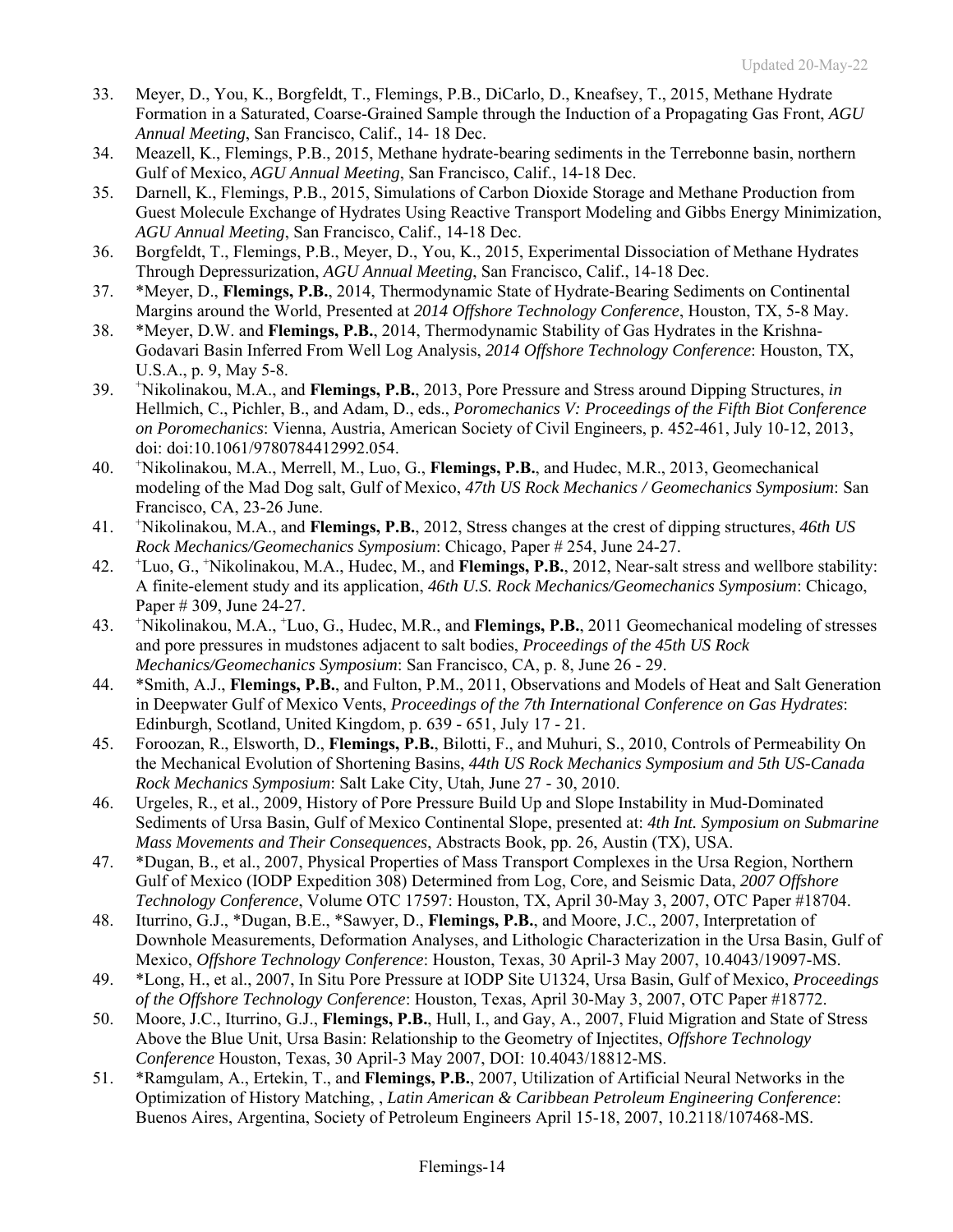- 52. \*Sawyer, D.E., **Flemings, P.B.**, \*Dugan, B., and 308, S.S.I.E., 2007, Lateral Variations in Core, Log, and Seismic Attributes of a Mass Transport Complex in the Ursa Region, IODP Expedition 308, Northern Gulf of Mexico, *Offshore Technology Conference* Houston, Texas, 30 April-3 May 2007, DOI: 10.4043/19098- MS.
- 53. **Flemings, P.B.**, et al., 2006, Measuring Temperature and Pressure with the Temperature Two Pressure (T2P) Probe in the Ursa Basin, Gulf of Mexico: Development of a New Pressure and Temperature Probe for the IODP, *Proceedings of the Offshore Technology Conference*: Houston, Texas, May 1-4, 2006, OTC Paper #17957.
- 54. Elsworth, D., ³Lee, D.S., \*Long, H., and **Flemings, P.B.**, 2003, Penetration-Induced Pore Pressure Magnitudes – Methods to Determine Transport Parameters from Terrestrial and Marine Penetrometer Testing, *Proceedings of the International Conference on T-H-M-C Processes in Geosystems: Fundamentals, Modeling, Experiments and Applications*: Stockholm, Sweden, October 13-15, 2003.
- 55. **Flemings, P.B.**, \*°Comisky, J.T., \*Liu, X., and \*Lupa, J., 2001, Stress-Controlled Porosity in Overpressured Sands at Bullwinkle (GC65), Deepwater Gulf of Mexico, *Proceedings of the Offshore Technology Conference*: Houston, Texas, 30 April-3 May 2001, DOI: 10.4043/13103-MS.
- 56. ³Finkbeiner, T., Zoback, M.D., \*Stump, B.B., and **Flemings, P.B.**, 1998, In situ stress, pore pressure and hydrocarbon migration the South Eugene Island field, Gulf of Mexico, *in* Mitchell, A., and Grauls, D., eds., *Overpressures in petroleum exploration workshop proceedings*: Pau, France, p. 103-110, Memoire 22, Elf EP-Editions.
- 57. **Flemings, P.B.**, ³Siahaan, V., Hicks, P.J., and \*Stump, B.B., 1998, Secondary migration via fracture permeability in shales: illuminating the relationship between pressure and column height, *in* Mitchell, A., and Grauls, D., eds., *Overpressures in petroleum exploration workshop proceedings*: Pau, France, p. 111- 116, Memoire 22, Elf EP-Editions.
- 58. \*Stump, B.B., **Flemings, P.B.**, Ashbaugh, J., and ³°Bennett, M.H., 1998, Pressure differences between overpressured sands and bounding shales of the Eugene Island 330 field (offshore Louisiana, U.S.A.) with implications for fluid flow induced by sediment loading, *in* Mitchell, A., and Grauls, D., ed., *Overpressures in petroleum exploration workshop proceedings*: Pau, France, p. 83-92, Memoire 22, Elf EP-Editions.
- 59. Anderson, R.N., et al., 1997, 4D time-lapse monitoring in the South Timbalier 295 Field, Gulf of Mexico, *Offshore Technology Conference*: Houston, Texas, 5 May-8 May 1997, DOI: 10.4043/8312-MS.

## **In-House Publications**

- 1. **Flemings, P.B.**, 2007, 2006-2007 Industrial Support, Penn State University, Department of Geosciences Report on Fellowships and Scholarships
- 2. **Flemings, P.B.**, 2006, 2005-2006 Industrial Support, Penn State University, Department of Geosciences Report on Fellowships and Scholarships
- 3. **Flemings, P.B.**, 2005, 2004-2005 Industrial Support, Penn State University, Department of Geosciences Report on Fellowships and Scholarships
- 4. **Flemings, P.B.**, 2004, 2003-2004 Industrial Support, Penn State University, Department of Geosciences Report on Fellowships and Scholarships
- 5. **Flemings, P.B.**, 2003, 2002-2003 Industrial Support, Penn State University, Department of Geosciences Report on Fellowships and Scholarships
- 6. **Flemings, P.B.**, 2002, 2001-2002 Industrial Support, Penn State University, Department of Geosciences Report on Fellowships and Scholarships
- 7. **Flemings, P.B.**, 2001, 2000-2001 Industrial Support, Penn State University, Department of Geosciences Report on Fellowships and Scholarships
- 8. **Flemings, P.B.**, 2000, 1999-2000 Industrial Support, Penn State University, Department of Geosciences Report on Fellowships and Scholarships
- 9. **Flemings, P.B.**, and Anandakrishnan, S., 1997, New Geoscience Class Prepares Students for Oil Industry Careers, *Earth & Mineral Sciences Bulletin*
- 10. Anderson, R.N., et al., 1995, The Pathfinder Drilling Program into a Major Growth Fault in Eugene Island 330: Implications for Behavior of Hydrocarbon Migration Pathways, *GBRN Data Volume 1994*
- 11. **Flemings, P.B.**, 1995, Elvis Oil Wins Penn State Gulf of Mexico Lease Sale, *EMS Bulletin*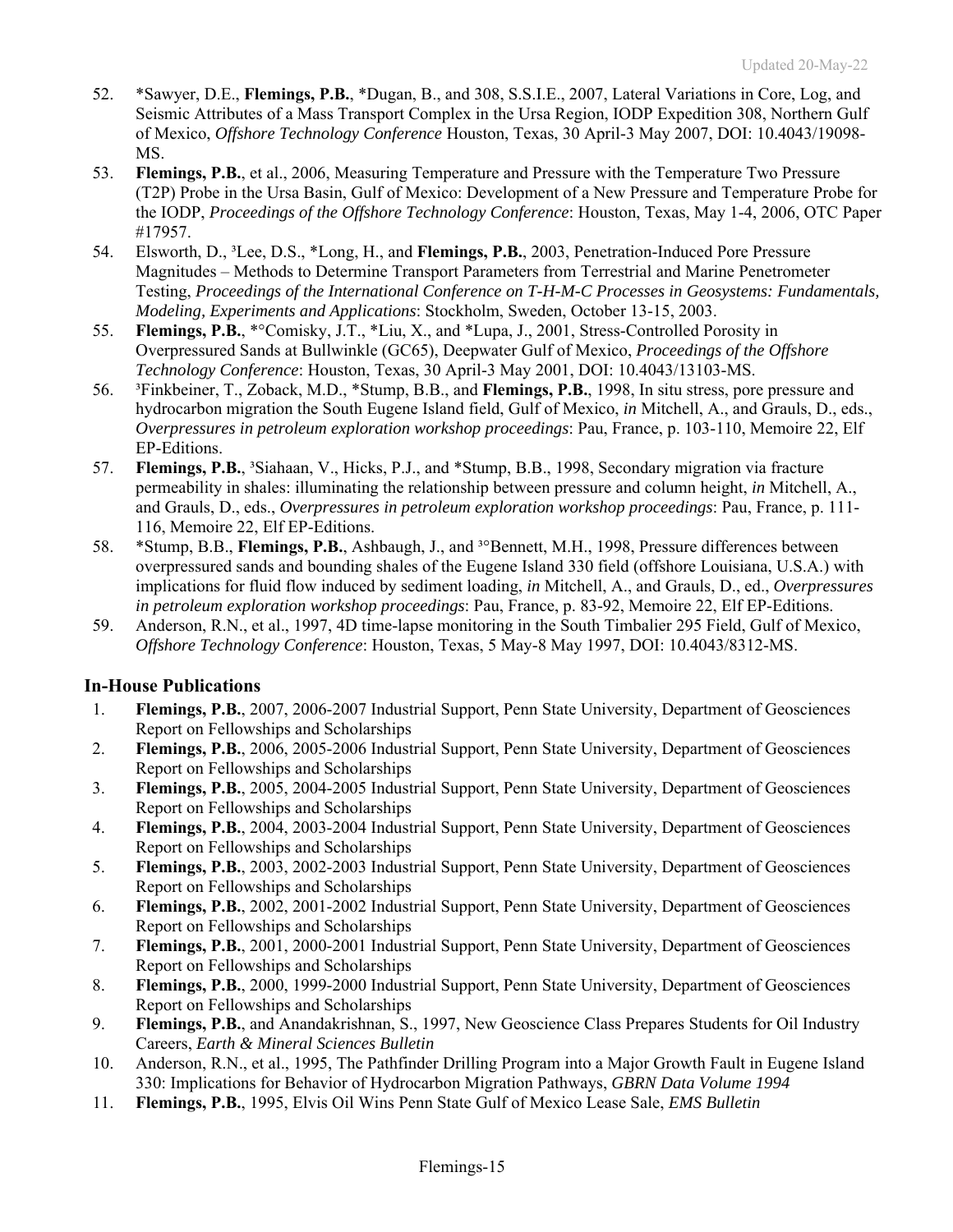- 12. **Flemings, P.B.**, Zoback, M., Bishop, B., and Anderson, R.N., 1995, State of Stress in the Pathfinder Well, *GBRN Data Volume 1994*
- 13. <sup>+</sup> Hart, B.S., \*Deshpande, A., and **Flemings, P.B.**, 1995, Formation Pressures in the Pathfinder Well, *GBRN Data Volume 1994*
- 14. Anderson, R.N., et al., 1991, Sedimentary Basins as Thermo-chemical Reactors, *The Lamont-Doherty Geological Observatory 1991 Report*, p. 68-76

### **Reports**

- 1. **Flemings, P.B.,** Phillips, S.C, Collett, T., Cook, A., Boswell, R., and the UT-GOM2-1 Expedition Scientists, 2018. UT-GOM2-1 Hydrate Pressure Coring Expedition Hole GC 955 H002. In Flemings, P.B., Phillips, S.C, Collett, T., Cook, A., Boswell, R., and the UT-GOM2-1 Expedition Scientists, Proceedings of the UT-GOM2-1 Hydrate Pressure Coring Expedition: Austin, TX (University of Texas Institute for Geophysics, TX). https://dx.doi.org/10.2172/1648313
- 2. **Flemings, P.B**., Phillips, S.C, Collett, T., Cook, A., Boswell, R., and the UT-GOM2-1 Expedition Scientists, Proceedings of the UT-GOM2-1 Hydrate Pressure Coring Expedition, Austin, TX (University of Texas Institute for Geophysics, TX), https://dx.doi.org/10.2172/1646019
- 3. **Flemings, P.B.**., Phillips, S.C, Collett, T., Cook, A., Boswell, R., and the UT-GOM2-1 Expedition Scientists, 2018. UT-GOM2-1 Hydrate Pressure Coring Expedition Summary. In Flemings, P.B., Phillips, S.C, Collett, T., Cook, A., Boswell, R., and the UT-GOM2-1 Expedition Scientists, Proceedings of the UT-GOM2-1 Hydrate Pressure Coring Expedition, Austin, TX (University of Texas Institute for Geophysics, TX). https://dx.doi.org/10.2172/1647223.
- 4. **Flemings, P.B.**, Phillips, S.C, Collett, T., Cook, A., Boswell, R., and the UT-GOM2-1 Expedition Scientists, 2018. UT-GOM2-1 Hydrate Pressure Coring Expedition Methods. In Flemings, P.B., Phillips, S.C, Collett, T., Cook, A., Boswell, R., and the UT-GOM2-1 Expedition Scientists, Proceedings of the UT-GOM2-1 Hydrate Pressure Coring Expedition: Austin, TX (University of Texas Institute for Geophysics, TX). https://dx.doi.org/10.2172/1647226
- 5. **Flemings, P.B.**, Phillips, S.C, Collett, T., Cook, A., Boswell, R., and the UT-GOM2-1 Expedition Scientists, 2018. UT-GOM2-1 Hydrate Pressure Coring Expedition Hole GC 955 H005. In Flemings, P.B., Phillips, S.C, Collett, T., Cook, A., Boswell, R., and the UT-GOM2-1 Expedition Scientists, Proceedings of the UT-GOM2-1 Hydrate Pressure Coring Expedition: Austin, TX (University of Texas Institute for Geophysics, TX). https://dx.doi.org/10.2172/1648318
- 6. **Flemings, P.B**., Phillips, S.C, Collett, T., Cook, A., Boswell, R., and the UT-GOM2-1 Expedition Scientists, 2018, UT-GOM2-1 Hydrate Pressure Coring Expedition Report: Austin, TX, University of Texas Institute for Geophysics, Online
- 7. **Flemings, P.B**., Germaine, J.T., Nikolinakou, M.A., Heidari, M., Deirieh, A., Gao, B., Ge, C., Lockhart, L., Parry, A., Picardo, N., Pinkston, F. W. M., Ranjpour, D., Zablocki, M., 2017, UT GeoFluids annual report to Industrial Associates for 2019: slide set 10, The University of Texas at Austin, Institute for Geophysics, annual report prepared for Anadarko, BHP, BP, Chevron, ConocoPhillips, ExxonMobil, Hess Corp, Pemex, Repsol, Shell, Statoil, (21 presentations/13 posters), Online
- 8. **Flemings, P.B**., Germaine, J.T., Nikolinakou, M.A., Heidari, M., Deirieh, A., Gao, B., Ge, C., Lockhart, L., Parry, A., Picardo, N., Pinkston, F. W. M., Ranjpour, D., Zablocki, M., 2017, UT GeoFluids annual report to Industrial Associates for 2018: slide set 9, The University of Texas at Austin, Institute for Geophysics, annual report prepared for Anadarko, BHP, BP, Chevron, ConocoPhillips, ExxonMobil, Hess Corp, Pemex, Repsol, Shell, Statoil, (21 presentations/13 posters), Online
- 9. **Flemings, P.B**., Germaine, J.T., Nikolinakou, M.A., Heidari, M., Deirieh, A., Gao, B., Ge, C., Guiltinan, E., Hanley, A.J., Lockhart, L., Parry, A., Picardo, N., Pinkston, F. W. M., Ranjpour, D., Zablocki, M., 2017, UT GeoFluids annual report to Industrial Associates for 2017: slide set 8, The University of Texas at Austin, Institute for Geophysics, annual report prepared for Anadarko, BHP, BP, Chevron, ConocoPhillips, ExxonMobil, Hess Corp, Pemex, Repsol, Shell, Statoil, (21 presentations/13 posters), Online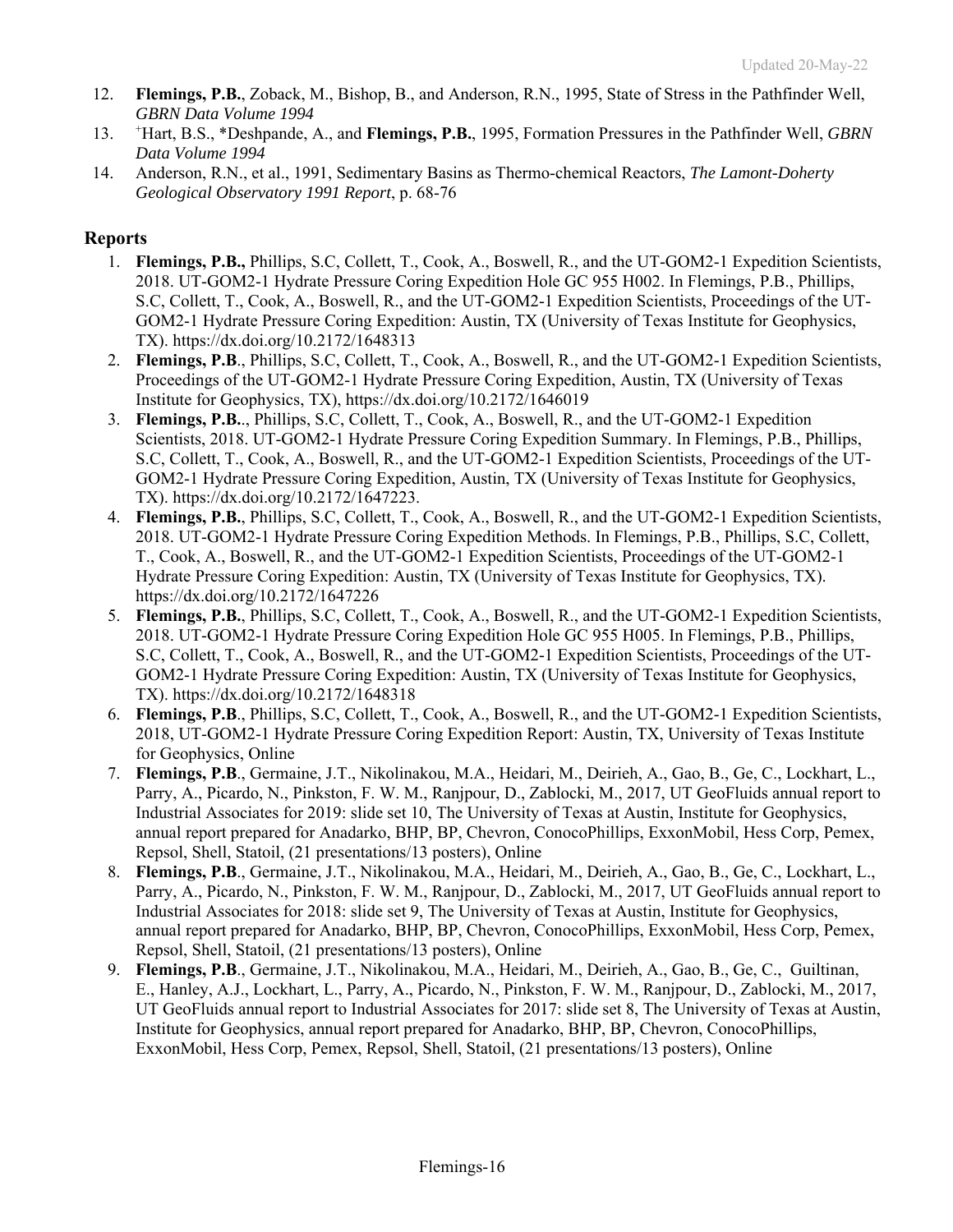- 10. **Flemings, P.B.**, Germaine, J.T., Day-Stirrat, R., Deirieh, A., Gao, B., Ge, C., Hanley, A., Harrold, T., Heidari, M., Lockhart, L., Marjanovic, J., , Nikolinakou, M., Nordquist, T., Pinkston, W., Polito, P., Ranjpour, D., Worman, S., 2016, UT GeoFluids annual report to Industrial Associates for 2016: slide set 7, The University of Texas at Austin, Institute for Geophysics, annual report prepared for *Anadarko, BHP, BP, Chevron, ConocoPhillips, ExxonMobil, Hess Corp, Murphy Oil, Repsol, Shell, Statoil,* (22 presentations/11 posters), Online
- 11. **Flemings, P.B.**, Germaine, J.T., Casey, B., Darnell, K., Deirieh, A., Gao, B., Ge, C., Harrold, T., Hauser, M.R., Heidari, M., Marjanovic, J., Meyer, D., Nikolinakou, M., Nordquist, T., Parker, J., Polito, P., Sanford, J., You, K., 2015, UT GeoFluids annual report to Industrial Associates for 2015: slide set 6, The University of Texas at Austin, Bureau of Economic Geology, annual report prepared for *Anadarko, BHP, BP, Chevron, ConocoPhillips, ExxonMobil, Hess Corp, Murphy Oil, Repsol, Schlumberger, Shell, Statoil, Total* (24 presentations/9 posters), Online
- 12. **Flemings, P.B.**, Germaine, J.T., Adams, A., Casey, B., Cronin, M., Darnell, K., Deirieh, A., Fahy, B., Gao, B., Ge, C., Hauser, M.R., Heidari, M., Luo, G., Marjanovic, J., Meyer, D., Nikolinakou, M., Nordquist, T., Sanford, J., You, Y., 2014, UT GeoFluids annual report to Industrial Associates for 2014: slide set 5,The University of Texas at Austin, Bureau of Economic Geology, annual report prepared for *Anadarko, BHP, BP, Chevron, ConocoPhillips, ExxonMobil, Hess Corp, Schlumberger, Shell, Statoil, Total* (24 presentations), Online
- 13. **Flemings, P.B.**, Germaine, J.T., Adams, A., Alberty, M., Betts, W., Bhandari, A.R., Casey, B., Coleff, D., Deirieh, A., Fahy, B., Gao, B., Hermanrud, C., Hurd, G., Luo, G., Marjanovic, J., Merrell, M., Meyer, D., Nikolinakou, M., Reece, J.S., and You, Y., 2013, UT GeoFluids annual report to Industrial Associates for 2013: slide set 4,The University of Texas at Austin, Bureau of Economic Geology, *annual report prepared for Anadarko, BHP, BP, Chevron, ConocoPhillips, ExxonMobil, Hess Corp, Schlumberger, Shell, Statoil, Total* (27 presentations), Online
- 14. \*\*Reece, J.S., Flemings, P.B., and Germaine, J.T., 2013, Data Report: Permeability, compressibility, and microstructure of resedimented mudstone from IODP Expedition 322, Site C0011, In: Saito, S., Underwood, M.B., Kubo, Y., and the Expedition 322 Scientists, Proc. IODP, 322: Tokyo (Integrated Ocean Drilling Program Management International, Inc.), doi:10.2204/iodp.proc.322.205.2013.
- 15. Dooley, T. P., Jackson, M.P.A., Hudec, M. R., Nikolinakou, M.A., Jackson, C. A., Weijermars, R., Luo, G., and **Flemings, P.B.**, 2012, Applied Geodynamics Laboratory annual report to industrial associates 2012, slide set 31: The University of Texas at Austin, Bureau of Economic Geology, annual report prepared for Anadarko, Apache, BHP Billiton, BP, CGGVeritas, Chevron, Cobalt, ConocoPhillips, EcoPetrol, ENI, ExxonMobil, Fugro, Global Geophysical, Hess, ION Geophysical, Korea National Oil Corporation, McMoRan, Maersk, Marathon, Murphy, Nexen, Noble, Petrobras, PGS, Repsol-YPF, Samson, Saudi Aramco, Shell, Statoil, TGS-Nopec, Talisman, Total, WesternGeco, and Woodside, CD-ROM.
- 16. **Flemings, P.B.**, Germaine, J.T., Adams, A., Betts, W., Casey, B., Cronin, M., Day-Stirrat, R., Gao, B., Greeley, D., Horan, A., Katahara, K., Luo, G., Marjanovic, J., Merrell, M., Nikolinakou, M., Polito, P., Schneider, J., Smith, A., and You, Y., 2012, UT GeoFluids annual report to Industrial Associates for 2012: slide set 3,The University of Texas at Austin, Bureau of Economic Geology, *annual report prepared for Anadarko, BHP, BP, Chevron, ConocoPhillips, ExxonMobil, Hess Corp, Schlumberger, Shell, Statoil, Total*  (23 presentations), Online
- 17. **Flemings, P.B.**, John, C.M., and Behrmann, J.H., 2012, Expedition 308 synthesis: overpressure, consolidation, and slope stability on the continental slope of the Gulf of Mexico., *in* **Flemings, P.B.**, Behrmann, J.H., John, C.M., and Expedition 308 Scientists, eds.,Integrated Ocean Drilling Program Management International, Inc., *Proc. IODP, 308*
- 18. Dooley, T., Jackson, M.P.A., Hudec, M. R., Nikolinakou, M.A., Luo, G., Norton, I., **Flemings, P.B.,**  Mueller, K., and Snedden, J., 2011, Applied Geodynamics Laboratory annual report to Industrial Associates for 2011, slide set 30: The University of Texas at Austin, Bureau of Economic Geology, annual report prepared for Anadarko, Apache, BHP Billiton, BP, CGGVeritas, Chevron, Cobalt, ConocoPhillips, EcoPetrol, ENI, ExxonMobil, Fugro, Global Geophysical, Hess, IMP, Ion, Korea National Oil Corporation, McMoRan, Maersk, Marathon, Murphy, Nexen, Noble, Petrobras, PGS, Repsol-YPF, Samson, Saudi Aramco, Shell, Statoil, TGS-Nopec, Total, WesternGeco, and Woodside, CD-ROM.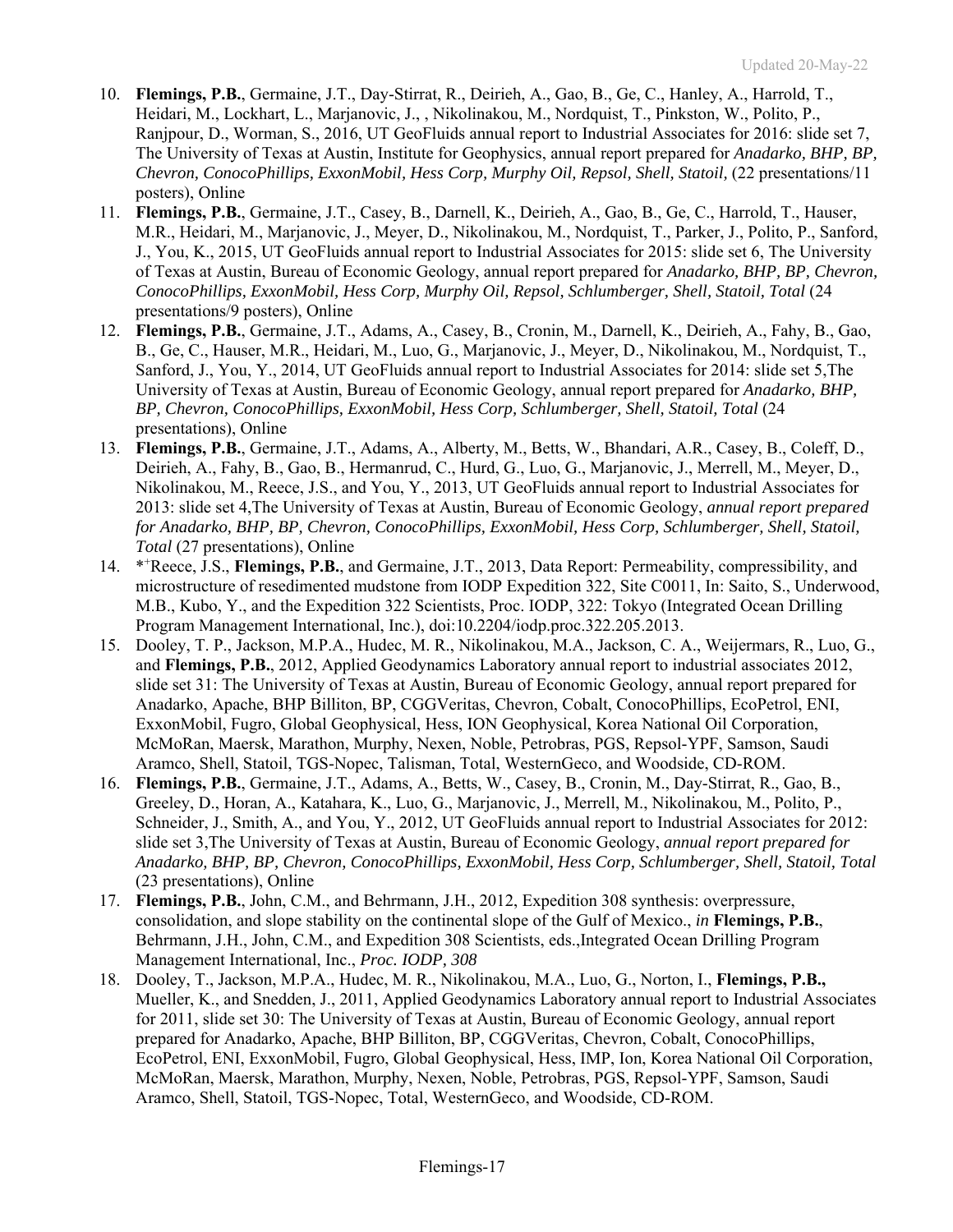- 19. **Flemings, P.B.**, Germaine, J.T., Adams, A., Betts, W., Braunscheidel, M., Casey, B., Day-Stirrat, R., Gao, B., Heppard, P., Horan, A., Luo, G., Marjanovic, J., Merrell, M., Nikolinakou, M., Sawyer, D., Sayers, C., Schneider, J., Smith, A., and You, Y., 2011, UT GeoFluids annual report to Industrial Associates for 2011: slide set 2,The University of Texas at Austin, Bureau of Economic Geology, *annual report prepared for Anadarko, BHP, BP, Chevron, ConocoPhillips, ExxonMobil, Hess Corp, Schlumberger, Shell, Statoil, Total*  (26 presentations), Online
- 20. Dooley, T., et al., 2010, Applied Geodynamics Laboratory annual report to Industrial Associates for 2010: slide set 29,The University of Texas at Austin, Bureau of Economic Geology, *prepared for Anadarko, BHP Billiton, BP, CGGVeritas, Chevron, Cobalt, ConocoPhillips, Devon, ENI, ExxonMobil, Fugro, Global Geophysical, GX Technology, Hess, IMP, INEXS, Maersk, Marathon, Mariner, Murphy, Nexen, Noble, Pemex, Petrobras, PGS, Repsol-YPF, Samson, Saudi Aramco, Shell, StatoilHydro, TGS-Nopec, Total, WesternGeco, and Woodside*, CD-ROM
- 21. **Flemings, P.B.**, Germaine, J.T., Basin, T., Braunscheidel, M., Darnell, K., Day-Stirrat, R., Hudec, M.R., Luo, G., Nikolinakou, M., Sawyer, D.E., Schneider, J., and You, Y., 2010, UT GeoFluids annual report to Industrial Associates for 2010: slide set 1,The University of Texas at Austin, Bureau of Economic Geology, *annual report prepared for Anadarko, BHP, BP, Chevron, ConocoPhillips, Devon, ExxonMobil, Hess Corp, Schlumberger, Shell* (22 presentations), Online
- 22. \*Dugan, B., and Germaine, J.T., 2009, Data Report: Strength Characteristics of Sediments from IODP Expedition 308, Sites U1322 and U1324, *in* **Flemings, P.B.**, John, C., and the Expedition 308 Scientists, eds.,Integrated Ocean Drilling Program Management International, Inc., *Proceedings of the Integrated Ocean Drilling Program*, v. 308
- 23. Jackson, M.P.A., Dooley, Tim, Hudec, M. R., Wagner, Bryce, McDonnell, Angela, **Flemings, P.B.**, Luo, Gang, Nikolinakou, M.A., and Loucks, R. G., 2009, Applied Geodynamics Laboratory annual report to Industrial Associates for 2009: slide set 28: The University of Texas at Austin, Bureau of Economic Geology, annual report prepared for Anadarko, BHP Billiton, BP, CGGVeritas, Chevron, Cobalt, ConocoPhillips, Devon, ENI, ExxonMobil, Fugro, GX Technology, Hess, IMP, Maersk, Marathon, Mariner, Murphy, Nexen, Noble, Pemex, Petrobras, PGS, Repsol-YPF, Samson, Saudi Aramco, Shell, StatoilHydro, TGS-Nopec, Total, WesternGeco, and Woodside, CD-ROM.
- 24. Moore, J.C., Iturrino, G.J., **Flemings, P.B.**, and \*Sawyer, D.E., 2009, Data report: stress orientations from borehole breakouts, IODP Expedition 308, Ursa area, Mississippi Fan, Gulf of Mexico, *in* **Flemings, P.B.**, Behrmann, J.H., John, C.M., and the Expedition 308 Scientists, eds.,Integrated Ocean Drilling Program Management International, Inc., *Proceedings of the Integrated Ocean Drilling Program*, v. 308
- 25. Nelson, H., **Flemings, P.B.**, Germaine, J.T., and \*Dugan, B.E., 2009, Data report: radiography and X-ray CT imaging of whole core from IODP Expedition 308, Gulf of Mexico, *in* **Flemings, P.B.**, Behrmann, J.H., John, C.M., and the Expedition 308 Scientists, eds.,Integrated Ocean Drilling Program Management International, Inc., *Proceedings of the Integrated Ocean Drilling Program*, v. 308
- 26. Gilhooly, W.P., III, Macko, S.A., and **Flemings, P.B.**, 2008, Data report: isotope compositions of sedimentary organic carbon and total nitrogen from Brazos-Trinity Basin IV (Sites U1319 and U1320) and Ursa Basin (Sites U1322 and U1324), deepwater Gulf of Mexico, *in* **Flemings, P.B.**, Behrmann, J.H., John, C.M., and the Expedition 308 Scientists, eds.,Integrated Ocean Drilling Program Management International, Inc., *Proceedings of the Integrated Ocean Drilling Program*, v. 308
- 27. \*Long, H., **Flemings, P.B.**, \*Dugan, B., Germaine, J.T., and Ferrell, D., 2008, Data Report: Penetrometer Measurements of In situ Temperature and Pressure on IODP Expedition 308, *in* **Flemings, P.B.**, Behrmann, J.H., John, C.M., and the Expedition 308 Scientists, eds.,Integrated Ocean Drilling Program Management International, Inc., *Proceedings of the Integrated Ocean Drilling Program*, v. 308
- 28. \*Long, H., **Flemings, P.B.**, Germaine, J.T., Saffer, D.M., and \*Dugan, B., 2008, Data report: consolidation characteristics of sediments from IODP Expedition 308, Ursa Basin, Gulf of Mexico, *in* **Flemings, P.B.**, and John, C., eds.,Integrated Ocean Drilling Program Management International, Inc., *Proceedings of the Integrated Ocean Drilling Program*, v. 308
- 29. \*Sawyer, D.E., Jacoby, R., **Flemings, P.B.**, and Germaine, J.T., 2008, Data report: particle size analysis of sediments in the Ursa Basin, IODP Expedition 308 Sites U1324 and U1322, northern Gulf of Mexico, *in* **Flemings, P.B.**, Behrmann, J.H., John, C.M., and the Expedition 308 Scientists, eds.,Integrated Ocean Drilling Program Management International, Inc., *Proceedings of the Integrated Ocean Drilling Program*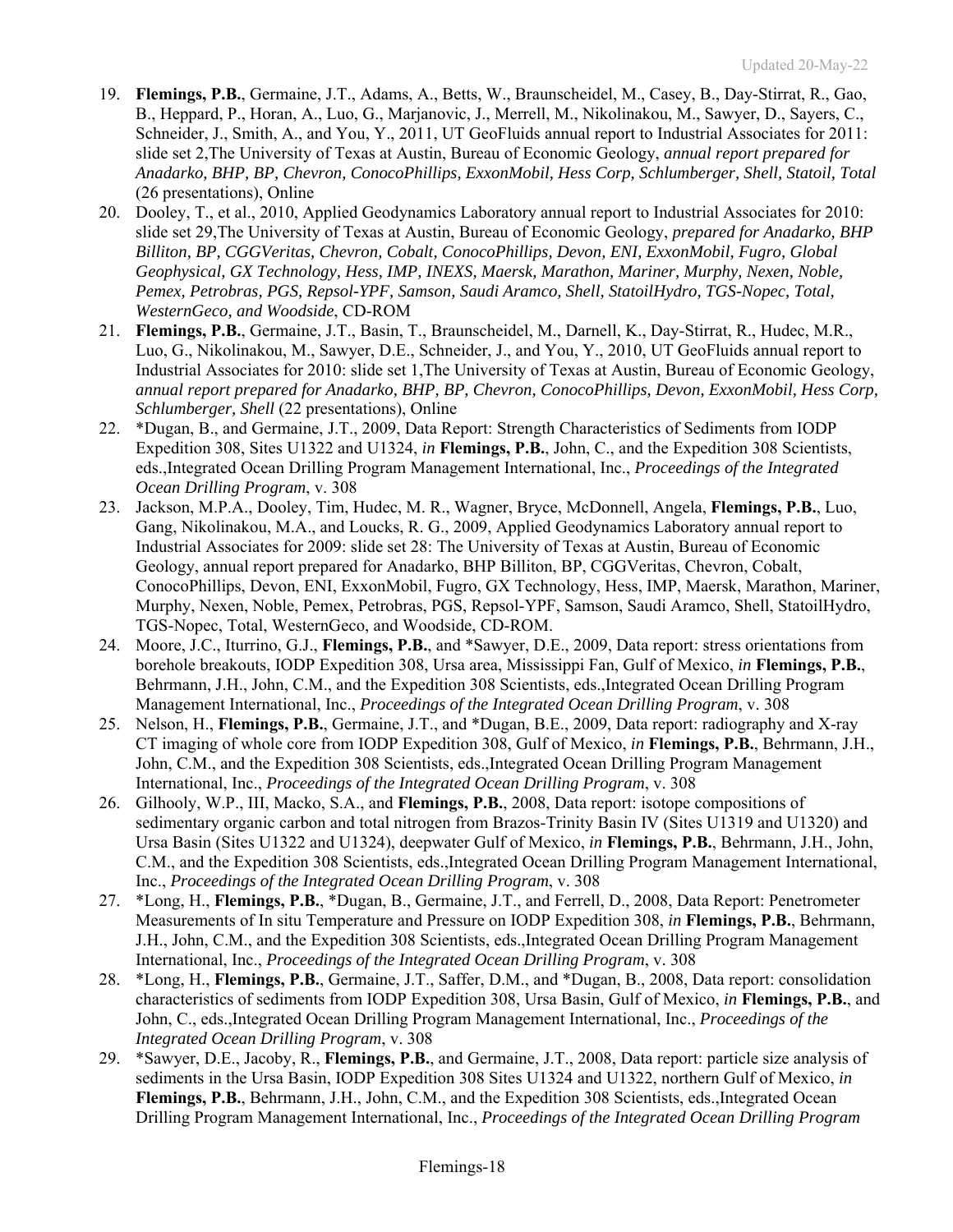- 30. Tan, B., Germaine, J.T., and **Flemings, P.B.**, 2006, Data Report: Consolidation and Strength Characteristics of Sediments from ODP Site 1244, Hydrate Ridge, Cascadia Continental Margin, *in* Tréhu, A.M., Bohrmann, G., Torres, M.E., and Colwell, F.S., eds.,Integrated Ocean Drilling Program Management International, Inc., *Proceedings of the Integrated Ocean Drilling Program*, v. 204, p. 1-148
- 31. **Flemings, P.B.,** Behrmann, I., Davies, T., John, C., and the Expedition 308 Project Team, 2005, Gulf of Mexico Hydrogeology Overpressure and fluid flow processes in the deepwater Gulf of Mexico: slope stability, seeps, and shallow-water flow, Integrated Ocean Drilling Program Expedition 308 Scientific Prospectus
- 32. **Flemings, P.B.**, Behrmann, J., John, C., and the Expedition 308 Scientists, 2005, Overpressure and fluid flow processes in the deepwater Gulf of Mexico: slope stability, seeps, and shallow-water flow, Integrated Ocean Drilling Program, *IODP Preliminary Report: College Station, TX*, p. 109
- 33. **Flemings, P.B.,** Ertekin, T., and McCormick, S., 2005, Petroleum GeoSystems Initiative 2003-2005 Annual Report, p. 92
- 34. \*Dugan, B., et al., 2003, Measuring Pore Pressure in Marine Sediments with Penetrometers: Comparison of the Piezoprobe and DVTP-P Tools in ODP Leg 204, *in* Thompson, B.J., ed., *Energy, Simulation-Training, Ocean Engineering and Instrumentation: Research Papers of the Link Foundation Fellows*, v. 3
- 35. \*Dugan, B., Olgaard, D.L., **Flemings, P.B.**, and Gooch, M.J., 2002, Data report: Bulk physical properties of sediments from ODP Site 1073, *in* Christie-Blick, N., Austin, J.A., Jr., and Malone, M.J., eds., *Proc. ODP, Sci. Results*, 174A
- 36. **Flemings, P.B.**, 2002, Demonstration of Stress Control on Entrapment of Gas in Geopressured Strata with Application to: Exploration (Risking Seal Integrity) and Production (Optimizing Well Bore Stability and Fracture Completion Approaches), *GRI Final Report*, Contract 5095-260-3558
- 37. **Flemings, P.B.**, Ertekin, T., and Altemus, R., 2002, Petroleum GeoSystems Initiative 2001-2002 Annual Report, p. 92
- 38. Mikada, H., K. Becker, J. C. Moore, A. Klaus, G. L. Austin, N. L. Bangs, S. Bourlange, J. Broilliard, W. Brückmann, E. R. Corn, E. E. Davis, **P.B. Flemings**, D. S. Goldberg, S. S. Gulick, M. B. Hansen, N. Hayward, D. J. Hills, S. Hunze, M. Ienaga, H. Ishiguro, M. Kinoshita, R. D. Macdonald, L. McNeill, S. Obana, O. S. Hong, S. Peacock, T. L. Pettigrew, S. Saito, T. Sawa, N. Thaiprasert, H. J. Tobin & H. Tsurumi, 2002, Volume 196 Initial Reports: Deformation and Fluid Flow Processes in the Nankai Trough Accretionary Prism: Logging While Drilling and Advanced CORKs,Ocean Drilling Program, Texas A&M University, Proc. ODP, Init. Repts., v. 196
- 39. \*Stump, B.B., and **Flemings, P.B.**, 2002, Consolidation State, Permeability, and Stress Ratio as Determined from Uniaxial Strain Experiments on Mud Samples from the Eugene Island 330 Area, Offshore Louisiana, *in* Huffman, A.R., and Bowers, G.L., eds., *Pressure regimes in sedimentary basins and their prediction, AAPG Memoir*, v. 76, p. 131-144
- 40. **Flemings, P.B.**, Ertekin, T., and Altemus, R., 2001, Petroleum GeoSystems Initiative 2000-2001 Annual Report, p. 197
- 41. **Flemings, P.B.**, Ertekin, T., Ashbaugh, J., and Altemus, R., 2000, Petroleum GeoSystems Initiative 1999- 2000 Annual Report, p. 85
- 42. Change, C., and **Flemings, P.B.**, 1998, Mechanical Properties of the Lentic Sand in Eugene Island 330 Field (Offshore Louisiana),Gas Research Institute, *Topical Report Number 6 (November 1, 1997-June 1, 1998)*, v. GRI 99/0241
- 43. \*Dugan, B., and **Flemings, P.B.**, 1998, Pore Pressure Prediction from Stacking Velocities in the Eugene Island 330 Field (offshore Louisiana),Gas Research Institute, *Topical Report Number 6 (November 1, 1997- June 1, 1998)*, v. GRI 98/0303
- 44. ³Finkbeiner, T., Zoback, M., and **Flemings, P.B.**, 1998, Characterization of the Full Stress Tensor in Eugene Island Block 330, *Offshore Gulf of Mexico, GRI-98/0072*, p. 41
- 45. \*Stump, B.B., and **Flemings, P.B.**, 1997, Sediment Loading and Resulting Pressure Differences Between Overpressured Sands and Bounding Shales of the Eugene Island 330 Field, Offshore Louisiana, *GRI-97/0266*, p. 42
- 46. ³Finkbeiner, T., \*Stump, B.B., Zoback, M., and **Flemings, P.B.**, 1996, Pressure (Pp), Overburden (Sv), and Minimum Horizontal Stress (Shmin) in Eugene Island Block 330, *GRI-96/0285*, p. 31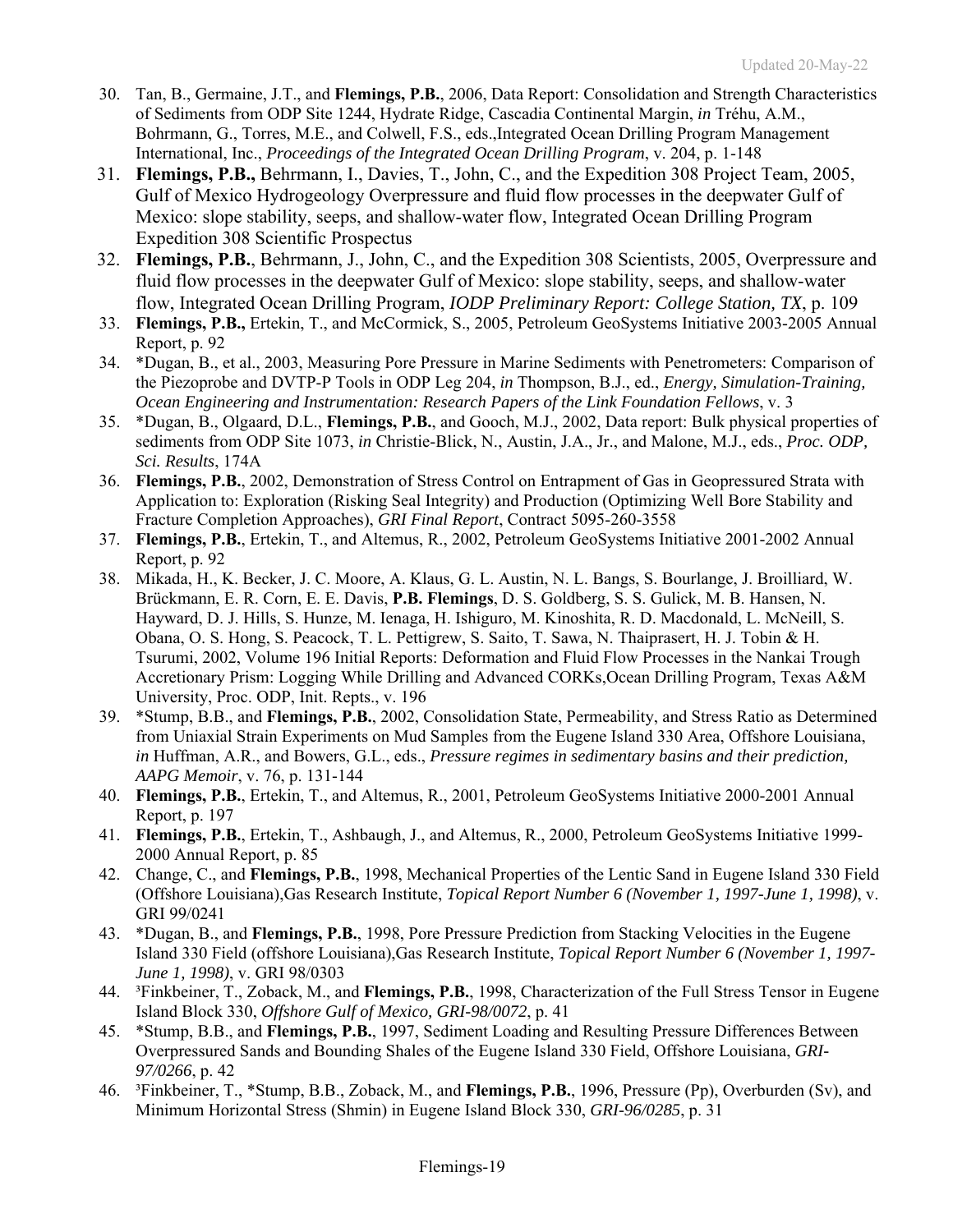- 47. <sup>+</sup> Hart, B.S., Sibley, D.M., and **Flemings, P.B.**, 1996, Reservoir compartmentalization by depositional features in a Pleistocene shelf margin (lowstand) delta complex, Eugene Island 330 Field, Louisiana Offshore, *in* Weimer, P., Davis, T., and Louisiana, F., eds.,AAPG Studies in Geology/SEG Geophysical Development Series v. 42/5, p. 21-26
- 48. Hicks, P.J., ³°Bennett, M.H., and **Flemings, P.B.**, 1996a, Numerical Simulations of Fluid Flow in Faults: First Quarterly Report of Stage II, *Report to Exxon Production Research Company*, p. 27
- 49. Hicks, P.J., ³°Bennett, M.H., **Flemings, P.B.**, Shaw, C.A., and Symington, W.A., 1996b, Numerical Simulations of Fluid Flow in Faults: Final Report of State 1, *Report to Exxon Production Research Company, EPR.28EX.96*, p. 78
- 50. Shaw, C.J., Symington, W.A., **Flemings, P.B.**, and Hicks, P.J., 1996, Numerical Simulations of Fluid Flow in Faults: Implications of Stage I Results, *Report to Exxon Production Research Company, EPR29EX.96*, p. 15
- 51. Rowan, M.G., Weimer, P., Budhijanto, F., and **Flemings, P.B.**, 1994, Integrated Regional Stratigraphic and Structural Framework and Geologic Evolution of the Eugene Island Block 330 Area, Offshore Louisiana, *DOE Annual Report*, p. 122

## **Service Bulletins Manuals, and Circulars**

- 1. \*Darnell, K., Andrews, M., **Flemings, P.B.**, Germaine, J.T., Polito, P., Brooks, D., 2012, The Temperature 2 Pressure Probe (T2P): Technical Manual.
- 2. \*Darnell, K., Andrews, M., **Flemings, P.B.**, Germaine, J.T., Polito, P., Brooks, D., 2012, The Temperature 2 Pressure Probe (T2P): Deployment Manual.
- 3. \*Darnell, K., Andrews, M., **Flemings, P.B.**, and Germaine, J.T., 2010, The Temperature 2 Pressure Probe (T2P): A User's Manual from Lab to Sea.
- 4. **Flemings, P.B.**, Grotzinger, J.P., Morris, J.E., 1996, Strata 2.1: A Stratigraphic Modeling Package User's Manual. (wrote software, co-wrote manual)
- 5. **Flemings, P.B.**, Nelson, S.E., Grotzinger, J.P., 1996, Strata 2.1: A Stratigraphic Modeling Package Workbook. (wrote software, co-wrote manual)

## **PATENTS**

**Flemings, P.B.**, Gao, B., publication date 2019/1/1, Reservoir Pressure Prediction and Methods of Execution, USA Application No. 14/472,310, Publication No. US 2015/0066459 A1, Patent No. : US 10,167,704 B2

**Flemings, P.B.**, Nikolinakou, M., Heidari, M., filed Feb 22, 2016, Issue Date: 6/1/2021, Pore-Pressure Prediction Based on Seismic Velocities Coupled with Geomechanical Modeling, USA Application No. 15/551,472, Publication No. WO2016134376 A1 (published Aug 25, 2016), Patent No. : 11,022,709

## **PRESENTATIONS**

### **Presented Abstracts & Papers at Professional Meetings**

- 1. Nikolinakou, M., **Flemings, P.B.,** Saffer, D., The impact of splay fault initiation and evolution on the stress state in subduction-accretion complexes, AGU Fall Meeting Abstracts, T006-04, December 2020, Virtual
- 2. You, K., Santra, M., Summa, L., **Flemings, P.B.,** Fang, Y., Focused Free Gas Flow Forms Concentrated Methane Hydrate in Coarse-Grained Layers in Geological Systems, AGU Fall Meeting Abstracts, OS029- 0007, December 2020, Virtual
- 3. Bhandari, A., Ramiro-Ramirez, S., Daigle, H., **Flemings, P.B.,** Reed, R., Permeability measurement and prediction in samples from the Wolfcamp Fm.(Delaware Basin), West Texas, AGU Fall Meeting Abstracts, MR014-04, December 2020, Virtual
- 4. Van der Linden d'Hooghvorst, J.J., Nikolinakou, M.A., Fernández-Bellón, H., Harrold, T., **Flemings, P.B.**, Marcuello, A., Geologically constrained geomechanical evolutionary modelling of diapir and basin evolution: Tarfaya basin, West Africa, Third EAGE Workshop on Pore Pressure Prediction, 14-16 December 2020, Virtual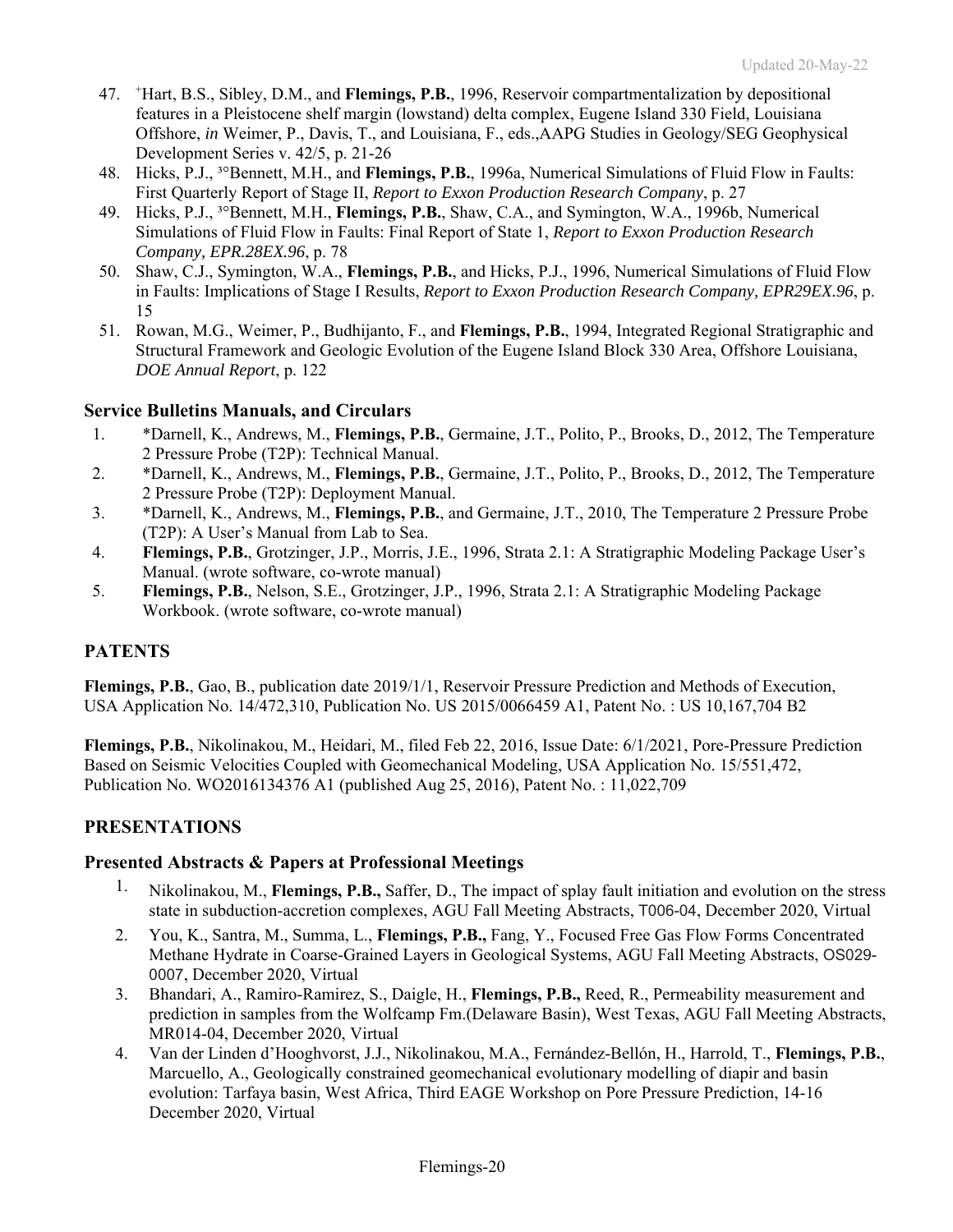- 5. Heidari, M., Nikolinakou, M.A., **Flemings, P.B.**, 2020, Coupling a 3D geomechanical model with seismic velocity to predict pressure and the full stress tensor, Third EAGE Workshop on Pore Pressure Prediction, 14-16 December 2020, Virtual
- 6. Wiggs, D.M., **Flemings, P.B**., Spikes, K.T., Nikolinakou, M.A., Mudrock velocity anisotropy based on history of the full strain tensor. SEG Technical Program Expanded Abstracts : 2454-2458, 14 October 2020, Virtual
- 7. Ramiro-Ramirez, S., Bhandari, A.R, **Flemings, P.B**., Reed, R.M., Porosity and Permeability Heterogeneity in the Upper Wolfcamp, Delaware Basin, West Texas: Implications for Production, Unconventional Resources Technology Conference, 20–22 July 2020, virtual
- 8. Nikolinakou, M. A., Heidari, M., Hudec, M. R., **Flemings, P.B**, Stress and Pressure in Extensional Salt Systems, 54th U.S. Rock Mechanics/Geomechanics Symposium, June 2020, Virtual
- 9. Meazell, K., **Flemings, P.B.**, Episodic Fluid Expulsion From Gas-and Hydrate-Bearing Sands in the Terrebonne Basin, Northern Gulf of Mexico, AGU Fall Meeting 2019, 12 Dec. 2019, San Francisco, California
- 10. Nikolinakou, M.A, Baiyuan, G., **Flemings, P.B.**, Saffer, D.M., Mechanisms Generating Fluid Overpressure at the Trench of Subduction Zones and Implications for Megathrust Weakening, AGU Fall Meeting 2019, 12 Dec. 2019, San Francisco, California
- 11. Santra, M., Prokocki, E., Mohrig, D., **Flemings, P.B**., 2019, Correlating seafloor gradient with morphology of bedforms from the terminal lobe of a submarine channel in abyssal Gulf of Mexico, AGU Fall Meeting 2019, 11 Dec. 2019, San Francisco, California
- 12. Nikolinakou, M.A., Heidari, M., **Flemings, P.B**., Hudec, M.R., 2019, FES pressure prediction workflow coupling velocities with geomechanical modeling, Second EAGE Workshop on Pore pressure Prediction, 19-21 May 2019, Amsterdam, Netherlands, doi: 10.3997/2214-4609.201900518.
- 13. **Flemings, P.B**., 2019, Coupling geomechanical modeling with seismic velocities to predict pressre and the full stress tensor, Second EAGE Workshop on Pore pressure Prediction, 19-21 May 2019, Amsterdam, Netherlands, doi: 10.3997/2214-4609.201900492.
- 14. Phillips, S.C., **Flemings, P.B**., Holland, M.E., Schultheiss, P.J., Petrou, E.G., Waite, W.F., Jang, J., Hammon, H., Polito, P.J., 2018, High saturation of methane hydrate in a coarse-grained reservoir in the northern Gulf of Mexico from quantitative depressurization of pressure cores, Abstract presented at the AGU Fall Meeting, Washington, D.C., 10-14 Dec.
- 15. Waldstreicher, H.J., **Flemings, P.B**., Phillips, S.C., Polito, P.J., 2018, Mapping the methane hydrate phase boundary using a sapphire cell, Abstract presented at the AGU Fall Meeting, Washington, D.C., 10-14 Dec.
- 16. Lin, J.F., Dong, T., Darnell, K., Gu, J.T., O'Connell, J., Flemings, P.B., 2018, Pore-scale CH4-C2H6 hydrate formation and dissociation under relevant pressure temperature conditions of natural reservoirs, Abstract presented at the AGU Fall Meeting, Washington, D.C., 10-14 Dec.
- 17. Dong, T., Liu, J., Gu, J.T., Lin, J.F., **Flemings, P.B.,** Polito, P.J., O'Connell, J., 2018, Pore-scale methane hydrate formation under pressure and temperature conditions of natural reservoirs, Abstract presented at the AGU Fall Meeting, Washington, D.C., 10-14 Dec.
- 18. Ramiro-Ramirez, S., Bhandari, A.R., Reed, R.M., **Flemings, P.B**., Polito, P.J., 2018, Porosity and permeability in wolfcamp lithofacies at Delaware Basin, West Texas, Abstract presented at the AGU Fall Meeting, Washington, D.C., 10-14 Dec.
- 19. Fang, Y., **Flemings, P.B**., Phillips, S.C., Daigle, H., O'Connell, J., Polito, P.J., 2018, Permeability, compression behavior, and lateral stress ratio of hydrate bearing siltstone from UT-GOM2-1 pressure core (GC 955---northern Gulf of Mexico): Initial Results, Abstract presented at the AGU Fall Meeting, Washington, D.C., 10-14 Dec.
- 20. You, K., **Flemings, P.B**., Santra, M., 2018, Formation of lithology dependent hydrate distribution by capillary controlled gas flow sourced from faults, Abstract presented at the AGU Fall Meeting, Washington, D.C., 10-14 Dec.
- 21. Bhandari, A., **Flemings, P.B**., 2018, Effective stress law for permeability in low permeability mudrocks, Abstract presented at the AGU Fall Meeting, Washington, D.C., 10-14 Dec.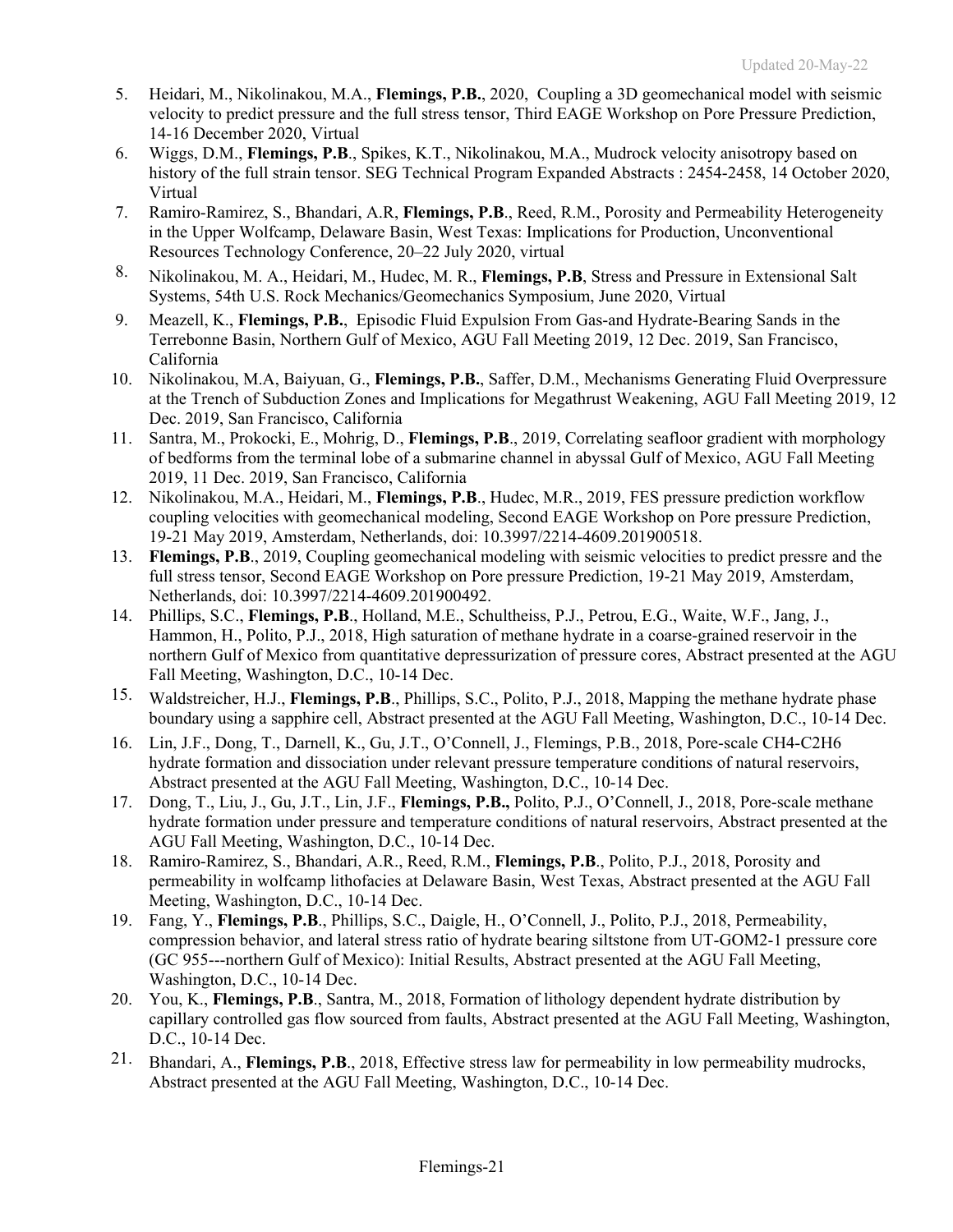- 22. Santra, M., **Flemings, P.B**., Heidari, M., 2018, Channel levee hosted hydrate accumulation controlled by a faulted anticline: Green Canyon, Gulf of Mexico, Abstract presented at the AGU Fall Meeting, Washington, D.C., 10-14 Dec.
- 23. Chen, X., Espinoza, N., Tisato, N., **Flemings, P.B**., 2018, X-ray micro-CT observation of methane hydrate growth and dissociation in sandy sediments, Abstract presented at the AGU Fall Meeting, Washington, D.C., 10-14 Dec.
- 24. Oti, E., Cook, A., Phillips, S.C., Holland, M.E., Flemings, P.B., 2018, Using x-ray computed tomography (xct) to estimate hydrate saturation in sediment cores from Green Canyon 955, Gulf of Mexico, Abstract presented at the AGU Fall Meeting, Washington, D.C., 10-14 Dec.
- 25. \*Meazell, K., **Flemings, P.B.**, 2017. Sedimentological Characterization of a Deepwater Methane Hydrate Reservoir in Green Canyon 955, Northern Gulf of Mexico, AGU Annual Meeting, New Orleans, LA, 11-15 Dec.
- 26. \*Dong, T., **Flemings., P.B**., 2017. Spatial and temporal dependencies of structure II to structure I methane hydrate transformation in porous media under moderate pressure and temperature conditions, AGU Annual Meeting, New Orleans, LA, 11-15 Dec.
- 27. <sup>+</sup> Phillips, S., **Flemings, P.B.**, 2017. Quantative degassing of gas hydrate-bearing pressre cores from Green Canyon 955, Gulf of Mexico, AGU Annual Meeting, New Orleans, LA, 11-15 Dec.
- 28. <sup>+</sup> Bhandari, A., **Flemings, P.B.**, 2017. Gas and liquid permeability measurements in Wolfcamp Samples, AGU Annual Meeting, New Orleans, LA, 11-15 Dec.
- 29. <sup>+</sup> Santra, M., **Flemings., P.B.**, 2017. Seismic Stratigraphic Analysis of Gas Hydrate Bearing Turbidite Channel-Overbank System in Northern Gulf of Mexico, AGU Annual Meeting, New Orleans, LA, 11-15 Dec.
- 30. \*Darnell, K., **Flemings, P.B.**, 2017. Phase and flow behavior of mixed gas hydrate systems during gas injection, AGU Annual Meeting, New Orleans, LA, 11-15 Dec.
- 31. <sup>+</sup> You, K., **Flemings, P.B.**, 2017. Methane recycling during burial of methane hydrate-bearing sediments, AGU Annual Meeting, New Orleans, LA, 11-15 Dec.
- 32. <sup>+</sup> Phillips, S.C., You, K., **Flemings, P.B**., Meyer, D.W., and Dong, T., 2017. Dissociation of laboratorysynthesized methane hydrate in coarse-grained sediments by slow depressurization. Proceedings of the 9th International Conference on Gas Hydrates, June 25-30, 2017, Denver, CO, USA.
- 33. **Flemings, P.B**., Boswell, R., Collett, T.S., Cook, A.E., Divins, D., Frye, M., Guerin, G., Goldberg, D.S., Malinverno, A., \*Meazell, K., Morrison, J., Pettigrew, T., <sup>+</sup>Phillips, S.C., <sup>+</sup>Santra, M., Sawyer, D.E., Shedd, W., Thomas, C., and +You, K., 2017. GOM2: Prospecting, drilling and sampling coarse-grained hydrate reservoirs in the deepwater Gulf of Mexico. Proceedings of the 9th International Conference on Gas Hydrates, June 25-30, 2017, Denver, CO, USA.
- 34. **\***Meyer, D.W., <sup>+</sup> You, K., + Phillips, S., **Flemings, P.B**., DiCarlo, D., and Kneafsey, T., 2017. Methane hydrate formation in a coarse-grained, brine-saturated sample through the induction of a propagating gas front, Proceedings of the 9th International Conference on Gas Hydrates, June 25-30, 2017, Denver, CO, USA.
- 35. **\***Darnell, K., **Flemings, P.B.**, DiCarlo, D., 2017. Nitrogen-assisted three-phase equilibrium in hydrate systems composed of water, methane, carbon dioxide, and nitrogen. Proceedings of the 9th International Conference on Gas Hydrates, June 25-30, 2017, Denver, CO, USA.
- 36. <sup>+</sup> You, K., **Flemings, P.B.**, 2017. Methane hydrate formation in thick sand reservoirs: Long-range gas transport or Short-range methane diffusion? Proceedings of the 9th International Conference on Gas Hydrates, June 25-30, 2017, Denver, CO, USA.
- 37. Phillips, S.C., <sup>+</sup> You, K., Borgfeldt, T., \*Meyer, D.W., \*Dong, T., **Flemings, P.B.**, 2016, Dissociation of Laboratory-Synthesized Methane Hydrate in Coarse-Grained Sediments by Slow Depressurization, Fall Meeting, AGU, San Francisco, Calif., 12-16 Dec.
- 38. <sup>+</sup> You, K., **Flemings, P.B.**, 2016, Methane Hydrate Formation in Thick Sand Reservoirs: Long-range Gas Transport or Short-range Methane Diffusion?, Fall Meeting, AGU, San Francisco, Calif., 12-16 Dec.
- 39. \*Meazell, K., **Flemings, P.B.**, 2016, Heat Flux and Fluid Flow in the Terrebonne Basin, Northern Gulf of Mexico, Fall Meeting, AGU, San Francisco, Calif., 12-16 Dec.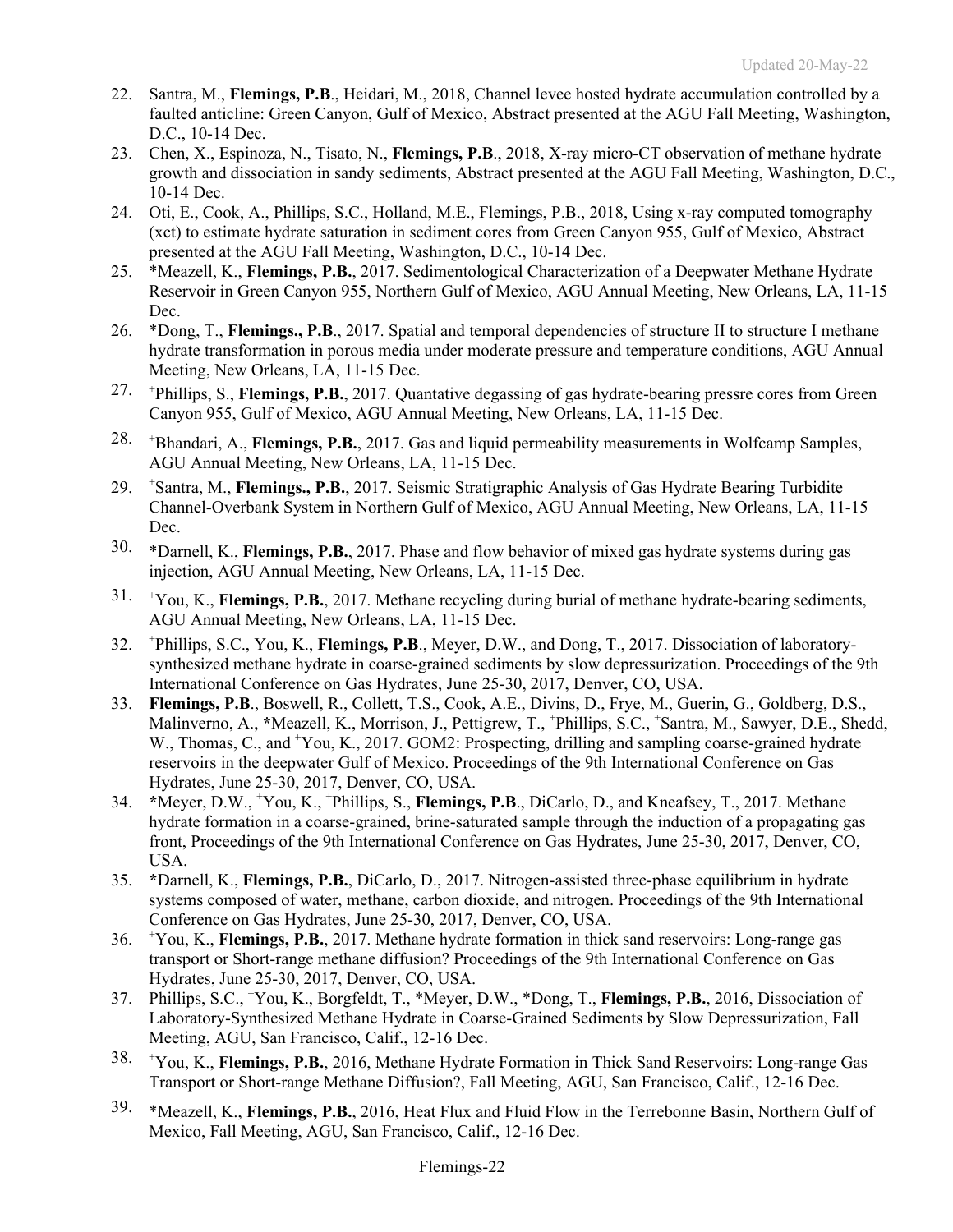- 40. \*Darnell, K., **Flemings, P.B.**, DiCarlo, D.A., 2016, Nitrogen-assisted Three-phase Equilibrium in Hydrate Systems Composed of Water, Methane, Carbon Dioxide, and Nitrogen, Fall Meeting, AGU, San Francisco, Calif., 12-16 Dec.
- 41. <sup>+</sup> Heidari, M., + Nikolinakou, M.A., **Flemings, P.B.**, 2016, A critical state model for mudrock behavior at high stress levels, Fall Meeting, AGU, San Francisco, Calif., 12-16 Dec.
- 42. \*Lockhart, L.P., **Flemings, P.B.**, <sup>+</sup> Nikolinakou, M.A., + Heidari, M., 2016, Pressure prediction in nonuniaxial settings based on field data and geomechanical modeling: a well example, Fall Meeting, AGU, San Francisco, Calif., 12-16 Dec.
- 43. **Flemings, P.B.**, Saffer, D.M., 2016, Critically Tapered Wedges and Critical State Soil Mechanics: Porositybased Pressure Prediction in the Nankai Accretionary Prism, Fall Meeting, AGU, San Francisco, Calif., 12- 16 Dec.
- 44. <sup>+</sup> Nikolinakou, M.A., <sup>+</sup> Heidari, M., Hudec, M.R., **Flemings, P.B.**, 2016, Stress, deformation and failure associated with salt-sheet emplacement, Fall Meeting, AGU, San Francisco, Calif., 12-16 Dec.
- 45. <sup>+</sup> Nikolinakou, M.A., <sup>+</sup>Heidari, M., Flemings, P.B., Hudec, M.R., 2016, Coupling flow and deformation in evolving salt basins, Fall Meeting, AGU, San Francisco, Calif., 12-16 Dec.
- 46. \*Gao, B., **Flemings, P.B.**, Saffer, D., <sup>+</sup> Nikolinakou, M.A., <sup>+</sup> Heidari, M., 2016, Mechanics of Fold-and-Thrust Belt Systems Based on Geomechanical Modeling, Fall Meeting, AGU, San Francisco, Calif., 12-16 Dec.
- 47. **Flemings, P.B.**, Ellis, S.M., Saffer, D.M., Ge, S., 2016, Models and Experiments that couple flow and deformation in the shallow crust, Fall Meeting, AGU, San Francisco, Calif., 12-16 Dec.
- 48. <sup>+</sup> Heidari, M., Peel, F., <sup>+</sup>Nikolinakou, M.A., Hudec, M. R., Flemings, P.B., 2016, Sealing capacity of salt beneath a translating minibasin: the effect of base-salt geometry, Applied Geodynamics Laboratory Industrial Associates Annual Review Meeting, Austin, Texas, 10-11 Nov.
- 49. <sup>+</sup> Heidari, M., + Nikolinakou, M.A., Hudec, M. R., **Flemings, P.B.**, 2016, Pore pressure and stresses around a salt diapir during its vertical welding, Applied Geodynamics Laboratory Industrial Associates Annual Review Meeting, Austin, Texas, 10-11 Nov.
- 50. <sup>+</sup> Heidari, M., + Nikolinakou, M.A., Hudec, M. R., **Flemings, P.B.**, 2016, Subsalt overpressure evolution during shortening: deformation, failure and rubble zones, Applied Geodynamics Laboratory Industrial Associates Annual Review Meeting, Austin, Texas, 10-11 Nov.
- 51. <sup>+</sup> Heidari, M., + Nikolinakou, M.A., Hudec, M. R., **Flemings, P.B.**, 2016, Geomechanical modeling of salt systems, Applied Geodynamics Laboratory Industrial Associates Annual Review Meeting, Austin, Texas, 10-11 Nov.
- 52. \*Gao, B., **Flemings, P.B.**, Saffer, D., <sup>+</sup> Nikolinakou, M.A., <sup>+</sup> Heidari, M., 2016, Mechanics of Fold-and-Thrust Belt Systems Based on Geomechanical Modeling, Subduction Zone Observatory Workshop, Boise, Idaho,  $29$  Sept  $-1$  Oct.
- 53. \*Gao, B., **Flemings, P.B.**, <sup>+</sup> Nikolinakou, M.A., 2016, Stress and porosity in fold-and-thrust belt systems, 50th US Rock Mechanics/Geomechanics Symposium, Houston, Texas, USA, 26-29 June.
- 54. <sup>+</sup> Nikolinakou, M.A., <sup>+</sup>Heidari, M., Flemings, P.B., 2016, Pore-pressure prediction based on seismic velocities coupled with geomechanical modeling, 50th US Rock Mechanics/Geomechanics Symposium, Houston, Texas, USA, 26-29 June.
- 55. <sup>+</sup> Heidari, M., + Nikolinakou M.A., Hudec, M. R., and **Flemings, P.B.**, 2016, Geomechanical impacts of a welding salt layer on adjacent sediments, 50th US Rock Mechanics/Geomechanics Symposium, Houston, Texas, USA, 26-29 June.
- 56. \*Meyer, D.W., <sup>+</sup> You, K., + Phillips, S., **Flemings, P.B.**, DiCarlo, D., and Kneafsey, T., 2016, Methane hydrate formation in a saturated, coarse-grained sample through the induction of a propagating gas front, Gordon Research Conference, Feb 28 – Mar 4, Galveston, TX, United States.
- 57. \*Meazell, K., **Flemings, P.B.**, 2016, New insights into hydrate-bearing clastic sediments in the Terrebonne basin, northern Gulf of Mexico, Gordon Research Conference, Feb 28 – Mar 4, Galveston, TX, United States.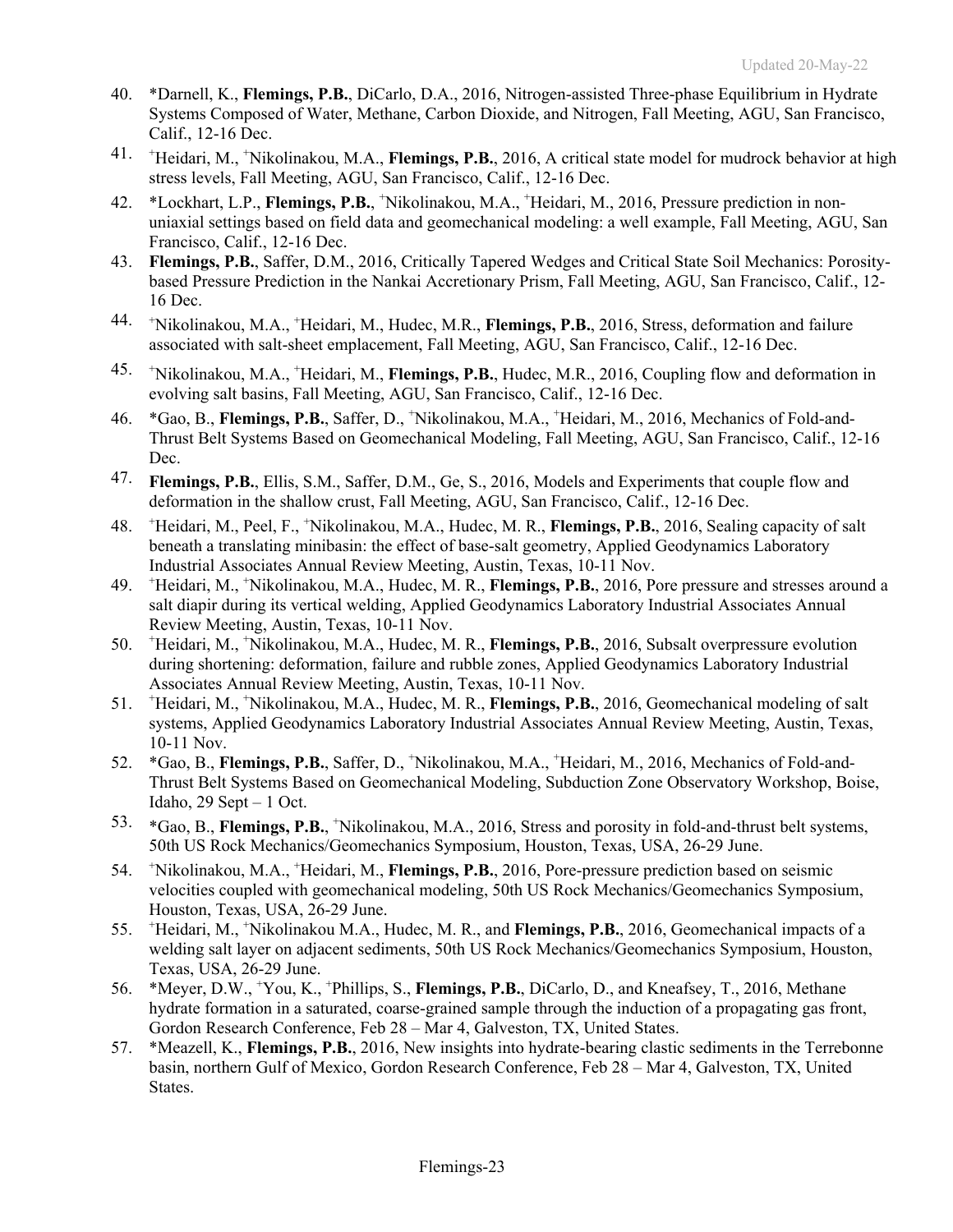- 58. <sup>+</sup> You, K., **Flemings, P.B.**, DiCarlo, D., 2016, Quantifying Hydrate Formation in Gas-rich Environments Using the Method of Characteristics, Gordon Research Conference, Feb 28 – Mar 4, Galveston, TX, United States.
- 59. \*Meazell, K., **Flemings, P.B.**, 2015, Methane hydrate-bearing sediments in the Terrebonne basin, northern Gulf of Mexico, Fall Meeting, AGU, San Francisco, Calif., 14-18 Dec.
- 60. \*Borgfeldt, T., **Flemings, P.B.**, \*Meyer, D., <sup>+</sup> You, K., 2015, Experimental Dissociation of Methane Hydrates Through Depressurization, Fall Meeting, AGU, San Francisco, Calif., 14-18 Dec.
- 61. \*Darnell, K., **Flemings, P.B.**, 2015, Simulations of Carbon Dioxide Storage and Methane Production from Guest Molecule Exchange of Hydrates Using Reactive Transport Modeling and Gibbs Energy Minimization , Fall Meeting, AGU, San Francisco, Calif., 14-18 Dec.
- 62. \*Meyer, D., <sup>+</sup> You, K., \*Borgfeldt, T., **Flemings, P.B.**, DiCarlo, D., Kneafsey, T., 2015, Methane Hydrate Formation in a Saturated, Coarse-Grained Sample through the Induction of a Propagating Gas Front, Fall Meeting, AGU, San Francisco, Calif., 14- 18 Dec.
- 63. <sup>+</sup> You, K., **Flemings, P.B.**, DiCarlo, D., 2015, Quantifying Hydrate Formation in Gas-rich Environments Using the Method of Characteristics , Fall Meeting, AGU, San Francisco, Calif., 14-18 Dec.
- 64. Casey, B., Fahy, B.P., **Flemings, P.B**., Germaine, J.T., 2014, Shear Strength of Two Gulf of Mexico Mudrocks and a Comparison with Other Sediments, Fourth EAGE Shale Workshop, 6-9 April 2014, Porto, Portugal, doi: 10.3997/2214-4609.20140029.
- 65. \*Darnell, K., <sup>+</sup> You, K., Bryant, S., **Flemings, P.B.,** 2014, Simulations of seafloor methane venting from warming-induced hydrate destabilization, Abstract presented at the 8th International Conference on Gas Hydrates (ICGH8), Beijing, China, 28 July – Aug 1.
- 66. \*Darnell, K., **Flemings, P.B.**, Bryant, S., and + You, K., 2014, Simulations of seafloor methane venting from warming-induced hydrate destabilization, Abstract presented at the Gordon Research Conference, Natural Gas Hydrate Systems, Galveston, TX, 23 – 28, March
- 67. \*Meyer, D.W., **Flemings, P.B.,** 2014, Thermodynamic stability of gas hydrate systems on continental margins and in permafrost regions inferred from well log analysis, Abstract presented at the Gordon Research Conference, Natural Gas Hydrate Systems, Galveston, TX, 23 – 28, March
- 68. <sup>+</sup> You, K., Kneafsey, T.J., **Flemings, P.B.,** +Polito, P., and Bryant, S.L., 2014, Methane hydrate formation and dissociation at three-phase equilibrium at constant pressure, Abstract presented at the Gordon Research Conference, Natural Gas Hydrate Systems, Galveston, TX, 23 – 28, March
- 69. <sup>+</sup> You, K., **Flemings, P.B.,** Bryant, S., Kneafsey, T., +Polito, P., 2014, Methane Hydrate Formation and Dissociation at Three-Phase Equilibrium at Constant Pressure, Abstract presented at 8th International Conference on Gas Hydrates, Beijing, China, 28 July to 1 August 2014.
- 70. **Flemings, P.B**., 2014, Permeability and Compressibility of Resedimented Gulf of Mexico Mudrocks, Abstract presented at the Fourth EAGE Shale workshop, Porto, Portugal, April 2014.
- 71. <sup>+</sup> Bhandari, A., \*Cronin, M., <sup>+</sup> Polito, P., **Flemings, P.B.,** Bryant, S., 2013, Mass Transport Properties in the Matrix of the Barnett Shale, Abstract MR11A-2201 presented at 2013 Fall Meeting, AGU, San Francisco, Calif., 9-13 Dec.
- 72. \*Darnell, K., **Flemings, P.B.,** 2013, Methane hydrate destabilization sensitivity to physical complexity and initial conditions in a numerical model, Abstract OS21A-1622 presented at 2013 Fall Meeting, AGU, San Francisco, Calif., 9-13 Dec.
- 73. **Flemings, P.B.**, 2013, Predicting Reservoir Overpressure: Implications for Trap Integrity and Wellbore Design: presented at Anadarko Petroleum Corporation, Houston, Texas, May
- 74. **Flemings, P.B.**, 2013, Dome Fundamentals of Pore Pressure Prediction and Geopressure: presented at Anadarko Petroleum Corporation, Houston, Texas, May
- 75. \*Gao, B., and **Flemings, P.B.**, 2013, Porosity, permeability, overpressure and effective stress evolution in the Auger Basin, Gulf of Mexico (abs.): in American Association of Petroleum Geologists Annual Convention and Exhibition, Pittsburgh, Pennsylvania, May 19–22, abstracts, CD-ROM.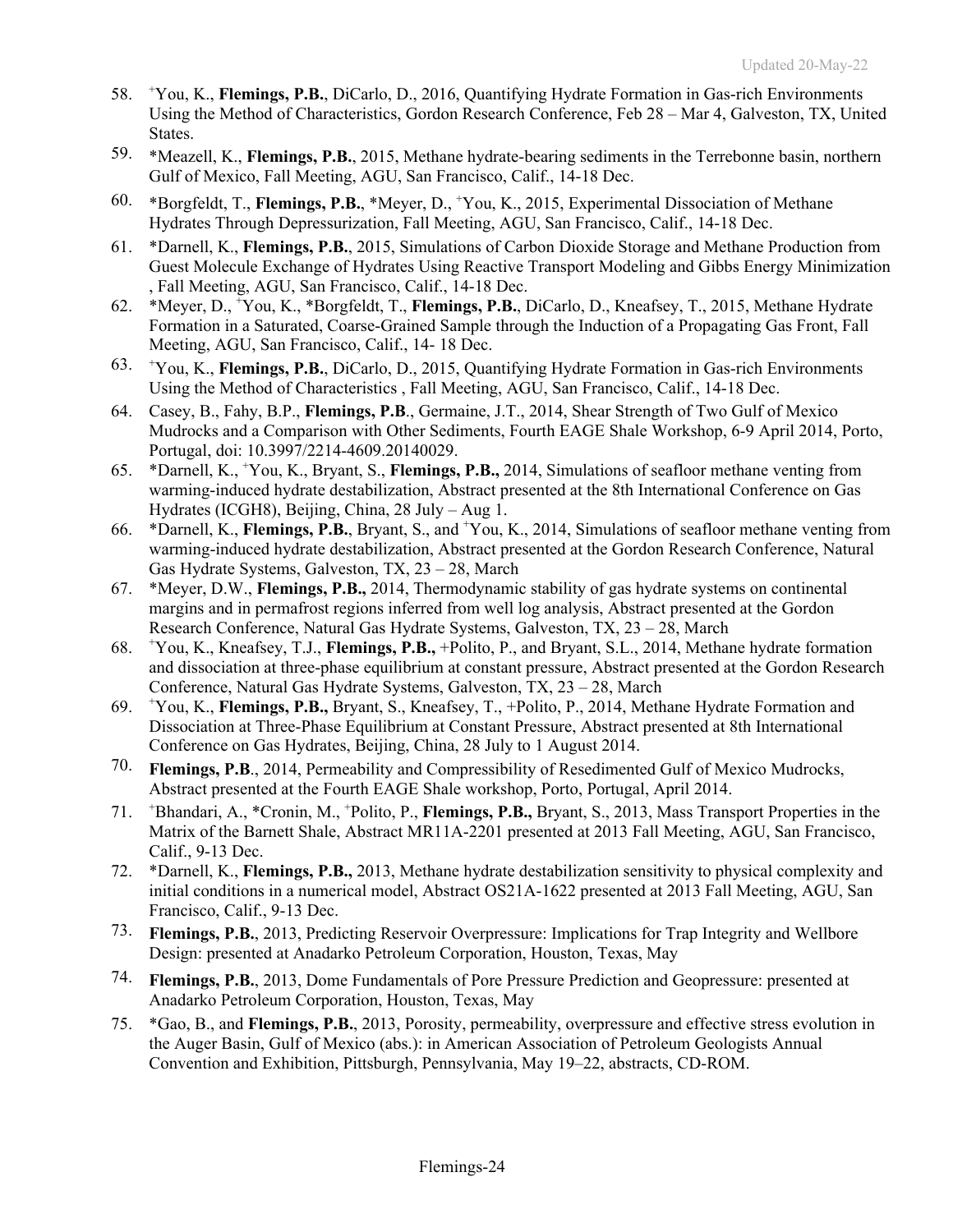- 76. Hurd, G. S., Kerans, Charles, **Flemings, P.B.**, Schneider Reece, J., and Janson, Xavier, 2013, Compaction properties of fine-grained carbonate sediments and implications for the Bone Spring and Cutoff Formations (abs.): in American Association of Petroleum Geologists Annual Convention and Exhibition, Pittsburgh, Pennsylvania, May 19–22, abstracts, CD-ROM.
- 77. Kneafsey, T., **Flemings, P.B.,** Bryant, S., <sup>+</sup> You, K., <sup>+</sup> Polito, P., 2013, Preliminary Experimental Examination Of Controls On Methane Expulsion During Melting Of Natural Gas Hydrate Systems, Abstract C33A-0700 presented at 2013 Fall Meeting, AGU, San Francisco, Calif., 9-13 Dec.
- 78. Liu, X., **Flemings, P.B.**, 2013, Capillary effects on gas hydrate three-phase stability in marine sediments, Abstract OS21A-1620 presented at 2013 Fall Meeting, AGU, San Francisco, Calif., 9-13 Dec.
- 79. \*Meyer, D., **Flemings, P.B.**, 2013, Thermodynamic state of hydrate-bearing sediments on continental margins around the world, Abstract OS21A-1619 presented at 2013 Fall Meeting, AGU, San Francisco, Calif., 9-13 Dec.
- 80. <sup>+</sup> Nikolinakou, M., **Flemings, P.B.**, 2013, Pore pressure and stress around dipping structures, Abstract presented at 5th Biot Conferenc on Poreomechanics, Vienna, Austria, 10 -12 July.
- 81. <sup>+</sup> Nikolinakou, M., **Flemings, P.B.**, 2013, Modeling Stress Evolution Around a Rising Salt: presented at Anadarko Petroleum Corporation, Houston, Texas, May
- 82. \*Meyer, D., **Flemings, P.B.**, 2013, In situ gas hydrate saturation and salinity of hydrate-bearing sediments through well log analysis, Poster, Presented at the Society of Petrophysicists and Well Log Analysts Conference, New Orleans, LA, June 22-26.
- 83. \*Smith, A.J., **Flemings, P.B.**, and \*Liu, X., 2013, Elevating salinity and temperature with hydrate formation at deepwater Gulf of Mexico vents, EGU General Assembly Conference Abstracts, Volume 15, p. 2998.
- 84. <sup>+</sup> You, K., **Flemings, P.B**., \*Darnell, K., 2013, One Dimensional Advancing Solidification Front in the Hydrate System, Abstract OS13A-1686 presented at 2013 Fall Meeting, AGU, San Francisco, Calif., 9-13 Dec.
- 85. \*You, Y., **Flemings, P.B.**, and Mohrig, D., 2013, Abstract: V1.00199: Pore pressure control on slope failure of a saturated granular step, APS March Meeting 2013 Baltimore, Maryland, Bulletin of the American Physical Society.
- 86. <sup>+</sup> Bhandari, A.R., \*<sup>+</sup> Reece, J., \*Cronin, M.B., **Flemings, P.B.**, <sup>+</sup> Polito, P.J., 2012, Transient pressure-pulse decay permeability measurements in the Barnett shale, Abstract MR33B-2462, presented at 2012 Fall Meeting, AGU, San Francisco, Calif., 3-7 Dec.
- 87. Flemings, P.B., \*<sup>+</sup>Reece, J., Adams, A.L., Germaine, J.T., 2012, Making Mudstones: insights into material behavior through resedimentation experiments, Invited Speaker, Abstract MR23D-04, presented at 2012 Fall Meeting, AGU, San Francisco, Calif., 3-7 Dec.
- 88. **Flemings, P.B.**, \*Smith, A.J., 2012, Hydrocarbon flux from natural deepwater Gulf of Mexico vents, Abstract OS42A-03, presented at 2012 Fall Meeting, AGU, San Francisco, Calif., 3-7 Dec.
- 89. Flemings, P.B., <sup>+</sup>Song, I., and Saffer, D.M., 2012, Laboratory investigation of coupled deformation and fluid flow in mudrock: implications for slope stability in the Ursa Basin, Gulf of Mexico, presented at: EGU General Assembly 2012.
- 90. \*Gao, B., **Flemings, P.B.**, 2012, Pore pressure within dipping aquifers in overpressured basins, Abstract T11E-03, presented at 2012 Fall Meeting, AGU, San Francisco, Calif., 3-7 Dec.
- 91. <sup>+</sup> Nikolinakou, M.A., <sup>+</sup> Luo, G., **Flemings, P.B.**, Hudec, M.R., 2012, Finite element modeling of salt-sheet advance over poro-elastic sediments: the role of topography, contact friction and overpressure, Abstract T21A-2553, presented at 2012 Fall Meeting, AGU, San Francisco, Calif., 3-7 Dec.
- 92. Reece, J., **Flemings, P.B.**, 2012, Prediction of hydraulic diffusivity in marine mudstones through resedimentation experiments, Abstract MR33B-2463, presented at 2012 Fall Meeting, AGU, San Francisco, Calif., 3-7 Dec.
- 93. \*\*Reece, J.S., Flemings, P.B., and Scientists, E., 2012, Deformation and transport processes of resedimented mudstones in their initial pre-subduction conditions, Poster, GSA Penrose Conference on Deformation, fluid flow, and mass transfer in the forearc of convergent margins: Lucca, Italy, March 25 - 31.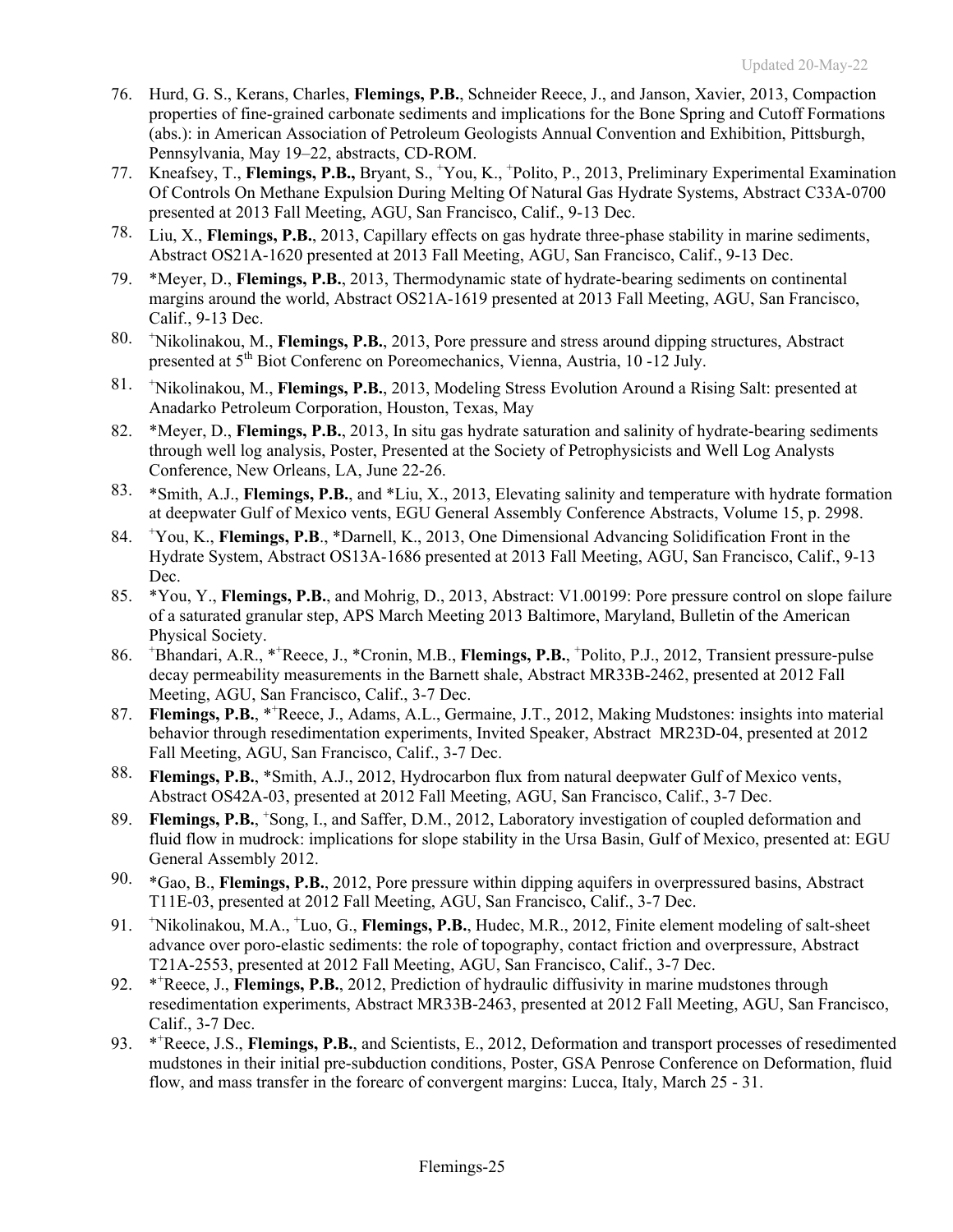- 94. \*Sawyer, D.E., **Flemings, P.B.**, Mohrig, D.C., Buttles, J.L., 2012, Post-failure Transport Behavior and Deposit Morphology in Subaqueous Mudflow Experiments: Interpreting Failure Process from Morphology, Abstract OS44A-02, presented at 2012 Fall Meeting, AGU, San Francisco, Calif., 3-7 Dec.
- 95. \*You, Y., Mohrig, D.C., **Flemings, P.B.**, 2012, Dynamics of sediment release from slope failure, Abstract EP51D-03, presented at 2012 Fall Meeting, AGU, San Francisco, Calif., 3-7 Dec.
- 96. Adams, A., Germaine, J.T., and **Flemings, P.B.**, 2011, Stress-Induced Permeability Anisotropy of Resedimented Boston Blue Clay, Abstract H12B-08, presented at: 2011 Fall Meeting, AGU, San Francisco, Calif., 5-9 Dec.
- 97. \*Betts, W., **Flemings, P.B.**, Compression and permeability behavior of geotechnical core from CDEX/JAMSTEC expedition 903 IODP Expedition 319 site C0009 Kumano Basin, Japan, presented at 2011 Expedition 319/322 2nd post-cruise meeting, Barcelona, Spain, 26-28 Sept.
- 98. \*Betts, W.S., **Flemings, P.B.**, \*Schneider, J., 2011, Permeability and compressibility of resedimented Gulf of Mexico mudrock, Abstract MR43A-2133, presented at 2011 Fall Meeting, AGU, San Francisco, Calif., 5- 9 Dec.
- 99. **Flemings, P.B.**, 2011, Methane gas flow through the hydrate stability zone: self-sealing vs. runaway venting, Abstract GC41B-0801, presented at 2011 Fall Meeting, AGU, San Francisco, Calif., 5-9 Dec.
- 100. **Flemings, P.B.**, °Atkins, C., \*Schneider, J., Particle size analysis IODP Expedition 319 Site C0009 1521- 1595 mbsf, presented at 2011 Expedition 319/322 2nd post-cruise meeting, Barcelona, Spain, 26-28 Sept.
- 101. **Flemings, P.B.**, \*Liu, X., 2011, Phase Stability in Methane Hydrates Through Capillary Inhibition and Pore Water Salinity, Abstract MS54, presented at 2011 SIAM Conference on Mathematical & Computational Issues in the Geosciences, Long Beach, Calif., 21-24 March.
- 102. Flemings, P.B., <sup>+</sup>Luo, G., <sup>+</sup>Nikolinakou, M.A., Hudec, M., 2011, Geomechanical modeling of salt-sediment interaction in evolving sedimentary basins, Abstract T42A-04, presented at 2011 Fall Meeting, AGU, San Francisco, Calif., 5-9 Dec.
- 103. <sup>+</sup> Luo, G., + Nikolinakou, M., **Flemings, P.B.**, Hudec, M., 2011, Geomechanical Modeling of Stresses Adjacent to Salt Bodies: Uncoupled Models, Abstract #40777, presented at 2011 AAPG Annual Convention and Exhibition, Houston, Texas, April 10-13.
- 104. <sup>+</sup> Nikolinakou, M., **Flemings, P.B.**, 2011, Stresses and Pore pressures at the crest of dipping structures, presented at Geopressure 2011, Galveston TX, Oct 2-5
- 105. <sup>+</sup> Nikolinakou, M., + Luo, G., **Flemings, P.B.**, Hudec, M., 2011, Geomechanical Modeling of Stresses Adjacent to Salt Bodies: Poro-Elasto-Plasticity and Coupled Overpressures, Abstract #40790, presented at 2011 AAPG Annual Convention and Exhibition, Houston, Texas, April 10-13.
- 106. +Nikolinakou, M.A., +Luo, G., Hudec, M. R. and Flemings, P.B., Geomechanical modeling of stresses and pore pressures in mudstones adjacent to salt bodies, American Rock Mechanics Association, 2011. This paper was prepared for presentation at the 45th US Rock Mechanics / Geomechanics Symposium held in San Francisco, CA, June 26–29.
- 107. <sup>+</sup> Nikolinakou, M., + Luo, G., Hudec, M., **Flemings, P.B.**, 2011, Modeling advancing salt sheets with analogies to ice sheets – over poroelastic sediments, presented at the Institute of Geophysics, The University of Texas, Sept 2, 2011
- 108. \*Sawyer, D., Flemings, P.B., <sup>+</sup>Nikolinakou, M.A., 2011, Growth, Failure, and Erosion of Submarine Channel Levees on the Upper Mississippi Fan, Gulf of Mexico, Abstract EP33C-0928, presented at 2011 Fall Meeting, AGU, San Francisco, Calif., 5-9 Dec.
- 109. \*Schneider, J., **Flemings, P.B.**, Day-Stirrat, R.J., and Germaine, J.T. 2011, Insights into pore-scale controls on mudstone permeability and compressibility through resedimentation experiments, presented at GeoPressure 2011: An International Interdisciplinary Conference on Pressure Regimes and Their Prediction at all Scales, Galveston, Texas, October 2-5.
- 110. \*Schneider, J., **Flemings, P.B.**, Germaine, J.T., Compression and permeability behavior of resedimented mudstones from seaward of the Nankai Trough, IODP Expedition 322, Site C0011, presented at 2011 Expedition 319/322 2nd post-cruise meeting, Barcelona, Spain, 26-28 Sept.
- 111. \*Smith, A.J., **Flemings, P.B.**, Fulton, P.M., 2011, Observations and Models of Heat and Salt Generation at a Deepwater, Abstract OS12A-04, presented at 2011 Fall Meeting, AGU, San Francisco, Calif., 5-9 Dec.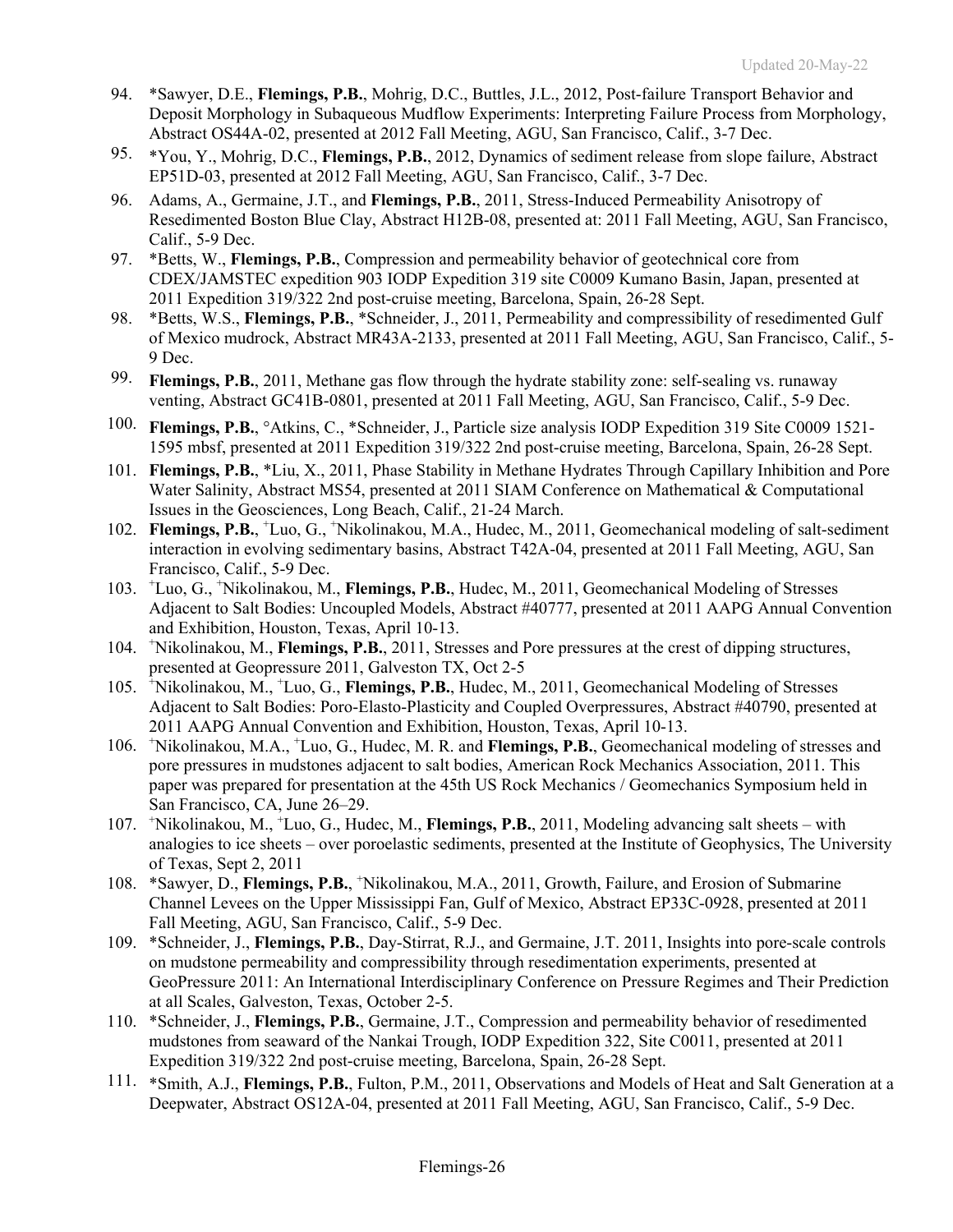- 112. \*Smith, A.J., **Flemings, P.B.**, and P.M. Fulton 2011, Observations and Models of Heat and Salt Generation in Deepwater Gulf of Mexico Vents, Proceedings of the 7th International Conference on Gas Hydrates ICGH 2011, July 17-21.
- 113. \*You, Y., **Flemings, P.B.**, Mohrig, D., 2011, The importance of dilation strength in determining the dynamics of dilative slope failure, Abstract T51C-2350, presented at 2011 Fall Meeting, AGU, San Francisco, Calif. 5-9 Dec.
- 114. Day-Stirrat, R., **Flemings, P.B.**, Aplin, A.C., Schleicher, A.M., 2010, The fabric and compaction of mudstones in the Gulf of Mexico, Abstract H43A-1213, presented at 2010 Fall Meeting, AGU, San Francisco, CA, December 13-17.
- 115. **Flemings, P.B.**, 2010, Overpressure, Flow Focusing, Compaction and Slope Stability on the continental slope: Insights from IODP Expedition 308, Abstract U42A-02, presented at 2010 Fall Meeting, AGU, San Francisco, CA, December 13-17.
- 116. Kano, Y., Boutt, D., Doan, M., Ito, T., Lin, W., **Flemings, P.B.**, Saffer, D., Araki, E., Byrne, T.B., McNeil, L., Takahashi, K., Eguchi, N., Toczko, S., Moe, K., Ito, H., 2010 In-situ hydraulic tests using MDT in NanTroSEIZE Expedition 319, Abstract T34A-05, presented at 2010 Fall Meeting, AGU, San Francisco, CA, December 13-17.
- 117. Martin, S.P., Gulick, S.P., **Flemings, P.B.**, 2010, Relative permeability estimates from differences in LWD resistivity measurements in NanTroSEIZE boreholes, Offshore Japan, Abstract T13A-2155, presented at 2010 Fall Meeting, AGU, San Francisco, CA, December 13-17.
- 118. <sup>+</sup> Nikolinakou, A., <sup>+</sup> Luo, G., Hudec, M.R., **Flemings, P.B.**, 2010, Stresses and Overpressures Near Salt Bodies Predicted by Coupled Geomechanical Analyses, Abstract T21B-2165, presented at 2010 Fall Meeting, AGU, San Francisco, CA, December 13-17.
- 119. <sup>+</sup> Nikolinakou, M., + Luo, G., Hudec, M., **Flemings, P.B.**, 2010, Geomechanical modeling of stresses and pore pressures adjacent to salt bodies: poro-elasto-plasticity and coupled overpressures: presented at ExxonMobil Upstream Research Company, Austin, Texas, October
- 120. <sup>+</sup> Nikolinakou, M., + Luo, G., Hudec, M., **Flemings, P.B.**, 2010, Geomechanical modeling of stresses adjacent to salt bodies: poro-elasto-plasticity and coupled overpressures: presented at American Association of Petroleum Geologists Convention, Houston, Texas, April 2010.
- 121. Saffer; D.M., **Flemings, P.B.**, 2010, Quantification of subsurface pore pressure through IODP drilling, Abstract U43A-0009, presented at 2010 Fall Meeting, AGU, San Francisco, CA, December 13-17.
- 122. \*Sawyer, D.E., **Flemings, P.B.**, \*Dugan, 2010, Slope Failure on Passive Continental Margins: Insights from IODP Expedition 308, Northern Gulf of Mexico, Oral, 18th International Sedimentological Congress, Mendoza, Argentina, Sep. 26-Oct. 01.
- 123. \*Schneider, J., **Flemings, P.B.**, Day-Stirrat, R., Germaine, J.T., 2010, Experimentally derived model to predict permeability behavior of mudstones, Abstract MR11B-1880, presented at 2010 Fall Meeting, AGU, San Francisco, CA, December 13-17.
- 124. \*Schneider, J., Peets, C.S., **Flemings, P.B.**, Day-Stirrat, R.J., Germaine, J.T. 2010. Experimentally derived mechanical and flow properties of mudstones, Poster, Extended Abstract for the EAGE Shale Workshop - Shale – Resource and Challenge, 3 pp., Nice, France, April, 26-28, 2010.
- 125. \*Smith, A.J., **Flemings, P.B.**, Fulton, P.M., 2010 Observations and coupled models of flow, salinity, and hydrate formation in deepwater Gulf of Mexico vents, Abstract OS53A-1362, presented at 2010 Fall Meeting, AGU, San Francisco, CA, December 13-17.
- 126. Song, I., Saffer, D., and **Flemings, P.B.**, 2010, Mechanical characterization of core samples from IODP Site C0001 near the tip of magasplay in the Nankai accretionary complex, SW Japan, and its application to in situ stress estimation, United Nations Conference on Geological Sciences Fall 2010.
- 127. \*You, Y., **Flemings, P.B.**, Mohrig, D.C., 2010, The Relationship of Sediment Dilation And Pore Pressure Dissipation to Slope Failure Styles During Breaching, Abstract OS21H-06, presented at 2010 Fall Meeting, AGU, San Francisco, CA, December 13-17.
- 128. Boutt, D.F., Kano, Y., **Flemings, P.B.**, Doan, M., Ito, T., Lin, W., Saffer, D.M., Byrne, T.B,, McNeill, L.C., Araki, E., Takahashi, K., Eguchi, N.O., Toczko, S., Moe, K., Scientists, E., 2009, Downhole Hydrologic Testing in the Kumano Basin and Underlying Sediments: Results from NanTroSEIZE Expedition 319. Eos, 9052, Fall Meet. Suppl., Abstract T21C-1837.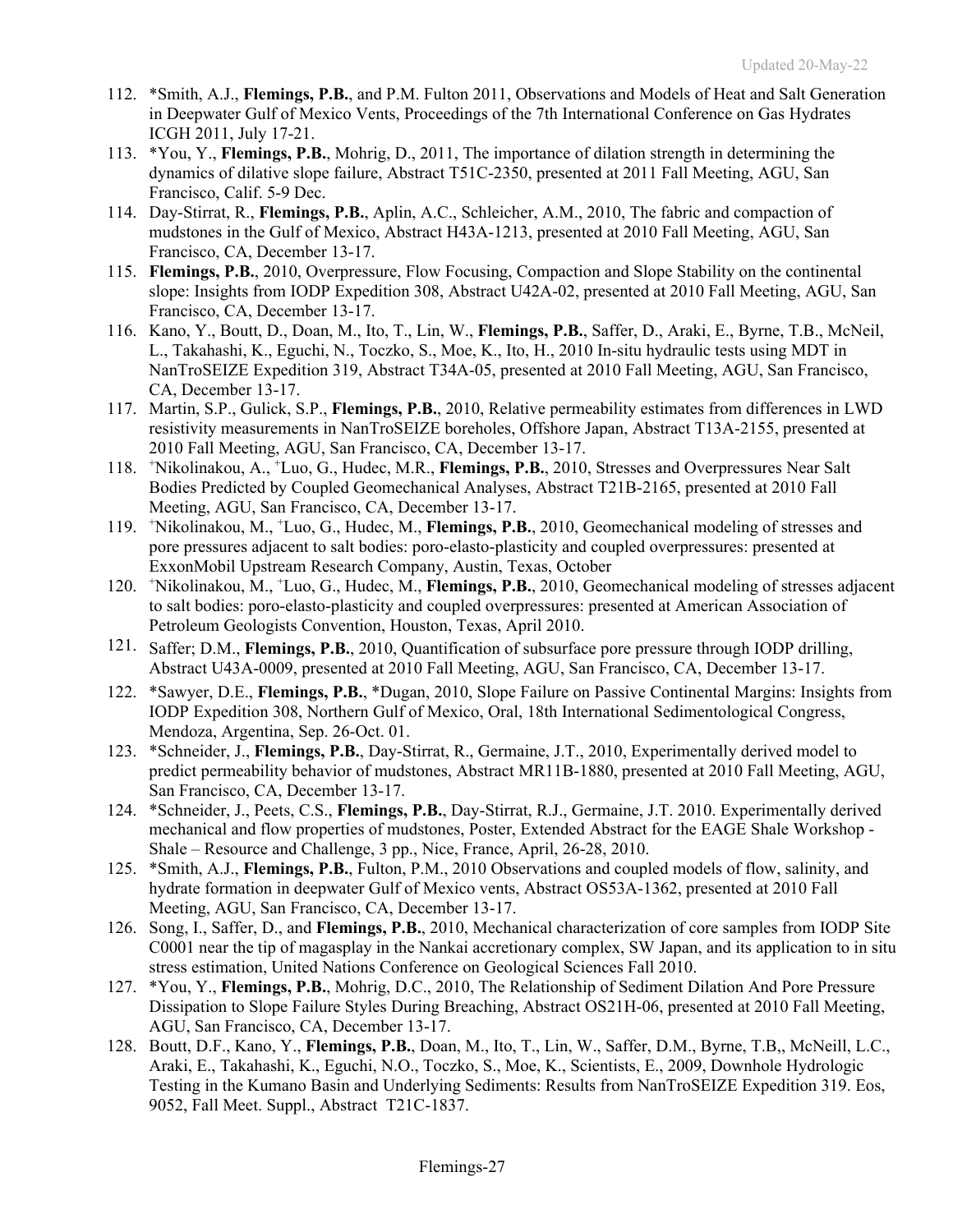- 129. Byrne, T.B., McNeill, L.C., Saffer, D., Araki, E., Eguchi, N.O., Toczko, S., Takahashi, K., **Flemings, P.B.**, Kano, Y., Kameo, K., Buchs, D.M., Jiang, S., Buret, C., Cukur, D., Schleicher, A.M., Efimenko, N., Underwood, M., Moore, G.F., Scientists, E., 2009, Evolution of the Miocene to Quaternary Nankai forearc from drilling results within the Kumano forearc basin IODP Expedition 319, Fall Meet. Suppl. Abstract NH34A-06
- 130. Day-Stirrat, R.J., **Flemings, P.B.**, \*Strong, H.E., \*Schneider, J., \*Sawyer, D.E., Schleicher, A.M., 2009, The fabric of Mass Transport Deposits in the Ursa Basin, Gulf of Mexico, Eos Trans. AGU, 9052, Fall Meet. Suppl., Abstract T53C-1607
- 131. **Flemings, P.B.**, Kano, Y., Conin, M., Saffer, D.M., Buchs, D.M., Cukur, D., Huftile, G., Kawabata, K., Moore, C., Moe, K., Toczko, S., McNeill, L.C., Byrne, T.B., Moore, G.F., Expedition 319 S., Darnell, K., 2009, Architecture And Along-Strike Variation of the Nankai Megasplay Fault: Results From Iodp Expedition 319, Eos, 9052, Fall Meet. Suppl., Abstract T12A-03.
- 132. **Flemings, P.B.**, 2009, Methane Hydrates, "The Solidification of Methane Hydrate, Materials Science & Technology 2009, Pittsburgh, U.S., October, 2009
- 133. Kano, Y, Ito, T, Lin, W, **Flemings, P.B.**, Boutt, D F, Doan, M, McNeill, L C, Byrne, T, Saffer, D M, Araki, E, Eguchi, N O, Takahashi, K, Toczko, S, 2009, Hydraulic Fracture Measurements at Site C0009 of IODP Expedition 319, NanTroSEIZE, Eos, 9052, Fall Meet. Suppl. Abstract T21C-1833.
- 134. Lin, W., Doan, M., Moore, C., McNeill, L.C., Ito, T., Boutt, D.F., Hayman, N W., Kano, Y., **Flemings, P.B.**, Huftile, G., Byrne, T.B., Saffer, D.M., Araki, E., Moe, K., Kinoshita, M., Eguchi, N.O., Takahashi, K., Toczko, S., Scientists, E., 2009, A preliminary result of stress orientation obtained from drilling induced tensile fractures and borehole breakouts at Site C0009 of Expedition 319, NanTroSEIZE: Eos, 9052, Fall Meet. Suppl., Abstract T21C-1837
- 135. ³Martin, K.M., Gulick, S.P., **Flemings, P.B.**, Tudge, J., 2009, Implications for differences in LWD resistivity measurements in NanTroSEIZE boreholes within the Nankai Trough, Offshore Japan Eos, 9052, Fall Meet. Suppl., Abstract T53C-1602
- 136. McNeill, L C, Saffer, D, Byrne, T, Araki, E, Eguchi, N O, Takahashi, K, Toczko, S, Hayman, N, Huftile, G., Moore, J C, Lin, W, Ito, T, Doan, M, **Flemings, P.B.**, Kano, Y, Boutt, D F, Conin, M, Sacks, A, 2009, In situ stress and deformation patterns across the Nankai Kumano basin and forearc: Results from IODP Expedition 319, Eos, 9052, Fall Meet. Suppl. Abstract NH34A-06.
- 137. Moore, J C, Conin, M, **Flemings, P.B.**, Urgeles, R, Iturrino, G J, 2009, Threshold of Breakout Formation: Stress Orientations and the Mechanics Borehole Failure, Eos Trans. AGU, 9052, Fall Meet. Suppl., Abstract NH31A-1096
- 138. Saffer, D M, McNeill, L C, Byrne, T B, Araki, E, **Flemings, P.B.**, Conin, M, Eguchi, N O, Takahashi, K, Toczko, S, Boutt, D F, Doan, M, Kano, Y, Ito, T, Lin, W, 2009, Stress and Pore Pressure Measurement in IODP Riser Drilling: An Example from Expedition 319, Kumano Basin offshore SW Honshu, Japan. Eos, 9052, Fall Meet. Suppl. Abstract NH34A-07.
- 139. \*Sawyer, D E, **Flemings, P.B.**, 2009, An Experimental Study of Pore Pressure in Fine Grained Retrogressive Subaqueous Landslides, Eos Trans. AGU, 9052, Fall Meet. Suppl., Abstract NH41C-1269.
- 140. \*Schneider, J, Peets, C.S., **Flemings, P.B.**, Day-Stirrat, R. J., 2009, Experimentally Derived Mechanical and Flow Properties of Fine-grained Soil Mixtures, Eos, 9052, Fall Meet. Suppl., Abstract H23F-1024.
- 141. \*Strong, H.E., **Flemings, P.B.**, \*Sawyer, D.E., Germaine, J.T., Day-Stirrat, R., \*Schneider, J., American Association of Petroleum Geologists National Meeting, Denver Colorado, 2009.
- 142. Urgeles, R., Locat, J., \*Sawyer, D.E., **Flemings, P.B.**, \*Dugan, B., Binh, N.T.T. 2009: History of Pore Pressure Build Up and Slope Instability in Mud-Dominated Sediments of Ursa Basin, Gulf of Mexico Continental Slope. 4th Int. Symposium on Submarine Mass Movements and Their Consequences, Abstracts Book, pp. 26, Austin TX, USA
- 143. \*You, Y, **Flemings, P.B.**, Mohrig, D.C., 2009, Failure Caused by Breaching in Subaqueous Sand, Eos Trans. AGU, 9052, Fall Meet. Suppl., Abstract NH43B-1316
- 144. \*Bohn, C.W. , \*Reilly, M., \*Valenti, J., \*Seren, D., **Flemings, P.B.**, Ertekin, T., 2008, Fill to bypass in the N and O Sands, Auger Basin, Gulf of Mexico, AAPG 2008 Annual Convention, San Antonio, TX, April 20- 23, 2008.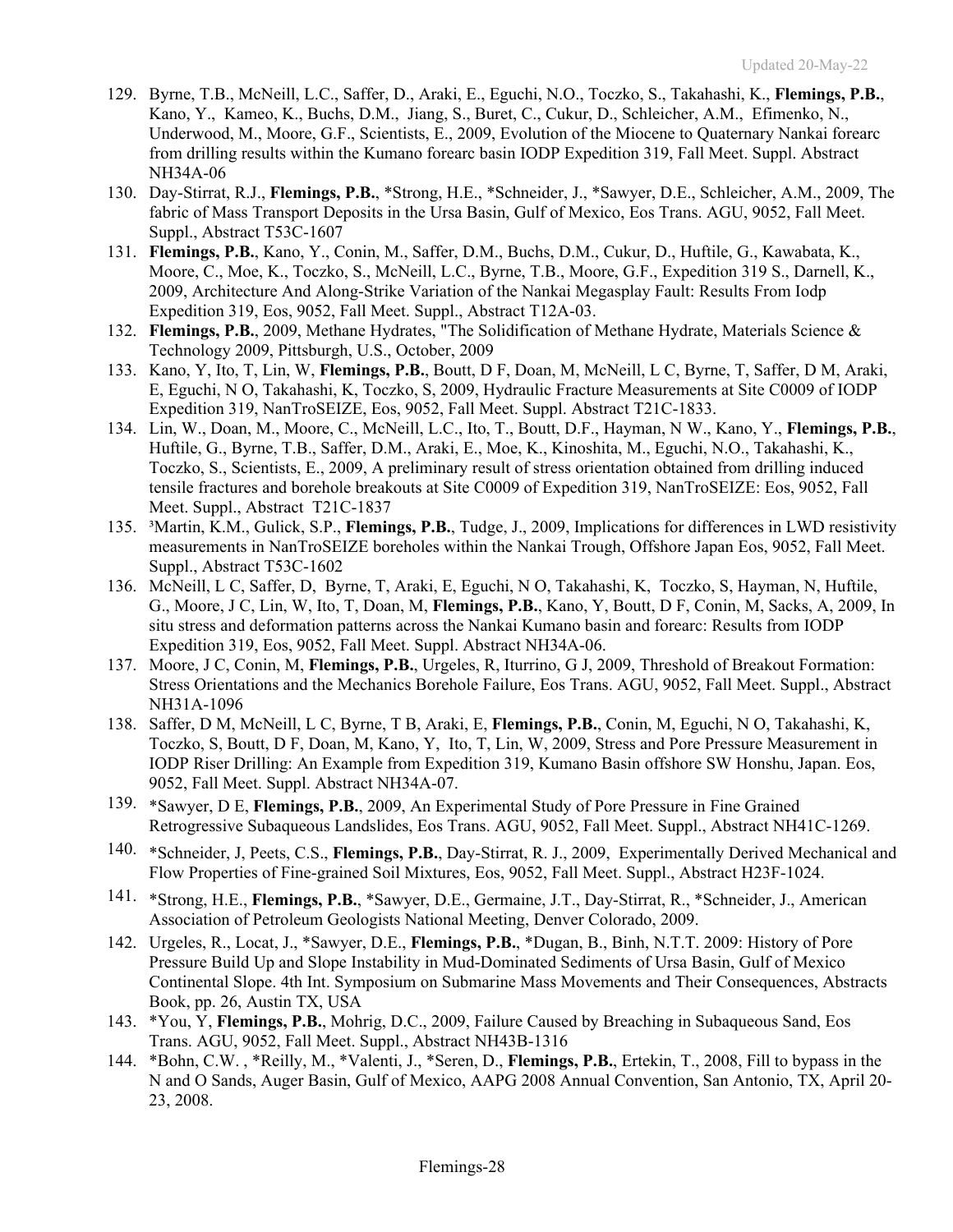- 145. Binh, N.T., Tokunaga, T., **Flemings, P.B.**, \*Sawyer, D.E., Urgeles, R., Nakamura, T., Koizumi, K., Nakajima, M., Kubota, M. Kameya, H., Taniue, M., 2008, A Study on the Generation and Preservation of Shallow Overpressures and the Effects on the Slope Instability in the Ursa Basin, deepwater Gulf of Mexico, Eos Trans. AGU, 8953, Fall Meet. Suppl., Abstract H44B-03.
- 146. **Flemings, P.B.**, 2008, Future Directions in Basin Modeling, SPE Forum on Reservoir Geomechanics, Colorado Springs, Colorado.
- 147. **Flemings, P.B.**, \*Dugan, B.E., \*Sawyer, D.E., \*Schneider, J., \*Strong, H.S., 2008, Pore pressure penetrometers document high overpressure near the seafloor where multiple submarine landslides have occurred on the continental slope, offshore Louisiana, Gulf of Mexico, 33rd International Geological Congress, Oslo, Norway.
- 148. **Flemings, P.B.** and \*Long, H., 2008, Pressure Prediction in the Shallow Ursa Basin: Deepwater Gulf of Mexico, Geological Society of America National Meeting, Houston.
- 149. **Flemings, P.B.**, \*Long, H., \*Schneider, J., Germaine, J.T., \*Dugan, B. 2008. Compressibility and Permeability Behavior of Shales at Low Effective Stresses, European Association of Geoscientists & Engineers Research Workshop, 'Compacting and Stressing Out Shales: from Geological to Production Timescales', Berlin, Germany.
- 150. **Flemings, P.B.**, \*You, Y., \*Sawyer, D., \*Schneider, J., 2008, Forward modeling pore pressure evolution in the Ursa Basin, offshore Louisiana, Gulf of Mexico, Eos Trans. AGU, 8953, Fall Meet. Suppl., Abstract OS11A-1104.
- 151. \*Reilly, M., **Flemings, P.B.**, 2008, Implications of seafloor expulsion features of the Auger Basin, Deep Water Gulf of Mexico, Subsurface sediment mobilization and fluid flow Conference, London Geological Society.
- 152. \*Sawyer, D., **Flemings, P.B.**, 2008, Linking Seismic Facies, Physical Properties, and Depositional Processes in Mass Transport Deposits, Ursa Basin, Northern Gulf of Mexico, Geological Society of America National Meeting, Houston.
- 153. \*Sawyer, D., **Flemings, P.B.**, Germaine, J.T., 2008, Formation of Submarine Debris Flows from Strain Weakening: Examples From the Ursa Basin, Northern Gulf of Mexico, Eos Trans. AGU, 8953, Fall Meet. Suppl., Abstract H51F-0910.
- 154. \*Sawyer, D.E., **Flemings, P.B.**, 2008, Core-log-seismic integration of mass transport deposits in the shallow subsurface of the Ursa basin, northern Gulf of Mexico, 33rd International Geological Congress, August 2008, Oslo, Norway.
- 155. \*Schneider, J., **Flemings, P.B.**, \*Dugan, B., \*Long, H., Germaine, J.T., Saffer, D.M., 2008, Porosity vs. Permeability Behavior of Shallow Mudstones in the Ursa Basin, Deepwater Gulf of Mexico, Eos Trans. AGU, 8953, Fall Meet. Suppl., Abstract OS11A-1105.
- 156. \*Schneider, J., **Flemings, P.B.**, \*Dugan, B., Germaine, J.T., Jacoby, R., and the Shipboard Scientific Party, IODP Exp. 308, 2008, Pore Pressure Prediction Near the Seafloor in the Brazos-Trinity Basin, Gulf of Mexico, International Conference Overpressure 2008, University of Durham, England, April 6-9, 2008.
- 157. +Song, I., Skarbek, R., Saffer, D., **Flemings, P.B.**, 314/315/316 Science Party, 2008, A Comparison of Compression Behavior of Mudrock Core Samples from the Nankai Margin, SW Japan and the Ursa Basin, Gulf of Mexico, Eos Trans. AGU, 8953, Fall Meet. Suppl., Abstract T31-1985.
- 158. Urgeles, R.; Locat, J.; **Flemings, P.B.**; \*Dugan, B.; Binh, N.T.T.; \*Sawyer, D.E. 2008: Factors leading to slope instability in the Ursa Basin, gulf of Mexico continental slope, 33rd International Geological Congress, Abstract OSP03416L, Oslo, Norway
- 159. \*Dugan, B., **Flemings, P.B.**, \*Sawyer, D. Iturrino, G.J., Moore, J.C., \*Schneider, J., 2007, Physical Properties of Stacked Slumps in the Ursa Region, Northern Gulf of Mexico IODP Expedition 308 Determined from Log, Core, and Seismic Data, Proceedings of the Offshore Technology Conference, Houston, Texas, April 30-May 3, 2007, OTC Paper #18704
- 160. **Flemings, P.B.**, \*Liu, X., 2007, The Methane Hydrate Reservoir System, Eos Trans. AGU, 8852, Fall Meet. Suppl., Abstract OS22A-01.
- 161. Gay, A., Lopez, M., Berndt, Christian, Séranne, M., **Flemings, P.B.**, Behrmann, Jan Hinrich, John, C. M. and IODP Expedition 308 Shipboard Scientific Party, 2007, Sea level fall and rise controlling cyclic fluid expulsion: comparison between pockmarks in the Congo Basin and mud volcanoes in the Gulf of Mexico [Talk] In: EGU General Assembly, 15.-20.04, Vienna, Austria .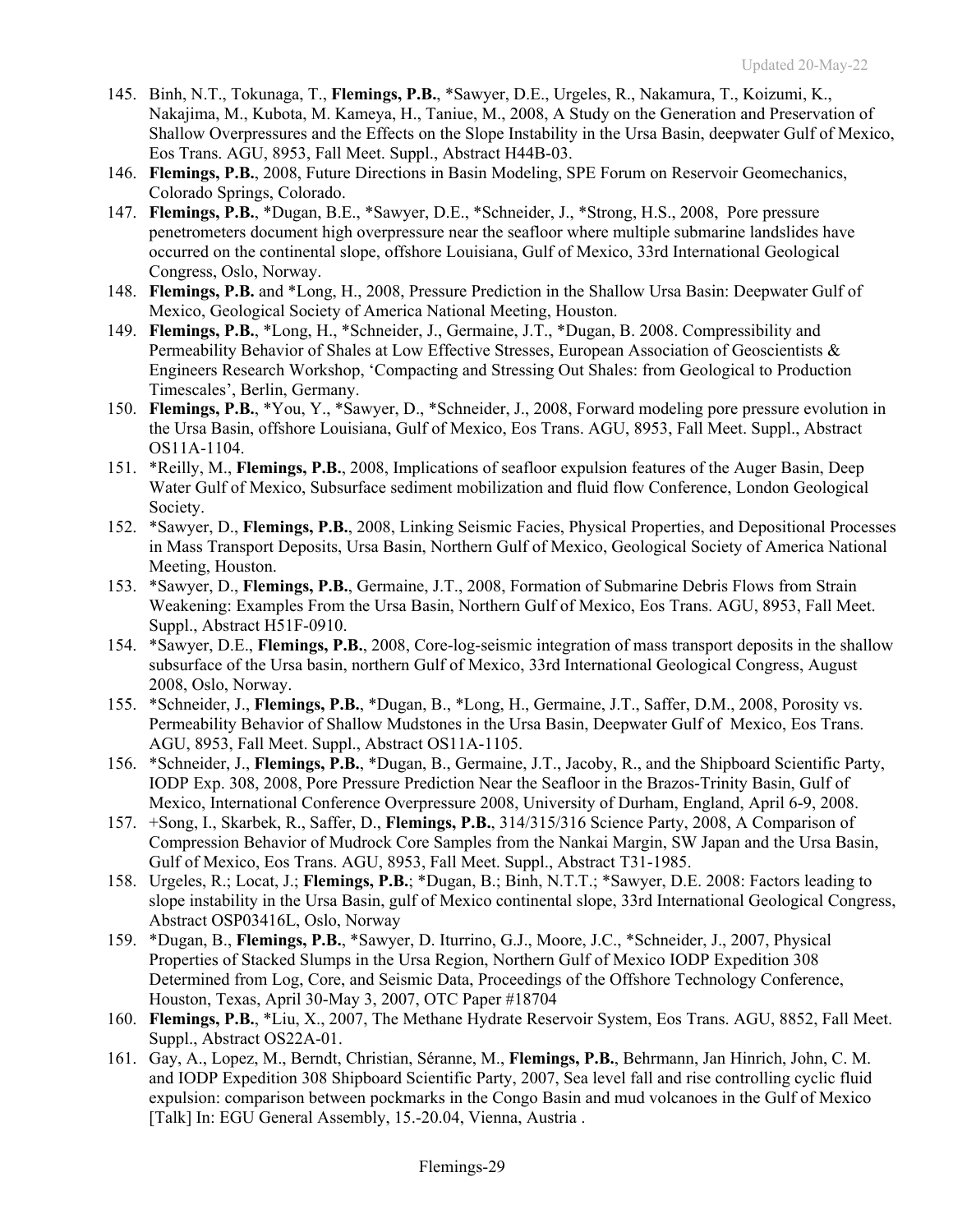- 162. \*Long, H., **Flemings, P.B.**, Germaine, J.T., \*Dugan, B., Shipboard Scientific Party, IODP Expedition 308, 2007, In Situ Pore Pressure at IODP Site U1324, Ursa Basin, Gulf of Mexico, Proceedings of the Offshore Technology Conference, Houston, Texas, April 30-May 3, 2007, OTC Paper #18772
- 163. Moore, J.C., Iturrino, G.J., **Flemings, P.B.**, Hull, I., Gay, A., 2007, Fluid Migration and State of Stress above the Blue Unit, Ursa Basin: Relationship to the Geometry of Injectites, Proceedings of the Offshore Technology Conference, Houston, Texas, April 30-May 3, 2007, OTC Paper #18812-PP
- 164. \*Sawyer, D.E., **Flemings, P.B.**, \*Dugan, B., 2007, Lateral Variations in Core, Log, and Seismic Attributes of a Mass Transport Complex in the Ursa Region, IODP Expedition 308, Northern Gulf of Mexico, Proceedings of the Offshore Technology Conference, Houston, Texas, April 30-May 3, 2007, OTC Paper #19098.
- 165. Urgeles, R.; Locat, J.; **Flemings, P.B.**; Behrmann, J.; John, C.M.; Expedition 308 Shipboard Scientific Party 2007. Mechanisms leading to overpressure and slope instability in the Gulf of Mexico continental slope. Presentation of communication, 2007 European Geoscience Union General Assembly. Geophysical Research Abstracts, Vol. 9, EGU2007-A-00457, 2007 , Vienna, AUSTRIA.
- 166. Behrmann, J.H., **Flemings, P.B.**, John, C. and IODP Expedition 308 Scientific Party, 2006, Overpressure generation, temperatures and fluid flow in rapidly deposited Quaternary sediments: Ursa Basin, Gulf of Mexico [Other] In: EGU General Assembly, 03.04, Vienna, Austria.
- 167. **Flemings, P.B.,** Germaine, J., Long, H., Dugan, B., Behrmann, Jan Hinrich, John, C. and IODP Expedition 308 Shipboard Scientific Party, 2006, In-situ pressure and temperature measurements with the T2P in the Ursa Basin, Gulf of Mexico: Development of a new pressure and temperature probe for the IODP [Other] In: Offshore Technology Conference, 02.05, Houston, Texas, USA.
- 168. **Flemings, P.B.**, Germaine, J., \*Long, H., \*Dugan, B., \*Sawyer, D., Behrmann, J.H., Ludwigs, A., John, C., Shipboard Scientific Party, IODP Expedition 308, 2006, Measuring Temperature and Pressure with the Temperature Two Pressure T2P Probe in the Ursa Basin, Gulf of Mexico: Development of a New Pressure and Temperature Probe for the IODP, Proceedings of the Offshore Technology Conference, Houston, Texas, May 1-4, 2006, OTC Paper #17957
- 169. \*Hucks, A., **Flemings, P.B.**, Elsworth, D., Kinoshita, M., 2006, Hydraulic diffusivity and wellbore storage from pressure monitoring, Poster presented at the AGU Fall Meeting, San Francisco, CA, December 11-15, 2006.
- 170. \*Long, H., **Flemings, P.B.**, \*Dugan, B., Germaine, J.T., 2006, OS31D: Overpressure in shallow sediment at the Ursa Basin, Gulf of Mexico, Abstract presented at the AGU Fall Meeting, San Francisco, CA, December 11-15, 2006.
- 171. \*Sawyer, D.E., Shipp, C., **Flemings, P.B.**, Behrmann, J., John, C., and the Shipboard Scientific party, IODP Exp. 308, 2006, Lateral Variations in Log, Core, and Seismic Attributes of a Mass Transport Deposit in the Mars-Ursa Region, Mississippi Canyon, Northern Gulf of Mexico, Poster Presentation at the American Association of Petroleum Geologists AAPG Annual Convention, Houston, TX, April 9-12, 2006.
- 172. Shumnyk, A., **Flemings, P.B.**, Behrmann, Jan Hinrich, John, C., and Expedition 308 Shipboard Scientific Party, 2006 High-resolution calcareous nannofossil biostratigraphy of high-energy sediments from the Ursa and Brazos-Trinity Minibasins Gulf of Mexico during the latest Quaternary: preliminary results from IODP Expedition 308 [Poster] In: AAPG Annual Convention 2006, 09.-12.04, Houston, Texas, USA.
- 173. Adatte, T., John, C.M., **Flemings, P.B.**, Behrmann, J., Expedition 308 Scientific Party, 2005, Overview of the Evolution of Clay Mineralogy in the Gulf of Mexico: Implications for Regional Climate and Drainage History of the Mississippi and Brazos-Trinity Rivers, Abstract presented at the AGU Fall Meeting, San Francisco, CA, December 5-9, 2005.
- 174. Aizawa, Y., Shimamoto, T., **Flemings, P.B.**, Behrmann, J.H., John, C.M., 2005, Estimation of Underground Permeability and Porosity of Slope Sediments in the Northern Gulf of Mexico, IODP Expedition 308, Abstract presented at the AGU Fall Meeting, San Francisco, CA, December 5-9, 2005.
- 175. Dugan, B., **Flemings, P.B.**, Behrmann, J., and John, C., 2005, Hydrogeology of the Ursa Region, Northern Gulf of Mexico, IODP Expedition 308 Sites U1322 and U1324, AGU Fall Meeting Abstracts, v. 1, p. 05.
- 176. \*Dugan, B., **Flemings, P.B.**, Behrmann, J., John, C.M., Expedition 308 Shipboard Scientific Party, 2005, Hydrology of the Ursa Region, Northern Gulf of Mexico, IODP Expedition 308 Sites U1322 and U1324, Abstract presented at the AGU Fall Meeting, San Francisco, CA, December 5-9, 2005.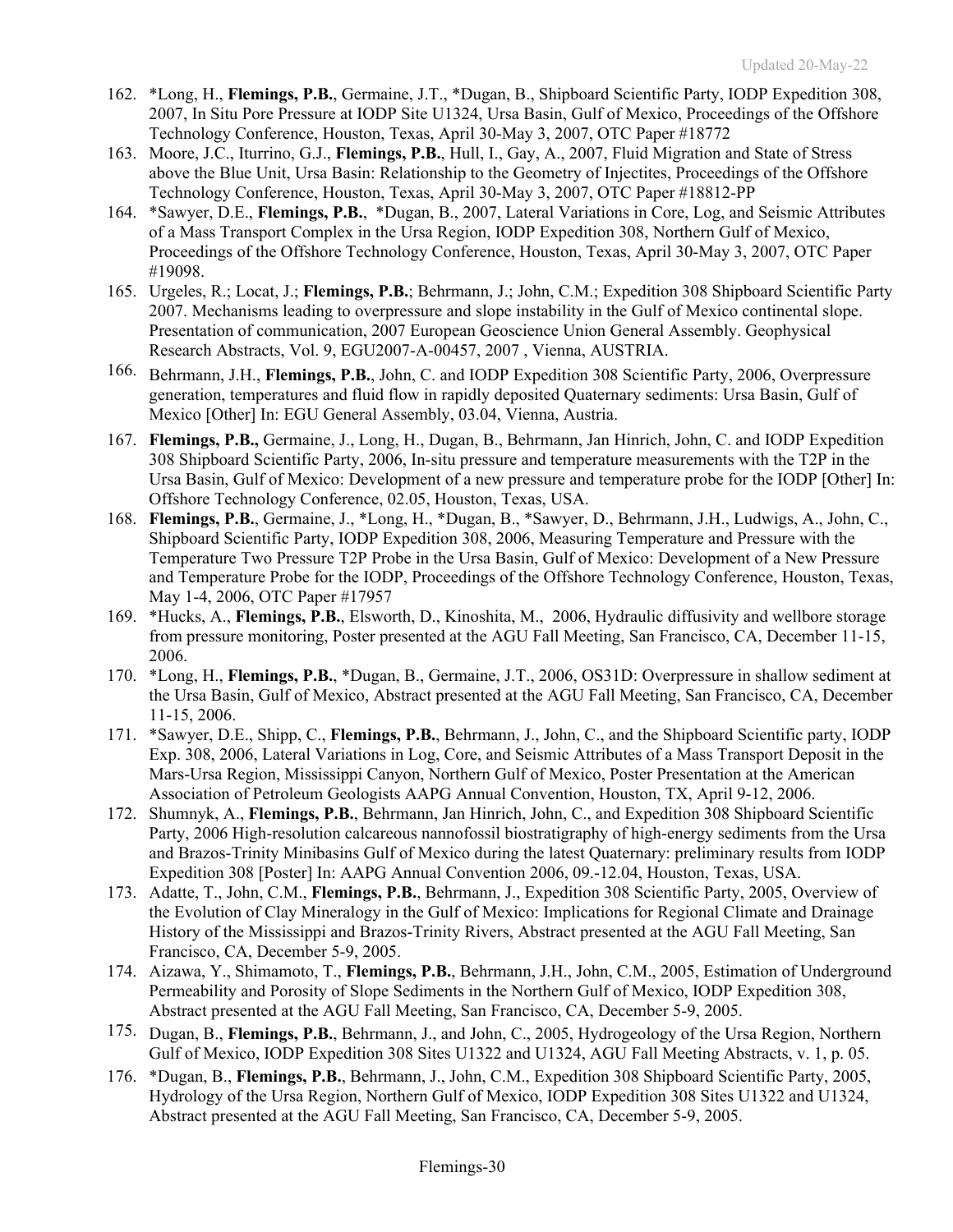- 177. **Flemings, P.B.**, \*Dugan, B.E., \*Long, H., Germaine, J., Behrmann, J., John, C.M., °Jones, C., 2005, Pressure, Temperature and Flow in the Ursa Basin Sediment Cover, Northeast Gulf of Mexico, Abstract presented at the AGU Fall Meeting, San Francisco, CA, December 5-9, 2005.
- 178. Franke, C., Helslop, D., Fu, Y., **Flemings, P.B.**, John, C., Behrmann, J., Expedition 308 Shipboard Scientific Party, 2005, Towards a Precise Age Model of IODP Holes U1319B and U1320B Leg 308, Brazos-Trinity Basin IV, Gulf of Mexico with Paleo and Rock Magnetic Methods, Abstract presented at AGU Fall Meeting, San Francisco, CA, December 5-9, 2005.
- 179. Gilhooly, W.P., Macko, S.A., **Flemings, P.B.**, IODP Expedition 308 Scientific Party, 2005, Application of Rhizon Porewater Samplers to Shipboard Operations, IODP Expedition 308, Northeast Gulf of Mexico, Abstract presented at the AGU Fall Meeting, San Francisco, CA, December 5-9, 2005.
- 180. Gutierrez-Pastor, J., Pirmez, C., **Flemings, P.B.**, Behrmann, J.H., John, C.M., Expedition 308 Scientific Party, 2005, Sedimentologic and Geometric Characterization of Turbidites of Brazos-Trinity Basin IV in the Gulf of Mexico: Preliminary Results of IODP Expedition 308, Abstract presented at the AGU Fall Meeting, San Francisco, CA, December 5-9, 2005.
- 181. \*Hucks, A., **Flemings, P.B.**, Becker, K., Kinoshita, M., 2005, Hydrologic Monitoring in the Nankai Accretionary Prism, Abstract presented at the AGU Fall Meeting, San Francisco, CA, December 5-9, 2005.
- 182. Iturrino, G.J., Pirmez, C., Moore, J.C., Reichow, M.K., \*Dugan, B.E., \*Sawyer, D.E., **Flemings, P.B.**, Shipboard Scientific Party I, 2005, Deformation Analyses and Lithologic Characterization in Overpressured Basins Based on Logging while Drilling and Wireline Results from the Gulf of Mexico, Abstract presented at the AGU Fall Meeting, San Francisco, CA, December 5-9, 2005.
- 183. Jiang, S., Gilhooly, W., Takano, Y., **Flemings, P.B.**, Behrmann, J., John, C., The Expedition 308 Shipboard Scientific Party, 2005, Pore Water Chemistry as Sensitive indicators for Fluid Flow in Brazos-Trinity Basin #4 and Ursa Basin, Northeast Gulf of Mexico IODP Expedition 308, Abstract presented at the AGU Fall Meeting, San Francisco, CA, December 5-9, 2005.
- 184. \*Liu, X., **Flemings, P.B.**, 2005, Mechanism for free gas migration through South Hydrate Ridge hydrate system, Abstract presented at AGU Fall Meeting, San Francisco, CA, December 13-17, 2004.
- 185. \*Long, H., **Flemings, P.B.**, \*Dugan, B., Germaine, J.T., Behrmann, J.H., John, C.M., 2005, In-Situ Pressure Measurements in the Ursa Basin, Northeast Gulf of Mexico, Abstract presented at the AGU Fall Meeting, San Francisco, CA, December 5-9, 2005.
- 186. \*Long, H., **Flemings, P.B.**, Germaine, J.T., Chartier, M., 2005, Design of a Dual-Pressure Port Penetration Probe for Pore Pressure Measurements in Ocean Drilling, Abstract presented at AGU Fall Meeting, San Francisco, CA, December 13-17, 2004.
- 187. Moore, C., \*Dugan, B., **Flemings, P.B.**, Iturrino, G., \*Sawyer, D., Behrmann, J., John, C., Expedition 308 Shipboard Scientific Party, 2005, Geological Consequences of Unequal Loading of Sedimentary Units, at Passive, Transform, and Convergent Margins, Abstract presented at AGU Fall Meeting, San Francisco, CA, December 5-9, 2005.
- 188. Pirmez, C., Behrmann, J., **Flemings, P.B.**, John, C., IODP Expedition 308 Shipboard Scientific Party, 2005, Stratigraphic Evolution of Brazos-Trinity Basin IV, Western Gulf of Mexico: Preliminary Results of IODP Expedition 308, Abstract presented at AGU Fall Meeting, San Francisco, CA, December 5-9, 2005.
- 189. \*Sawyer, D.E., Shipp, C., **Flemings, P.B.**, Behrmann, J.H., John, C.M., Expedition 308 Scientific Party, 2005, Slope Failure Geometry and Physical Properties at IODP Sites U1322, U1323 and U1324, Ursa Basin, Northeast Gulf of Mexico, Abstract presented at AGU Fall Meeting, San Francisco, CA, December 5-9, 2005.
- 190. \*Schneider, J., Moerz, T., Bartezko, A., Iturrino, G.J., Edeskar, T.M., **Flemings, P.B.**, Behrmann, J.H., John, C.M., Expedition 308 Shipboard Scientific Party, 2005, Examples of Mass Wasting and Hemipelagic Sedimentation of Brazos-Trinity Basin #4 and Ursa Basin, Northern Gulf of Mexico, Abstract presented at the AGU Fall Meeting, San Francisco, CA, December 5-9, 2005.
- 191. Suzuki, T., Kawamura, K., Ogawa, Y., **Flemings, P.B.**, Behrmann, J.H., John, C.M., Hirano, N., Abe, N., IODP, 2005, Paleocurrent Analysis and Physical Properties of Deep-Sea Mud Cores Collected from NW Pacific and Northern Gulf of Mexico, Abstract presented at the AGU Fall Meeting, San Francisco, CA, December 5-9, 2005.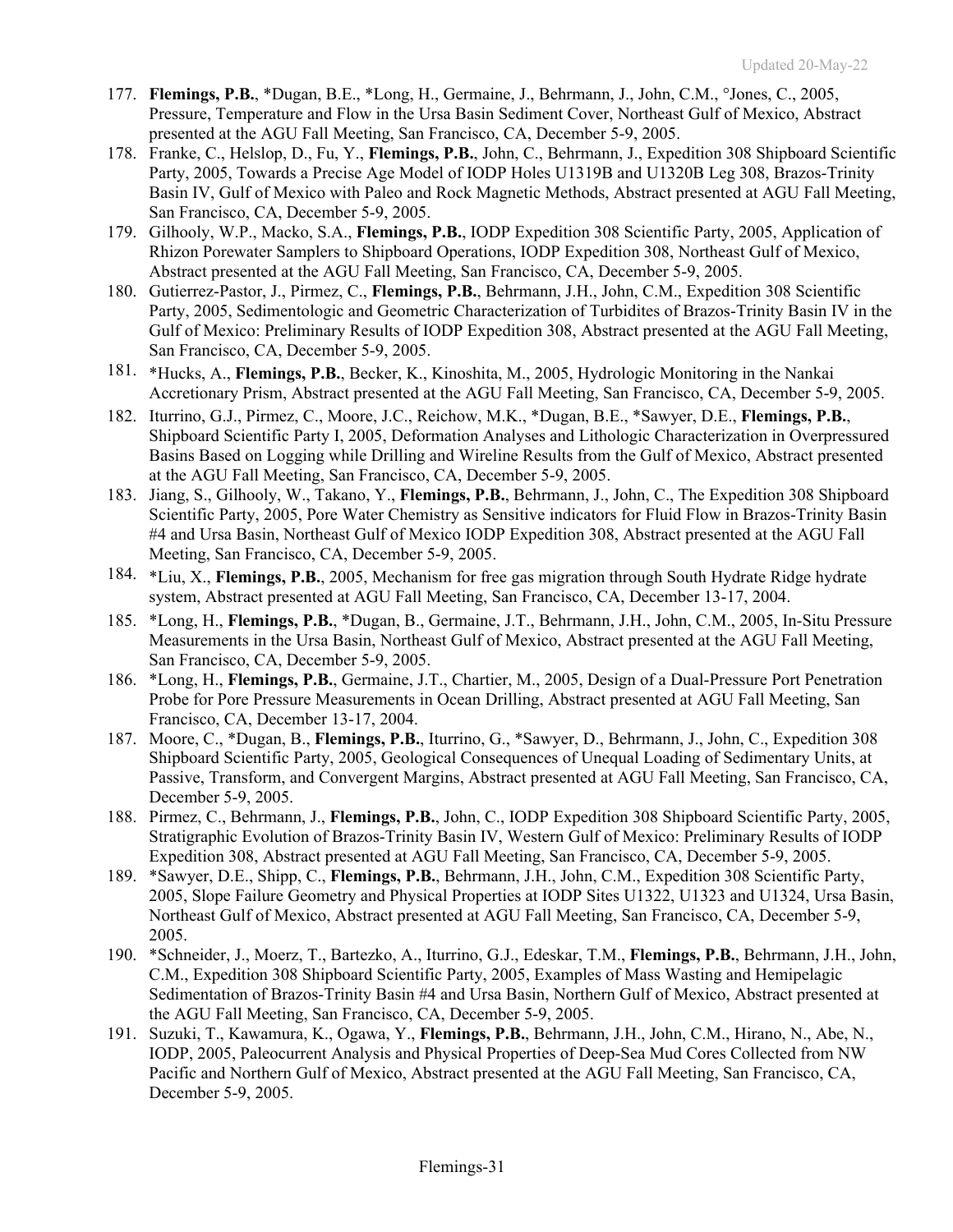- 192. Urgeles, R., Locat, J., **Flemings, P.B.**, Behrmann, J., John, C., Expedition 308 Scientific Party, 2005, Triggering Mechanisms of Slope Instability Processes on the Gulf of Mexico Continental Slope: Preliminary Results From IODP Expedition 308, Abstract presented at the AGU Fall Meeting, San Francisco, CA, December 5-9, 2005.
- 193. Yamamoto, Y., \*Sawyer, D. E., Behrmann, J.H., **Flemings, P.B.**, John, C.M., IODP 308 Expedition Shipboard Scientific Party, 2005, Fabric Contribution to Sediment Physical Properties in Gulf of Mexico: Preliminary Results of IODP Expedition 308, Abstract presented at AGU Fall Meeting, San Francisco, CA, December 5-9, 2005.
- 194. \*Dugan, B., Germaine, J.T., Winters, W.J., **Flemings, P.B.**, 2004, Laboratory Constraints and Models of Pressure, Hydrate, and Stability in Shallow Mississippi Canyon Sediments MC855, Deepwater Gulf of Mexico, Abstract submitted to AAPG Annual Meeting, Dallas, TX, April 18-21, 2004.
- 195. **Flemings, P.B.**, 2004, Overpressure and Fluid Flow Processes in the Deepwater Gulf of Mexico: IODP Proposal #589-Full3, Presentation for the IODP Industrial Liaisons Panel, Houston Texas, February, 2004.
- 196. \*Sawyer, D., **Flemings, P.B.**, 2005, Overpressure, Low Effective Stress, and Slope Failure in the Ursa Region, Deep-Water Gulf of Mexico, Abstract presented at AGU Fall Meeting, San Francisco, CA, December 13-17, 2004.
- 197. \*Dugan, B., Germaine, J.T., Winters, W.J., **Flemings, P.B.**, 2003, Near-Seafloor Overpressure in the Deepwater Gulf of Mexico Interpreted from Laboratory Experiments, Abstract presented at AGU Fall Meeting, San Francisco, CA, December 8-12, 2003.
- 198. Elsworth, D., ³Lee, D.S., \*Long, H., **Flemings, P.B.**, 2003, Penetration-Induced Pore Pressure Magnitudes Methods to Determine Transport Parameters from Terrestrial and Marine Penetrometer Testing, Abstract presented at the International Conference on T-H-M-C Processes in Geosystems: Fundamentals, Modeling, Experiments and Applications, Stockholm, Sweden, October13-15, 2003.
- 199. ³Finkbeiner, T., Zoback, M., **Flemings, P.B.**, \*Stump, B., 2003, In Situ Stress and Pore Pressure Dynamically Control Fault Seal Behavior of a Gulf of Mexico Reservoir, Abstract presented at AAPG International Conference and Exhibition, Barcelona, Spain, Sept. 21-24, 2003.
- 200. **Flemings, P.B.**, \*Dugan, B.E., Rack, F.R., Schroeder, D., Trehu, A., Germaine, J., and Shipboard Scientific Party, ODP Leg 204, 2003, Interpretation of Pore Pressure and Permeability at Hydrate Ridge with Piezoprobe and DVTP-P Penetrometers and Consolidation Experiments, Abstract presented at EGU Spring Meeting, Nice, France, 06-11 April, 2003.
- 201. Goldberg, D., Janik, A., Johnson, J.E., Moos, D., **Flemings, P.B.**, and ODP Leg 204 Shipboard Scientific Party, 2003, Stress Orientations and Estimated In Situ Strength of Gas Hydrate — Evidence from Borehole Breakouts at ODP Leg 204 Sites, Hydrate Ridge, Abstract presented at EGU Spring Meeting, Nice, France, 06 - 11 April, 2003.
- 202. Goldberg, D., Janik, A., Moos, D., Sheridan, J., **Flemings, P.B.**, Chevalier, J., Johnson, J.E., Weinberger, J., Shipboard Scientific Party, ODP Leg 204, 2003, Stress Orientations and Constraints on the Magnitudes of In-Situ Strength of Hydrate Bearing Sediments - Evidence from Borehole Breakouts at ODP Leg 204 Sites, Hydrate Ridge, Abstract presented at AGU Fall Meeting, San Francisco, CA, December 8-12, 2003.
- 203. \*Liu, X., **Flemings, P.B.**, 2003, Two Dimensional Multi-phase Flow Model of Blake Ridge Hydrate System, Abstract presented at EGU Spring Meeting, Nice, France, 06-11 April 2003.
- 204. \*Liu, X., **Flemings, P.B.**, Shipboard Scientific Party, ODP Leg 204, 2003, Two Dimensional Multi-phase Flow Modeling of Hydrate Systems in Accretionary Complexes, Abstract presented at AGU Fall Meeting, San Francisco, CA, December 8-12, 2003.
- 205. \*Long, H., **Flemings, P.B.**, Germaine, J.T., Elsworth, D., Tan, B., Rack, F.R., Shipboard Scientific Party, ODP Leg 204, 2003, Analysis of Dissipation Response for the Piezoprobe and DVTP-P on ODP Leg 204, Abstract presented at AGU Fall Meeting, San Francisco, CA, December 8-12, 2003.
- 206. \*Seldon, B., **Flemings, P.B.**, \*Sawyer, D., 2003, Reservoir Pressure and Sea Floor Venting: Predicting trap integrity in a Gulf of Mexico deepwater turbidite minibasin, Abstract presented at AAPG International Conference, Barcelona, Spain, September 21-24, 2003.
- 207. Tan, B., Germaine, J.T., **Flemings, P.B.**, Goldberg, D., Janik, A., Shipboard Scientific Party, ODP Leg 204, 2003, Consolidation Characteristics of Hydrate Saturated Sediments from ODP Site 1244, Hydrate Ridge, Cascadia Continental Margin, Abstract presented at AGU Fall Meeting, San Francisco, CA, December 8-12, 2003.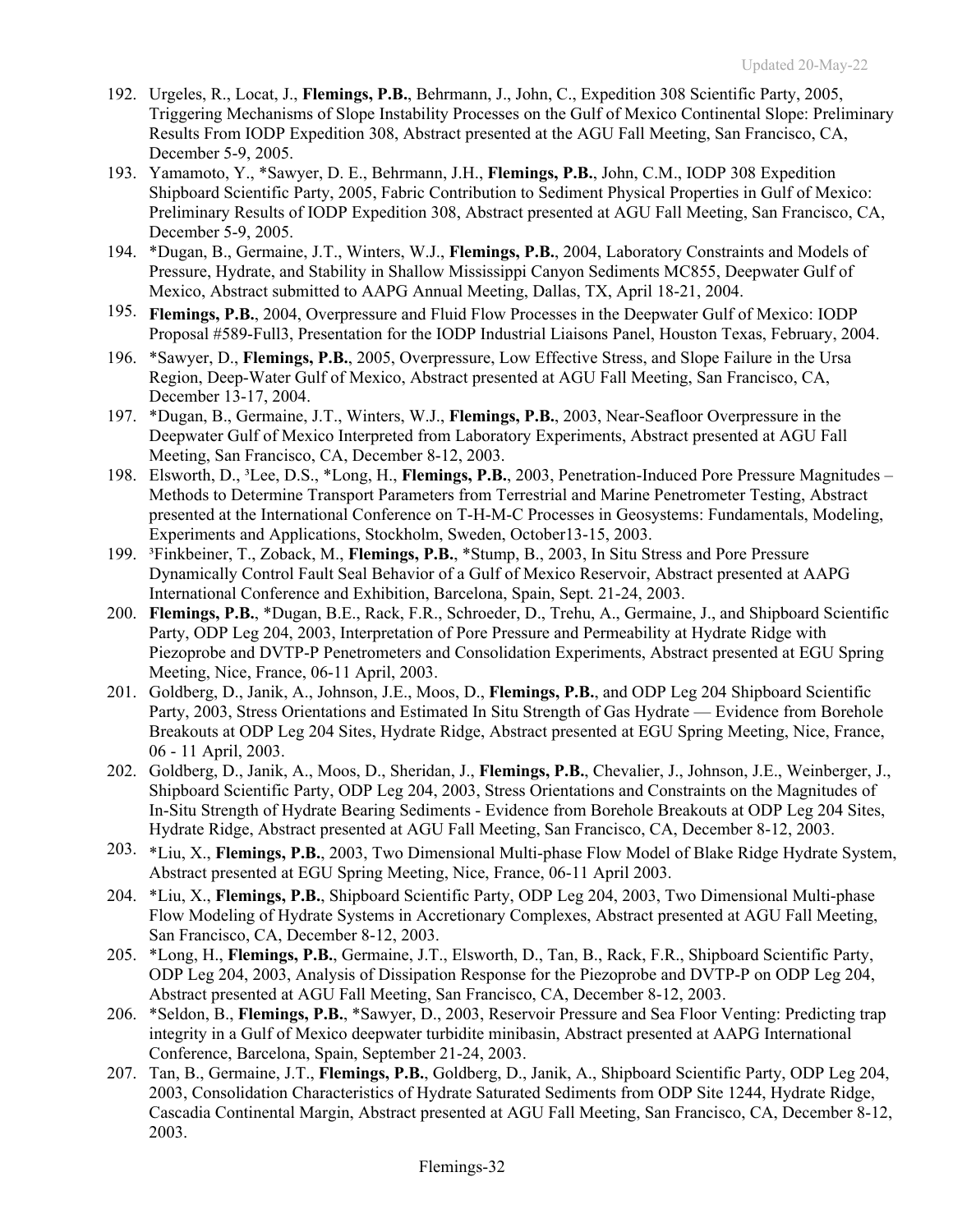- 208. Trehu, A.M., **Flemings, P.B.**, Shipboard Scientific Party, ODP Leg 204, 2003, Lithostatic Gas Pressures and Venting at Southern Hydrate Ridge, AGU Fall Meeting, San Francisco, CA, December 2003
- 209. \*Dugan, B.E., Olgaard, D.L., **Flemings, P.B.**, Gooch, M.J., 2002, Compaction State and Excess Fluid Pressure of Sediments from ODP Site 1073, US Mid-Atlantic Continental Margin, Abstract presented at AGU Fall 2002 Meeting, San Francisco, CA, December 6-10, 2002.
- 210. **Flemings, P.B.**, \*Liu, X., 2002, Fracture-dominated fluid flow in the gas hydrate system on Blake Ridge: fluid flux, permeability and gas column height, Fourth International Conference on Gas Hydrates, Yokohama, Japan.
- 211. **Flemings, P.B.**, 2002, Overpressures above the decollement at Nankai: ODP Sites 808 and 1174, Abstract presented at AGU Fall 2002 Meeting, San Francisco, CA, December 6-10, 2002.
- 212. \*Liu, X., **Flemings, P.B.**, 2002, Stress-limited Gas Column Height in the Gas Hydrate System of Blake Ridge, Proceedings of the Fourth International Conference on Gas Hydrates, Yokohama, Japan, May 19-23, 2002.
- 213. Mikada, H., Kinoshita, M., Becker, K., Davis, E.E., Meldrum, R.D., **Flemings, P.B.**, Gulick, S.P., Matsubayashi, O., Morita, S., Goto, S., Misawa, N., Fujino, K., Toizumi, M., 2002, Scientific Cruise Report from KR02-10: Hydrogeological and Geothermotic study around the Nankai Trough, Abstract presented at AGU Fall 2002 Meeting, San Francisco, San Francisco, CA, December 6-10, 2002.
- 214. Morita, S., Aoike, K., Sawada, T., Ashi, J., Gulick, S.P., **Flemings, P.B.**, Kuramoto, S., Saito, S., Mikada, H., Kinoshita, M., 2002, Observations and Rock Analyses in a Kumano Mud Volcano in Nankai Accretionary Prism, Abstract presented at AGU Fall 2002 Meeting, San Francisco, San Francisco, CA, December 6-10, 2002.
- 215. Straub, K., **Flemings, P.B.**, and Dugan, B., 2002, Overpressure within the Nankai Accretionary Prism from Ocean Drilling Program Legs 131, 190, and 196, AGU Spring Meeting Abstracts, v. 1, p. 03.
- 216. \*Dugan, B., **Flemings, P.B.**, \*Liu, X., 2001, Sedimentation and Overpressure on Passive Continental Margins: Implications for Slope Stability, Drilling, and Gas Hydrates, AGU Spring Meeting 2001, Boston, MA.
- 217. \*Dugan, B.E., **Flemings, P.B.**, 2001, Pleistocene to Present Stability of the Continental Slope, Offshore New Jersey, AGU Fall Meeting 2001, San Francisco, CA.
- 218. **Flemings, P.B.**, \*°Comisky, J., \*Liu, X., \*Lupa, J.A., 2001, Stress-Controlled Porosity in Overpressured Sands at Bullwinkle GC65, Deepwater Gulf of Mexico, Offshore Technology Conference, Houston, TX.
- 219. \*Liu, X., **Flemings, P.B.**, 2001, Fracture-dominated Fluid Flow in Gas Hydrate System on Blake Ridge: Fluid Flux, Permeability and Gas Column Height, AGU Fall Meeting 2001, San Francisco, CA.
- 220. \*Liu, X., **Flemings, P.B.**, 2001, Overpressure and Fluid Flow on The Blake Ridge, AGU Spring Meeting 2001, Boston, MA.
- 221. \*Dugan, B., **Flemings, P.B.**, 2000, Rapid Sediment Loading, Lateral Fluid Flow, and Slope Stability on the US East Coast Margin, AGU Fall Meeting 2000, San Francisco, CA.
- 222. \*Dugan, B., **Flemings, P.B.**, 2000, The New Jersey margin: compaction and fluid flow, Geofluids III 2000, Barcelona, Spain.
- 223. Finkbiener, T., Zoback, M.D., \*Stump, B.B., **Flemings, P.B.**, 2000, Stress, pore pressure, and dynamically constrained hydrocarbon columns in the South Eugene Island 330 Field, Gulf of Mexico, AAPG Annual Meeting, New Orleans, LA.
- 224. **Flemings, P.B.**, \*Dugan, B., \*Lupa, J.A., 2000, Rapid Loading in Sedimentary Basins: Implications for State of Stress, Fluid Migration, Slope Stability, and Cold Seeps. Invited speaker, AGU Fall Meeting 2000, San Francisco, CA.
- 225. **Flemings, P.B.**, \*Metzger, J.M., Poulsen, C.J., 2000, Middle Miocene vs. late Miocene-Pliocene Sequences of Offshore New Jersey: Controls of Long Term Sea Level Change on Stratigraphic Architecture, GSA 35th Annual Meeting, New Brunswick, NJ.
- 226. \*Lupa, J.A., **Flemings, P.B.**, 2000, Flow Focusing in Turbidites on the Gulf of Mexico Slope. AGU Fall Meeting 2000, San Francisco, CA.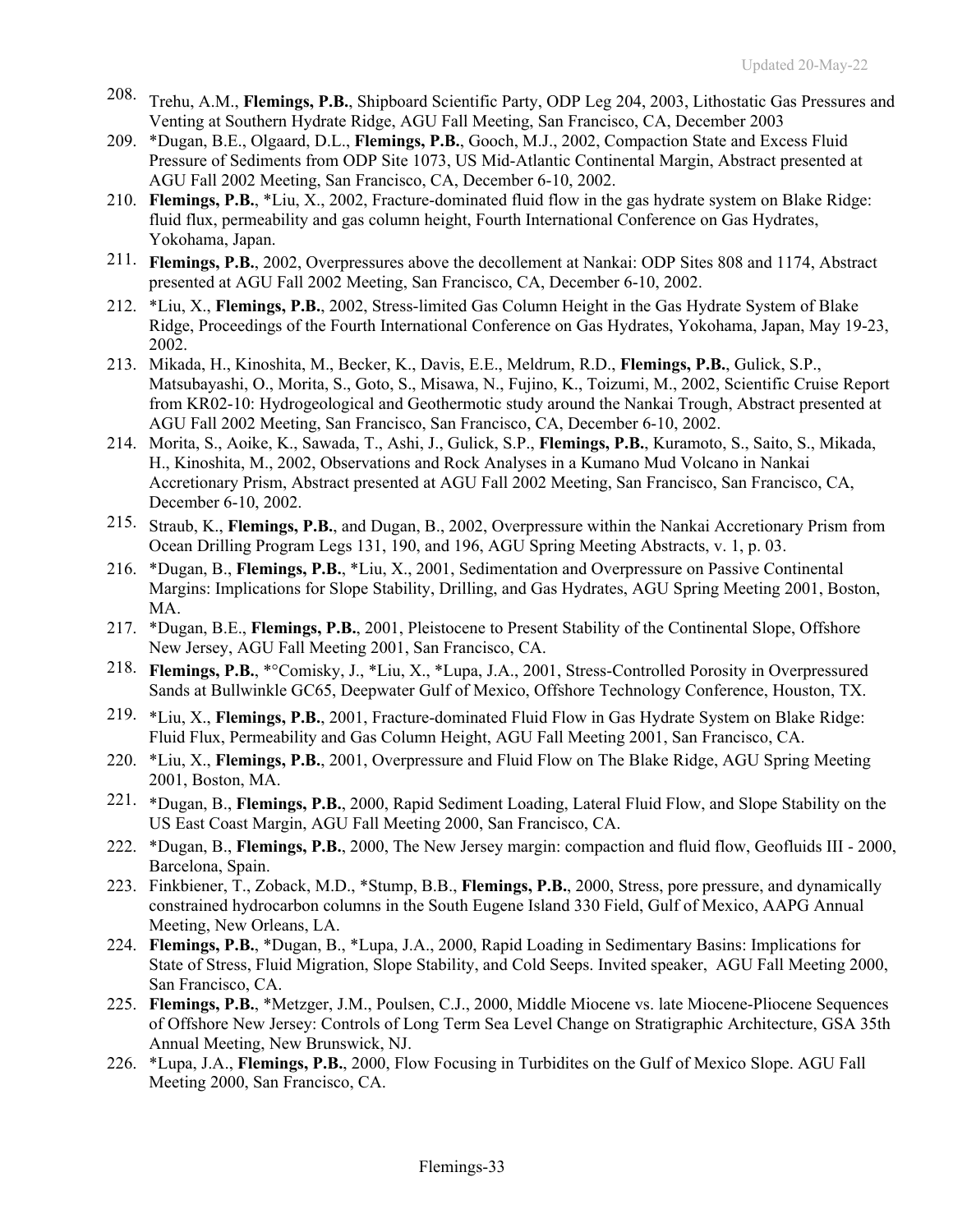- 227. \*Stump, B.B., **Flemings, P.B.**, 2000, Observation and theory of overpressures in dipping structures: implications for drilling [shallow water flow, circulation loss, fracture completion], Overpressure 2000 Conference, London, England.
- 228. \*Stump, B.B., **Flemings, P.B.**, 2000, Overpressure and fluid flow in dipping structures of the offshore Gulf of Mexico EI 330 field. Geofluids III – 2000, Barcelona, Spain.
- 229. Ashbaugh, J., **Flemings, P.B.**, 1999, Dynamic reservoir characterization of the ST295 field offshore Louisiana: Reservoir simulation, acoustic modeling, and time-lapse seismic refines geologic model and illuminates dynamic behavior, SEG Annual Meeting, Houston, TX.
- 230. \*Dugan, B., **Flemings, P.B.**, 1999, Compaction of and Fluid Flow in Offshore New Jersey Slope Sediments ODP Legs 150 and 174A: Implications for Geochemical Heterogeneity and Slope Stability, AGU Fall Meeting, San Francisco, CA.
- 231. \*Dugan, B., **Flemings, P.B.**, 1999, Using ODP Data to Understand the Hydrodynamics of Fluid Flow Along Passive Continental Margins, COMPLEX Conference on Multiple Platform Abstracts Abstracts, p. 116, COMPLEX Meeting, Vancouver, VC, Canada.
- 232. \*Dugan, B., **Flemings, P.B.**, Mountain, G., Elsworth, D., 1999, Overpressure on the New Jersey Continental Margin: Evidence from ODP Sites 903 and 1073, AGU Spring Meeting, Boston.
- 233. ³Finkbeiner, T., Zoback, M.D., \*Stump, B.B., **Flemings, P.B.**, 1998, In situ stress, pore pressure and hydrocarbon migration the South Eugene Island field, Gulf of Mexico, In: Alan Mitchell and Dominique Grauls Eds., Overpressures in petroleum exploration workshop proceedings, Memoire 22, Elf EP-Editions, Pau, France, p. 103-110.
- 234. **Flemings, P.B.**, \*Stump, B.B., <sup>3</sup>Finkbeiner, T., Zoback, M.D., 1998, How Pressure, Stress and Column Height Interact to Control Secondary Migration Within Geopressured Strata, extended abstract presented at AAPG Hedberg Research Conference entitled, "Integration of Geologic Models for Understanding Risk in the Gulf of Mexico", September 20-24, 1998, Galveston, TX
- 235. **Flemings, P.B.**, \*Stump, B.B., ³Finkbeiner, T., Zoback, M.D., 1998, Pressure Differences Between Overpressured Sands and Bounding Shales of the Eugene Island 330 field Offshore Louisiana, U.S.A. with Implications for Drilling and Completion, extended abstract, presented at American Association of Drilling Engineers AADE Industry Forum entitled, "Pressure Regimes in Sedimentary Basins and Their Prediction", September 2-4, 1998, Del Lago Resort, Lake Conroe, TX.
- 236. **Flemings, P.B.**, V. ³Siahaan, P.J. Hicks, and B.B. \*Stump, 1998, Secondary migration via fracture permeability in shales: illuminating the relationship between pressure and column height, In: Alan Mitchell and Dominique Grauls Eds., Overpressures in petroleum exploration workshop proceedings, Memoire 22, Elf EP-Editions, Pau, France, p. 111-116.
- 237. Hicks, P.J., **Flemings, P.B.**, Ashbaugh, J.P., ³°Bennett, M.H., 1998, Numerical Modeling of Secondary Migration in Faults, extended abstract presented at AAPG Hedberg Research Conference entitled, "Integration of Geologic Models for Understanding Risk in the Gulf of Mexico", September 20-24, 1998, Galveston, TX
- 238. \*Stump, B., **Flemings, P.B.**, 1998, Predicting Overpressure from Shale Porosity in Eugene Island 300, Offshore Louisiana, AAPG Annual Meeting, Salt Lake City, UT.
- 239. \*Stump, B.B., **Flemings, P.B.**, ³Finkbeiner, T., and M.D. Zoback, 1998, Pressure differences between overpressured sands and bounding shales of the Eugene Island 330 field offshore Louisiana, U.S.A. with implications for fluid flow induced by sediment loading, In: Alan Mitchell and Dominique Grauls Eds., Overpressures in petroleum exploration workshop proceedings, Memoire 22, Elf EP-Editions, Pau, France, p. 83-92.
- 240. \*Stump, B.B., **Flemings, P.B.**, Karig, D.E., 1998, Gaining Insight into Pressure History with Shale Deformation Experiments, extended abstract, presented at American Association of Drilling Engineers AADE Industry Forum entitled, "Pressure Regimes in Sedimentary Basins and Their Prediction", September 2-4, 1998, Del Lago Resort, Lake Conroe, TX
- 241. \*Cookman, J.L., \*Metzger, J.M. **Flemings, P.B.**, Slingerland, R.L., 1997, A Numerical Model of Sedimentation from Suspension in a Buoyant Plume, AGU Meeting, San Francisco, CA.
- 242. \*Deshpande, A., **Flemings, P.B.**, 1997, Insights into the nature of lithologic fluctuation from a stochastic sedimentation model, GSA Today Meeting, Salt Lake City, UT.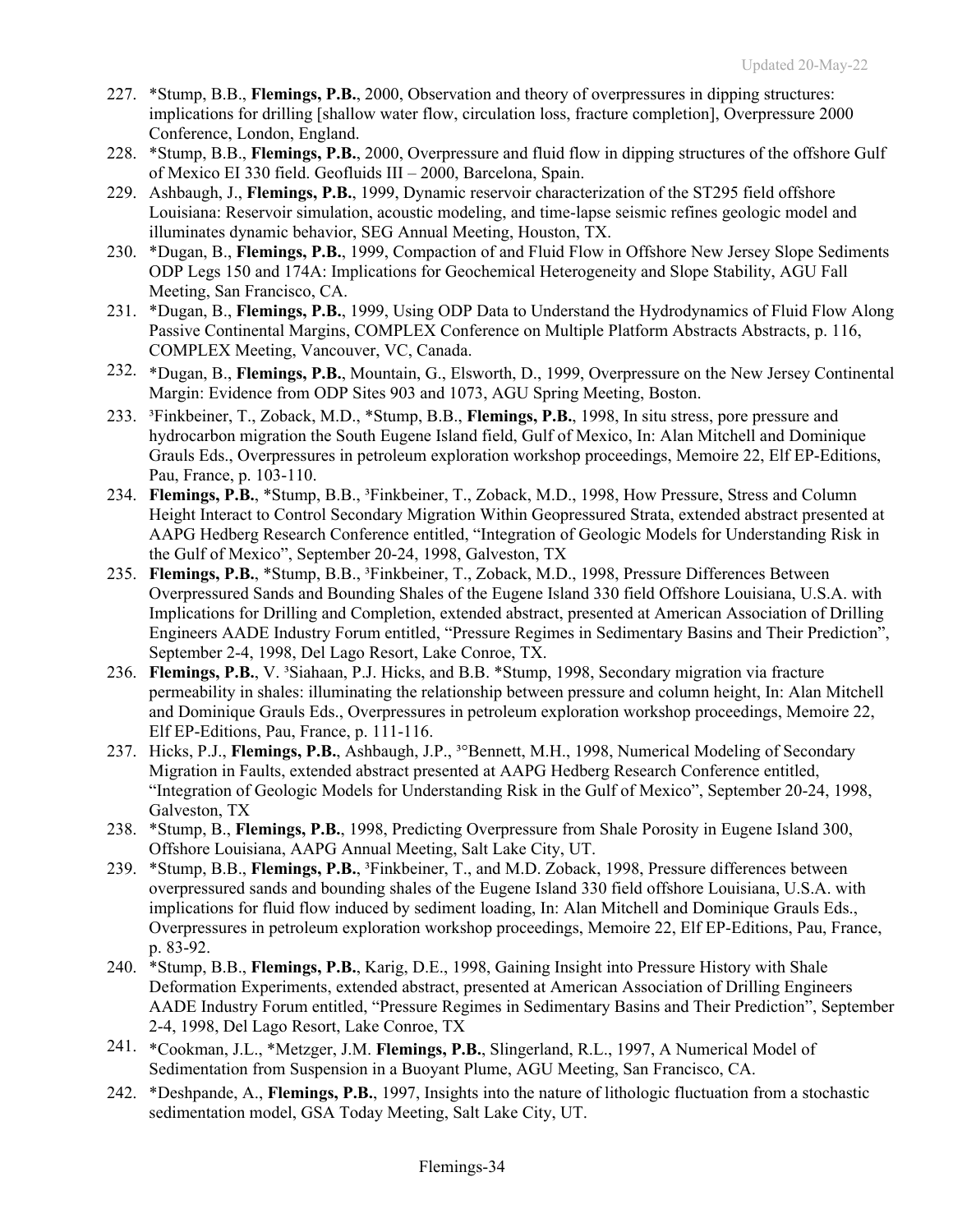- 243. **Flemings, P.B.**, \*Burkhart, T., \*Hoover, A., Hicks, P., 1997, Impedance change in the K40 sand, South Timbalier 295, offshore Louisiana: Applications to 4D seismic analysis, SEG Annual Meeting, Dallas, TX.
- 244. \*Burkhart, T., **Flemings, P.B.**, \*Hoover, A.R., Nelson, S.E., 1996, 4D Seismic Analysis of the LF-sand, EI-330 Field, Offshore Louisiana, AAPG Annual Meeting, San Diego, CA.
- 245. \*Deshpande, A., **Flemings, P.B.**, 1996, Quantifying 3-D Heterogeneity in Fluvial/Deltaic Incised-Valley/ Lowstand Wedge Environments with 3-D Seismic Data, GSA Annual Meeting, Denver, CO.
- 246. \*Deshpande, A., **Flemings, P.B.**, Huang, J., 1996, Quantifying One and Two Dimensional Lateral Heterogeneities in Fluvio-Deltaic Reservoirs using 3-D Seismic Data, AAPG Annual Meeting, San Diego, CA.
- 247. ³Finkbeiner, T., \*Stump, B.B., Zoback, M.D., **Flemings, P.B.**, 1996, Least Principal Stress, Pore Pressure and Overburden in Plio-Pleistocene Strata of the South Eugene Island 330 Field, Gulf of Mexico, GRI Pressure Compartmentalization Workshop, Stillwater, OK.
- 248. **Flemings, P.B.**, \*Hoover, A.R., \*Burkhart, T., and Nelson, S.E., 1996, A Case Study of Amplitudes in Drained Pay: The EI-330 LF Sand, In: Pacht, J.A., Sheriff, R.E., and Perkins, B.F., eds., Stratigraphic Analysis Utilizing Geophysical, Wireline and Borehole Technology for Petroleum Exploration and Production: Gulf Coast Section Society of Economic Paleontologists and Mineralogists Foundation Seventeenth Annual Research Conference, p. 99-110.
- 249. **Flemings, P.B.**, \*Hoover, A.R., \*Burkhart, T.D., Nelson, S.E., 1996, A Case Study of Amplitudes in Drained Pay: The EI-330 LF Sand, 4-D Semi-Annual Consortium Meeting, Houston, TX.
- 250. **Flemings, P.B.**, \*Stump, B.B., Karig, D., 1996, Pressure-Porosity Relationships from Field Experimental Data: Towards Predicting Overpressures in Plio-Pleistocene Gulf Coast Strata, GRI Pressure Compartmentalization Workshop, Stillwater, OK.
- 251. **Flemings, P.B.**, <sup>3</sup>Carlson, J., 1996, Transport and Deposition of Heterogeneous-Sized Sediment in a Non-Marine Sedimentary Basin, Numerical Experiments in Stratigraphy Poster Session, Lawrence, Kansas.
- 252. **Flemings, P.B.**, Nelson, S.E., Poulsen, C., Spinelli, G., 1996, Integrated Approaches to Advanced Stratigraphy: Seismic Interpretation and STRATA modeling of the Neogene Baltimore Canyon Trough, Numerical Experiments in Stratigraphy Conference, Lawrence, Kansas.
- 253. **Flemings, P.B.**, Zoback, M., \*Stump, B.B., Hicks, P., 1996, Pressure Pp, Overburden Sv, and Minimum Principal Stress Shmin; Understanding Hydrocarbon Migration, GRI Pressure Compartmentalization Workshop, Stillwater, OK.
- 254. **Flemings, P.B.**, Zoback, M., Bishop, B., Anderson, R.N., 1996, State of Stress in a Plio-Pleistocene Gulf Coast Growth Fault: Implications for Fracture Driven Fluid Flow, AAPG Annual Meeting, San Diego, CA.
- 255. \*Gordon, D., **Flemings, P.B.**, 1996, Compaction-Driven Fluid Flow in a Plio-Pleistocene Gulf Coast Growth Fault System, Offshore Gulf of Mexico, AGU Poster Session, Baltimore, MD.
- 256. \*Gordon, D.S., **Flemings, P.B.**, 1996, One and Two Dimensional Modeling of Compaction Driven Fluid Flow in a Plio-Pleistocene Growth-Faulted Basin, Offshore Louisiana, GSA Annual Meeting, Denver, CO.
- 257. Poulsen, C.J., Robinson, R.A.J., Spinelli, G., **Flemings, P.B.**, Miller, K., 1996, Variability of Shore-Normal Relative Sea Level Curves and Sediment Accumulation Patterns of Migrating Deltas. GSA Annual Meeting, Denver, CO, A-63.
- 258. Rowan, M.B., +Hart, B.S., Nelson, S.E., **Flemings, P.B.**, 1996, Four-dimensional evolution of a salt-related fault network: Eugene Island Block 330 field, Offshore Louisiana, AAPG Annual Meeting, San Diego, CA.
- 259. ³Alexander, L.L., **Flemings, P.B.**, 1994, Architecture and Evolution of a Plio-Pleistocene Salt Withdrawal Mini-Basin: Eugene Island, Block 330, Offshore Louisiana, AAPG Annual Meeting, Denver, CO.
- 260. ³Alexander, L.L., **Flemings, P.B.**, 1994, Architecture and Evolution of a Plio-Pleistocene Salt Withdrawal Mini-Basin: Eugene Island, South Addition, Block 330, Offshore Louisiana, GBRN/Pennzoil Technology Conference, Houston, TX.
- 261. Billeaud, L.B., Anderson, R.N., **Flemings, P.B.**, Losh, S., 1994, The Adventures of Drilling and Conducting Experiments Through a Major Fault Zone in Eugene Island 330, Offshore Louisiana, Gulf of Mexico, GBRN/Pennzoil Technology Conference, Houston, TX.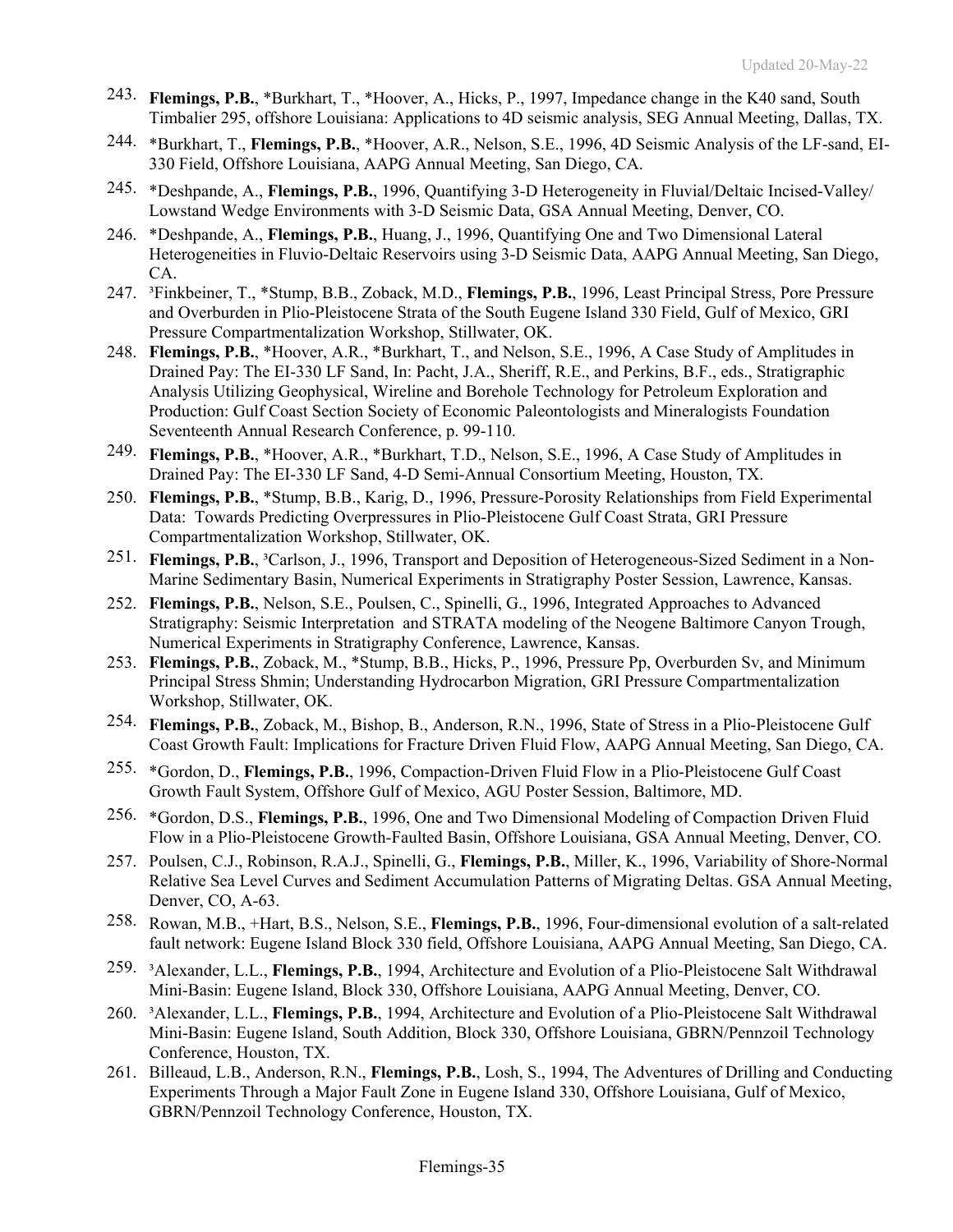- 262. Billeaud, L.B., Anderson, R.N., **Flemings, P.B.**, Losh, S., 1994, The Adventures of Drilling and Conducting Experiments Through a Major Fault Zone in Eugene Island 330, Offshore Louisiana, Gulf of Mexico. AAPG Annual Meeting, Denver, CO.
- 263. ³Carlson, J., **Flemings, P.B.**, Grotzinger, J.P., 1994, Stratigraphic Simulation using an Improved Dual-Lithology Sediment Transport Model. AAPG Annual Meeting Poster Session, Denver, CO.
- 264. \*Deshpande, A., **Flemings, P.B.**, 1994, Effective Stress, Porosity, and Abnormal Pressure in the Eugene Island Block 330 Field, AAPG Annual Meeting, Denver, CO.
- 265. \*Deshpande, A., **Flemings, P.B.**, 1994, Effective Stress, Porosity, and Abnormal Pressure in the Eugene Island Block 330 Field, GBRN/Pennzoil Technology Conference, Houston, TX.
- 266. **Flemings, P.B.**, Anderson, R.N., Billeaud,, L., Losh, S., Zoback, M., 1994, Drilling Experiments through a Major Fault Zone in Eugene Island 330, Gulf of Mexico, VIIth International Symposium on the Observation of the Continental Crust Through Drilling, Santa Fe, NM.
- 267. **Flemings, P.B.**, ³Carlson, J., Grotzinger, J.P., 1994, Equal Mobility, the Graded Stream, and Downstream Fining, AGU Annual Meeting, San Francisco, CA.
- 268. **Flemings, P.B.**, Haggerty, S.J., Anderson, R.N., 1994, Capillary Pressure and Effective Stress: Potential Controls on Hydrocarbon Distribution and Migration in Eugene Island Block 330, GBRN/Pennzoil Technology Conference, Houston, TX.
- 269. **Flemings, P.B.**, Haggerty, S.J., Anderson, R.N., 1994, Capillary Pressure and Effective Stress: Potential Controls on Hydrocarbon Distribution and Migration in Eugene Island Block 330, AAPG Annual Meeting, Denver, CO.
- 270. **Flemings, P.B.**, Zoback, M., Bishop, B.A., +Hart, B.S., Anderson, R.N., 1994, In Situ Measurements of Pressure and Stress in the Pathfinder Well, Eugene Island, Gulf Mexico, AGU Annual Meeting, San Francisco, CA.
- 271. +Hart, B.S., **Flemings, P.B.**, Sibley, D., Bishop, B., 1994, Facies Architecture of a Shelf Margin Lowstand Complex, Eugene Island Block 330 Field, Louisiana Offshore, GBRN/Pennzoil Technology Conference, Houston, TX.
- 272. +Hart, B.S., **Flemings, P.B.**, Sibley, D., Bishop, B., 1994, Facies Architecture of a Shelf Margin Lowstand Complex, Eugene Island Block 330, Louisiana Offshore, AAPG Annual Meeting, Denver, CO.
- 273. Rowan, M.G., Weimer, P, **Flemings, P.B.**, 1994, Deformation of an Amalgamated Salt Sheet: Controls on the Structural and Stratigraphic Evolution of the Eugene Island 330 Mini-Basin, GBRN/Pennzoil Technology Conference Houston, TX.
- 274. Rowan, M.G., Weimer, P, **Flemings, P.B.**, 1994, Deformation of an Amalgamated Salt Sheet: Controls on the Structural and Stratigraphic Evolution of the Eugene Island 330 Mini-basin, AAPG National Meeting, Denver, CO.
- 275. **Flemings, P.B.**, ³Alexander, L., Anderson, R.N., 1993, The Hydrostratigraphy of a Plio-Pleistocene Growth Fault: The Eugene Island Block 330 Field, GBRN Technical Meeting.
- 276. Rowan, M.G., Weimer, P., **Flemings, P.B.**, 1993, Eugene Island Block 330: Regional Stratigraphic and Structural Evolution, GBRN Technical Meeting.
- 277. **Flemings, P.B.**, ³Alexander, L., Spiegleman, M., Anderson, R.N., 1992, Fluid expulsion from abnormally pressured strata along growth faults in the Eugene Island Block 331 Area, Gulf of Mexico. AAPG Annual Meeting, Calgary, Canada.
- 278. **Flemings, P.B.**, Ando, C., Carter, J.B., Ferdinand, K.J., Masek, J., Rassman, B., Rudolph, K., Shaw, C., 1992, Three dimensional stratigraphic geometry and subsidence history of Cretaceous strata, Colville Trough, Alaska, AAPG Annual Meeting, Calgary, Canada.
- 279. ³Alexander, L.L., **Flemings, P.B.**, 1991, Sequence Stratigraphy and Pressure Distribution Along A Syn-Depositional Listric Fault-Eugene Island, Gulf of Mexico, Geological Society of America, San Diego, CA.
- 280. **Flemings, P.B.**, Jordan, T.E., 1990, Modeling stratigraphic sequences in clastic sedimentary basins. AAPG Anual Meeting, San Francisco, CA.
- 281. Jordan, T.E., **Flemings, P.B.**, 1990, Análisis Teórico de la Estratigrafía de Cuencas de Ante país Durante Deformaciones Episódicas, Terceira Reunion Argentina de Sedimentology, May 1990.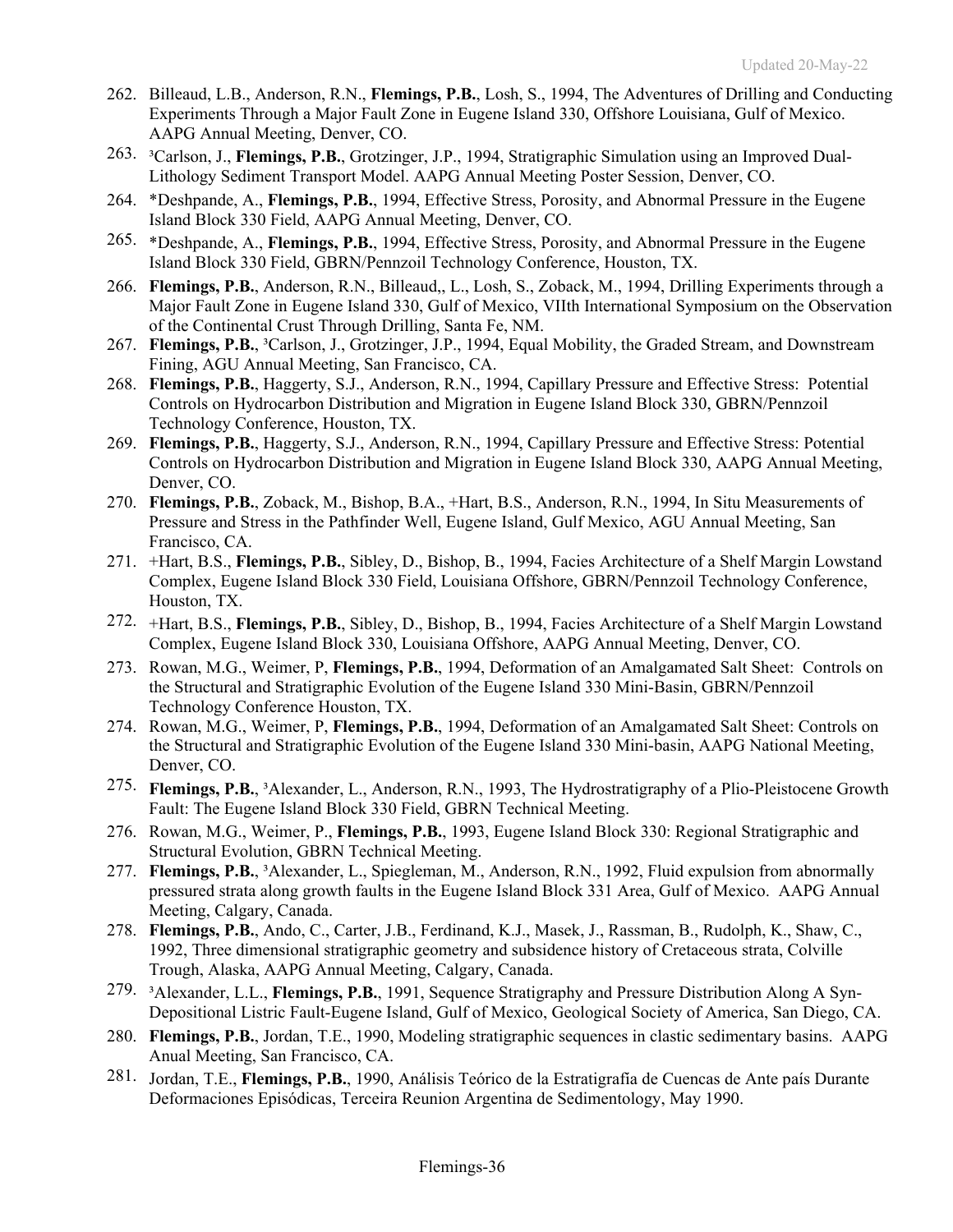- 282. **Flemings, P.B.**, 1989, Downstream fining by selective sediment transport in fluvial systems, American Geophysical Union Meeting.
- 283. **Flemings, P.B.**, Jordan, T.E., 1989, Reconstructing eustatic sea-level history from the age of stratigraphic sequence boundaries, Geological Society of America Meeting.
- 284. **Flemings, P.B.**, Jordan, T.E., 1989, Synthetic stratigraphy, implications for deformation and rheology, International Geological Congress Meeting, Washington, D.C.
- 285. **Flemings, P.B.**, Jordan, T.E., 1987, Synthetic stratigraphy of foreland basins, American Geophysical Union Annual Meeting, Baltimore, MD.
- 286. **Flemings, P.B.**, Jordan, T.E., Reynolds, S.A., 1986, Flexural analysis of two broken foreland basins: the Late Cenozoic Bermejo basin and the Early Cenozoic Green River Basin, AAPG Annual Meeting, Atlanta, GA.

### **Participation in Meetings, Seminars, and Workshops**

- 1. Chevron: Workshop on trap integrity, March 2022 (invited speaker)
- 2. DOE:Carbon Management and Oil and Gas Research Project Review Meeting, Aug. 2021 (invited speaker)
- 3. BEG Lecture, The origins of overpressure at the Macondo Well (invited speaker)
- 4. EAGE Workshop on Pore Pressure Prediction, Dec. 2020 (invited speaker)
- 5. DOE Methane Hydrate Advisory Committee Meeting, Dec. 2020 (invited speaker)
- 6. AAPG Annual Convention and Exhibition, Online, Sept 2020
- 7. UT GeoFluids Industrial Affiliates Meeting, Austin, TX, Feb 2019 (meeting organizer)
- 8. UT GeoFluids Industrial Affiliates Meeting, Austin, TX, Feb 2018 (meeting organizer)
- 9. Gordon Research Conference, Galveston, Tx, March 2020
- 10. AGU Annual Meeting, D.C., Dec 2018
- 11. Gordon Research Conference, Galveston, TX, Feb 2018
- 12. AGU Annual Meeting, New Orleans, LA, Dec 2017
- 13. IODP *Joides Resolution* Assessment Workshop, Denver, CO, Sep 2017
- 14. Penn State Research Symposium, State College, PA, Sep 2017
- 15. UT GeoFluids Industrial Affiliates Meeting, Austin, TX, Feb 2017 (meeting organizer)
- 16. UT GeoFluids Industrial Affiliates Meeting, Austin, TX, Mar 2016 (meeting organizer)
- 17. UT GeoFluids Industrial Affiliates Meeting, Austin, TX, Feb 2015 (meeting organizer)
- 18. American Geophysical Union meeting 2014, San Francisco, CA, December 2014 (invited speaker)
- 19. DOE Drilling Hybrid PCS Strategy Meeting, Salt Lake City, UT, November 2014 (meeting organizer)
- 20. DGS Faculty Retreat, Lost Pines, TX, September 2014 (meeting organizer)
- 21. Shell Grand Challenge Meeting, Austin, TX, September 2014
- 22. Fourth EAGE Shale Workshop, Porto, Portugal, April 2014 (invited speaker)
- 23. 2014 Gordon Research Conference on Natural Gas Hydrate Systems, March 2014
- 24. SPE/AAPG/SEG Pore Pressure Workshop, March 2014
- 25. UT GeoFluids Industrial Affiliates Meeting, Austin, TX, Feb 2014 (meeting organizer)
- 26. American Geophysical Union meeting 2013, San Francisco, CA, December 2013
- 27. 6th International Symposium on Submarine Mass Wasting and their Consequences (6thISSMMTC), Kiel Germany, September 23-25, 2013 (keynote speaker)
- 28. 47th U.S. Rock Mechanics/Geomechanics Symposium, June 2013 (invited speaker)
- 29. IODP Board of Govenors Meeting, Sendai Japan, June 2013
- 30. Methane Hydrate Advisory Committee, June 2013 (Co-chair)
- 31. Marine Gas Hydrate Community Workshop, June 2013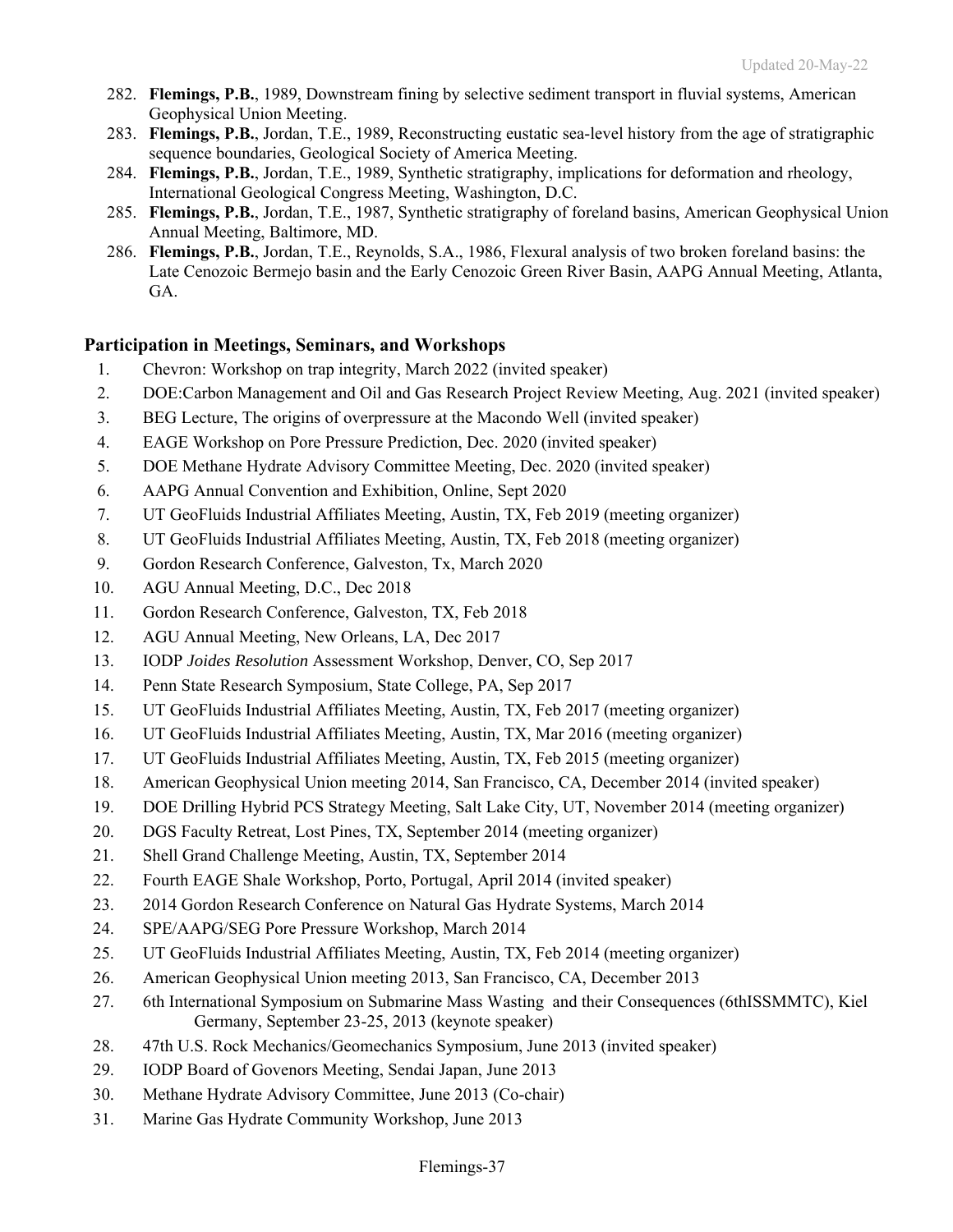- 32. GSOC Meeting, March 2013
- 33. Jackson School of Geology, Prospective Student Weekend, Austin, TX, Feb. 2013
- 34. UT GeoFluids Industrial Affiliates Meeting, Austin, TX. Feb. 2013 (meeting organizer)
- 35. 2nd Annual Jackson School Student Research Symposium, Feb.2013 (organizer)
- 36. IODP Expedition 342 Editorial Meeting, January 2013
- 37. Convener of the session: Initiation and Evolution of Rift Systems II, 2012 Fall Meeting, AGU, San Francisco, Calif., 3-7 Dec.
- 38. Convener of the session: Faults, Fractures, and Fluid Flow in Georesources: Physical, Chemical, and Transport Processes and Models IV Posters, 2012 Fall Meeting, AGU, San Francisco, Calif., 3-7 Dec.
- 39. Convener of the session: Faults, Fractures, and Fluid Flow in Georesources: Physical, Chemical, and Transport Processes and Models I, 2012 Fall Meeting, AGU, San Francisco, Calif., 3-7 Dec.
- 40. 2nd Gordon Research Conference on Hydrates, Ventura Beach, CA, March 2012 (Chair)
- 41. Jackson School of Geology, Prospective Student Weekend, Austin, TX, Feb. 2012 (meeting organizer)
- 42. UT GeoFluids Industrial Affiliates Meeting, Austin, TX. Feb. 2012 (meeting organizer)
- 43. 1st Annual Jackson School Student Research Symposium, Feb.2012 (organizer)
- 44. American Geophysical Union Fall meeting 2012, San Francisco, CA, December 2011 (invited speaker)
- 45. EarthScope-GeoPRISMS Science Workshop for Eastern North America, Bethlehem, PA, October 2011 (Convener)
- 46. GEOPRESSURE 2011, Galveston, TX, October 2011 (Co-chair)
- 47. IODP 319 Expedition Meeting, Barcelona, Spain, September 2011
- 48. EarthScope-GeoPRISMS Opportunities in Eastern North America, Mini-Workshop, Austin, TX, May 2011 (Convener)
- 49. EarthScope National Meeting, Austin, TX, May 2011 (Convener)
- 50. USGS Hazard Workshop, Menlo Park, CA, March 2011
- 51. UT GeoFluids Industrial Affiliates Meeting, Austin, TX, Feb. 2011 (meeting organizer)
- 52. GeoPRISMS Implementation Workshop: Subduction Cycles and Deformation, Austin, TX, January 2011
- 53. RIE Workshop, Santa Fe, NM, October 2010
- 54. Gordon Research Conference on Methane Hydrates, June 2010
- 55. UT GeoFluids Industrial Affiliates Meeting, Austin, TX. Feb. 2010 (meeting organizer)
- 56. Margins Successor Planning Workshop, San Antonio, TX. Feb. 2010
- 57. IODP Invest, Bremen, Germany, Sept, 2009
- 58. UKIODP Scientific Ocean Drilling Symposium, London, May 2009 (invited speaker)
- 59. Workshop on Seabed Sediment Pore Pressure: Genesis, Measurement and Implications for Design/Analysis, March 2009, Oslo, Norway (invited speaker).
- 60. SPE / AAPG / SEG Pore Pressure Prediction, Monitoring, and Wellbore Stability Workshop, San Antonio, Texas, February 2009 (member organizing committee)
- 61. PSU GeoFluids Consortium Meeting, Austin, TX, November 2008 (meeting organizer)
- 62. IODP Collaborative Industry Drilling Workshop, Houston, TX, June 2008
- 63. IODP Engineering Development Panel Meeting, France, January 2008 (Panel Chair)
- 64. PSU GeoFluids Consortium Meeting, Austin, TX, October 2007 (meeting organizer)
- 65. IODP Science Planning Committee Meeting, August 2007, Santa Cruz, CA, (Presenter)
- 66. IODP GeoHazards Meeting, August, 2007, Portland, Or (Participant)
- 67. IODP Gas Hydrates Observatory Meeting, July 2007, Portland, Or. (Presenter)
- 68. IODP Engineering Development Panel Meeting, Japan, July 2007 (Panel Chair)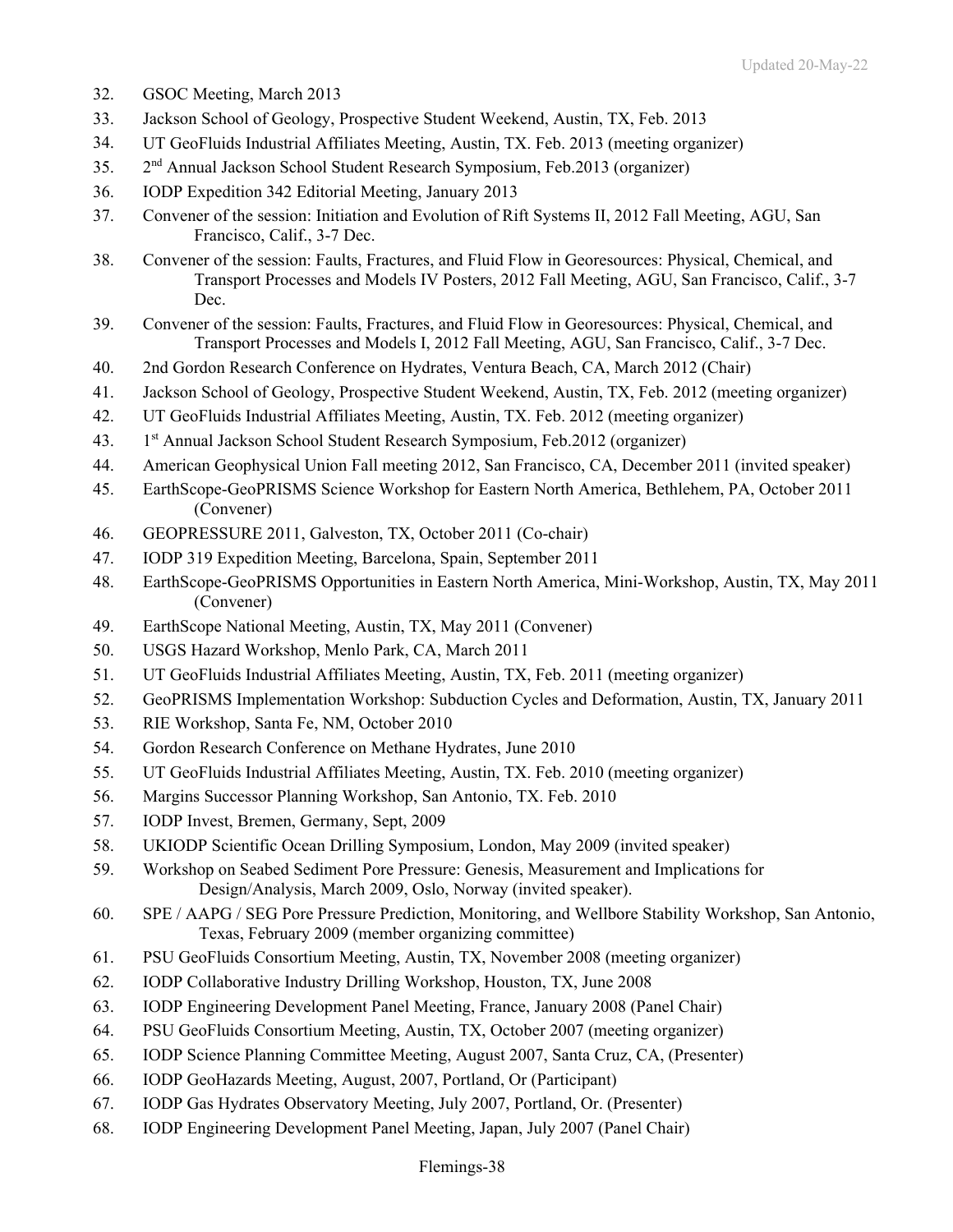- 69. Chevron Hydrocarbon Charge Workshop, April 2007, Houston, Texas (Presenter)
- 70. IODP Science Planning Committee Meeting, March 2007, Osaka Japan, (Presenter)
- 71. IODP Gulf of Mexico Scoping Project Meeting, Feb. 2007, Houston, TX. (Presenter)
- 72. IODP Engineering Development Panel Meeting, New York, January 2007 (Panel Chair)
- 73. PSU GeoFluids Consortium Meeting, Santa Cruz, CA, October 2006 (meeting organizer)
- 74. IODP Expedition 308 Post Cruise Science Meeting, Granada, Spain (Presenter)
- 75. IODP Science Planning Committee Meeting, August 2006, Bergen, Norway (Presenter)
- 76. 12th German-American Frontiers of Science Symposium, Potsdam, Germany, June 2006 (speaker)
- 77. IODP Engineering Development Panel Meeting, Germany, June 2006 (Panel Chair)
- 78. IODP Engineering Development Panel Meeting, Japan, January 2006 (Panel Chair)
- 79. IODP EPSP Meeting, Honolulu, HI, December 2005 (presenter)
- 80. PSU GeoFluids Consortium Meeting, Galveston, TX, September 2005 (meeting organizer)
- 81. IODP EDP Panel Meeting, Boston, MA, September 2005 (Panel chair)
- 82. ODP Downhole Tools Workshop, Washington, D.C., May 2004 (workshop co-convener)
- 83. PSU GeoFluids Consortium Meeting, Santa Barbara, CA, April 2004 (meeting organizer)
- 84. JOIDES Pollution Prevention and Safety Panel Meeting, Barcelona, Spain, June 2002 (panel member)
- 85. ODP Leg 196 Post-Cruise Science Meeting, Kochi, Japan, May 2002 (invited participant)
- 86. PSU GeoFluids Consortium Meeting, Santa Cruz, CA, February 2003 (meeting organizer)
- 87. JOIDES Pollution Prevention and Safety Panel Meeting, Miami, FL, December 2001 (panel member)
- 88. Capital Hill Earth Science Week, Joint Oceanographic Institutions, House of Representatives, Washington, D.C., October 2001 (invited speaker)
- 89. Forum on Cooperation in Scientific Ocean Drilling: Forging Industry and Academic Partnerships, organized by the Industrial Liaison Working Group (an IODP planning group) and hosted by BP Exploration, Sunbury, UK, September. 6-7, 2001 (invited participant)
- 90. Deepwater Geohazard Workshop, Del Lago Conference Center in Montgomery, Texas, April 2001 (invited speaker)
- 91. PSU GeoFluids Consortium Meeting, Conoco offices, Houston, TX, March 2001 (meeting organizer)
- 92. GeoSystems Initiative Bullwinkle Research Seminar, Shell Exploration and Production Company offices, New Orleans, LA, March 2001 (meeting organizer)
- 93. Annual Penn State Time-Lapse Seismic Consortium Meeting, Texaco Offices, Briar Park, TX, March 2001 (meeting organizer)
- 94. Chevron Pore Pressure Workshop, Chevron Offices, New Orleans, LA, January 2001 (invited speaker, and led a workshop session)
- 95. Hubbert Quorum, Palo-Alto, CA, December 2000 (invited speaker)
- 96. PSU GeoFluids Consortium Meeting, Bellaire, TX, March 2000 (meeting organizer)
- 97. Workshop in GeoFluids of Overpressured Strata in the Gulf of Mexico, Houston, TX, March 2000. Sponsors: JOI-ODP, Conoco. (co-organizer/leader of conference)
- 98. PSU GeoFluids Consortium Annual Meeting, Houston, TX, February 1999 (meeting organizer)
- 99. GRI Consortium Meeting and Workshop, Houston, TX, June 1998 (meeting organizer)
- 100. GRI Pressure Compartmentalization Workshop, Stillwater, OK, November 1996 (invited participant, gave two presentations)
- 101. Global Basins Research Network (GBRN) Corporate Affiliates Meeting, Houston, TX, August 1995 (invited participant, reported on progress in geopressure research)
- 102. Workshop on pressure/stress in the Gulf of Mexico, Penzoil Offices, Houston, TX, August 1994 (organized and led seminar)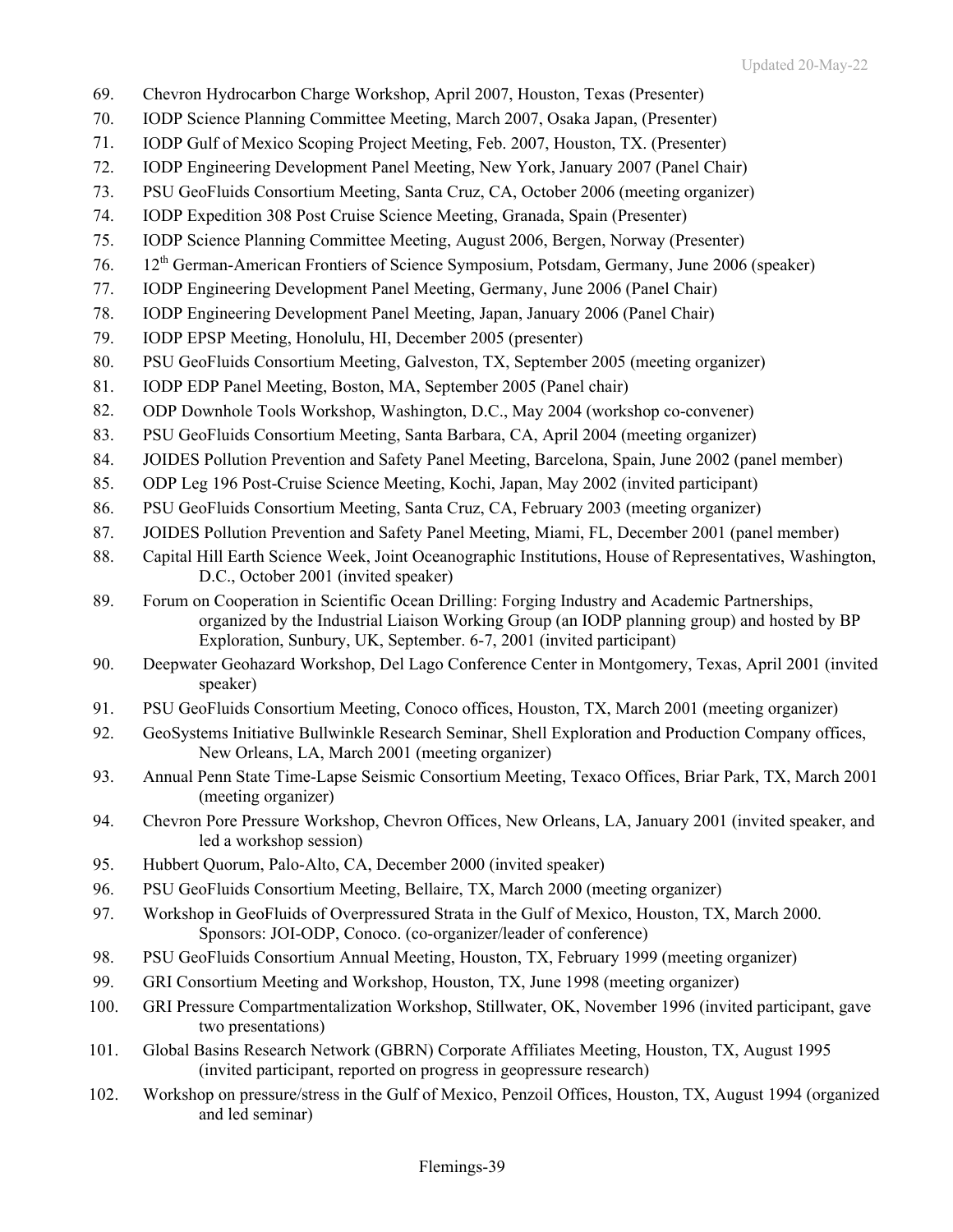- 103. International Continental Scientific Drilling (ISCD) Workshop, Potsdam University, Potsdam, Germany, August 1993 (invited participant, co-wrote final report)
- 104. Sequence Stratigraphy Workshop, Rutgers University, October 1991 (invited participant)

## **Invited Lectures**

- 1. Presented to PGE 364 Natural Gas Engineering course (Prof. DiCarlo), May 2021
- 2. Geopressure 2021: Managing uncertainty in geopressure by integrating geoscience and engineering, March 2021
- 3. EAGE Workshop on Pore Pressure Prediction, Dec. 2020
- 4. DOE Methane Hydrate Advisory Committee Meeting, Dec. 2020
- 5. BEG Lecture, The origins of overpressure at the Macondo Well, Oct 2020
- 6. Ice that burns, University of Texas Libraries Research & Pizza presentation. April 2018
- 7. Recent results pressure coring hydrate-bearing sands in the deepwater Gulf of Mexico: implications for formation and production, Gordon Research Conference on Natural Gas Hydrate Systems. Galveston, Tx., Feb. 2018
- 8. UT Petroleum and GeoSystems Engineering Graduate Seminar, Illuminating the genesis of methane hydrate within coarse-grained reservoirs through deepwater drilling in the Gulf of Mexico, Sep 2017
- 9. TX A&M University Graduate Seminar, Illuminating the genesis of methane hydrate within coarse-grained reservoirs through deepwater drilling in the Gulf of Mexico, Sep 2017
- 10. ICGH, GOM2: Prospecting, drilling and sampling coarse-grained hydrate reservoirs in the deepwater Gulf of Mexico. Denver, CO, June 2017
- 11. Woods Hole Oceanographic Institute, Exploring the Methane Hydrate GeoSystem from Pore to Basin, July 26, 2016
- 12. Sandia National Laboratories, Exploring the Methane Hydrate GeoSystem from Pore to Basin, June 15, 2016
- 13. Osher Lifelong Learning Institute at UT Austin, The Methane Hydrate GeoSystem: Geology, Climate, & Energy, April 19, 2016
- 14. Woods Hole Oceanographic Institute, The Methane Hydrate and Free Gas GeoSystem, June 29, 2015
- 15. Penn State University, The Methane Hydrate and Free Gas GeoSystem: Geology, Climate, & Energy, April 6, 2015
- 16. Jackson School of Geosciences Tech Session: The Methane Hydrate and Free Gas GeoSystem: Geology, Climate, & Energy, January 29, 2015
- 17. Keynote Speaker: Pore pressure response to unloading, progressive slope failure, and the stratigraphic record, 6th International Symposium on Submarine Mass Wasting and their Consequences (6thISSMMTC), Kiel Germany, September 23-25, 2013
- 18. Keynote Speaker: The Science of Pore Pressure Prediction in the Deepwater, 47th US Rock Mechanics/Geomechanics Symposium, San Francisco, California, USA on 23-26 June 2013
- 19. Talk: Gas Venting Through the Hydrate Stability Zone: observation and theory, MARUM Center for Marine Environmental Sciences, University of Bremen, June 2012, Bremen, Germany
- 20. Talk: Making Mudstones: insights into material behavior through resedimentation experiments, Invited Speaker, Abstract MR23D-04, presented at 2012 Fall Meeting, AGU, San Francisco, Calif., 3-7 Dec
- 21. Offshore Active Processes and Hazards, RIE Lehigh conference, October 2011, Bethlehem, PA
- 22. Talk: Geomechanical modeling of salt-sediment interaction in evolving sedimentary basins, Abstract T42A-04, presented at 2011 Fall Meeting, AGU, San Francisco, Calif., 5-9 Dec.
- 23. Society of Industrial and Applied Mathematics, 'Capillary behavior of methane hydrates', Long Beach, CA, March 2011.
- 24. Sub-seafloor Oil-plume Containment: How can we preserve and build the required expertise to respond to large oil vents in the US waters? Is there a role beyond spill response?, National USGS Marine Geohazards Workshop, Pore Pressure and the Macondo Well, March 2011, Menlo Park.
- 25. California Institute of Technology, 'Pore Pressure, shallow to deep,' November 2010.
- 26. Dept. of Geophysics, Stanford University, 'Pore pressure, shallow to deep'. November 2010
- 27. Bureau of Economic Geology, Jackson School of Geosciences, 'Pore pressure, trap integrity, and seafloor venting,' April 2010.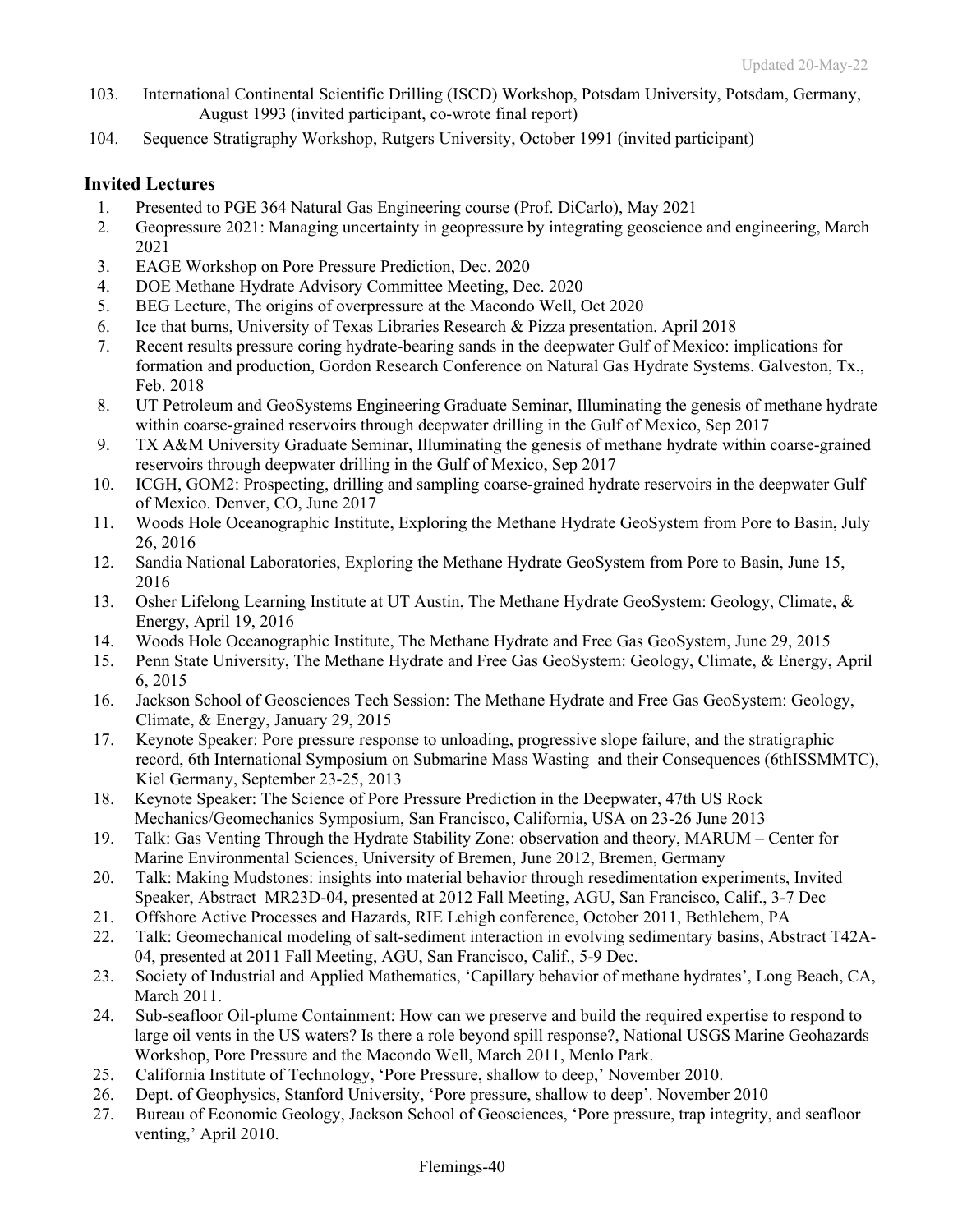- 28. SPE 2008 Forum on Reservoir Geomechanics, Colorado Springs, Co, June 2008 (invited speaker)
- 29. Keynote Speaker/ Co-Convener, 'Subsurface sediment mobilization and fluid flow', Geological Society, London.
- 30. European Association of Geoscientists & Engineers Research Workshop, 'Compacting and Stressing Out Shales: from Geological to Production Timescales', Berlin, Germany (invited speaker)
- 31. Dept. of Earth and Planetary Sciences, University of California, Santa Cruz. April 2008 (JOI Distinguished Lecture)
- 32. Dept. of Geosciences, Indiana University of Pennsylvania, Indiana, PA. March 2008 (JOI Distinguished Lecture)
- 33. Geology Dept. University of California, Davis. January 2008 (JOI Distinguished Lecture)
- 34. Geology Dept. Edinboro University, Edinboro, PA. November 2007 (JOI Distinguished Lecture)
- 35. Dept. Petroleum Engineering and Dept. of Geosciences, Louisiana State University, November 2007 (JOI Distinguished Lecture)
- 36. Earth Sciences Dept., University of Maine, Orono, ME. October 2007 (JOI Distinguished Lecture)
- 37. Geology Dept., Middlebury College, Middlebury, Vt. October 2007 (JOI Distinguished Lecture)
- 38. Earth Sciences Dept., University of Maine, Orono, ME. October 2007 (JOI Distinguished Lecture)
- 39. Chevron 2007 Hydrocarbon Charge Evaluation Workshop, Houston, Texas, April 2007 (invited speaker)
- 40. University of Texas, February 2007 (invited speaker, 2 lectures)
- 41. Department of Geosciences, Penn State University, Spring 2007 (Geodynamics Seminar)
- 42. British Petroleum, October 2006, London, (Invited Speaker)
- 43. Invited Speaker, Kavli Frontiers of Science 12th German-American Symposium, Potsdam Germany (2006)
- 44. 12th German-American Frontiers of Science Symposium, Potsdam, Germany, June 2006 (invited speaker)
- 45. Dept. of Earth Sciences, Dartmouth College, Hanover, NH April 2006 (AAPG Distinguished Lecture)
- 46. Dept. of Geology, University of Toronto, Toronto, Canada, April 2006 (AAPG Distinguished Lecture)
- 47. College of Oceanic and Atmospheric Sciences, Marine Geology, and Geophysics Department, Oregon State University, Corvallis, OR April 2006 (AAPG Distinguished Lecture)
- 48. Dept. of Geological Sciences, University of Oregon, Eugene, OR, April 2006 (AAPG Distinguished Lecture)
- 49. Dept. of Geology and Geophysics, University of Calgary, Calgary, Canada, April 2006 (AAPG Distinguished Lecture)
- 50. Department of Geology and Geological Engineering, University of North Dakota, Grand Forks, ND, April 2006 (AAPG Distinguished Lecture)
- 51. North Dakota Geological Society, Bismarck, ND, March 2006 (AAPG Distinguished Lecture)
- 52. Montana Geological Society, Billings, MT, March 2006 (AAPG Distinguished Lecture)
- 53. Department of Geology and Geophysics, University of Wyoming, Laramie, WY, March 2006 (AAPG Distinguished Lecture)
- 54. Northern California Geological Society, San Ramon, CA, March 2006 (AAPG Distinguished Lecture)
- 55. Department of Geology and Environmental Sciences, Lafayette College, Feb. 2006 (AAPG Distinguished Lecture)
- 56. Department of Geosciences, University of South Carolina, Columbia, S.C., October 2004 (departmental seminar)
- 57. Department of Geosciences, Texas A&M, College Station, TX, October 2003 (departmental seminar)
- 58. Department of Earth Sciences, Rice University, Houston, TX, April 2003 (departmental seminar)
- 59. Department of Geosciences, Penn State University, April 2003 (Geosciences Colloquium speaker)
- 60. JOIDES Pollution Prevention and Safety Panel Meeting, Barcelona, Spain, June 2002 (invited seminar)
- 61. Department of Civil and Environmental Engineering, MIT, Cambridge, MA, April 2002 (departmental seminar)
- 62. University of Rhode Island Graduate School of Oceanography, Narragansett, RI, March 2002 (Marine Geology & Geophysics Seminar)
- 63. Woods Hole Oceanographic Institution, Woods Hole, MA, March 2002 (Geodynamics seminar)
- 64. University of Edinburgh, Edinburgh, United Kingdom, May 2001 (invited speaker)
- 65. Pittsburgh Geological Society, Pittsburgh, PA, November 2000 (invited speaker)
- 66. Cornell University, October 1998 (invited speaker)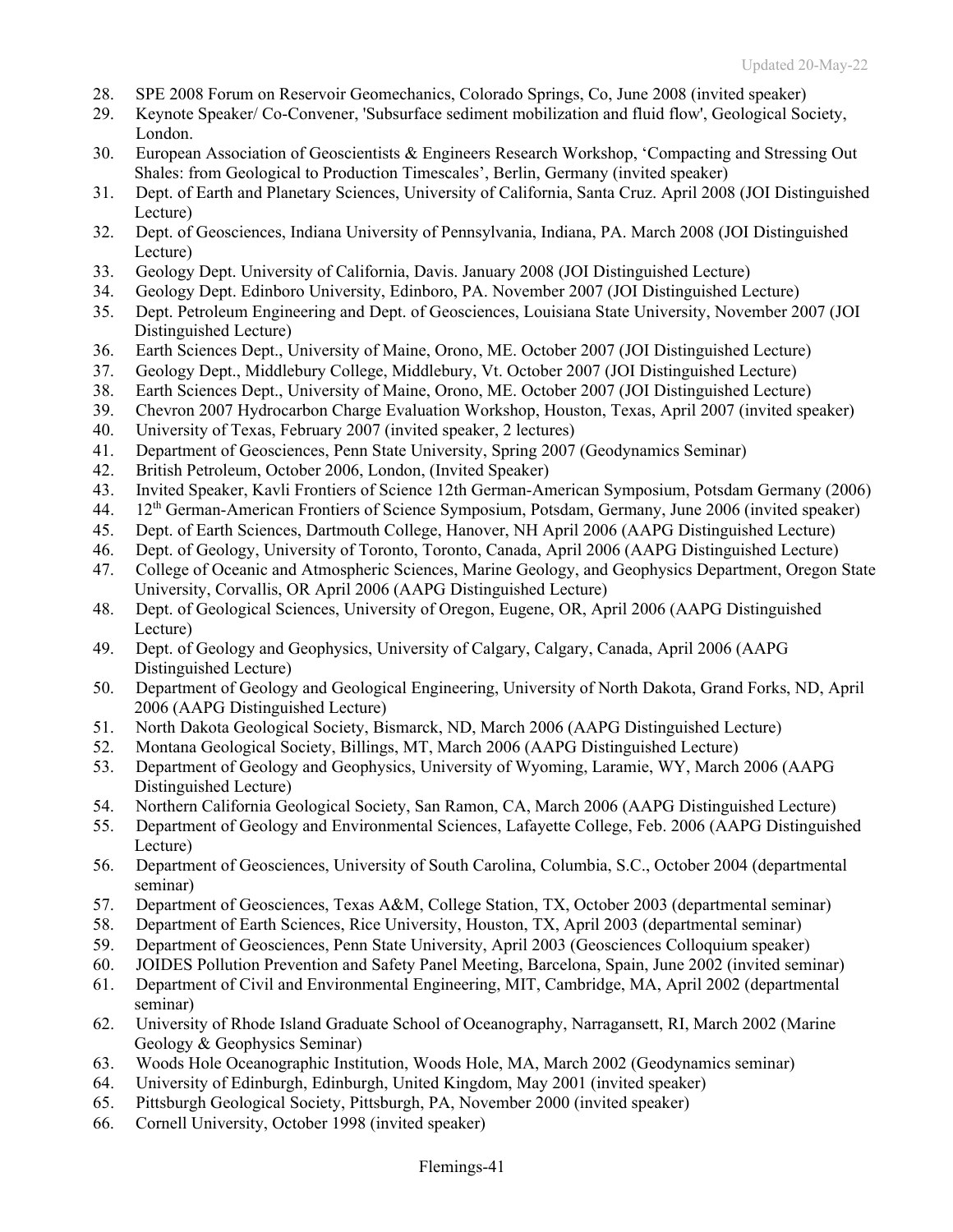- 67. New Orleans Geologic Society, New Orleans, LA, October 1998 (invited speaker)
- 68. Department of Geosciences, Penn State University, February 1997 (Geodynamics Seminar)
- 69. Department of Geosciences, Penn State University, September 1996 (Hydroscience Brown Bag Seminar)
- 70. Department of Geography and Environmental Engineering, Johns Hopkins University, November 15, 1995 (departmental seminar)
- 71. Petroleum & Natural Gas 590 Seminar, Penn State University, November 1995 (invited speaker)
- 72. Society of Petroleum Engineers, Penn State University, February 1995, (invited guest speaker)
- 73. Department of Geosciences, Penn State University, October 1994 (Hydroscience Brown Bag Seminar)
- 74. Department of Earth and Planetary Sciences, University of New Mexico, September 1994, (presented two department-wide seminars)
- 75. Crosby Distinguished Lecturer, M.I.T., January 1994 (presented departmental seminar on geopressure)

### **FIELD EXPEDITIONS**

- 2022 Probe Deployment Tool (PDT) Upgrade and Bench Test, February 2022 (1 week)
- 2021 PCTB Land Test for GOM2, April 2021 (1 week)
- 2020 Cameron Engineering Field Test for GOM2, March 2020 (1 week)
- 2017 GoM<sup>2</sup>-1, May 2017 (6 weeks)
- 2014 Panoche Valley, May 2014 (1 week)
- 2012 IODP Expedition 342, Pore Pressure Pentrometer Deployment, June 2012 (1 month)
- 2012 Motion Decoupled Hydraulic Delivery System Test, Sugarland, TX, April 2012 (1 week)
- 2012 Motion Decoupled Hydraulic Delivery System Test, Sugarland, TX, January 2012 (1 week)
- 2011 Pore Pressure Penetrometer Test, Sugarland, TX, August 2011 (1 week)
- 2010 Pore Pressure Penetrometer Deployment, Boston, June 2010 (1 week.).
- 2009 IODP Expedition 319, Summer 2009 (Physical Properties Specialist)
- 2005 IODP Expedition 308---Gulf of Mexico Hydrogeology (co-Chief Scientist) (2 months)
- 2003 JAMSTEC KRO3 Cork Data Recovery Cruise (2 weeks)
- 2002 ODP Leg 204---Hydrate Ridge (shore-based scientist)
- 2002 JAMSTEC KRO2-10 Cork Data Recovery Cruise (2 weeks)
- 2001 ODP Leg 196---Nankai Accretionary Prism (8 weeks)
- 1997 ODP Leg 174A---New Jersey Margin (logging scientist) (4 weeks)

## **OTHER EVIDENCE OF RESEARCH ACCOMPLISHMENTS**

Interviewed for National Public Radio, September 2017

Interviewed for The Energy Makers, Episode 159, November 2014

Interviewed and research features in article "UT will research new Gulf energy source" published in *Houston Chronicle*, Oct 22, 2014

Interviewed and research featured in article "UT-led team gets \$58M for fuel study" published in *Austin American Statesman*, Oct 22, 2014

Interviewed and research featured in article "Drilling Deep for Fire and Ice" published in *JSG Newsletter*, 2014 Interviewed and research featured in article "Unchartered Waters: A Behind the Scenes Look at the Struggle to Kill the Deepwater Horizon Oil Spill" published in *JSG Newsletter*, 2013.

Interviewed and featured in article "Students Organize First JSG Research Symposium" published in *JSG Newsletter*, 2012.

Interviewed and research featured in article "Hands-On Learning Monopoly: Oil Edition" published in *JSG Newsletter*, 2010.

Interviewed and featured in article "Bureau Organizes First Annual Industry Day" published in *JSG Newsletter*, 2009.

Interviewed and featured in article "Jackson School Hosts Fort Valley Students" published in *JSG Newsletter*, 2008.

Interviewed and research featured in article "Swept Away: Peter Flemings Works Best Under Pressure" published in *JSG Newsletter*, 2007.

Interviewed and research featured in article "Tidal Waves Called Threat to East Coast" published in *The New York Times*, July 2000.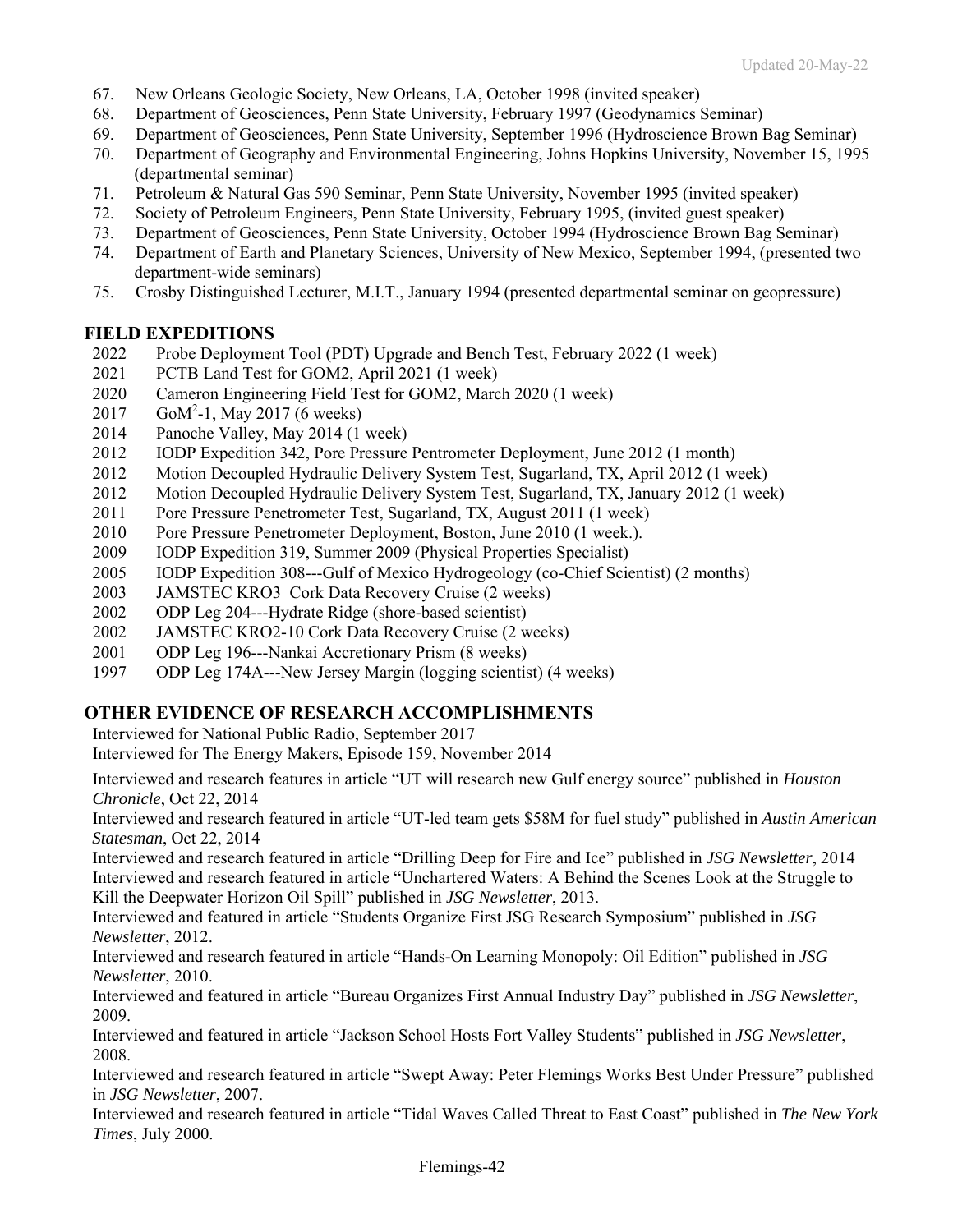Interviewed and research featured in article "If You See A Really Big Wave At Shore, There's An Explanation" published in *The Philadelphia Inquirer*, July 2000.

Interviewed and research featured in article "All coasts face tidal wave risk Slides could spark disaster" published in *USA Today*, July 2000.

Interviewed for Discovery Channel program *Science News*, October 2000.

Interviewed and research featured in article published in *Penn State Intercom*, November 2000.

## **RESEARCH PROJECTS, GRANTS AND CONTRACTS**

### **In Progress:**

| Duration   | Title                                                                                                                        | Source                                                                            | Amount        |
|------------|------------------------------------------------------------------------------------------------------------------------------|-----------------------------------------------------------------------------------|---------------|
| 2015-2024  | Deepwater Methane Hydrate Characterization in the Gulf of<br>Mexico: Scientific Assessment and Production Potential          | <b>DOE</b>                                                                        | \$98,993,151  |
| 2013-2029  | UT GeoFluids-Industrial Consortium                                                                                           | Industry                                                                          | \$5,150,854   |
| Completed: |                                                                                                                              |                                                                                   |               |
| Duration   | Title                                                                                                                        | <b>Source</b>                                                                     | <b>Amount</b> |
| 2014-2019  | SUTUR Task 11: The Effective Stress Law for Permeability<br>During Pore Pressure and Pressure Cycling of Shale               | Shell                                                                             | \$1,572,345   |
| 2016-2019  | A multi-scale experimental investigation of flow properties<br>in coarse-grained hydrate reservoirs during production        | <b>DOE</b>                                                                        | \$1,499,991   |
| 2016-2018  | SUTUR: Multi-faceted study of water cut in the Permian<br>Wolfcamp in the Delaware Basin, West Texas                         | Shell                                                                             | \$83,000      |
| 2012-2015  | Controls on Methane Expulsion During Melting of Natural<br>Gas Hydrate Systems: Topic Area 2                                 | <b>DOE</b>                                                                        | \$1,170,807   |
| 2012-2015  | SUTUR Task 1: Mechanisms of Gas Flow in Shale                                                                                | Shell                                                                             | \$457,127     |
| 2012-2015  | <b>SUTUR Equipment Grant</b>                                                                                                 | <b>BEG</b>                                                                        | \$180,000     |
| 2014       | Jackson School of Geosciences Equipment Grant                                                                                | <b>JSG</b>                                                                        | \$100,000     |
| 2014-2015  | Jackson School of Geosciences Seed Grant: Migration of gas<br>in coarse-grained hydrate-bearing sediments                    | <b>JSG</b>                                                                        | \$35,000      |
| 2013-2014  | <b>JSG Equipment Grant</b>                                                                                                   | Jackson School of<br>Geosciences                                                  | \$124,000     |
| 2012-2014  | Theory, experiment, and observation of the impact of<br>warming on methane hydrate melting and gas venting in the<br>Arctic. | <b>NASA</b>                                                                       | \$30,000      |
| 2012       | UT GeoFluids - Industrial Consortium                                                                                         | Industry                                                                          | \$556,600     |
| 2011-2013  | Observing the Transient Temperature and Pressures of the<br>Tohoku Earthquake: Observatory Fabrication                       | Consortium for<br>Ocean Leadership                                                | \$14,998      |
| 2011       | UT GeoFluids - Industrial Consortium                                                                                         | Industry                                                                          | \$535,700     |
| 2008-2012  | A motion decoupled hydraulic delivery system for the IODP                                                                    | <b>Integrated Ocean</b><br><b>Drilling Program</b><br>Management<br>International | \$534,000     |
| 2009-2012  | Geotechnical Characterization of IODP Site C0009 and<br>Petrophysical Analysis of the Megasplay gault at IODP Site<br>C0010  | Consortium for<br>Ocean Leadership                                                | \$79,386      |
| 2010       | UT GeoFluids - Industrial Consortium                                                                                         | Industry                                                                          | \$561,600     |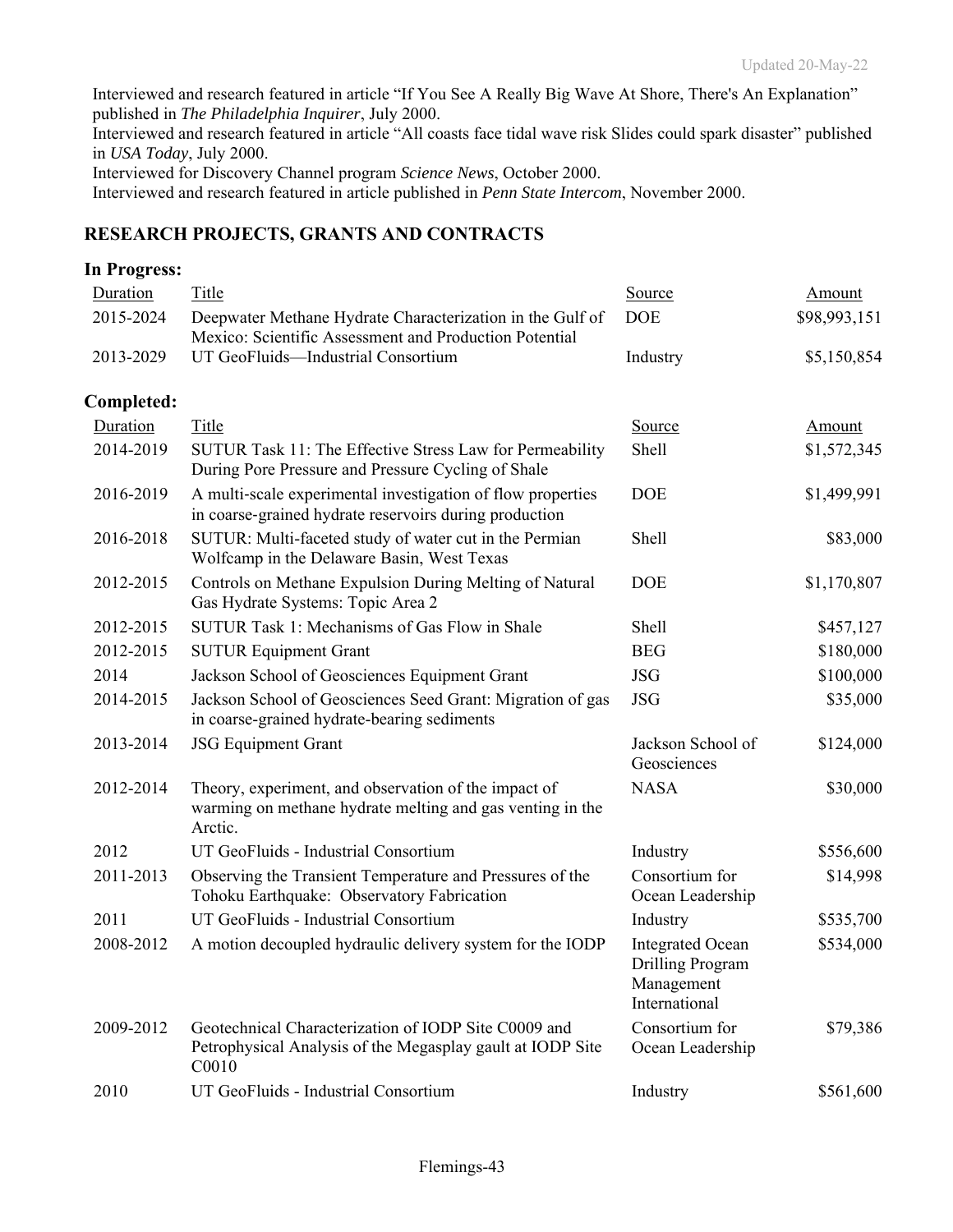| 2009-2010             | IODP Expedition 319 - NANTROSEIZE Stage 2<br>Riser/Riserless Observatory aboard the D/V Chikyu                                                           | <b>CORE</b>                                                                                                                                                                   | \$64,386    |
|-----------------------|----------------------------------------------------------------------------------------------------------------------------------------------------------|-------------------------------------------------------------------------------------------------------------------------------------------------------------------------------|-------------|
| 2009                  | UT GeoFluids - Industrial Consortium                                                                                                                     | Industry                                                                                                                                                                      | \$495,000   |
| 2007                  | G3: GeoMechanics, GeoFluids, & GeoHazards Initiative<br>Support (with Marone, and Elsworth)                                                              | Energy Institute,<br>The Pennsylvania<br><b>State University</b>                                                                                                              | \$55,000    |
| 2007                  | Overpressure and Slope Stability in the Deepwater Gulf of<br>Mexico                                                                                      | American Chemical<br>Society, Petroleum<br>Research Fund<br>Supplement for<br>Underrepresented<br>Minority Research                                                           | \$5,000     |
| 2006-2008             | Overpressure and Slope Stability in the Deepwater Gulf of<br>Mexico                                                                                      | American Chemical<br>Society, Petroleum<br>Research Fund                                                                                                                      | \$80,000    |
| 2005-2008             | JOI Postcruise – Sawyer                                                                                                                                  | Joint<br>Oceanographic<br>Institute                                                                                                                                           | \$23,467    |
| 2005-2008             | JOI Postcruise - Long                                                                                                                                    | Joint<br>Oceanographic<br>Institute                                                                                                                                           | \$21,353    |
| 2005-2008             | JOI Postcruise – Flemings                                                                                                                                | Joint<br>Oceanographic<br>Institute                                                                                                                                           | \$29,011    |
| 2005                  | JOI Cruise – Flemings                                                                                                                                    | Joint<br>Oceanographic<br>Institute                                                                                                                                           | \$65,762    |
| 2004-2009             | GeoFluidsIII Consortium                                                                                                                                  | Amerada Hess,<br>Anadarko, BP,<br>BHP Petroleum,<br>Chevron,<br>ConocoPhillips,<br>Devon Energy,<br>Encana (withdrew),<br>ExxonMobil, Shell,<br>Unocal (bought by<br>Chevron) | \$1,081,000 |
| 2004-2007             | Collaborative Research: Analysis and Development of a New<br>Pressure Probe for the IODP                                                                 | National Science<br>Foundation                                                                                                                                                | \$199,991   |
| 2004                  | Downhole Tools in the Integrated Ocean Drilling Program:<br>Goals, Techniques, Needs, and Strategies for Development                                     | JOI                                                                                                                                                                           | \$39,988    |
| 2002-2005             | Petroleum GeoSystems Initiative                                                                                                                          | Shell Offshore Inc.,<br>The Shell<br>Foundation and<br>ChevronTexaco                                                                                                          | \$300,000   |
| $9/6/02 -$<br>7/11/05 | ODP Leg 204 Post-Cruise Science: Constraining a soil model<br>for Hydrate Ridge sediments through Triaxial Deformation<br>Experiments, award no. F001698 | Texas A&M<br>Research<br>Foundation,<br>JOI/ODP                                                                                                                               | \$6,600     |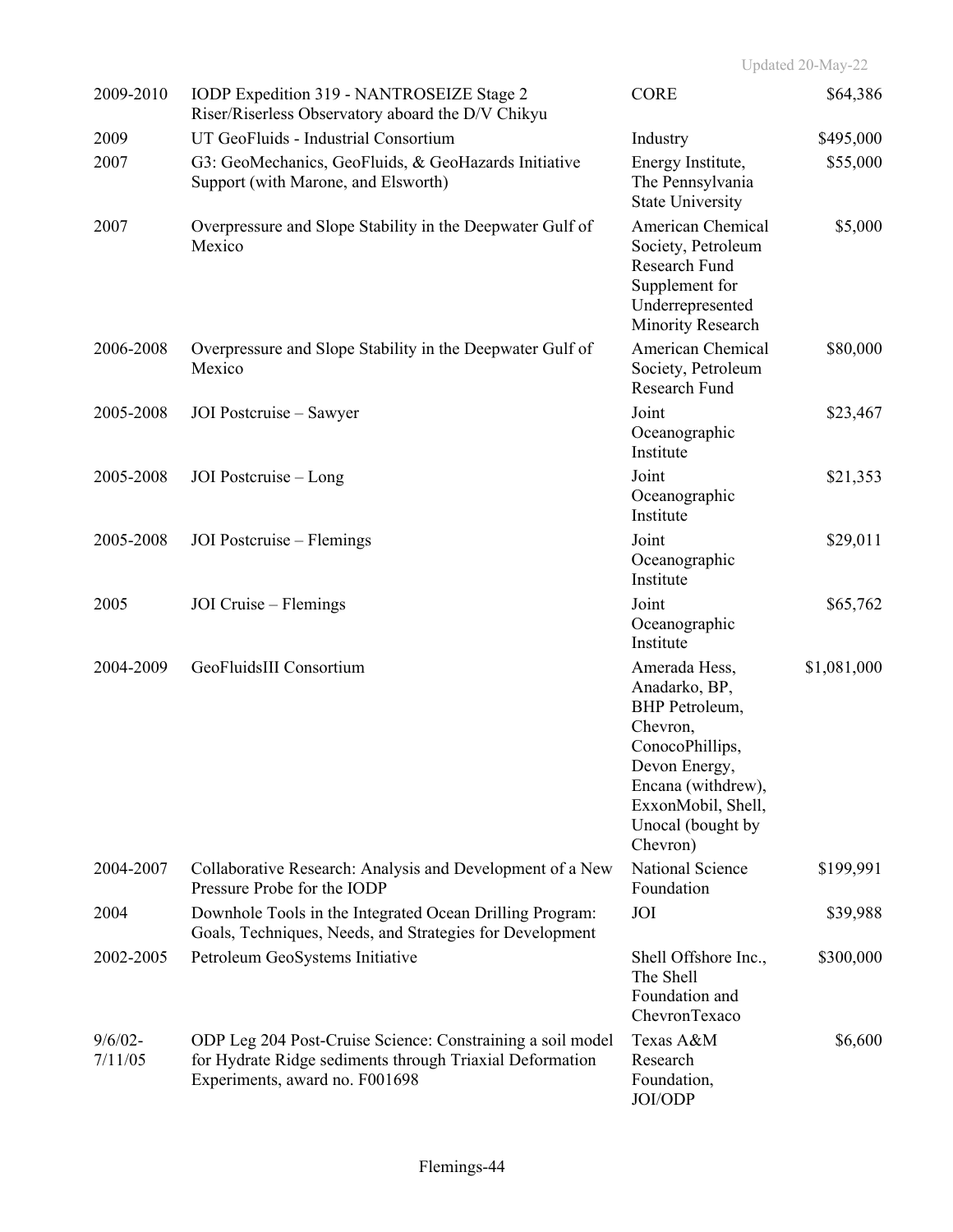| 2001-2004 | GeoFluidsII Consortium                                                                                                                                                                    | Amerada Hess,<br>Anadarko, BP,<br><b>BHP</b> Petroleum,<br>Burlington<br>Resources,<br>Chevron, Conoco,<br>Devon Energy, Pan<br>Canadian, Phillips,<br>Shell, Unocal | \$648,000 |
|-----------|-------------------------------------------------------------------------------------------------------------------------------------------------------------------------------------------|----------------------------------------------------------------------------------------------------------------------------------------------------------------------|-----------|
| 2001-2002 | ODP Leg 196 Post-Cruise Science Funds                                                                                                                                                     | Texas A&M<br>Research<br>Foundation,<br>JOI/ODP                                                                                                                      | \$25,594  |
| 2001      | <b>USSSP Participant, Leg 196</b>                                                                                                                                                         | Texas A&M<br>Research<br>Foundation,<br>JOI/ODP                                                                                                                      | \$19,186  |
| 2000-2002 | Overpressure and Fluid Flow in New Jersey Continental<br>Slope: Implications for Slope Stability and Cold Seeps                                                                           | National Science<br>Foundation                                                                                                                                       | \$108,000 |
| 1998-2001 | GeoFluidsI Consortium                                                                                                                                                                     | Amerada Hess,<br>Arco/Vaster, BHP<br>Petroleum,<br>Burlington<br>Resources,<br>Chevron, Conoco,<br>Phillips, Shell,<br>Unocal                                        | \$405,000 |
| 1998-2001 | Petroleum GeoSystems Initiative                                                                                                                                                           | Shell Offshore Inc.<br>and The Shell<br>Foundation                                                                                                                   | \$350,000 |
| 1998-2001 | Time-Lapse Seismic Consortium                                                                                                                                                             | Chevron, Conoco,<br>Statoil, Texaco                                                                                                                                  | \$180,000 |
| 1998-2000 | Three-Dimensional Characterization and Modeling of Mio-<br>Pliocene Clinoforms, Offshore New Jersey: Depositional<br>Processes, Stratigraphic Architecture, and Lithology<br>Distribution | American Chemical<br>Society, Petroleum<br>Research Fund                                                                                                             | \$60,000  |
| 1997-1999 | Integrated Analysis of Miocene and Pleistocene Lowstand<br>Wedges                                                                                                                         | Texas A&M<br>Research<br>Foundation,<br>JOI/ODP                                                                                                                      | \$19,206  |
| 1997-1999 | NSF Hydrodynamic                                                                                                                                                                          | National Science<br>Foundation                                                                                                                                       | \$89,012  |
| 1997-1998 | Post-Cruise Scientific Research Up-Front Funds                                                                                                                                            | Texas A&M<br>Research<br>Foundation,<br>JOI/ODP                                                                                                                      | \$3,000   |
| 1997      | USSSP Participant, Leg 174A                                                                                                                                                               | Texas A&M<br>Research<br>Foundation,<br>JOI/ODP                                                                                                                      | \$16,112  |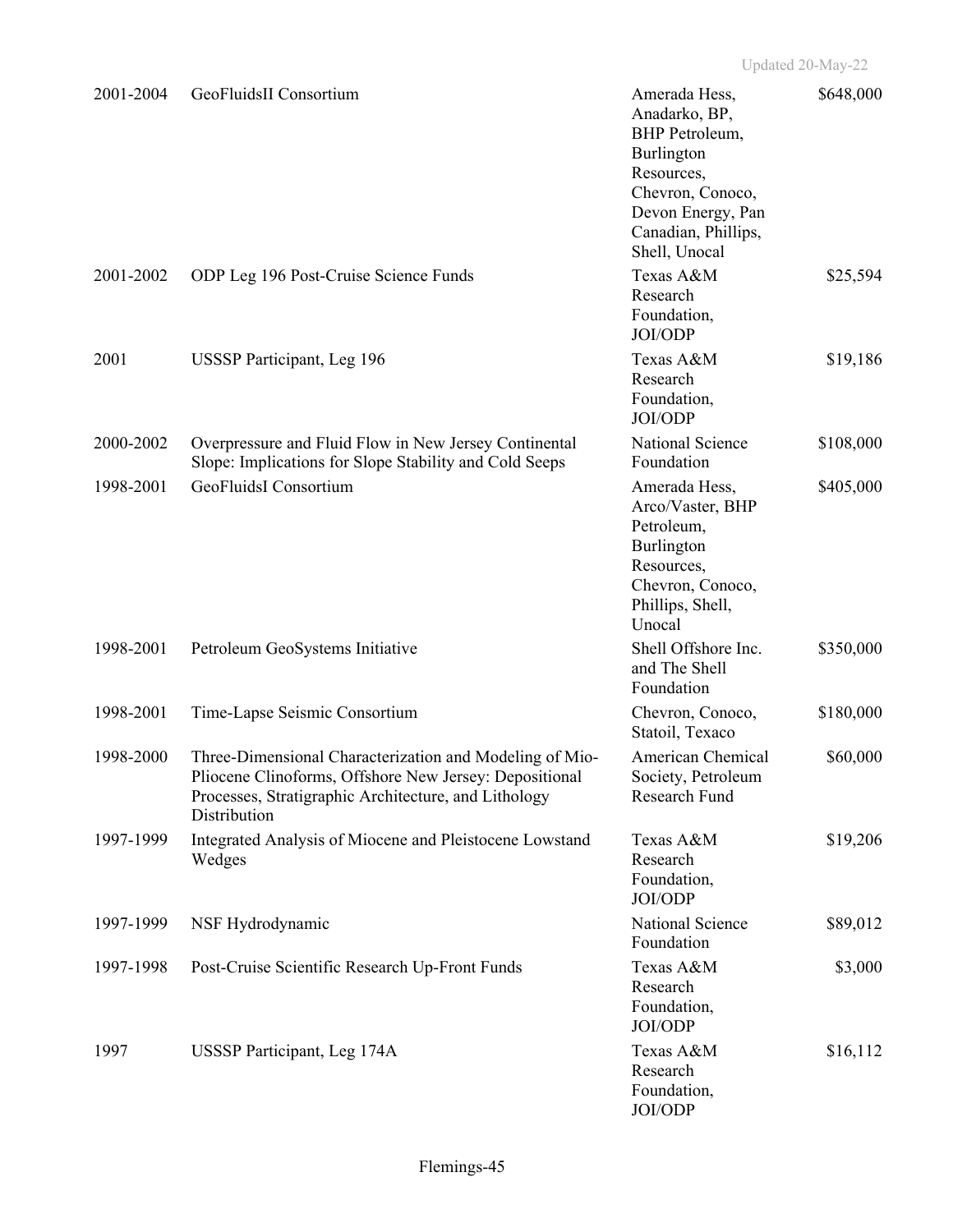| 1996-1998    | Demonstration of Stress Control on Entrapment of Gas in<br>Geopressured Strata with Application to: Exploration (risking<br>seal integrity) and Production (optimizing well bore stability<br>and fracture completion approaches) |             | Gas Research<br>Institute                                                           | \$757,171   |
|--------------|-----------------------------------------------------------------------------------------------------------------------------------------------------------------------------------------------------------------------------------|-------------|-------------------------------------------------------------------------------------|-------------|
| 1996         | Simulation of Hydrocarbon Migration in Faulted Systems:<br>Stage Two                                                                                                                                                              |             | <b>Exxon Production</b><br>Research Company                                         | \$69,003    |
| 1995-1999    | 4D Seismic Interpretation of Three Fields in the Gulf of<br>Mexico                                                                                                                                                                |             | Amoco, Chevron,<br>Exxon, Pennzoil,<br>Shell, Texaco, BP,<br>Norsk Hydro,<br>Unocal | \$450,000   |
| 1995-1996    | Core Laboratories Fellowship                                                                                                                                                                                                      |             | Core Laboratories                                                                   | \$33,850    |
| 1995         | Simulation of Hydrocarbon Migration in Faulted Systems:<br>Stage One                                                                                                                                                              |             | <b>Exxon Production</b><br>Research Company                                         | \$20,000    |
| 1994-1997    | Shell Foundation Faculty Career Initiation Fund                                                                                                                                                                                   |             | Shell Oil Company<br>Foundation                                                     | \$75,000    |
| 1994-1995    | Flemings                                                                                                                                                                                                                          |             | Columbia<br>University                                                              | \$1,000     |
| 1994         | Global Basins Research Network                                                                                                                                                                                                    |             | Industry<br>Consortium                                                              | \$59,500    |
| 1993-1995    | <b>Dynamic Enhanced Recovery Technologies</b>                                                                                                                                                                                     |             | Columbia<br>Subcontract,<br>Department of<br>Energy                                 | \$875,546   |
| 1993-1994    | Sequence Stratigraphic Interpretation and Stratigraphic<br>Modeling Study of Two Neogene Passive Margins                                                                                                                          |             | Columbia<br>Subcontract,<br>American Chemical<br>Society                            | \$25,091    |
| 1992-1993    | Upgrades to Lamont's Marine Geo and Geophysics<br>Workstation Network for Analysis, Visualization and<br>Numerical Modeling with Large Datasets                                                                                   |             | National Science<br>Foundation                                                      | \$140,067   |
| 1991-1992    | <b>Stratigraphic Modeling Program</b>                                                                                                                                                                                             |             | Chevron                                                                             | \$25,000    |
| 1991-1992    | Forward and Inverse Modeling of Two Cretaceous Foreland<br>Basins: A Cooperative Research Program                                                                                                                                 |             | National Science<br>Foundation                                                      | \$113,313   |
|              | <b>Grants and Contracts for Facility Improvement</b>                                                                                                                                                                              |             |                                                                                     |             |
| Duration     | <b>Title</b>                                                                                                                                                                                                                      | Source      |                                                                                     | Amount      |
| 2005         | Upgrading of Linux Computing Facility for<br>Research in Climate-Change, Glacier<br>Dynamics and Fluid Flow                                                                                                                       |             | National Science Foundation                                                         | \$44,087    |
| 2000-2001    | Geoscience Instrumentation and Facilities                                                                                                                                                                                         |             | National Science Foundation                                                         | \$158,047   |
| 1999-present | Applied Geophysical Instructional Facility                                                                                                                                                                                        | Shell       |                                                                                     | \$40,000    |
| 1999-2002    | Applied Geophysical Instructional Facility                                                                                                                                                                                        | Conoco      |                                                                                     | \$52,000    |
| 1997-present | Applied Geophysical Instructional Facility                                                                                                                                                                                        | Corporation | Landmark Graphics                                                                   | \$4,713,940 |
| 1997-1999    | Applied Geophysical Instructional Facility                                                                                                                                                                                        |             | Chevron, Conoco, Dupont,<br>Kerr McGee, Shell, Texaco                               | \$118,000   |
| 1997-1999    | Applied Geophysical Instructional Facility                                                                                                                                                                                        | <b>IBM</b>  |                                                                                     | \$303,390   |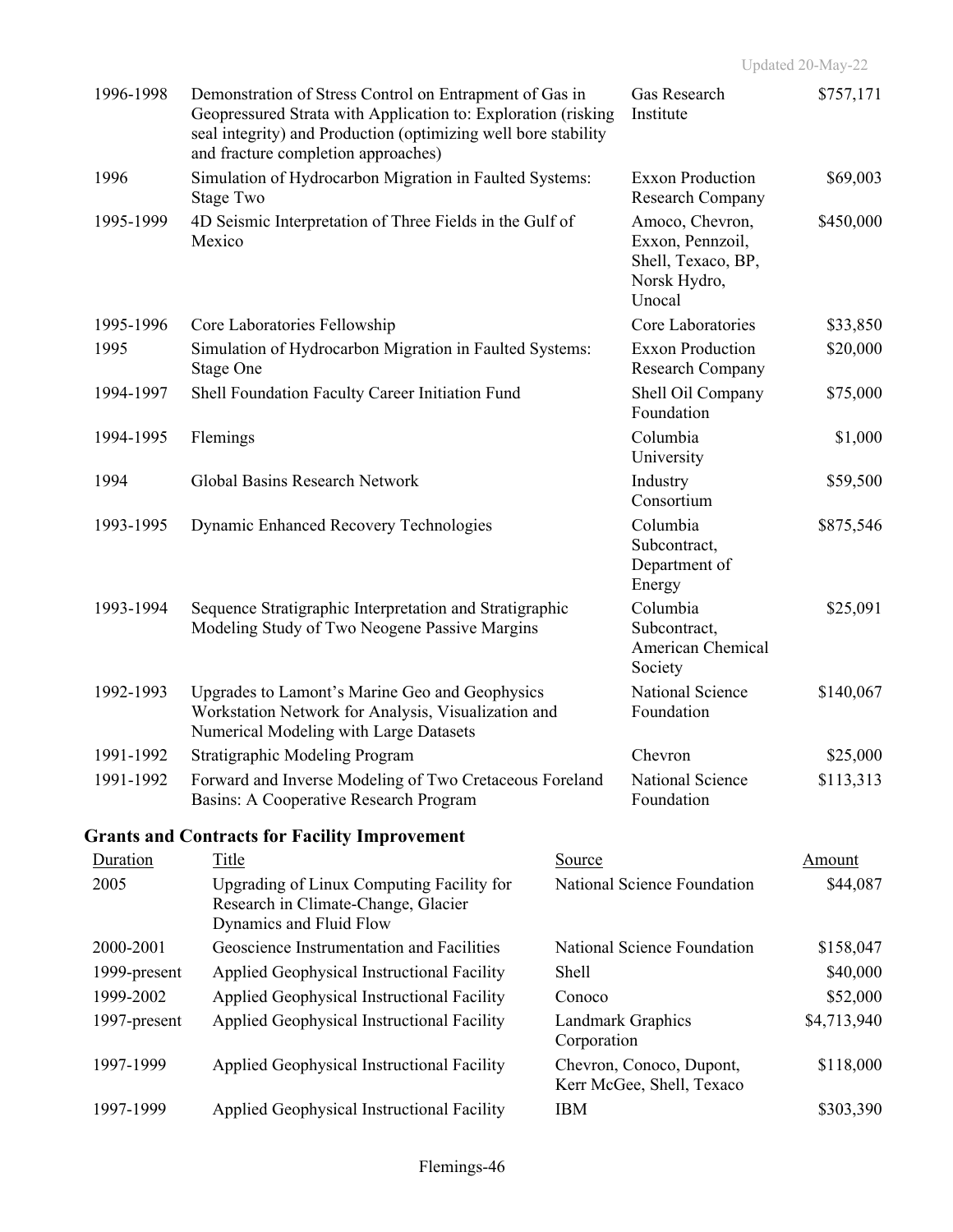|           | <b>Student Funding Raised</b>                                                                                                |                                   |               |
|-----------|------------------------------------------------------------------------------------------------------------------------------|-----------------------------------|---------------|
| Duration  | Title                                                                                                                        | Source                            | <b>Amount</b> |
| 2014-2015 | Predicting Pressure and Stress State Near Salt in the<br>Mad Dog Region                                                      | Statoil                           | \$58,076      |
| 2013-2014 | Multi-scale Pore Structure at the Core Scale in Shales                                                                       | Statoil                           | \$29,000      |
| 2013-2014 | Reservoir Pore Pressure Prediction from Shale Pressure<br>Estimation                                                         | Statoil                           | \$58,000      |
| 2013-2014 | Theory, experiment, and observations of the impact of<br>warming on methane hydrate melting and gas venting<br>in the arctic | <b>NASA</b>                       | \$30,000      |
| 2011-2012 | Residementation of Nankai                                                                                                    | Consotrium of<br>Ocean Leadership | \$20,000      |
| 2006-2007 | Devon Energy Fort Valley State University Fellowship                                                                         | Devon Energy                      | \$20,000/yr.  |
| 2006-2007 | Marathon Oil Fort Valley State University Fellowship                                                                         | Marathon Oil                      | \$30,000/yr.  |
| 2006-2007 | ExxonMobil Fort Valley State University Fellowship                                                                           | ExxonMobil                        | \$25,000/yr.  |
| 2006-2007 | Shell Oil Fort Valley State University Fellowship                                                                            | Shell Oil Company                 | \$30,000/yr.  |
| 2006-2007 | Chevron GeoSystems Fellowship                                                                                                | Chevron                           | \$30,000/yr.  |
| 2006-2007 | Shell GeoSystems Fellowship                                                                                                  | Shell                             | \$60,000/yr.  |
| 2005-2007 | Chevron Undergraduate Diversity Fellowship                                                                                   | Chevron                           | \$1,000/yr.   |
| 2005-2007 | BP Fort Valley State University Fellowship                                                                                   | <b>BP</b>                         | \$15,000/yr.  |
| 2005-2007 | Chevron Fort Valley State University Fellowship                                                                              | Chevron                           | \$15,000/yr.  |
| 2005-2006 | Newfield Undergraduate and Graduate Fellowships                                                                              | Newfield                          | \$2,000       |
| 2005-2006 | Chevron GeoSystems Fellowship                                                                                                | Chevron                           | \$15,000      |
| 2005-2006 | Shell GeoSystems Fellowship                                                                                                  | Shell                             | \$30,000      |
| 2004-2007 | ConocoPhillips GeoPressure Fellowship                                                                                        | ConocoPhillips                    | \$20,000/yr.  |
| 2004-2007 | ConocoPhillips Graduate Fieldwork Fellowship                                                                                 | ConocoPhillips                    | \$10,000/yr.  |
| 2003-2004 | ConocoPhillips GeoPressure Fellowship                                                                                        | ConocoPhillips                    | \$29,000      |
| 2001-2005 | ChevronTexaco GeoSystems Fellowship                                                                                          | ChevronTexaco                     | \$60,000/yr.  |
| 2001-2005 | <b>BP</b> Graduate Fellowship                                                                                                | <b>BP</b>                         | \$15,000/yr.  |
| 2001-2004 | Amerada Hess GeoSystems Graduate Scholarship                                                                                 | Amerada Hess                      | \$10,000/yr.  |
| 1998-2005 | Shell GeoSystems Fellowship                                                                                                  | Shell                             | \$60,000/yr.  |
| 1998-2001 | Chevron GeoSystems Fellowship                                                                                                | Chevron                           | \$16,000/yr.  |
| 1998-2001 | Texaco GeoSystems Fellowship                                                                                                 | Texaco                            | \$55,000/yr.  |
| 1996-2007 | ExxonMobil Fellowship in Quantitative Geosciences                                                                            | ExxonMobil                        | \$20,000/yr.  |
| Declined: |                                                                                                                              |                                   |               |
| Submitted | Title                                                                                                                        | Source                            | <b>Amount</b> |
| 2014      | Observing the Transient Temperature and Pressures of the<br>Tohuku Earthquake: Observing Fabrication                         | <b>IODP-MI</b>                    | \$281,929     |
| 2014      | Multi-Scale Mass Transport in Shales                                                                                         | American Chemical<br>Scociety     | \$100,000     |
| 2014      | Determining the Best Approach for Assessing the Impact of                                                                    | <b>IODP</b>                       | \$39,340      |

### Recent Ocean Warming and Pore Pressure Rebound on Slope Stability: an IODP Workshop for Proposal 811 IODP \$39,340 2013 Multi-Scale Mass Transport in Shales American Chemical Scociety \$100,000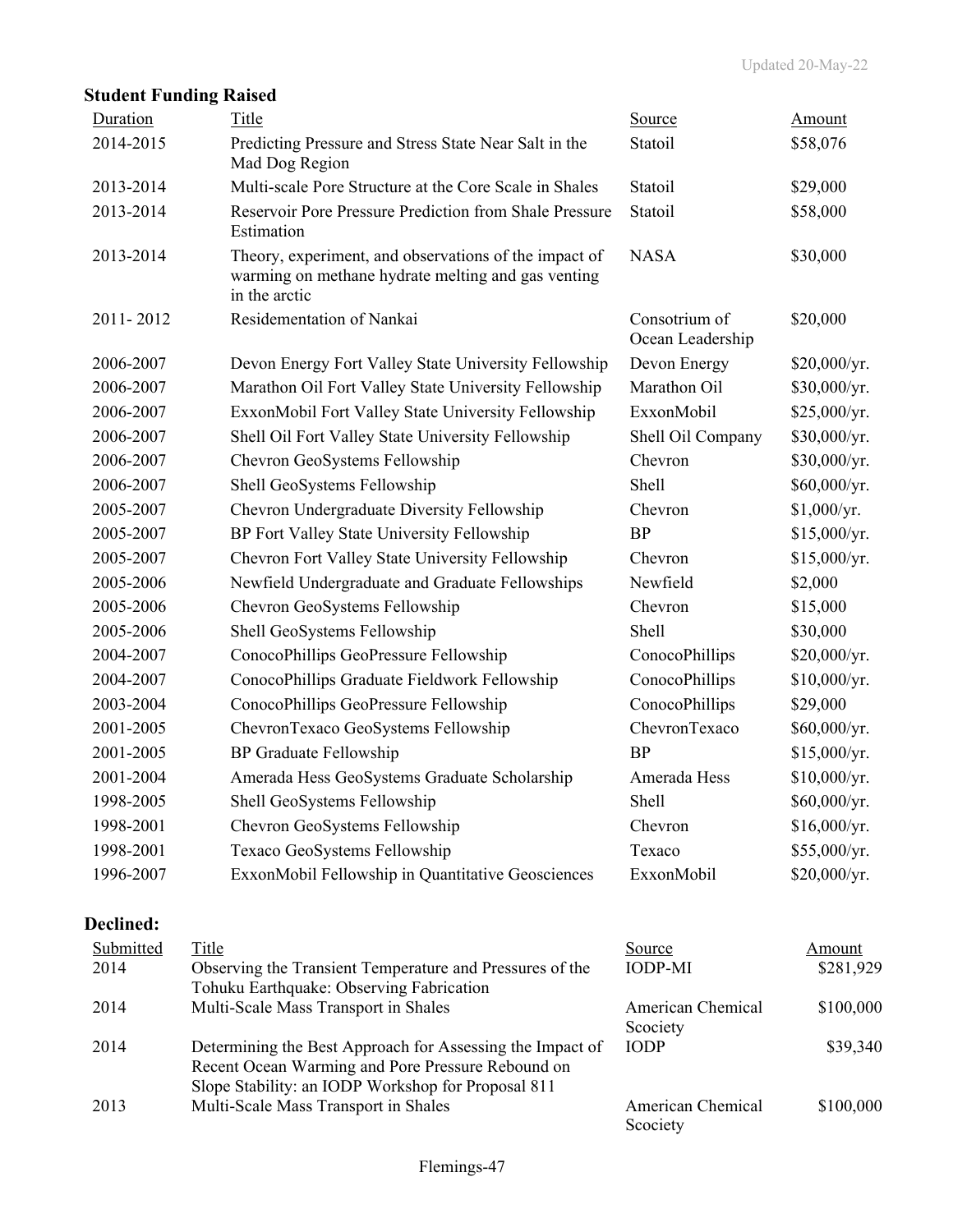2012 Evaluation of Potential Hydrate Resources of Colombia Caribbean Coast Agencia Nacional de Hidrocarburos

\$225,000

### **NEW PROGRAMS DEVELOPED**

- 2006 Geohazards, Geomechanics, and GeoFluids Initiative (with Elsworth, Marone, Saffer)
- Fall 1999 Petroleum GeoSystems Master's Degree Initiative

### **NEW FACILITIES DEVELOPED**

- Fall 1998 Industry Projects Office
- Fall 1998 Petroleum GeoSystems Initiative Office
- Fall 1998 Petroleum GeoSystems Research Laboratory
- Fall 1997 Applied Geophysical Instructional Facility (AGIF)

### **COMPUTER SOFTWARE DEVELOPED**

- 2014-present UT Centroid
- 2001-present PSTAR
- 2001-present Overburden Evaluator
- 2001-present PSU-FRAC
- 1998-present STORMSED1.0
	- *see* Cookman, J., **Flemings, P.B.**, 2001, STORMSED1.0: Hydrodynamics and Sediment Transport in a 2-D Steady-State, Wind- and Wave-Driven, Coastal Circulation Model, *Computers and Geosciences* 27 (6): 647-674.
- 1996-1997 Strata: Basin Modeling Tool *see* - **Flemings, P.B.**, and Grotzinger, J.P., 1996, STRATA: Freeware for Solving Classic Stratigraphic Problems. *GSA Today*, vol. 6, no. 12, p. 1-7.

### **EDUCATIONAL ACTIVITIES**

### **SUPERVISION OF STUDENT RESEARCH**

### **The University of Texas at Austin**

### **Graduate Thesis Research (As primary advisor) M.S. Students**

|     | <u>was a wa</u>         |                      |                                |
|-----|-------------------------|----------------------|--------------------------------|
|     | <b>Name</b>             | <b>Degree Sought</b> | <b>Status</b>                  |
| 1.  | <b>Hilary Strong</b>    | M.S.                 | Completed 2009 (ExxonMobil)    |
| 2.  | Andrew Smith            | M.S.                 | Completed 2012 (ExxonMobil)    |
| 3.  | Michael Merrell         | M.S.                 | Completed 2012 (ConocoPhilips) |
| 4.  | Baiyuan Gao             | M.S.                 | Completed 2013 (pursuing PhD)  |
| 5.  | William Betts           | M.S.                 | Completed 2014 (Halliburton)   |
| 6.  | Michael Cronin          | M.S.                 | Completed 2015 (Anadarko)      |
| 7.  | Will Pinkston           | M.S.                 | Completed 2017 (Hess)          |
| 8.  | Landon Lockhart         | M.S.                 | Completed 2018                 |
| 9.  | David Wiggs             | M.S.                 | Completed 2021                 |
| 10. | Gabrielle (Abby) Varona | M.S.                 | Completed 2022                 |
| 11. | <b>Addison Savage</b>   | M.S.                 | In Progress                    |
|     |                         |                      |                                |

### **PhD Students**

| <b>Name</b>     | <b>Degree Sought</b> | <b>Status</b>               |
|-----------------|----------------------|-----------------------------|
| Derek Sawyer    | Ph.D.                | Completed 2010 (ExxonMobil) |
| Julia Schneider | Ph.D.                | Completed 2011 (Texas A&M)  |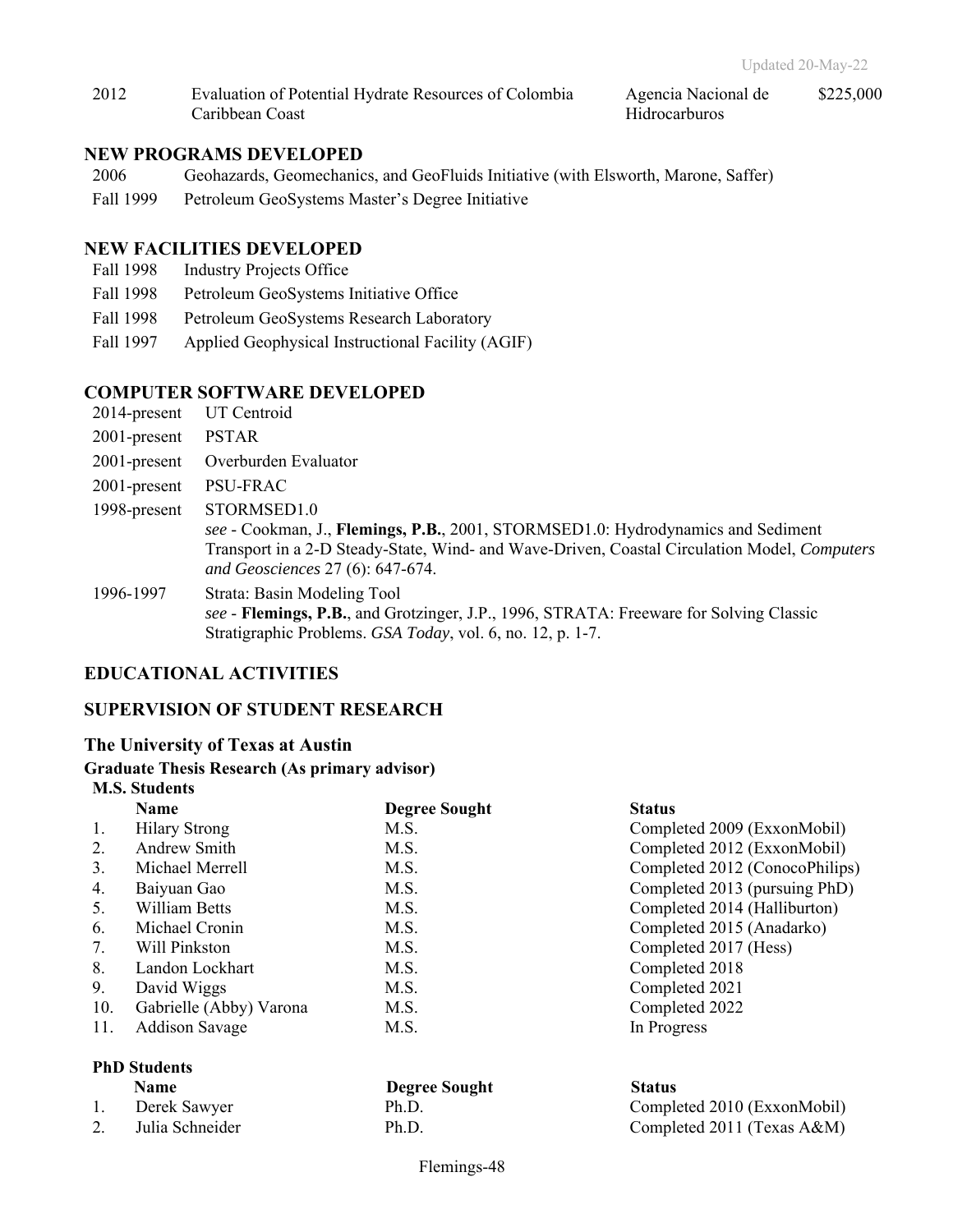| 3.  | Yao You                  | Ph.D. | Completed 2013 (Hess) |
|-----|--------------------------|-------|-----------------------|
| 4.  | Dylan Meyer              | Ph.D. | Completed 2018        |
| 5.  | Baiyuan Gao              | Ph.D. | Completed 2018        |
| 6.  | Kristopher Darnell       | Ph.D. | Completed 2018        |
| 7.  | Kevin Meazell            | Ph.D. | Completed 2021        |
| 8.  | Sebastian Ramiro Ramirez | Ph.D. | Completed 2022        |
| 9.  | Landon Lockhart          | Ph.D. | In Progress           |
| 10. | Zachary Murphy           | Ph.D. | In Progress           |

## **Graduate Thesis Research (As co-advisor)**

## **M.S. Students**

| <b>Name</b>           | <b>Degree Sought</b> | <b>Status</b>  |
|-----------------------|----------------------|----------------|
| Lucas Fidler          | M.S.                 | Completed 2011 |
| Michael Braunscheidel | M.S.                 | Incomplete     |

### **PhD Students**

|   | <b>Name</b>      | <b>Degree Sought</b> | <b>Status</b> |
|---|------------------|----------------------|---------------|
|   | 1. Kylara Martin | Ph.D.                | Comple        |
| 2 | Kyung Chang      | Ph.D.                | Comple        |

### **Membership on Graduate Degree Candidates' Committee**

|     | <b>Name</b>                  | <b>Degree Sought</b> | <b>Status</b>  |
|-----|------------------------------|----------------------|----------------|
| 1.  | Kylara Martin                | Ph.D.                | Completed 2011 |
| 2.  | Kyung Won Chang              | Ph.D.                | Completed 2013 |
| 3.  | Emily Graham                 | M.S.                 | Completed 2013 |
| 4.  | Alexander Urquhart           | M.S.                 | Completed 2013 |
| 5.  | Yao Peng                     | Ph.D.                | Completed 2011 |
| 6.  | Yang Xue                     | Ph.D.                | Completed 2014 |
| 7.  | <b>Brendan Anthony Casey</b> | Ph.D. (MIT)          | Completed 2014 |
| 8.  | Amy Adams                    | Ph.D. (MIT)          | Completed 2014 |
| 9.  | John Nowinski                | Ph.D.                | Completed 2014 |
| 10. | Amer Dierieh                 | Ph.D. (MIT)          | Completed 2016 |
| 12. | Gregory Hurd                 | Ph.D.                | Completed 2016 |
| 13. | Andrea Nolting               | Ph.D.                | Completed 2017 |
| 14. | Xin Liu                      | M.S.                 | Completed 2021 |
| 15. | Peter Miller                 | Ph.D.                | In Progress    |
| 16. | Cansu Demir                  | Ph.D.                | In Progress    |
| 17. | Stephanie Forstner           | Ph.D.                | In Progress    |
| 18. | Artur Davletshin             | Ph.D.                | In Progress    |
| 19. | Joshua Edgington             | Ph.D.                | In Progress    |
| 20. | Caroline McKeighan           | Ph.D.                | In Progress    |

## **Undergraduate Thesis Research (As primary advisor)**

| <b>Name</b>   | <b>Degree Sought</b> | <b>Status</b> |
|---------------|----------------------|---------------|
| Carmen Atkins | B.S. (Geosciences)   | Comple        |

### **Penn State**

### **Graduate Thesis Research (As primary advisor) M.S. Students Name Degree Sought Status**<br>
Tucker Burkhart M.S. M.S. Comple 1. Tucker Burkhart M.S. Completed 1997

| Completed 2013 (Hes |
|---------------------|
| Completed 2018      |
| Completed 2018      |
| Completed 2018      |
| Completed 2021      |
| Completed 2022      |
| In Progress         |
| In Progress         |

Completed 2011 Completed 2013

| Completed 2011 |
|----------------|
| Completed 2013 |
| Completed 2013 |
| Completed 2013 |
| Completed 2011 |
| Completed 2014 |
| Completed 2014 |
| Completed 2014 |
| Completed 2014 |
| Completed 2016 |
| Completed 2016 |
| Completed 2017 |
| Completed 2021 |
| In Progress    |
| In Progress    |
| In Progress    |
| In Progress    |
| In Progress    |
| In Progress    |

# Completed 2012 (Berger Geosciences)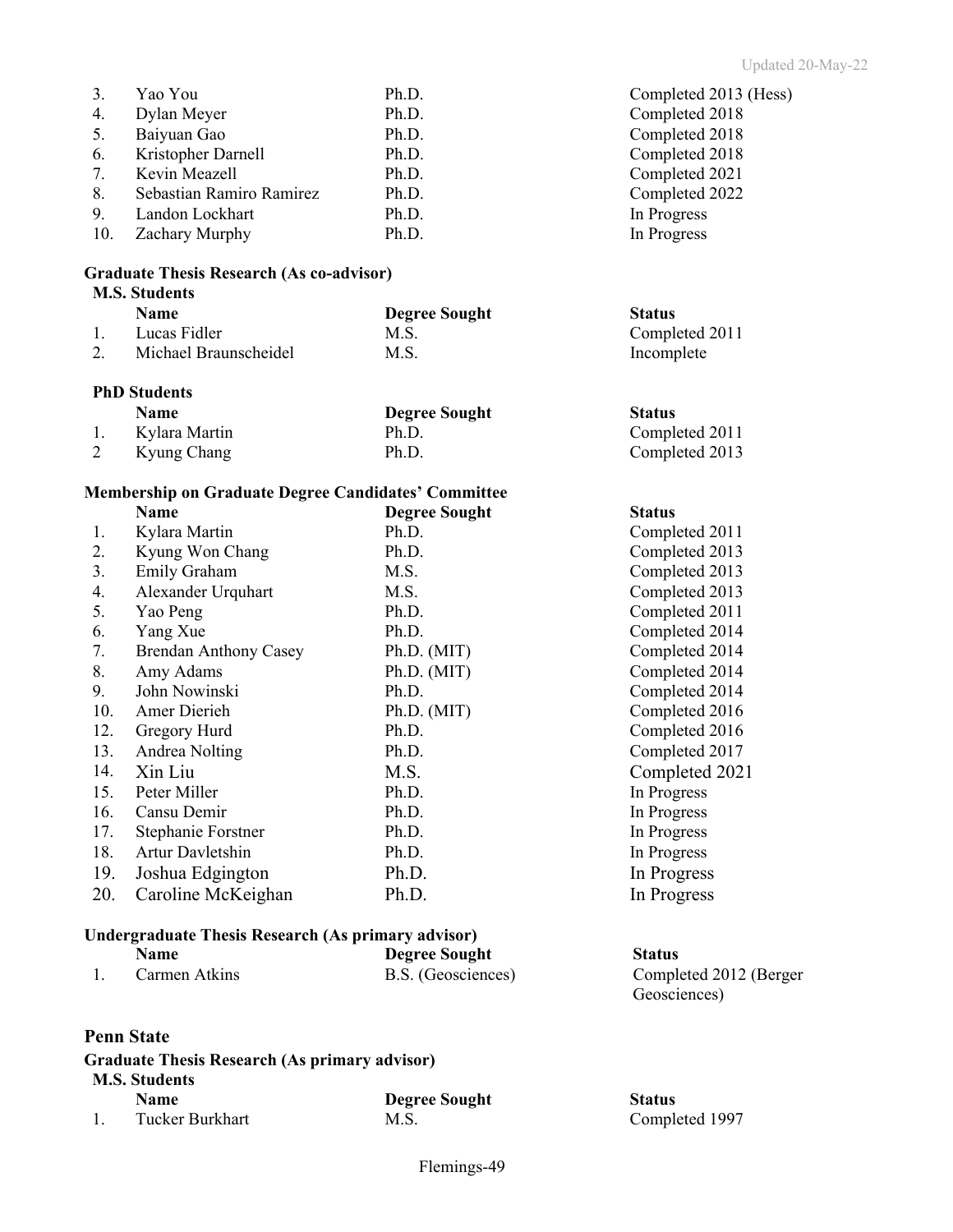| 2.  | David Gordon                          |
|-----|---------------------------------------|
| 3.  | Andrew Hoover                         |
| 4.  | <b>Beth Stump</b>                     |
| 5.  | Janette Cookman                       |
| 6.  | John Metzger                          |
| 7.  | Nathan Kaleta                         |
| 8.  | Jacek Lupa                            |
| 9.  | Alastair Swanston                     |
| 10. | Kevin Best                            |
| 11. | Joseph Comisky                        |
| 12. | Eric Kuhl                             |
| 13. | Tin Wai Lee                           |
| 14. | Ben Seldon                            |
| 15. | <b>Beth Strickland</b>                |
| 16. | Aaron Janssen                         |
| 17. | Chekwube Enunwa                       |
| 18. | Umut Gokcesu                          |
| 19. | Derek Sawyer                          |
| 20. | Joseph Razzano                        |
| 21. | Asha Ramgulam                         |
| 22. | Louanne Christopher                   |
| 23. | Audrey Hucks Sawyer                   |
| 24. | Doruk Seren                           |
| 25. | Matthew Reilly                        |
| 26. | Charles Bohn                          |
| ົາ  | $I_{\text{max}}$ 1. $VI_{\text{max}}$ |

## **PhD Students**

1. Anil Deshpande Ph.D. (Geosciences) Completed 1997 2. Brandon Dugan Ph.D. (Geosciences) Completed 2003 3. Xiaoli Liu Ph.D. (Geosciences) Completed 2006 4. Hui Long Ph.D. (EGEE) Completed 2007

### **Graduate Thesis Research (As co-advisor) M.S. Students**

|    | <b>Name</b>   | <b>Degree Sought</b> | <b>Status</b>  |
|----|---------------|----------------------|----------------|
|    | Matt Bennett  | M.S. (EGEE)          | Completed 1996 |
| 2. | Dae Sung Lee  | M.S. (EGEE)          | Completed 2001 |
| 3. | Tiancong Hong | M.S. (Geosciences)   | Completed 2004 |
|    |               |                      |                |

## **PhD Students**

|    | <b>Name</b>       | <b>Degree Sought</b> | <b>Status</b> |
|----|-------------------|----------------------|---------------|
|    | Laurel Alexander  | $Ph.D. - at MIT$     | Comple        |
|    | Jennifer Carlson  | $PhD. - at MIT$      | Comple        |
| 3. | Thomas Finkbeiner | Ph.D. (Geosciences)  | Comple        |
|    | Victor Siahaan    | Ph.D. (EGEE)         | Comple        |
|    |                   |                      |               |

# **Post-doctoral and Visiting Scholars Supervised**

Matthew VanWie, 5/1999-8/1999 (supported by Flemings) Bruce Hart, Post-Doctoral Scientist, 6/1994-6/1996 (supported by Flemings) Insun Song, Research Associate, 10/2006-2010 (Penn State)

M.S. (Geosciences) Completed 1997 M.S. (Geosciences) Completed 1997 M.S. (Geosciences) Completed 1998 M.S. (Geosciences) Completed 1999 M.S. (Geosciences) Completed 1999 M.S. (Geosciences) Completed 2001 M.S. (Geosciences) Completed 2001 M.S. (Geosciences) Completed 2001 M.S. (EGEE) Completed 2002 M.S. (Geosciences) Completed 2002 M.S. (EGEE) Completed 2003 M.S. (Geosciences) Completed 2003 M.S. (Geosciences) Completed 2003 M.S. (Geosciences) Completed 2003 M.S. (Geosciences) Completed 2004 M.S. (Geosciences) Completed 2005 M.S. (EGEE) Completed 2005 M.S. (Geosciences) Completed 2005 M.S. (Geosciences) Completed 2006 M.S. (EGEE) Completed 2006 M.S. (Geosciences) Completed 2006 M.S. (Geosciences) Completed 2007 M.S. (EGEE) Completed 2008 M.S. (Geosciences) Completed 2008 M.S. (Geosciences) Completed 2008 27. Joseph Valenti M.S. (Geosciences) Completed 2009

# **Name** Degree Sought Status

Completed 1995 Completed 1996 Completed 1998 Completed 2002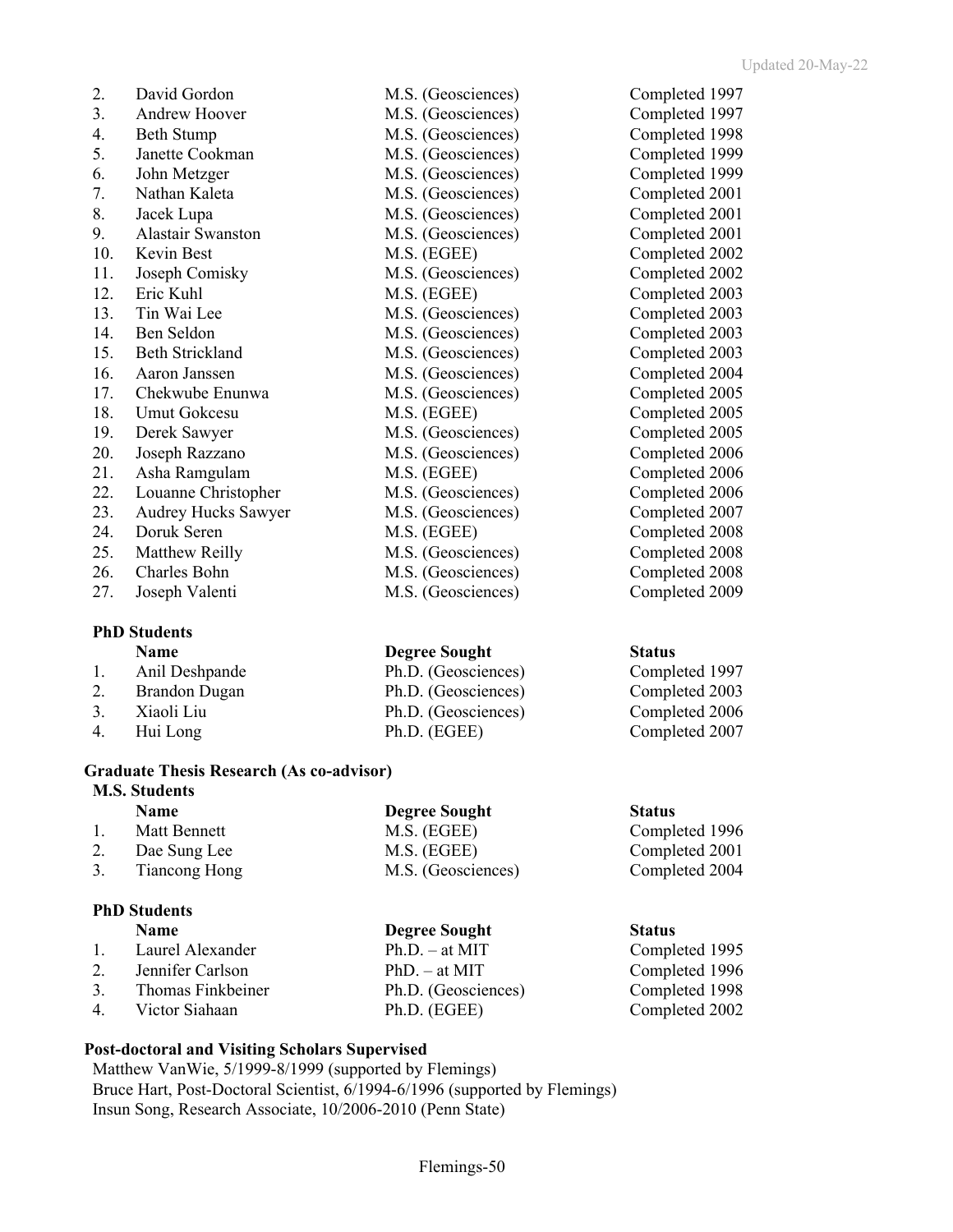### **Membership on Graduate Degree Candidates' Committee**

|     | Name                 | <b>Degree Sought</b> | <b>Status</b>  |
|-----|----------------------|----------------------|----------------|
| 1.  | Mohammed Al-Mugheiry | M.S. (Geosciences)   | Completed 1995 |
| 2.  | Wei He               | Ph.D. (Geosciences)  | Completed 1996 |
| 3.  | David McConaughy     | M.S. (Geosciences)   | Completed 1997 |
| 4.  | Ruth Robinson        | Ph.D. (Geosciences)  | Completed 1997 |
| 5.  | Lee Colarusso        | M.S. (Geosciences)   | Completed 1998 |
| 6.  | Tim White            | Ph.D. (Geosciences)  | Completed 1999 |
| 7.  | <b>Robert Dias</b>   | Ph.D. (Geosciences)  | Completed 2000 |
| 8.  | Dimitri Abbado       | M.S. (Geosciences)   | Completed 2001 |
| 9.  | Ian Brewer           | Ph.D. (Geosciences)  | Completed 2001 |
| 10. | Laura Savalli        | M.S. (Geosciences)   | Completed 2003 |
| 11. | Nikolai Pedentchouk  | M.S. (Geosciences)   | Completed 2004 |
| 12. | Dae Sung Lee         | Ph.D. (EGEE)         | Completed 2006 |
| 13. | Douglas Edmunds      | M.S. (Geosciences)   | Completed 2006 |
| 14. | Alex McKiernan       | Ph.D. (Geosciences)  | Completed 2006 |
| 15. | Kritika Trakoolngam  | M.S. (EGEE)          | Completed 2006 |
| 16. | Michael Fitzgerald   | M.S. (EGEE)          | Completed 2007 |

## **Undergraduate Thesis Research (As primary advisor)**

|     | Name                  | <b>Degree Sought</b> | <b>Status</b>  |
|-----|-----------------------|----------------------|----------------|
|     | Matt Bennett          | B.S. (Geosciences)   | Completed 1994 |
| 2.  | <b>Brent Criswell</b> | B.S. (Geosciences)   | Completed 1994 |
| 3.  | Edward Carpanetti     | B.S. (Geosciences)   | Completed 1995 |
| 4.  | Randy Geis            | B.S. (Geosciences)   | Completed 1997 |
| 5.  | Ryan Shatt            | B.S. (Geosciences)   | Completed 1997 |
| 6.  | Patrick Walsh         | B.S. (Geosciences)   | Completed 1998 |
| 7.  | Joseph Comisky        | B.S. (Geosciences)   | Completed 1999 |
| 8.  | Kyle Straub           | B.S. (Geosciences)   | Completed 2002 |
| 9.  | Cody Jones            | B.S. (Geosciences)   | Completed 2006 |
| 10. | Josh Dixon            | B.S. (Geosciences)   | Completed 2007 |

### **Undergraduate Advising (As thesis committee member or co-advisor)**

J. Aileo, J. Bona, R. Brennan, E. DeRoos, T. Heil, A. Kondas, T. Lippman, L. Mark, J. Mihalcik, M. Panettieri, D. Pinkus, G. Price, E. Scott, D. Whitmire

### **POST-DOCTORAL AND VISITING SCHOLARS SUPERVISED**

Alejandro Cardona, Post-Doctoral Scientist, 2020-Present Manasij Santra, Post-Doctoral Scientist, 2016-2021 Yi Fang, Post-Doctoral Scientist, 2017-2020 Steve Phillips, Post-Doctoral Scientist, 2015-2019 Stacey Worman, Post-Doctoral Scientist, 2015-2016 Kehua You, Post-Doctoral Scientist, 2013-2015 Christian Hermanrud, Visiting Scholar from Statoil, 2012-2013 Athma Bhandari, Post-Doctoral Scientist, 2012-2014 Julia Schneider Reece, Post-Doctoral Scientist, 2011-2013 Gang Luo, Post Doctoral Scientist, 2009-2011 Maria Nikolinakou, Post-Doctoral Scientist, 2009-2010 Insun Song, Post-Doctoral Associate, 2007-2010

### **TECHNICAL STAFF SUPERVISED**

Alexey Portnov, Research Associate, 2021-Present Alejandro Cardona, Post-Doctoral Scientist, 2020-Present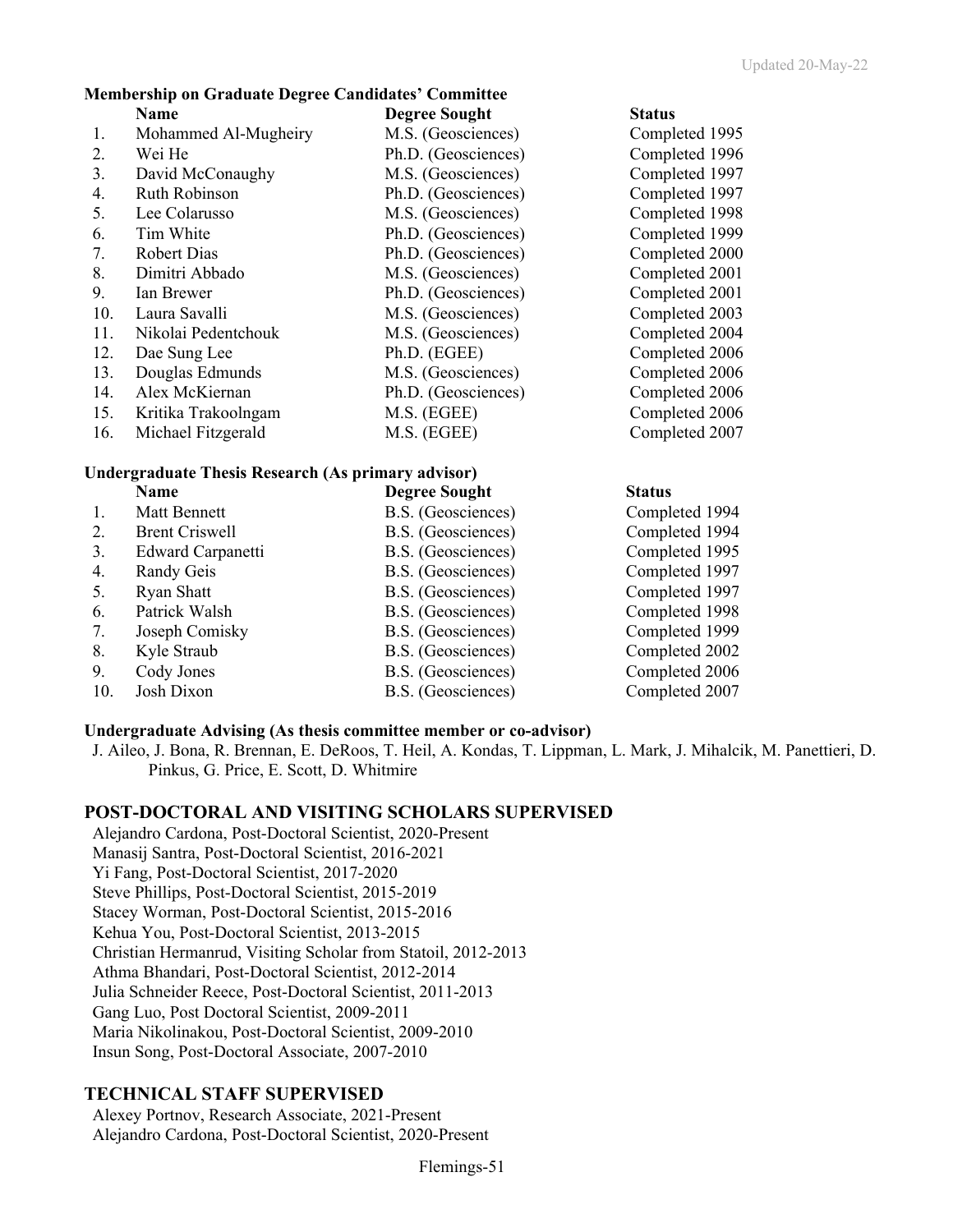Donald Brooks, Research Engineering/Scientist Associate III, 2020-present Felicia Garcia-Hildenbrand, Senior Research Program Coordinator, 2020-2022 Aaron Price, Research Engineering/Scientist Associate III, 2019-2021 Constantino Panagopulos, Informational Writer III, 2019-2021 Yi Fang, Research Associate, 2020-2021 Addison Savage, Research Engineering/Scientist Assistant, 2021-2021 Stephen Phillips, Research Associate, 2019-2020 Ashley Foltz, Senior Administrative Associate, 2019-2020 Lynda Miller, Executive Assistant, 2018-2020 Jesse Houghton, Project Manager, 2017-present Jac Erengil, Executive Assistant, 2017-2018 Joshua O'Connell, Research Engineering Associate, 2016-present Ethan Petrou, Research Engineering Associate, 2016-2017 Jamie Morrison, Project Manager, 2015-present Kehua You, Research Associate, 2015-present Colleen Morgan, Senior Program Coordinator, 2015-2017 Carla Thomas, Science/Technical Project Manager, 2014-present Athma Bhandari, Research Associate, 2014-present Peter Polito, Research Associate: Laboratory Director, 2011-2020 Tessa Green, Project Manager, 2010-2016 Mahdi Heidari, Research Scientist, 2010-present Maria Nikolinakou, Research Scientist, 2010-present Heather Nelson, Project Assistant, 1998-1999 Donnie Brooks, Research Associate, 2011-2015 Gang Luo, Research Associate, 2011-2015 Kris Darnell, Research Associate, 2009-2010 Mark Andrews, Research Associate, 2008-2010 Andrew Peterson, Undergraduate Research Assistant, 2006-2007 LaMichelle Arnold, Undergraduate Research Assistant, 2006-2007 Ryan Jacoby, Research Assistant, 2006-2007 Christie Rosenhoover, Staff Assistant, 2006-2007 Judi Hite, Staff Assistant, 2005-2005 Damian Futrick, Systems Administrator, 2004-2007 Christina Conley, Systems Administrator, 2004-2004 Stefanie McCormick, Staff Assistant, 2003-2005 Frank Kachurak, Systems Administrator, 2001-2003 Tom Canich, Systems Administrator, 2001-2007 Rachel Altemus, Staff Assistant, 2000-2003 Michael Manes, Research Assistant, 1999-1999 Nancy Levitsky, Staff Assistant, 1998-2000 James Ashbaugh, Research Assistant, 1998-2000 John Miley, Systems Administrator, 1997-2001

## **AWARDS MY STUDENTS/STAFF HAVE WON**

- 2022 Jesse Houghton: Outstanding Staff Support Award
- 2022 Abby Varona: Student Research Symposium: Second Place Late Career Masters
- 2022 Kevin Meazell: Departmental Awards: Best Graduate Student Paper: Kevin Meazell
- 2022 Abby Varona: Departmental Awards: Best MSc Student Presentation
- 2022 Sebastian Ramiro-Ramirez: Departmental Awards: Best PhD Student Presentation
- 2022 Landon Lockhart: East Texas Geological Society Scholarship
- 2021 Carla Thomas: Outstanding Staff Support Award
- 2020 Zach Murphy: UTIG Bridging Units Graduate Fellowship
- 2019 Sebastian Ramiro-Ramirez: Equinor Fellowhsip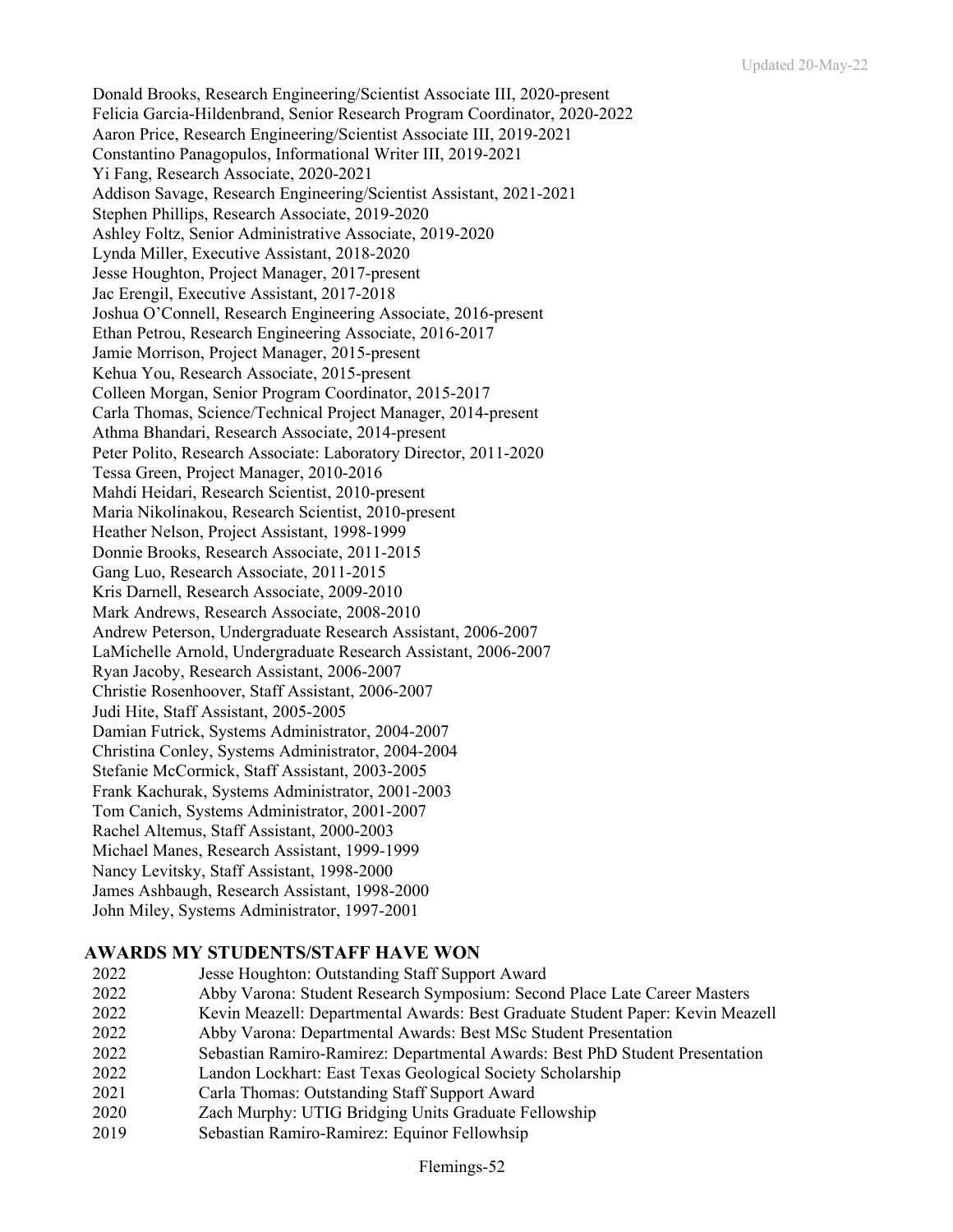| 2019      | Landon Lockhart: Halliburton Landmark Earth Model Award                                           |
|-----------|---------------------------------------------------------------------------------------------------|
| 2018      | Josh O'Connell: Outstanding Staff Support Award                                                   |
| 2017      | Kris Darnell: AGU Outstanding Student Paper Award Winner in Hydrology                             |
| 2017      | Kevin Meazell: U.S. Science Support Program for IODP Travel Award                                 |
| 2017      | Baiyuan Gao: U.S. Science Support Program Travel Award                                            |
| 2017      | Kris Darnell: Ewing/Worzel Fellowship for Spring 2017                                             |
| 2016      | Baiyuan Gao: NSF Travel Award, Fall 2016                                                          |
| 2016      | Tessa Green: UT Institute for Geophysics Eleanor Picard Excellence Award                          |
| 2016      | Kris Darnell: Best Paper Published by a JSG Graduate Student Award                                |
|           |                                                                                                   |
| 2015      | Will Pinkston: JSG Recruiting Fellowship from the Chevron Corporation                             |
| 2015      | Will Pinkston: Teagle Fellowship in Petroleum Geology                                             |
| 2015      | Baiyuan Gao: AGU Travel Award, Fall 2015                                                          |
| 2015      | Kris Darnell: Whitney Endowed Presidential Scholarship for Fall 2015 – Spring 2016                |
| 2015      | Baiyuan Gao: Whitney Endowed Presidential Scholarship for Fall 2015 – Spring 2016                 |
| 2015      | Dylan Meyer: GeoPRISMS Student Presentation Honorable Mention                                     |
| 2015      | Dylan Meyer: Chevron Graduate Student Fellowship for Spring 2015                                  |
| 2014      | Dylan Meyer: JSG Energy Geosciences SEED Grant                                                    |
| 2014      | Dylan Meyer: AGU 2014 Outstanding Student Presentation Award in Biogeosciences                    |
| 2014      | Dylan Meyer: Banks Fellowship for Spring and Summer 2014                                          |
| 2014      | Dylan Meyer: JSG Energy Geosciences Seed Grant                                                    |
| 2013      | Kris Darnell: NASA Fellowship Fall 2013 thru Summer 2014                                          |
| 2013      | Dylan Meyer: Gale White Fellowship Fall 2013                                                      |
| 2013-2016 | Baiyuan Gao: Statoil Fellowship Fall 2013 thru Summer 2016                                        |
| 2013      | Michael Merrell: Statoil Fellowship                                                               |
| 2012-2013 | Andrew Smith: US Student Fulbright Award for 2012-2013 to Norway                                  |
| 2013      | Maria Nikolinakou: member of the organizing committee for the 47th U.S. Rock                      |
|           | Mechanics/Geomechanics Symposium, in San Francisco, June 2013                                     |
| 2012      | Dylan Meyer: 2012, University of Texas Institute of Geophysics Fellowship                         |
| 2012      | Dylan Meyer: 2012, Best Student Poster Presentation Award, Eckerd College Science Symposium       |
| 2012      | Maria Nikolinakou: Future Leaders of the American Rock Mechanics and Geomechanics                 |
|           | Association                                                                                       |
| 2012      | Maria Nikolinakou: invited keynote speaker at the 3rd Geoqus Conference in Potsdam, Germany       |
| 2012      | Yao You: Ewig Worzel Fellowship, UTIG                                                             |
| 2012      | Andrew Smith: Best M.S. Tech Session Speaker (Spring 2012), Department of Geological Sciences     |
| 2012      | Andrew Smith: Outstanding Student Paper Award, AGU Ocean Sciences Section                         |
| 2012      | Andrew Smith: Best Student Presentation at the Gordon Research Conference on Gas Hydrates         |
| 2012      | Michael Merrell: Statoil Fellowship for Predicting Pressure and Stress State near Salt in the Mad |
|           | Dog Region                                                                                        |
| 2012      | Michael Cronin: Mruk Family Named Grant from AAPG Foundation                                      |
| 2012      | Andrew Smith: ConocoPhillips SPIRIT Scholar                                                       |
| 2012      | Julia Schneider Reece: Best Paper Award, Department of Geological Sciences                        |
| 2011-2012 | Michael Cronin: Jackson School Endowed Graduate Fellowship (ConocoPhillips)                       |
| 2011      | Julia Schneider Reece: Outstanding Student Paper Award, AGU Fall Meeting, Mineral and Rock        |
|           | Physics Section                                                                                   |
| 2011      | Julia Schneider Reece: Best Student Speaker Award, Technical Sessions, UT JSG, Fall 2011          |
| 2011      | Julia Schneider Reece: Ewing Worzel Fellowship, UTIG, Fall 2011                                   |
| 2011      | Yao You: Best Presentation, AGU Fall Meeting                                                      |
| 2011      | Yao You: 'Best Poster' award for his presentation "Coupling of the evolution of pore pressure and |
|           | the retrogressive slope failure during breaching " at the recent SIAM Conference on Mathematics   |
|           | & Computational Issues in the Geosciences held in Long Beach California.                          |
| 2010      | Julia Schneider: Outstanding Teaching Assistant, Jackson School of Geosciences                    |
| 2010-2011 | Julia Schneider Reece: 2010-2011 Schlanger Scientific Ocean Drilling Fellowship Program Winner    |
| 2010      | Derek Sawyer: Tech Sessions Best Speaker, Jackson School of Geosciences                           |
|           |                                                                                                   |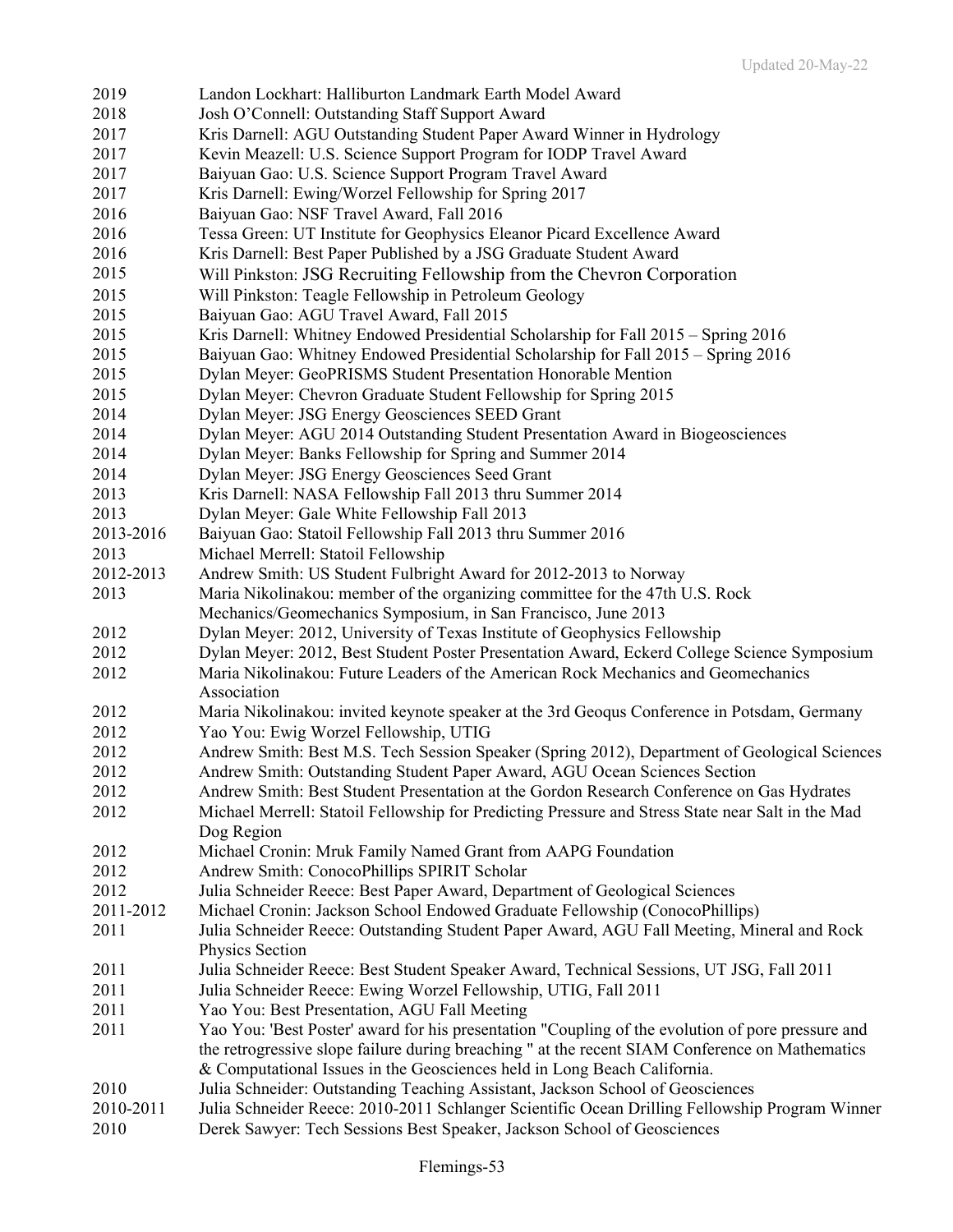| Julia Schneider Reece: 'Outstanding Student Paper Award' from the Mineral and Rock Physics     |
|------------------------------------------------------------------------------------------------|
| Section of AGU. Her poster was presented at the Fall 2010 AGU meeting in San Francisco and was |
| entitled "Experimentally derived model to predict permeability behavior of mudstones."         |
| Yao You: 'Best Presentation' award for his presentation "Coupling of the evolution of pore     |
| pressure and the retrogressive slope failure during breaching " at Fall AGU, 2010              |
| Derek Sawyer: Outstanding Student Paper Award, American Geophysical Union Fall Meeting         |
| JOI-USSAC Student Fellowship to Xiaoli Liu, Modeling of Hydrate Systems, \$25,000              |
|                                                                                                |

### **TEACHING HONORS**

- 2003 Received the Pennsylvania State University, College of Earth and Mineral Sciences G. Montgomery and Marion Mitchell Award for Innovative Teaching
- 1996 Received the Pennsylvania State University, College of Earth and Mineral Sciences Matthew J. and Anne C. Wilson Outstanding Teaching Award

|                 | <b>COURSES TAUGHT</b> |                         |                                     |                              |  |  |
|-----------------|-----------------------|-------------------------|-------------------------------------|------------------------------|--|--|
| <b>Semester</b> | Course                | <b>CREDITS</b>          | <b>Course Title</b>                 | Approx.<br><b>Enrollment</b> |  |  |
| Spring 1994     | Geosc 497g            | $\mathfrak{Z}$          | Field Stratigraphy (50%)            | 7                            |  |  |
|                 | Geosc 454             | 3                       | The Geology of Oil and Gas          | 13                           |  |  |
| Fall 1994       | Geosc 497b            | 3                       | <b>Advanced Stratigraphy</b>        | $\overline{2}$               |  |  |
| Spring 1995     | Geosc 454             | 3                       | The Geology of Oil and Gas          | 12                           |  |  |
| Fall 1995       | Geosc 497b            | 3                       | <b>Advanced Stratigraphy</b>        | 10                           |  |  |
| Spring 1996     | Geosc 596a            | $\overline{\mathbf{3}}$ | 3-D Seismic Processing              | 3                            |  |  |
|                 | Geosc 454             | $\overline{\mathbf{3}}$ | The Geology of Oil and Gas          | 15                           |  |  |
| Fall 1996       | Geosc 497b            | $\overline{\mathbf{3}}$ | <b>Advanced Stratigraphy</b>        | $\,8\,$                      |  |  |
| Spring 1997     | Geosc 454             | $\overline{\mathbf{3}}$ | The Geology of Oil and Gas          | 21                           |  |  |
|                 | Geosc 597d            | $\overline{3}$          | Field Stratigraphy (50%)            | 10                           |  |  |
| Fall 1997       | Geosc 497k            | 3                       | Multichannel Seismic Processing and | 13                           |  |  |
|                 |                       |                         | Interpretation (50%)                |                              |  |  |
| Spring 1998     | Geosc 597d            | $\mathfrak{Z}$          | Field Stratigraphy (50%)            | $\overline{4}$               |  |  |
|                 | Geosc 454             | $\overline{\mathbf{3}}$ | The Geology of Oil and Gas          | 23                           |  |  |
| Fall 1998       | Geosc 497k            | 3                       | Multichannel Seismic Processing and | 5                            |  |  |
|                 |                       |                         | Interpretation (50%)                |                              |  |  |
|                 | Geosc 497b            | $\mathfrak{Z}$          | <b>Advanced Stratigraphy</b>        | 10                           |  |  |
| Spring 1999     | Geosc 454             | $\mathfrak{Z}$          | The Geology of Oil and Gas          | 17                           |  |  |
| Fall 1999       | Geosc 558             | 3                       | Multichannel Seismic Processing and | $\boldsymbol{9}$             |  |  |
|                 |                       |                         | Interpretation $(50\%)$             |                              |  |  |
|                 | Geosc 598a            | $\mathbf{1}$            | Petroleum GeoSystems Seminar        | $\overline{4}$               |  |  |
| Spring 2000     | Geosc 454             | $\overline{\mathbf{3}}$ | The Geology of Oil and Gas          | 22                           |  |  |
|                 | Geosc 597d            | $\overline{\mathbf{3}}$ | Field Stratigraphy (50%)            | 13                           |  |  |
|                 | Geosc 598a            | $\overline{\mathbf{3}}$ | Petroleum Geosystems                | 5                            |  |  |
| Fall 2000       | Geosc 479             | $\overline{\mathbf{3}}$ | <b>Advanced Stratigraphy</b>        | $\boldsymbol{7}$             |  |  |
|                 | Geosc 597g            | $\overline{\mathbf{3}}$ | GeoFluids Mechanics (50%)           | $\tau$                       |  |  |
| Spring 2001     | Geosc 454             | 3                       | The Geology of Oil and Gas          | 15                           |  |  |
| Fall 2001       | Geosc 598a            | 3                       | Petroleum Geosystems (50%)          | 11                           |  |  |
|                 | Geosc 598b            | $\mathbf{1}$            | Petroleum GeoSystems Seminar        | $\overline{4}$               |  |  |
|                 | Geosc 598c            | $\mathfrak{Z}$          | Geofluids Seminar                   | $\,8\,$                      |  |  |
| Spring 2002     | Geosc 454             | $\overline{\mathbf{3}}$ | The Geology of Oil and Gas $(10\%)$ | $\boldsymbol{9}$             |  |  |
|                 | Geosc 558             | $\overline{3}$          | Multichannel Seismic Processing and | 9                            |  |  |
|                 |                       |                         | Interpretation $(10\%)$             |                              |  |  |
| Spring 2003     | Geosc 479             | $\mathfrak{Z}$          | <b>Advanced Stratigraphy</b>        |                              |  |  |
| Fall 2003       | Geosc 558             | $\overline{3}$          | Multichannel Seismic Processing and | 14                           |  |  |
|                 |                       |                         | Interpretation (50%)                |                              |  |  |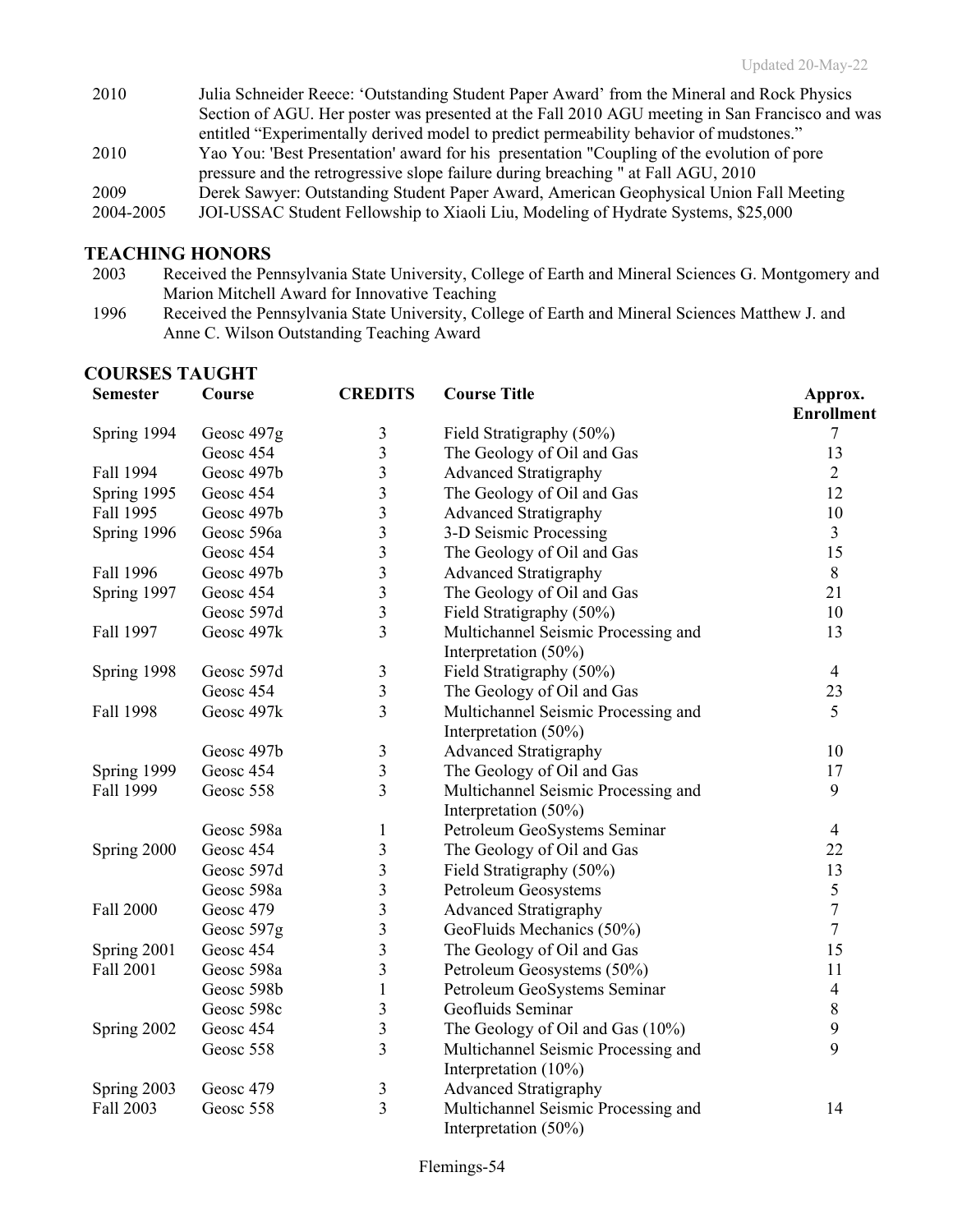|             | Geosc 598b                      | 1                   | Petroleum GeoSystems Seminar                              | 4              |
|-------------|---------------------------------|---------------------|-----------------------------------------------------------|----------------|
| Spring 2004 | Geosc 454                       | 3                   | The Geology of Oil and Gas                                | 14             |
|             | Geosc 572                       | 3                   | Field Stratigraphy (50%)                                  | 13             |
|             | Geosc 597                       | 1                   | Geofluids Seminar                                         | 5              |
|             | Geosc 598A                      | 3                   | Petroleum GeoSystems (50%)                                | 11             |
| Fall 2004   | Geosc 479                       | 3                   | Advanced Stratigraphy (50%)                               | 12             |
|             | Geosc 558                       | 3                   | Multichannel Seismic Processing and                       | 12             |
|             |                                 |                     | Interpretation (50%)                                      |                |
| Spring 2005 | Geosc 454                       | 3                   | The Geology of Oil and Gas                                | 18             |
| Fall 2005   | Geosc 597                       | 1                   | Geofluids Seminar                                         | $\tau$         |
| Spring 2006 | Geosc 454                       | 3                   | The Geology of Oil and Gas                                | 26             |
|             | Geosc 572                       | 3                   | Field Stratigraphy (50%)                                  | 12             |
|             | Geosc 597I                      | $\mathbf{1}$        | Geofluids Seminar (20%)                                   | $\,8\,$        |
| Fall 2006   | Geosc 497                       | 3                   | Advanced Stratigraphy (50%)                               | $8\,$          |
|             | Geosc 558                       | 3                   | Multichannel Seismic Processing and                       | 8              |
|             |                                 |                     | Interpretation (50%)                                      |                |
|             | Geosc 598A                      | 1                   | Petroleum GeoSystems Seminar                              | 5              |
|             | Geosc 597C                      | 1                   | GeoFluids/Mudrock Seminar                                 | 5              |
| Spring 2007 | Geosc 454                       | 3                   | The Geology of Oil & Gas                                  | 26             |
|             | Geosc 597K                      | $\mathbf{1}$        | Petroleum GeoSystems Seminar                              | $\overline{4}$ |
|             | Geosc 598F                      | 1                   | G3 Seminar (50%)                                          | $\sqrt{5}$     |
| Fall 2007   | Geosc 558                       |                     | Petroleum GeoSystems Seminar                              | 5              |
| Spring 2008 | <b>GEO 391</b>                  | 3                   | Guadalupe Mountain Stratigraphy                           | 10             |
| Fall 2008   | <b>GEO 191</b>                  | 1                   | Earth Surface and Hydro. Seminar                          | 5              |
| Spring 2009 | <b>GEO 391</b>                  | 3                   | Crustal GeoFluids                                         | 14             |
| Fall 2009   | <b>GEO 191</b>                  |                     | Earth Surface and Hydro. Seminar                          | $\overline{4}$ |
| Spring 2010 | <b>GEO 330K</b>                 | 3                   | <b>Energy Exploration</b>                                 | 126            |
| Spring 2011 | <b>GEO 391</b>                  | 3                   | <b>Crustal Fluids</b>                                     | 14             |
|             | <b>GEO 330K</b>                 | 3                   |                                                           | 126            |
|             |                                 | 3                   | <b>Energy Exploration</b>                                 | 71             |
| Spring 2012 | <b>GEO 330K</b><br>GEO 391/371C | 3                   | <b>Energy Exploration</b>                                 | 18             |
|             | <b>GEO 330K</b>                 | 3                   | Field Stratigraphy: Guadalupe Mtns                        | 54             |
| Spring 2013 | <b>GEO 391</b>                  | 3                   | <b>Energy Exploration</b><br>Crustal GeoFluids            |                |
|             |                                 |                     |                                                           | 16<br>27       |
| Spring 2015 | <b>GEO 330K</b>                 | 3<br>$\overline{2}$ | <b>Energy Exploration</b>                                 |                |
| Fall 2015   | <b>GEO 291</b>                  |                     | Fire/Ice: Methane Hydrates Geosystems                     | 6              |
| Spring 2016 | <b>GEO 330K</b>                 | 3                   | <b>Energy Exploration</b>                                 | 15             |
|             | <b>GEO 382D</b>                 | 3                   | Crustal GeoFluids                                         | 15             |
| Spring 2017 | <b>GEO 330K</b>                 | 3                   | <b>Energy Exploration</b>                                 | 15             |
| Spring 2018 | <b>GEO 330K</b>                 | 3                   | <b>Energy Exploration</b>                                 | 15             |
| Spring 2018 | <b>GEO 391</b>                  | 3                   | Methane Hydrate                                           |                |
| Spring 2019 | <b>GEO 382D</b>                 | 3                   | Crustal Geofluids                                         | 8<br>5         |
| Fall 2019   | <b>GEO 291</b>                  | $\overline{c}$      | Fire/Ice: Methane Hydrates Geosystems                     |                |
| Spring 2020 | <b>GEO 291</b>                  | $\overline{2}$      | Geomechanics and Fluid Flow in Subduction                 |                |
|             |                                 |                     | Zones                                                     |                |
| Spring 2021 | <b>GEO 382D</b>                 | 3                   | Crustal GeoFluids                                         |                |
| Fall 2021   | <b>GEO 382D</b>                 | 3                   | Crustal GeoFluids                                         | 10             |
| Fall 2022   | <b>GEO 382D</b>                 | 3                   | Crustal GeoFluids                                         |                |
| Fall 2022   | <b>GEO 191</b>                  | $\mathbf{1}$        | Geomechanics Seminar (co-taught with<br>D.Saffer)         |                |
| Fall 2022   | <b>UGS 302</b>                  | 3                   | Energy $&$ the Environment (co-taught with D.<br>DiCarlo) |                |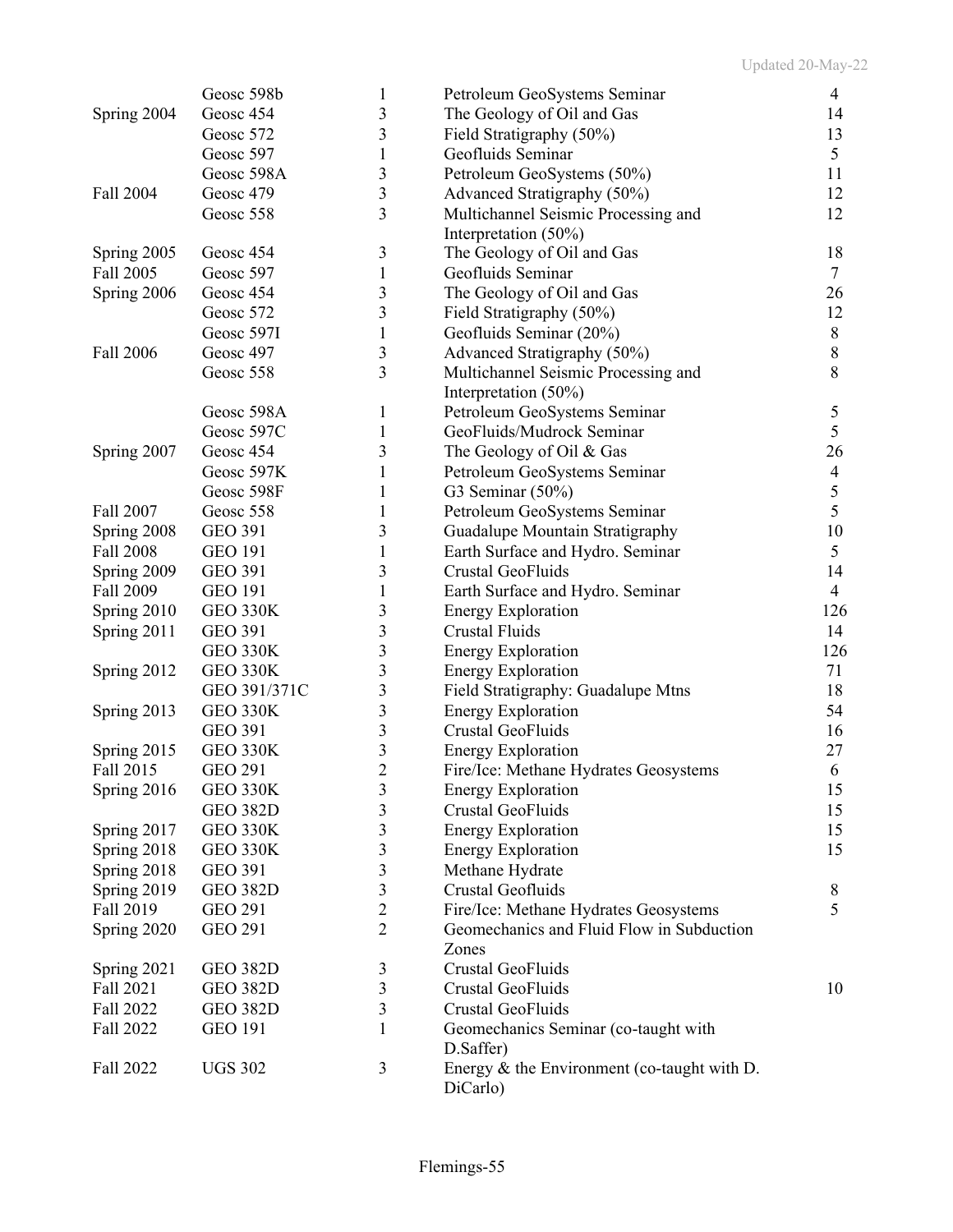### **NEW COURSES DEVELOPED**

| Geo 371T             | Lab to Planet: Earth Dynamics, Under Development                 |
|----------------------|------------------------------------------------------------------|
| Geo 391              | Crustal GeoFluids                                                |
| Geosc Special Topics | G3: GeoMechanics, GeoFluids, GeoHazards Seminar, Fall 2005       |
| Geosc Special Topics | Geofluids Seminar, Fall 2000                                     |
| Geosc 598a           | Reservoir GeoSystems, Fall 1999                                  |
| Geosc 558            | Multi-Channel Seismic Processing and Interpretation, Spring 1997 |
| Geosc 479            | Advanced Stratigraphy, Fall 1994                                 |
| Geosc 572            | Field Stratigraphy, Spring 1994, (with Patzkowsky)               |
|                      |                                                                  |

### **ESTABLISHED COURSES REVISED**

| Geosc 454 | The Geology of Oil and Gas, Spring 1994                    |
|-----------|------------------------------------------------------------|
| Eceem 490 | Finance: Applications for Energy and Minerals, Spring 2001 |
| Geo330K   | <b>Energy Exploration</b>                                  |

### **FIELD TRIPS LED:**

| Fall 2021:      | Crustal Fluids Field trip for graduate course to California |
|-----------------|-------------------------------------------------------------|
| Spring $2019$ : | Crustal Fluids Field trip for graduate course to California |
| Spring $2013$ : | Crustal Fluids Field trip for graduate course to California |
| Spring 2012:    | Graduate Student Field trip to Guadalupe Mountains          |
| Spring $2011$ ; | Crustal Fluids Field trip for graduate course to California |
| Spring $2010$ : | Crustal Fluids Field trip for graduate course to California |
| Spring 2009:    | Crustal Fluids Field trip for graduate course to California |
| Spring 2008:    | Graduate Student Field trip to Guadalupe Mountains          |

# **SERVICE TO THE UNIVERSITY, PUBLIC AND PROFESSION**

## **SERVICE TO THE UNIVERSITY OF TEXAS**

### **Service to the Department & Jackson School of Geosciences & University**

| 2022           | Program Lead, Subsurface, Surface & Life Program                                        |
|----------------|-----------------------------------------------------------------------------------------|
| 2021           | Member, Graduate Studies Committee                                                      |
| 2021           | Member, UTIG Awards Committee                                                           |
| 2020-present   | Member, Graduate Admissions & Support Committee                                         |
| 2018           | UT Libraries Research & Pizza Series, Methane Hydrate Coring Expedition                 |
| 2017           | UT Energy Institute: Energy Journalism Workshop, Austin, TX, Sep 2017 (invited speaker) |
| 2017           | JSG Friends and Alumni Network Board Meeting Presentation, Methane Hydrates             |
| 2017           | JSG Advisory Council Presentation, Methane Hydrates                                     |
| 2017           | UT Energy Institute, Energy Journalism Workshop: The Energy Potential of Fire and Ice   |
| 2015           | Member, Consultative Committee for Evaluation of Dean of Jackson School of Geosciences  |
| 2014-2015      | Chair, Strategic Planning Committee (Department of Geological Sciences)                 |
| 2012-present   | Member, Graduate Studies Committee (Department of Geological Sciences)                  |
| 2013           | Chair, Faculty Evaluation Committee (Department of Geological Sciences)                 |
| 2010-2012      | Chair, Appointments Committee-Jackson School                                            |
| $2010$ -August | Presented talk on research for Jackson School Reunion                                   |
| 2009-2011      | Member, Endowment Committee (Jackson School)                                            |
| 2009-2010      | Member, Appointments Committee (Jackson School)                                         |
| 2009-2012      | Chair, Graduate Studies Committee (Department of Geological Sciences)                   |
| 2009-2009      | Member, IT Search Committee (Department of Geological Sciences)                         |
| 2009-2009      | Chair, Energy Theme Search Committee (Jackson School)                                   |
| 2009           | Chair Sed Erg (Jackson School)                                                          |
| 2008-2012      | Graduate Adviser, Dept. of Geological Science (Jackson School)                          |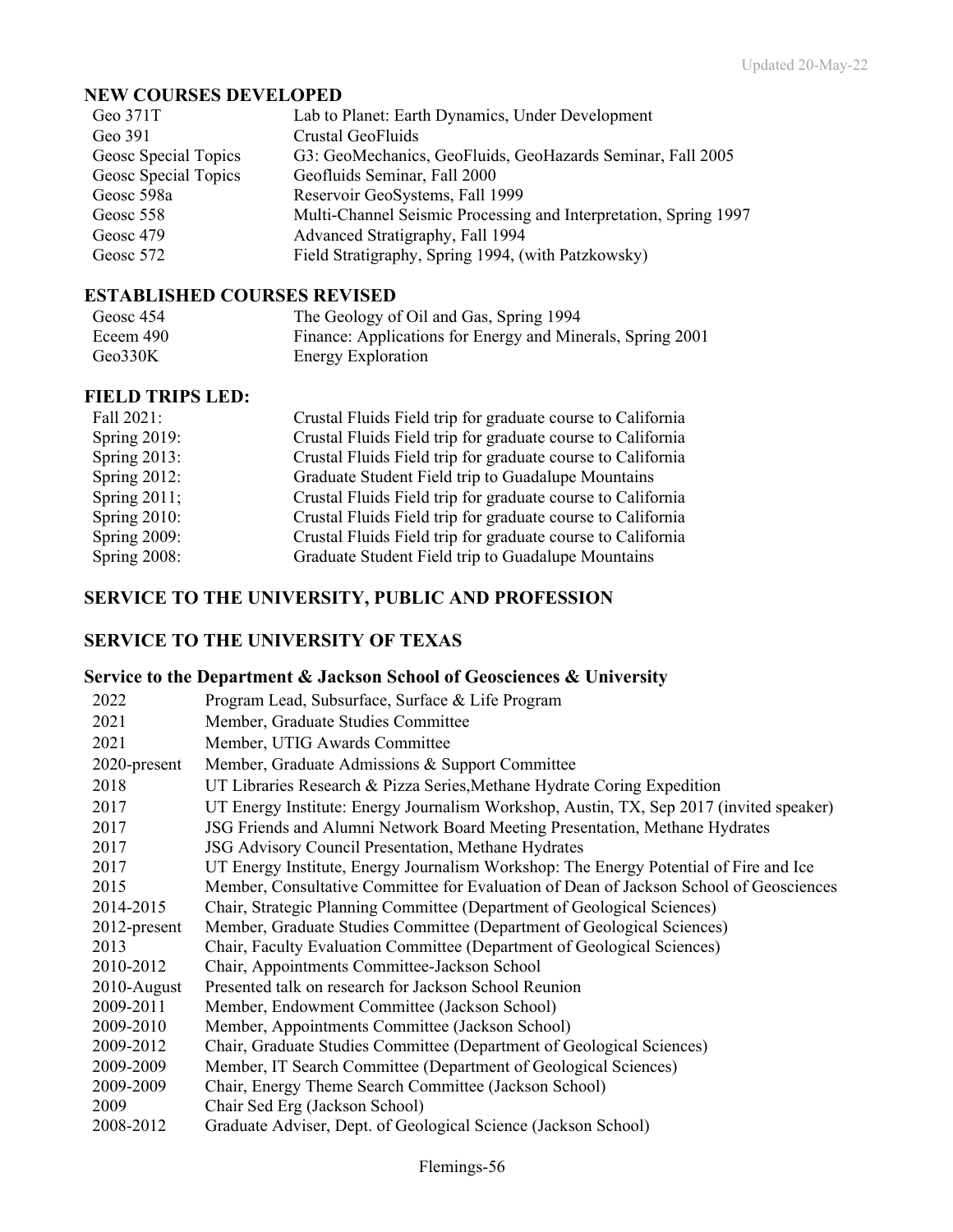| 2008-2009 | Member, UTIG Director Search Committee (UTIG)                                       |
|-----------|-------------------------------------------------------------------------------------|
| 2008-2009 | Chair, Schoch Building Move Committee (Department of Geological Sciences)           |
| 2008-2009 | Chair, Ad Hoc Department Computing Committee (Department of Geological Sciences)    |
| 2007-2009 | Member, Energy Theme Search Committee (Jackson School)                              |
| 2007-2009 | Member, Departmental Endowed Position Committee (Department of Geological Sciences) |

# **SERVICE TO PENN STATE**

### **Service to the Department**

| 2003-2007 | Chair, Department Computing Committee                            |
|-----------|------------------------------------------------------------------|
| 2003-2004 | Member, Executive Committee                                      |
| 2003-2004 | Member, Promotion and Tenure Committee                           |
| 2003-2004 | Member, Broad Search Faculty Search Committee                    |
| 2001      | Member, Search Committee for Geophysics faculty position         |
| 2000-2001 | Member, Search Committee for Seismology faculty position         |
| 1999      | Member, Search Committee for Crustal Geophysics faculty position |
| 1998-2001 | Chair, Department Computing Committee                            |
| 1998-2000 | Member, Search Committee for Geodynamics faculty position        |
| 1997      | Chair, Search Committee for Hydroscience faculty position        |
| 1994-1995 | Rover, Graduate Student Candidacy Exams                          |
|           |                                                                  |

# **Service to the College**

| 2004-2005   | Co-Chair, Deike Basement Renovation Committee                                             |
|-------------|-------------------------------------------------------------------------------------------|
| 2003-2004   | Member, AESEDA Leadership Committee                                                       |
| 2003        | Chair, Strategic Planning Committee for the Alliance for Earth Sciences, Engineering, and |
|             | Development in Africa (AESEDA)                                                            |
| <b>2000</b> | Member, Computing Committee                                                               |
| 1999-2007   | Co-Director, Petroleum GeoSystems Initiative                                              |
| 1999-2007   | Co-Chair, Petroleum GeoSystems Curriculum Committee                                       |

### **SERVICE TO BUSINESS AND INDUSTRY**

| 2019 | Leader, Advanced Pore Pressure Prediction Workshop: Concepts, Mechanisms, and Workflows,<br>taught in Houston for Nautilus (October, 2019)   |
|------|----------------------------------------------------------------------------------------------------------------------------------------------|
| 2018 | Leader, Advanced Pore Pressure Prediction Workshop: Concepts, Mechanisms, and Workflows,<br>taught in Houston for Nautilus (October, 2018)   |
| 2017 | Leader, Advanced Pore Pressure Prediction Workshop: Concepts, Mechanisms, and Workflows,<br>taught in Houston for Nautilus (October, 2017)   |
| 2016 | Leader, Advanced Pore Pressure Prediction Workshop: Concepts, Mechanisms, and Workflows,<br>taught in Houston for Nautilus (June, 2016)      |
| 2015 | Leader, Advanced Pore Pressure Prediction Workshop: Concepts, Mechanisms, and Workflows,<br>taught in Houston for Nautilus (September, 2015) |
| 2015 | Leader, Advanced Pore Pressure Prediction Workshop: Concepts, Mechanisms, and Workflows,<br>taught in Houston for Nautilus (June, 2015)      |
| 2015 | Met with Franklin Orr, the Under Secretary for Science and Energy for the US Department of<br>Energy (April, 2015)                           |
| 2014 | Leader, Advanced Pore Pressure Prediction Workshop: Concepts, Mechanisms and Workflows,<br>taught in Houston for Nautilus (November, 2014)   |
| 2014 | Lecturer, Gulf of Mexico Petroleum Systems, taught in Covington, LA for Nautilus (October,<br>2014)                                          |
| 2014 | Leader, Advanced Pore Pressure Prediction Workshop: Concepts, Mechanisms and Workflows,<br>taught in Houston for Nautilus (September 2014)   |
| 2013 | Leader, Advanced Pore Pressure Prediction Workshop: Concepts, Mechanisms and Workflows,<br>taught in Houston for Nautilus (November 2013)    |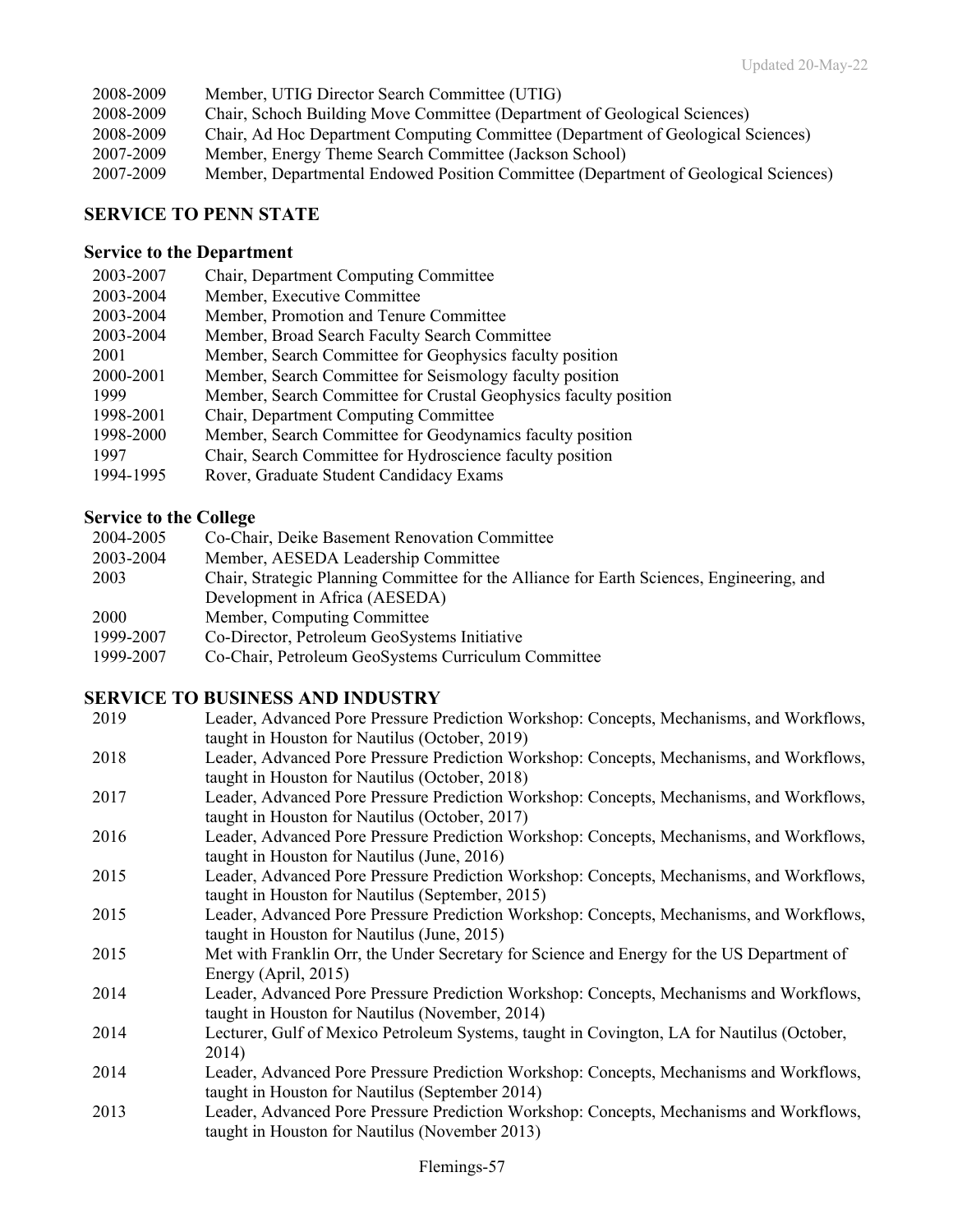| 2013         | Leader, Advanced Pore Pressure Prediction Workshop: Concepts, Mechanisms and Workflows,                                                    |
|--------------|--------------------------------------------------------------------------------------------------------------------------------------------|
|              | taught in Houston for Nautilus (September 2013)                                                                                            |
| 2013         | Consultant, Husky Energy                                                                                                                   |
| 2012         | Leader, Advanced Pore Pressure Prediction Workshop: Concepts, Mechanisms and Workflows,<br>taught in Houston for Nautilus (September 2012) |
| 2012         | Expert Witness, Chevron Brazil                                                                                                             |
| 2009-present | Director UT GeoFluids Consortium (Run Annual Meeting hosting $\sim$ 75 industry specialists)                                               |
| 2011         | Leader, Advanced Pore Pressure Prediction Workshop: Concepts, Mechanisms and Workflows,<br>taught in Houston for Nautilus (November 2011)  |
| 2011         | Leader, Advanced Pore Pressure Prediction Workshop: Concepts, Mechanisms and Workflows,                                                    |
|              | taught in Norway for Statoil (October 2011)                                                                                                |
| 2009         | Co-hosted Fort Valley State University undergraduates for U.T. visit (January, 2009)                                                       |
| 2008         | Visited Fort Valley State University (HBCU) as part of Career Energy Day (March 2008)                                                      |
| 2008         | Hosted Fort Valley State University undergraduates for U.T. visit (April, 2008)                                                            |
| 2004-2009    | Director, GeoFluidsIII Consortium                                                                                                          |
| 2002-2004    | Director, GeoFluidsII Consortium                                                                                                           |
| 1999-present | Manager, GeoFluids and GeoSystems Office                                                                                                   |
| 1999-2007    | Liaison, Departmental Industry Recruiting Program                                                                                          |
| 1999         | Participant, Ocean Drilling Program (ODP)-Industry workshop. Mandate: find common scientific                                               |
|              | problems of interest to both industry and scientific community                                                                             |
| 1998-2001    | Director, Penn State Time-Lapse Seismic Consortium                                                                                         |
| 1998-2001    | Director, Penn State GeoFluids Consortium                                                                                                  |
| 1998         | Leader, Gas Research Industry Workshop, teaching methods to predict overpressure in<br>sedimentary basins                                  |
| 1995-1998    | Co-Director, Lamont-Penn State 4-D Seismic Consortium                                                                                      |

### **SERVICE TO GOVERNMENT AGENCIES**

- 2015-2017 Member, Methane Hydrate Advisory Committee (An Advisory Committee to the Secretary of Energy)
- 2014-2015 Chairperson, Methane Hydrate Advisory Committee (An Advisory Committee to the Secretary of Energy)
- 2010-2013 Co-Chairperson, Methane Hydrate Advisory Committee (An Advisory Committee to the Secretary of Energy)
- 2010 Informal Advisor to Energy Secretary Stephen Chu's Science team on the BP Macondo Well.
- 2001 Invited Speaker, House of Representatives, Washington, DC, presented poster on ocean drilling in passive margins to understand crustal fluid flow as part of "Earth Science Week"

## **PROFESSIONAL JOURNAL EDITORSHIPS**

- 2003-2009 Associate Editor, *Geofluids*
- 1996-2012 Associate Editor, *Basin Research*
- 1993-1997 Associate Editor, *Journal of Sedimentary Research*

### **SERVICE TO PROFESSIONAL ORGANIZATIONS**

- 2020-present Member Macelwane Awards Committee, American Geophysical Union
- 2020 Chair at AAPG Annual Convention & Exhibition for Sessions on Analysis of Natural Gas Hydrate **Systems**
- 2015-2016 American Geophysical Union, Chair of the Asahiko Taira International Scientific Ocean Drilling Research Prize Committee
- 2014 Visiting Research Scientist, Woods Hole Oceanographic Institution, July to August, 2014
- 2013 Visiting Research Scientist, Woods Hole Oceanographic Institution, July 1 to August 15, 2013
- 2012 Shipboard Scientist, Expedition 342 JOIDES Resolution cruise, June 2012
- 2012 Chair 2<sup>nd</sup> Gordon Research Conference in Gas Hydrates
- 2011 Co-Convener, GeoPressure 2011, Biennial conference on overpressure.